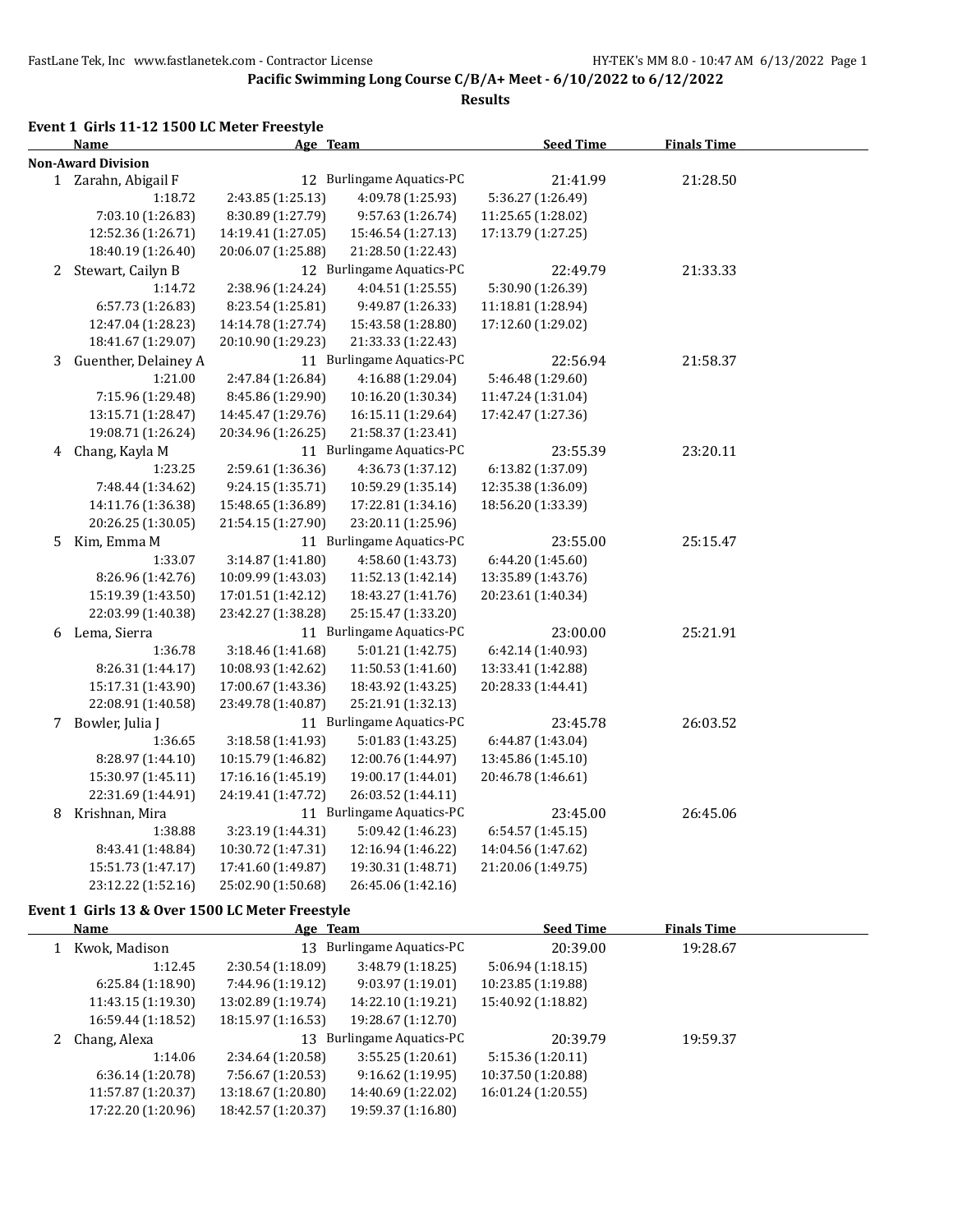|    | (Event 1 Girls 13 & Over 1500 LC Meter Freestyle)<br><b>Name</b> | Age Team           |                           | <b>Seed Time</b>   | <b>Finals Time</b> |
|----|------------------------------------------------------------------|--------------------|---------------------------|--------------------|--------------------|
| 3  | Wang, Kacy                                                       |                    | 14 Otter Swim Club-PC     | 22:00.00           | 20:22.71           |
|    | 1:13.94                                                          | 2:34.38 (1:20.44)  | 3:55.73 (1:21.35)         | 5:17.60 (1:21.87)  |                    |
|    | 6:38.84 (1:21.24)                                                | 8:00.10 (1:21.26)  | 9:22.32 (1:22.22)         | 10:44.49 (1:22.17) |                    |
|    | 12:07.60 (1:23.11)                                               | 13:31.14 (1:23.54) | 14:54.63 (1:23.49)        | 16:17.14 (1:22.51) |                    |
|    | 17:39.99 (1:22.85)                                               | 19:02.79 (1:22.80) | 20:22.71 (1:19.92)        |                    |                    |
|    | 4 Hogan, Kayla A                                                 |                    | 18 Otter Swim Club-PC     | 21:38.65           | 20:27.04           |
|    | 1:13.84                                                          | 2:34.24 (1:20.40)  | 3:54.92 (1:20.68)         | 5:15.88 (1:20.96)  |                    |
|    | 6:37.98 (1:22.10)                                                | 7:59.55 (1:21.57)  | 9:22.17 (1:22.62)         | 10:45.66 (1:23.49) |                    |
|    | 12:08.87 (1:23.21)                                               | 13:32.60 (1:23.73) | 14:56.11 (1:23.51)        | 16:19.45 (1:23.34) |                    |
|    | 17:42.48 (1:23.03)                                               | 19:05.67 (1:23.19) | 20:27.04 (1:21.37)        |                    |                    |
| 5  | Farrell, Ava J                                                   |                    | 15 Otter Swim Club-PC     | 22:00.00           | 21:02.24           |
|    | 1:15.49                                                          | 2:38.88 (1:23.39)  | 4:03.17 (1:24.29)         | 5:27.14 (1:23.97)  |                    |
|    | 6:51.66 (1:24.52)                                                | 8:16.28 (1:24.62)  | 9:41.65 (1:25.37)         | 11:06.30 (1:24.65) |                    |
|    | 12:31.78 (1:25.48)                                               | 13:57.09 (1:25.31) | 15:23.03 (1:25.94)        | 16:49.29 (1:26.26) |                    |
|    | 18:14.96 (1:25.67)                                               | 19:39.33 (1:24.37) | 21:02.24 (1:22.91)        |                    |                    |
| 6  | Slakoff, Sydney M                                                |                    | 13 Burlingame Aquatics-PC | 22:22.00           | 21:21.79           |
|    | 1:19.35                                                          | 2:44.40 (1:25.05)  | 4:10.40(1:26.00)          | 5:36.79 (1:26.39)  |                    |
|    | 7:03.29 (1:26.50)                                                | 8:30.14 (1:26.85)  | 9:57.05 (1:26.91)         | 11:23.76 (1:26.71) |                    |
|    | 12:50.35 (1:26.59)                                               | 14:17.28 (1:26.93) | 15:43.91 (1:26.63)        | 17:10.23 (1:26.32) |                    |
|    | 18:36.09 (1:25.86)                                               | 20:00.25 (1:24.16) | 21:21.79 (1:21.54)        |                    |                    |
|    | 7 Rose, Bryer J                                                  |                    | 13 Burlingame Aquatics-PC | 20:00.00           | 21:26.94           |
|    | 1:17.57                                                          | 2:42.55 (1:24.98)  | 4:08.20 (1:25.65)         | 5:35.08 (1:26.88)  |                    |
|    | 7:01.80 (1:26.72)                                                | 8:28.22 (1:26.42)  | 9:54.39 (1:26.17)         | 11:20.15 (1:25.76) |                    |
|    | 12:46.63 (1:26.48)                                               | 14:12.96 (1:26.33) | 15:40.50 (1:27.54)        | 17:07.84 (1:27.34) |                    |
|    | 18:35.30 (1:27.46)                                               | 20:02.31 (1:27.01) | 21:26.94 (1:24.63)        |                    |                    |
| 8  | Kwan, Katelin Z                                                  |                    | 17 Otter Swim Club-PC     | 21:48.72           | 21:36.08           |
|    | 1:17.92                                                          | 2:45.61 (1:27.69)  | 4:13.19 (1:27.58)         | 5:40.99 (1:27.80)  |                    |
|    | 7:08.60 (1:27.61)                                                | 8:35.69 (1:27.09)  | 10:02.97 (1:27.28)        | 11:30.46 (1:27.49) |                    |
|    | 12:57.12 (1:26.66)                                               | 14:24.17 (1:27.05) | 15:51.33 (1:27.16)        | 17:17.94 (1:26.61) |                    |
|    | 18:45.05 (1:27.11)                                               | 20:11.44 (1:26.39) | 21:36.08 (1:24.64)        |                    |                    |
| 9. | Humphrey, Chaelin M                                              |                    | 16 Pacifica Sea Lions-PC  | 20:20.22           | 21:58.66           |
|    | 1:20.30                                                          | 2:46.93 (1:26.63)  | 4:13.51 (1:26.58)         | 5:41.12 (1:27.61)  |                    |
|    | 7:08.81 (1:27.69)                                                | 8:37.39 (1:28.58)  | 10:06.80 (1:29.41)        | 11:35.97 (1:29.17) |                    |
|    | 13:05.63 (1:29.66)                                               | 14:34.83 (1:29.20) | 16:04.64 (1:29.81)        | 17:34.29 (1:29.65) |                    |
|    | 19:03.27 (1:28.98)                                               | 20:32.60 (1:29.33) | 21:58.66 (1:26.06)        |                    |                    |
|    | 10 Truong, Makena S                                              |                    | 13 Burlingame Aquatics-PC | 22:23.00           | 22:44.25           |
|    | 1:20.65                                                          | 2:48.29 (1:27.64)  | 4:19.32 (1:31.03)         | 5:51.44 (1:32.12)  |                    |
|    | 7:23.06 (1:31.62)                                                | 8:54.96 (1:31.90)  | 10:27.41 (1:32.45)        | 12:00.07 (1:32.66) |                    |
|    | 13:32.88 (1:32.81)                                               | 15:05.60 (1:32.72) | 16:39.00 (1:33.40)        | 18:12.10 (1:33.10) |                    |
|    | 19:45.93 (1:33.83)                                               | 21:17.80 (1:31.87) | 22:44.25 (1:26.45)        |                    |                    |
|    | 11 Volna, Hayden K                                               |                    | 14 Burlingame Aquatics-PC | 22:23.09           | 22:50.82           |
|    | 1:21.30                                                          | 2:50.82 (1:29.52)  | 4:22.17 (1:31.35)         | 5:52.54 (1:30.37)  |                    |
|    | 7:24.43 (1:31.89)                                                | 8:56.61 (1:32.18)  | 10:29.88 (1:33.27)        | 12:03.57 (1:33.69) |                    |
|    | 13:38.31 (1:34.74)                                               | 15:12.19 (1:33.88) | 16:45.96 (1:33.77)        | 18:19.53 (1:33.57) |                    |
|    | 19:51.38 (1:31.85)                                               | 21:23.25 (1:31.87) | 22:50.82 (1:27.57)        |                    |                    |
|    | 12 Kwong, Catherine K                                            |                    | 14 Burlingame Aquatics-PC | 22:23.09           | 23:23.11           |
|    | 1:20.45                                                          | 2:47.87 (1:27.42)  | 4:16.51 (1:28.64)         | 5:48.69 (1:32.18)  |                    |
|    | 7:23.18 (1:34.49)                                                | 8:58.89 (1:35.71)  | 10:35.77 (1:36.88)        | 12:13.42 (1:37.65) |                    |
|    | 13:50.48 (1:37.06)                                               | 15:25.82 (1:35.34) | 17:02.53 (1:36.71)        | 18:41.42 (1:38.89) |                    |
|    | 20:20.55 (1:39.13)                                               | 21:54.20 (1:33.65) | 23:23.11 (1:28.91)        |                    |                    |
| 13 | Siu, Maya L                                                      |                    | 13 Burlingame Aquatics-PC | 22:23.09           | 25:08.86           |
|    | 1:31.82                                                          | 3:13.01 (1:41.19)  | 4:54.49 (1:41.48)         | 6:36.64 (1:42.15)  |                    |
|    | 8:18.47 (1:41.83)                                                | 9:57.71 (1:39.24)  | 11:39.01 (1:41.30)        | 13:20.46 (1:41.45) |                    |
|    | 15:02.09 (1:41.63)                                               | 16:44.05 (1:41.96) | 18:23.78 (1:39.73)        | 20:03.00 (1:39.22) |                    |
|    | 21:43.67 (1:40.67)                                               | 23:28.87 (1:45.20) | 25:08.86 (1:39.99)        |                    |                    |
|    |                                                                  |                    |                           |                    |                    |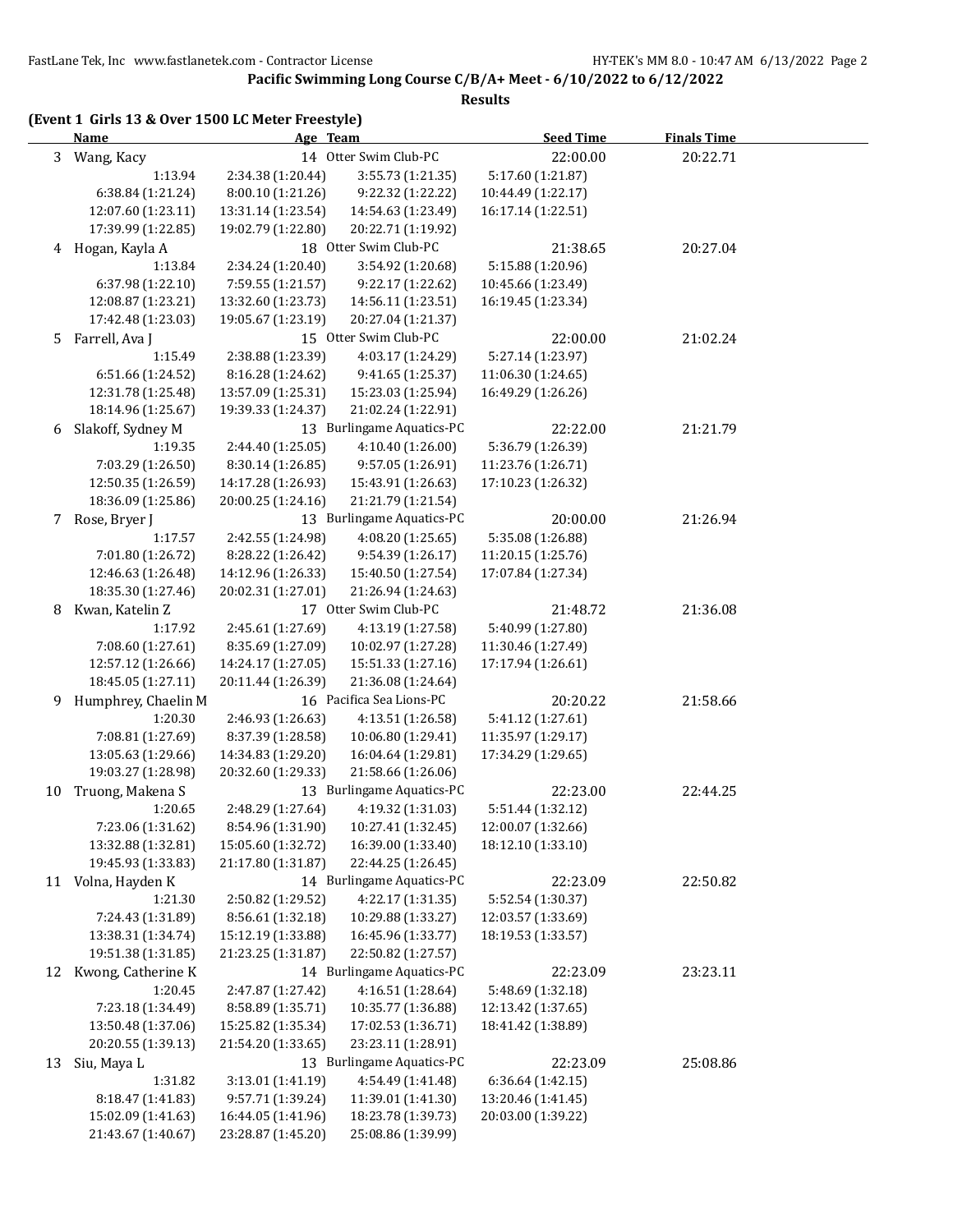**Pacific Swimming Long Course C/B/A+ Meet - 6/10/2022 to 6/12/2022**

**Results**

| (Event 1 Girls 13 & Over 1500 LC Meter Freestyle) |                    |                           |                    |                    |  |
|---------------------------------------------------|--------------------|---------------------------|--------------------|--------------------|--|
| <b>Name</b>                                       | Age Team           |                           | <b>Seed Time</b>   | <b>Finals Time</b> |  |
| 14 Hon, Evelyn S                                  |                    | 13 Burlingame Aquatics-PC | 22:23.00           | 26:29.42           |  |
| 1:38.83                                           | 3:27.54 (1:48.71)  | 5:14.49 (1:46.95)         | 7:01.90 (1:47.41)  |                    |  |
| 8:49.37 (1:47.47)                                 | 10:37.98 (1:48.61) | 12:25.36 (1:47.38)        | 14:13.74 (1:48.38) |                    |  |
| 16:01.62 (1:47.88)                                | 17:47.18 (1:45.56) | 19:33.12 (1:45.94)        | 21:19.47 (1:46.35) |                    |  |
| 23:05.70 (1:46.23)                                | 24:50.77 (1:45.07) | 26:29.42 (1:38.65)        |                    |                    |  |
| Event 2 Boys 11-12 1500 LC Meter Freestyle        |                    |                           |                    |                    |  |
| Name                                              | Age Team           |                           | <b>Seed Time</b>   | <b>Finals Time</b> |  |
| <b>Non-Award Division</b>                         |                    |                           |                    |                    |  |
| 1 Yang, Dylan G                                   |                    | 12 Burlingame Aquatics-PC | 20:00.00           | 18:35.96           |  |
| 1:07.56                                           | 2:21.87 (1:14.31)  | 3:36.88 (1:15.01)         | 4:51.81 (1:14.93)  |                    |  |
| 6:07.23 (1:15.42)                                 | 7:21.56 (1:14.33)  | 8:38.09 (1:16.53)         | 9:53.42 (1:15.33)  |                    |  |
| 11:09.41 (1:15.99)                                | 12:25.87 (1:16.46) | 13:39.22 (1:13.35)        | 14:54.55 (1:15.33) |                    |  |
| 16:10.27 (1:15.72)                                | 17:25.24 (1:14.97) | 18:35.96 (1:10.72)        |                    |                    |  |
| 2 Pavlovsky, Anthony S                            |                    | 12 Burlingame Aquatics-PC | 23:25.49           | 24:03.62           |  |
| 1:27.36                                           | 3:04.30 (1:36.94)  | 4:43.12 (1:38.82)         | 6:21.43 (1:38.31)  |                    |  |
| 7:59.37 (1:37.94)                                 | 9:37.61 (1:38.24)  | 11:13.91 (1:36.30)        | 12:52.04 (1:38.13) |                    |  |
| 14:30.51 (1:38.47)                                | 16:06.74 (1:36.23) | 17:44.22 (1:37.48)        | 19:21.92 (1:37.70) |                    |  |
| 20:58.13 (1:36.21)                                | 22:32.97 (1:34.84) | 24:03.62 (1:30.65)        |                    |                    |  |
| 3 Kompella, Idhant                                |                    | 11 Burlingame Aquatics-PC | 23:00.00           | 25:34.43           |  |
| 1:32.75                                           | 3:14.27 (1:41.52)  | 4:55.52 (1:41.25)         | 6:39.70 (1:44.18)  |                    |  |
| 8:27.48 (1:47.78)                                 | 10:08.90 (1:41.42) | 11:54.58 (1:45.68)        | 13:39.39 (1:44.81) |                    |  |
| 15:21.74 (1:42.35)                                | 17:06.51 (1:44.77) | 18:49.57 (1:43.06)        | 20:33.74 (1:44.17) |                    |  |
| 22:15.95 (1:42.21)                                | 23:57.11 (1:41.16) | 25:34.43 (1:37.32)        |                    |                    |  |
| 4 Zhang, Oscar Z                                  |                    | 11 Burlingame Aquatics-PC | 23:25.00           | 26:06.58           |  |
| 1:32.20                                           | 3:15.67 (1:43.47)  | 4:57.34 (1:41.67)         | 6:40.94 (1:43.60)  |                    |  |
| 8:24.73 (1:43.79)                                 | 10:10.11 (1:45.38) | 11:55.37 (1:45.26)        | 13:44.52 (1:49.15) |                    |  |
| 15:30.48 (1:45.96)                                | 17:18.98 (1:48.50) | 19:09.63 (1:50.65)        | 20:58.78 (1:49.15) |                    |  |
| 22:44.73 (1:45.95)                                | 24:28.70 (1:43.97) | 26:06.58 (1:37.88)        |                    |                    |  |
| Event 2 Boys 13 & Over 1500 LC Meter Freestyle    |                    |                           |                    |                    |  |
| <b>Name</b>                                       | Age Team           |                           | <b>Seed Time</b>   | <b>Finals Time</b> |  |
| 1 Coe, Jeremy E                                   |                    | 16 Burlingame Aquatics-PC | 17:08.18           | 18:05.65           |  |
| 1:06.09                                           | 2:17.78 (1:11.69)  | 3:30.32 (1:12.54)         | 4:43.17 (1:12.85)  |                    |  |
| 5:55.89 (1:12.72)                                 | 7:09.14 (1:13.25)  | 8:21.95 (1:12.81)         | 9:35.64 (1:13.69)  |                    |  |
| 10:48.77 (1:13.13)                                | 12:01.69 (1:12.92) | 13:14.81 (1:13.12)        | 14:28.23 (1:13.42) |                    |  |
| 15:41.71 (1:13.48)                                | 16:54.93 (1:13.22) | 18:05.65 (1:10.72)        |                    |                    |  |
| 2 Baum, Ryan M                                    |                    | 16 Pacifica Sea Lions-PC  | 18:59.22           | 18:32.07           |  |
| 1:08.53                                           | 2:21.64 (1:13.11)  | 3:36.21 (1:14.57)         | 4:52.76 (1:16.55)  |                    |  |
| 6:07.53 (1:14.77)                                 | 7:21.52 (1:13.99)  | 8:37.07 (1:15.55)         | 9:53.03 (1:15.96)  |                    |  |
| 11:07.92 (1:14.89)                                | 12:22.52 (1:14.60) | 13:37.00 (1:14.48)        | 14:52.51 (1:15.51) |                    |  |
| 16:08.23 (1:15.72)                                | 17:20.96 (1:12.73) | 18:32.07 (1:11.11)        |                    |                    |  |
| 3 HU, Myles                                       |                    | 15 Otter Swim Club-PC     | 19:40.00           | 19:08.47           |  |
| 1:08.90                                           | 2:24.36 (1:15.46)  | 3:41.41 (1:17.05)         | 4:59.44 (1:18.03)  |                    |  |
| 6:15.60 (1:16.16)                                 | 7:34.20 (1:18.60)  | 8:52.13 (1:17.93)         | 10:11.16 (1:19.03) |                    |  |
| 11:28.27 (1:17.11)                                | 12:47.01 (1:18.74) | 14:04.45 (1:17.44)        | 15:21.74 (1:17.29) |                    |  |
| 16:39.36 (1:17.62)                                | 17:54.83 (1:15.47) | 19:08.47 (1:13.64)        |                    |                    |  |
| 4 Hsu, Ryan K                                     |                    | 18 Otter Swim Club-PC     | 20:01.14           | 19:15.75           |  |
| 1:09.70                                           | 2:25.41 (1:15.71)  | 3:42.46 (1:17.05)         | 4:59.64 (1:17.18)  |                    |  |
| 6:17.89 (1:18.25)                                 | 7:36.02 (1:18.13)  | 8:54.97 (1:18.95)         | 10:13.69 (1:18.72) |                    |  |

11:32.06 (1:18.37) 12:49.75 (1:17.69) 14:08.17 (1:18.42) 15:26.57 (1:18.40)

16:45.22 (1:18.65) 18:02.82 (1:17.60) 19:15.75 (1:12.93)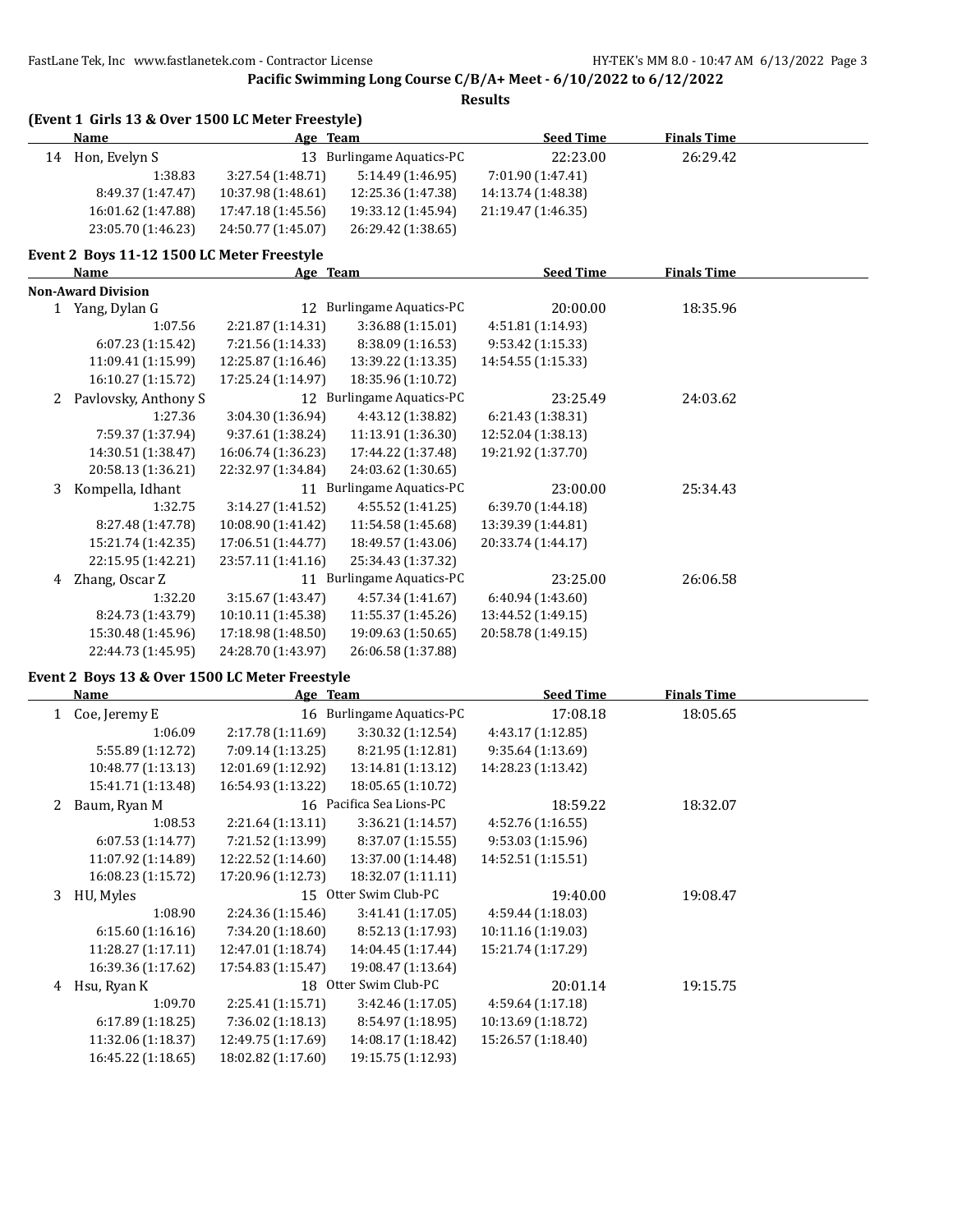## **Pacific Swimming Long Course C/B/A+ Meet - 6/10/2022 to 6/12/2022**

|              | (Event 2 Boys 13 & Over 1500 LC Meter Freestyle)<br><b>Name</b> | Age Team           |                                             | <b>Seed Time</b>                        | <b>Finals Time</b> |  |
|--------------|-----------------------------------------------------------------|--------------------|---------------------------------------------|-----------------------------------------|--------------------|--|
| 5            | Wilson, Liam D                                                  |                    | 15 Pacifica Sea Lions-PC                    | 18:39.22                                | 19:23.11           |  |
|              | 1:09.51                                                         | 2:24.79 (1:15.28)  | 3:41.61 (1:16.82)                           | 4:59.67 (1:18.06)                       |                    |  |
|              | 6:17.78 (1:18.11)                                               | 7:36.59 (1:18.81)  | 8:55.08 (1:18.49)                           | 10:14.28 (1:19.20)                      |                    |  |
|              | 11:33.44 (1:19.16)                                              | 12:53.53 (1:20.09) | 14:13.31 (1:19.78)                          | 15:32.21 (1:18.90)                      |                    |  |
|              | 16:51.60 (1:19.39)                                              | 18:10.63 (1:19.03) | 19:23.11 (1:12.48)                          |                                         |                    |  |
| 6            | Nopper, Benjamin M                                              |                    | 15 Burlingame Aquatics-PC                   | 20:00.00                                | 20:00.68           |  |
|              | 1:12.11                                                         | 2:30.70 (1:18.59)  | 3:49.94 (1:19.24)                           | 5:10.47 (1:20.53)                       |                    |  |
|              | 6:31.36 (1:20.89)                                               | 7:53.20 (1:21.84)  | 9:15.88 (1:22.68)                           | 10:38.55 (1:22.67)                      |                    |  |
|              | 11:59.26 (1:20.71)                                              | 13:20.30 (1:21.04) | 14:41.83 (1:21.53)                          | 16:03.43 (1:21.60)                      |                    |  |
|              | 17:24.40 (1:20.97)                                              | 18:43.62 (1:19.22) | 20:00.68 (1:17.06)                          |                                         |                    |  |
| 7            | Garrish, William E                                              |                    | 16 Otter Swim Club-PC                       | 20:25.00                                | 21:19.14           |  |
|              | 1:15.86                                                         | 2:42.46 (1:26.60)  | 4:09.85 (1:27.39)                           | 5:35.36 (1:25.51)                       |                    |  |
|              | 7:03.98 (1:28.62)                                               | 8:31.30 (1:27.32)  | 9:59.63 (1:28.33)                           | 11:25.87 (1:26.24)                      |                    |  |
|              | 12:50.87 (1:25.00)                                              | 14:17.41 (1:26.54) | 15:43.77 (1:26.36)                          | 17:08.42 (1:24.65)                      |                    |  |
|              | 18:34.70 (1:26.28)                                              | 19:59.31 (1:24.61) | 21:19.14 (1:19.83)                          |                                         |                    |  |
| 8            | Tendulkar, Aditya P                                             |                    | 15 Burlingame Aquatics-PC                   | 20:33.99                                | 21:29.43           |  |
|              | 1:17.51                                                         | 2:42.53 (1:25.02)  | 4:08.78 (1:26.25)                           | 5:36.65 (1:27.87)                       |                    |  |
|              | 7:03.96 (1:27.31)                                               | 8:32.21 (1:28.25)  | 9:59.04 (1:26.83)                           | 11:26.65 (1:27.61)                      |                    |  |
|              | 12:52.52 (1:25.87)<br>18:39.21 (1:27.51)                        | 14:18.51 (1:25.99) | 15:45.45 (1:26.94)                          | 17:11.70 (1:26.25)                      |                    |  |
|              |                                                                 | 20:06.79 (1:27.58) | 21:29.43 (1:22.64)<br>15 Otter Swim Club-PC | 20:19.79                                |                    |  |
| 9            | Hsu, Brandon C<br>1:19.73                                       | 2:47.57 (1:27.84)  | 4:16.98 (1:29.41)                           |                                         | 22:38.72           |  |
|              | 7:19.39 (1:31.95)                                               | 8:52.36 (1:32.97)  | 10:25.81 (1:33.45)                          | 5:47.44 (1:30.46)<br>11:59.85 (1:34.04) |                    |  |
|              | 13:31.30 (1:31.45)                                              | 15:03.34 (1:32.04) | 16:35.49 (1:32.15)                          | 18:06.99 (1:31.50)                      |                    |  |
|              | 19:40.44 (1:33.45)                                              | 21:09.87 (1:29.43) | 22:38.72 (1:28.85)                          |                                         |                    |  |
| 10           | Kompella, Nishant                                               |                    | 14 Burlingame Aquatics-PC                   | 20:00.00                                | 23:58.87           |  |
|              | 1:23.15                                                         | 2:57.63 (1:34.48)  | 4:35.27 (1:37.64)                           | 6:13.37 (1:38.10)                       |                    |  |
|              | 7:53.77 (1:40.40)                                               | 9:33.48 (1:39.71)  | 11:12.40 (1:38.92)                          | 12:51.98 (1:39.58)                      |                    |  |
|              | 14:29.96 (1:37.98)                                              | 16:08.75 (1:38.79) | 17:46.45 (1:37.70)                          | 19:23.62 (1:37.17)                      |                    |  |
|              | 20:59.14 (1:35.52)                                              | 23:58.87 (2:59.73) |                                             |                                         |                    |  |
| 11           | Zhang, Sean Z                                                   |                    | 13 Burlingame Aquatics-PC                   | 21:27.00                                | 25:30.60           |  |
|              | Event 3 Girls 11-12 100 LC Meter Backstroke                     |                    |                                             |                                         |                    |  |
|              | Name                                                            | Age Team           |                                             | <b>Seed Time</b>                        | <b>Finals Time</b> |  |
|              | A - Division                                                    |                    |                                             |                                         |                    |  |
| 1            | Qiu, Elise                                                      |                    | 12 Burlingame Aquatics-PC                   | 1:16.26                                 | 1:16.14            |  |
| $\mathbf{2}$ | Al-Gozaly, Fidelya                                              |                    | 11 Fog City Hammerheads-PC                  | 1:22.51                                 | 1:20.34            |  |
|              | <b>B</b> - Division                                             |                    |                                             |                                         |                    |  |
| $\mathbf{1}$ | Stewart, Cailyn B                                               | 12                 | <b>Burlingame Aquatics-PC</b>               | 1:30.99                                 | 1:19.97            |  |
| 2            | Scherrer, Louise M                                              | 12                 | Otter Swim Club-PC                          | 1:24.62                                 | 1:22.05            |  |
| 3            | Wei, Quiana                                                     | 12                 | Fog City Hammerheads-PC                     | 1:35.40                                 | 1:22.72            |  |
| 4            | Zarahn, Abigail F                                               | 12                 | <b>Burlingame Aquatics-PC</b>               | 1:24.21                                 | 1:23.56            |  |
| 5            | VU, Samantha                                                    | 11                 | The Olympic Club-PC                         | 1:28.11                                 | 1:23.90            |  |
| 6            | Peig, Kassandra B                                               | 12                 | South San Francisco Aquatics-PC             | 1:30.84                                 | 1:24.61            |  |
| 7            | Shang, Katie                                                    | 12                 | DE Anza Cupertino Aquatics-PC               | 1:25.53                                 | 1:24.80            |  |
| 8            | Chang, Kayla M                                                  | 11                 | <b>Burlingame Aquatics-PC</b>               | 1:31.34                                 | 1:25.03            |  |
| 9            | Zhang, Tina X                                                   | 12                 | DE Anza Cupertino Aquatics-PC               | 1:30.38                                 | 1:27.19            |  |
| 10           | Phan, Charlyse A                                                | 12                 | Sunnyvale Swim Club-PC                      | 1:32.53                                 | 1:28.96            |  |
| 11           | Chin, Addelyn                                                   | 12                 | Sunnyvale Swim Club-PC                      | 1:28.86                                 | 1:29.07            |  |
| 12           | Guenther, Delainey A                                            | 11                 | <b>Burlingame Aquatics-PC</b>               | 1:37.71                                 | 1:29.14            |  |
| 13           | Fung, Avery                                                     | 12                 | South San Francisco Aquatics-PC             | 1:32.18                                 | 1:33.33            |  |
| 14           | Sainani, Anika                                                  | 11                 | DE Anza Cupertino Aquatics-PC               | 1:37.61                                 | 1:33.52            |  |
| 15           | Belloli, Lucia M                                                | 11                 | The Olympic Club-PC                         | 1:32.57                                 | 1:35.89            |  |
| 16           | Krishnan, Mira                                                  | 11                 | <b>Burlingame Aquatics-PC</b>               | 1:38.66                                 | 1:41.10            |  |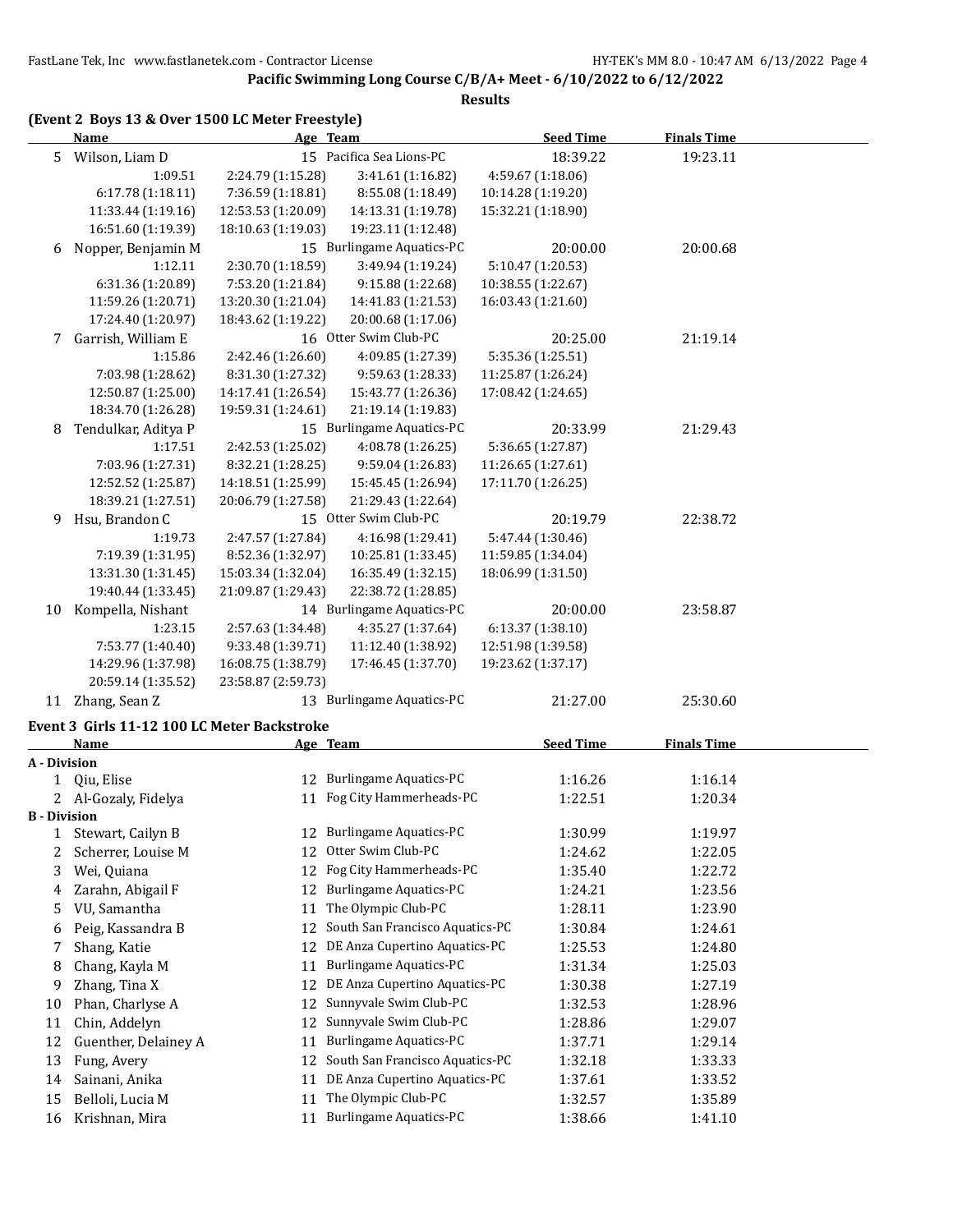**Results**

### **B - Division ... (Event 3 Girls 11-12 100 LC Meter Backstroke)**

|                     | Name                                            |          | Age Team                        | <b>Seed Time</b> | <b>Finals Time</b> |  |
|---------------------|-------------------------------------------------|----------|---------------------------------|------------------|--------------------|--|
|                     | McClennan, Beatrice E                           |          | 11 Sunnyvale Swim Club-PC       | 1:30.66          | DQ                 |  |
| <b>C</b> - Division |                                                 |          |                                 |                  |                    |  |
| $\mathbf{1}$        | Huang, Katelin                                  | 12       | <b>Burlingame Aquatics-PC</b>   | NT               | 1:22.32            |  |
| 2                   | Quach, Sarah K                                  | 12       | Fog City Hammerheads-PC         | <b>NT</b>        | 1:22.74            |  |
| 3                   | LY, Chelsea H                                   | 12       | Pacifica Sea Lions-PC           | 1:41.77          | 1:24.38            |  |
| 4                   | Martinez, Yzabelle M                            | 12       | South San Francisco Aquatics-PC | 2:08.18          | 1:27.75            |  |
| 5                   | Brauneis, Sophie E                              | 11       | Sunnyvale Swim Club-PC          | NT               | 1:28.44            |  |
| 6                   | Pan, Zoe                                        | 11       | Boys & Girls Club OF SF-PC      | 1:40.00          | 1:29.18            |  |
| 7                   | Chan, Katia W                                   | 12       | Sunnyvale Swim Club-PC          | NT               | 1:31.29            |  |
| 8                   | Lewis, Clara P                                  | 12       | Otter Swim Club-PC              | 2:02.28          | 1:34.52            |  |
| 9                   | Lema, Sierra                                    | 11       | <b>Burlingame Aquatics-PC</b>   | <b>NT</b>        | 1:37.13            |  |
| 10                  | Jiang, Hailey Z                                 | 11       | Burlingame Aquatics-PC          | 1:52.45          | 1:37.98            |  |
| 11                  | HU, Kaylee M                                    | 12       | South San Francisco Aquatics-PC | 1:41.15          | 1:40.24            |  |
| 12                  | Norton, Esme A                                  | 11       | The Olympic Club-PC             | 1:53.98          | 1:41.92            |  |
| 13                  | Dehlendorf, Lily C                              | 12       | Daly City Dolphins-PC           | <b>NT</b>        | 1:42.57            |  |
| 14                  | Chan, Emma M                                    | 11       | Fog City Hammerheads-PC         | <b>NT</b>        | 1:42.68            |  |
| 15                  | Hou, Claire                                     | 12       | DE Anza Cupertino Aquatics-PC   | <b>NT</b>        | 1:43.44            |  |
| 16                  | Iyer, Mihika L                                  | 12       | San Jose Goosemonkeys-PC        | 2:47.61          | 1:45.34            |  |
| 17                  | Inglin, Liliana M                               | 11       | The Olympic Club-PC             | 1:46.19          | 1:45.57            |  |
| 18                  | Rai, Maithili                                   | 11       | Otter Swim Club-PC              | <b>NT</b>        | 1:45.69            |  |
| 19                  | Diouane, Sasha T                                | 12       | The Olympic Club-PC             | 1:50.40          | 1:46.11            |  |
| 20                  | Kumli, Chloe M                                  | 12       | Otter Swim Club-PC              | 1:43.58          | 1:46.34            |  |
| 21                  | Rose, Amandine J                                | 12       | The Olympic Club-PC             | <b>NT</b>        | 1:46.66            |  |
| 22                  | Chan, Kaitlyn                                   | 11       | Valley Splash-PC                | <b>NT</b>        | 1:47.44            |  |
| 23                  | Ishimoto, Emma E                                | 12       | Fog City Hammerheads-PC         | NT               | 1:47.92            |  |
| 24                  | Camacho, Mina S                                 | 11       | Boys & Girls Club OF SF-PC      | NT               | 1:48.97            |  |
| 25                  | Shastri, Vishakha                               | 12       | DE Anza Cupertino Aquatics-PC   | <b>NT</b>        | 1:50.47            |  |
| 26                  | Bowler, Julia J                                 | 11       | <b>Burlingame Aquatics-PC</b>   | 2:32.12          | 1:51.07            |  |
| 27                  | Doherty, Magnolia H                             | 11       | The Olympic Club-PC             | 1:56.95          | 1:51.29            |  |
| 28                  | Lavine, Sofia B                                 | 12       | Boys & Girls Club OF SF-PC      | <b>NT</b>        | 1:51.41            |  |
| 29                  | Williamson, Ivy                                 | 11       | The Olympic Club-PC             | NT               | 1:51.82            |  |
| 30                  | Zhang, Caroline H                               | 11       | DE Anza Cupertino Aquatics-PC   | NT               | 1:51.96            |  |
| 31                  | Wong, Hannah                                    | 11       | Daly City Dolphins-PC           | NT               | 1:52.71            |  |
| 32                  | Evans, Hazel E                                  | 11       | Otter Swim Club-PC              | NT               | 1:54.41            |  |
| 33                  | Hay, Sacha M                                    | 11       | <b>Burlingame Aquatics-PC</b>   | NT               | 1:57.02            |  |
| 34                  | Ting, Emmy I                                    | 11       | Otter Swim Club-PC              | NT               | 1:58.13            |  |
| 35                  | Chari, Keira S                                  | 11       | <b>Burlingame Aquatics-PC</b>   | 2:07.93          | 2:02.88            |  |
| 36                  | Brady, Haley Q                                  | 11       | Otter Swim Club-PC              | <b>NT</b>        | 2:15.33            |  |
| 37                  | Burkhardt, Catherine A                          | 11       | The Olympic Club-PC             | <b>NT</b>        | 2:18.89            |  |
| ---                 | Park, Zoey C                                    | 11       | DE Anza Cupertino Aquatics-PC   | 1:46.60          | DQ                 |  |
| ---                 | Malloy, Lila J                                  | 12       | Otter Swim Club-PC              | 2:00.07          | DQ                 |  |
|                     |                                                 |          | South San Francisco Aquatics-PC | NT               |                    |  |
| $---$<br>---        | Mishra, Kyra<br>Hopkins, Summer S               | 11<br>11 | DE Anza Cupertino Aquatics-PC   | <b>NT</b>        | DQ<br>DQ           |  |
|                     | WU, Victoria                                    | 11       | DE Anza Cupertino Aquatics-PC   | NT               | DQ                 |  |
| ---                 | Hamill, Anabel                                  | 12       | Fog City Hammerheads-PC         | <b>NT</b>        | <b>NS</b>          |  |
|                     | Garvey, Alice E                                 | 11       | San Jose Goosemonkeys-PC        | 1:53.91          | <b>NS</b>          |  |
|                     | Bhat-Chavan, Meera                              | 12       | Otter Swim Club-PC              |                  |                    |  |
| ---                 |                                                 |          | Pacifica Sea Lions-PC           | NT               | <b>NS</b>          |  |
| ---                 | Pace, Amelie B                                  | 12       |                                 | NT               | <b>NS</b>          |  |
|                     | Event 5 Girls 13 & Over 200 LC Meter Backstroke |          |                                 |                  |                    |  |
|                     | Name                                            |          | Age Team                        | <b>Seed Time</b> | <b>Finals Time</b> |  |
| 1                   | Tudor, Emory E                                  |          | 18 Burlingame Aquatics-PC       | 2:25.17          | 2:34.50            |  |
|                     |                                                 |          |                                 |                  |                    |  |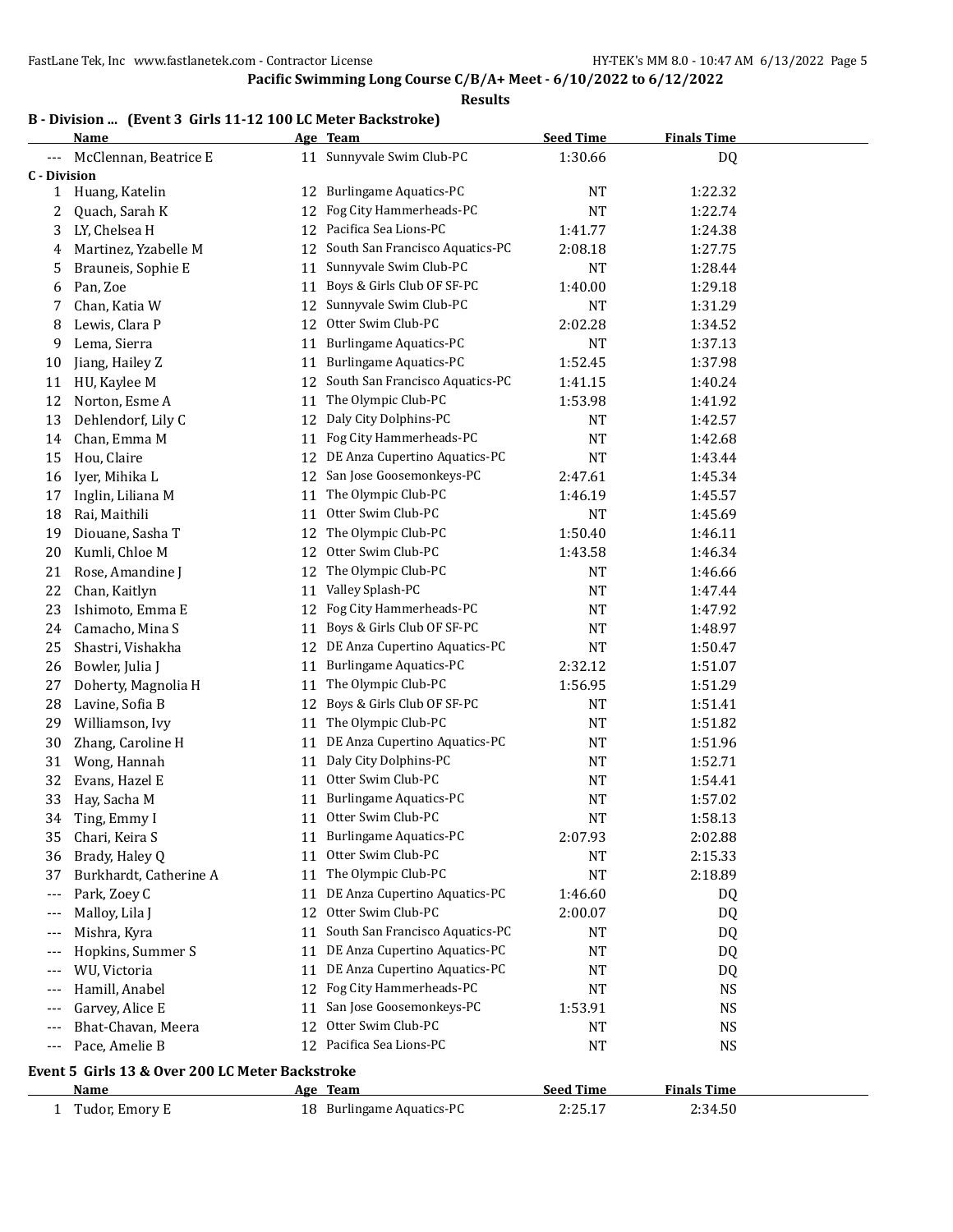#### **Results**

#### **(Event 5 Girls 13 & Over 200 LC Meter Backstroke)**

|                          | <b>Name</b>            |          | Age Team                                 | <b>Seed Time</b> | <b>Finals Time</b> |  |
|--------------------------|------------------------|----------|------------------------------------------|------------------|--------------------|--|
| 2                        | Chang, Alexa           | 13       | <b>Burlingame Aquatics-PC</b>            | 2:35.74          | 2:36.51            |  |
| 3                        | Kwok, Madison          | 13       | <b>Burlingame Aquatics-PC</b>            | 2:38.83          | 2:37.63            |  |
| 4                        | Lai, Gaby T            | 16       | South San Francisco Aquatics-PC          | 2:44.26          | 2:38.60            |  |
| 5                        | Hegblom, Katherine E   | 17       | Sunnyvale Swim Club-PC                   | 2:28.07          | 2:38.63            |  |
| 6                        | Elliott, Lauren M      | 16       | Otter Swim Club-PC                       | 2:37.23          | 2:39.69            |  |
| 7                        | Kuziemko, Claire Y     | 16       | Burlingame Aquatics-PC                   | 2:37.46          | 2:42.83            |  |
| 8                        | VU, Sophia H           | 14       | <b>Burlingame Aquatics-PC</b>            | 3:05.03          | 2:46.73            |  |
| 9                        | Feng, Mirabelle        | 14       | Sunnyvale Swim Club-PC                   | 2:47.08          | 2:47.58            |  |
| 10                       | Birkhold, Elaine       | 13       | Fog City Hammerheads-PC                  | 2:40.84          | 2:47.99            |  |
| 11                       | Lee, Michelle          | 13       | DE Anza Cupertino Aquatics-PC            | 2:46.88          | 2:48.72            |  |
| 12                       | Nguyen, Angela H       | 13       | Fog City Hammerheads-PC                  | 2:51.75          | 2:50.56            |  |
| 13                       | Picht, Angela J        | 13       | Otter Swim Club-PC                       | 2:52.60          | 2:50.70            |  |
| 14                       | Qian, Jasmine X        | 13       | Sunnyvale Swim Club-PC                   | NT               | 2:51.68            |  |
| 15                       | LI, Abbey Q            | 14       | Otter Swim Club-PC                       | 2:45.83          | 2:51.69            |  |
| 16                       | Hogan, Kayla A         | 18       | Otter Swim Club-PC                       | 2:48.56          | 2:52.30            |  |
| 17                       | Kurotori, Annika M     | 15       | DE Anza Cupertino Aquatics-PC            | 2:55.51          | 2:52.38            |  |
| 18                       | Anderson, Kalina R     | 14       | Otter Swim Club-PC                       | 2:53.53          | 2:53.77            |  |
| 19                       | SY, Sara D             | 13       | South San Francisco Aquatics-PC          | 2:58.07          | 2:55.83            |  |
| 20                       | Rose, Bryer J          | 13       | <b>Burlingame Aquatics-PC</b>            | 2:50.00          | 2:55.84            |  |
| 21                       | Humphrey, Chaelin M    | 16       | Pacifica Sea Lions-PC                    | 2:56.52          | 2:56.13            |  |
| 22                       | Raghavan, Minnoli      | 17       | Burlingame Aquatics-PC                   | 3:03.11          | 2:56.92            |  |
| 23                       | Kripalani, Ana         | 14       | Sunnyvale Swim Club-PC                   | 2:56.66          | 2:56.99            |  |
| $*24$                    | Litz, Ava A            | 13       | Pacifica Sea Lions-PC                    | 3:10.24          | 2:57.77            |  |
| $*24$                    | Panda, Leinita         | 16       | Otter Swim Club-PC                       | 2:58.01          | 2:57.77            |  |
| 26                       | HO, Leah E             | 15       | Otter Swim Club-PC                       | 2:53.29          | 2:58.26            |  |
| 27                       | Seshaadri, Kaathya     | 13       | DE Anza Cupertino Aquatics-PC            | 3:03.56          | 2:59.11            |  |
| 28                       | Qiu, Agnes             | 15       | <b>Burlingame Aquatics-PC</b>            | 3:17.43          | 3:01.20            |  |
| 29                       | Siu, Caitlyn H         | 15       | <b>Burlingame Aquatics-PC</b>            | 3:13.39          | 3:02.00            |  |
| 30                       | Pham, Lan-Anh          | 13       | DE Anza Cupertino Aquatics-PC            | 3:06.15          | 3:03.13            |  |
| 31                       | Poon, Chloe J          | 18       | Sunnyvale Swim Club-PC                   | 3:15.37          | 3:03.95            |  |
| 32                       | Seshaadri, Shreya      | 13       | DE Anza Cupertino Aquatics-PC            | 3:04.25          | 3:05.79            |  |
| 33                       | Lee, Victoria Y        | 13       | Unattached-PC                            | <b>NT</b>        | 3:07.68            |  |
| 34                       | Barki, Adriene         | 14       | South San Francisco Aquatics-PC          | 3:03.31          | 3:09.62            |  |
| 35                       | Tan, Phoebe M          | 14       | Fog City Hammerheads-PC                  | 3:23.81          | 3:09.79            |  |
| 36                       | Raisner, Allison H     | 17       | Otter Swim Club-PC                       | 2:58.17          | 3:11.57            |  |
| 37                       | Cherukumilli, Misha    | 13       | Otter Swim Club-PC                       | 3:12.59          | 3:13.50            |  |
| 38                       | Nulkar, Tanvi          | 13       | Sunnyvale Swim Club-PC                   | 3:35.19          | 3:20.42            |  |
| 39                       | Kwong, Catherine K     | 14       | <b>Burlingame Aquatics-PC</b>            | 3:06.28          | 3:29.46            |  |
| 40                       | Edwards, Abigail       | 13       | Fog City Hammerheads-PC                  | 3:38.07          | 3:30.21            |  |
| 41                       | Hon, Evelyn S          | 13       | <b>Burlingame Aquatics-PC</b>            | NT               | 3:30.72            |  |
|                          | Diep, Sara C           |          | Sunnyvale Swim Club-PC                   |                  |                    |  |
| 42<br>43                 | Lashier, Peyton X      | 14<br>13 | DE Anza Cupertino Aquatics-PC            | 3:23.57<br>NT    | 3:31.08<br>3:31.43 |  |
|                          |                        | 17       | Otter Swim Club-PC                       |                  | 3:31.96            |  |
| 44                       | Segura, Mine F         |          | South San Francisco Aquatics-PC          | NT               |                    |  |
| 45                       | Bourdon-Molina, Lola X | 14       |                                          | 3:28.87          | 3:33.16            |  |
| 46                       | Pilipenko, Valerie A   | 14       | Otter Swim Club-PC<br>Otter Swim Club-PC | NT               | 3:34.92            |  |
| 47                       | Ahonen, Saana K        | 13       | Otter Swim Club-PC                       | NT               | 3:35.44            |  |
| 48                       | Rai, Uma               | 13       | Fog City Hammerheads-PC                  | NT               | 4:10.39            |  |
| ---                      | Sue, Madeleine S       | 14       |                                          | NT               | DQ                 |  |
| ---                      | Wong, Chloe M          | 14       | <b>Burlingame Aquatics-PC</b>            | 3:05.50          | DQ                 |  |
| ---                      | Miller, Ivory J        | 15       | Otter Swim Club-PC                       | NT               | DQ                 |  |
| $---$                    | Baldwin, Isabella T    | 13       | DE Anza Cupertino Aquatics-PC            | <b>NT</b>        | DQ                 |  |
| $\hspace{0.05cm} \cdots$ | Truong, Makena S       |          | 13 Burlingame Aquatics-PC                | 2:10.00          | DQ                 |  |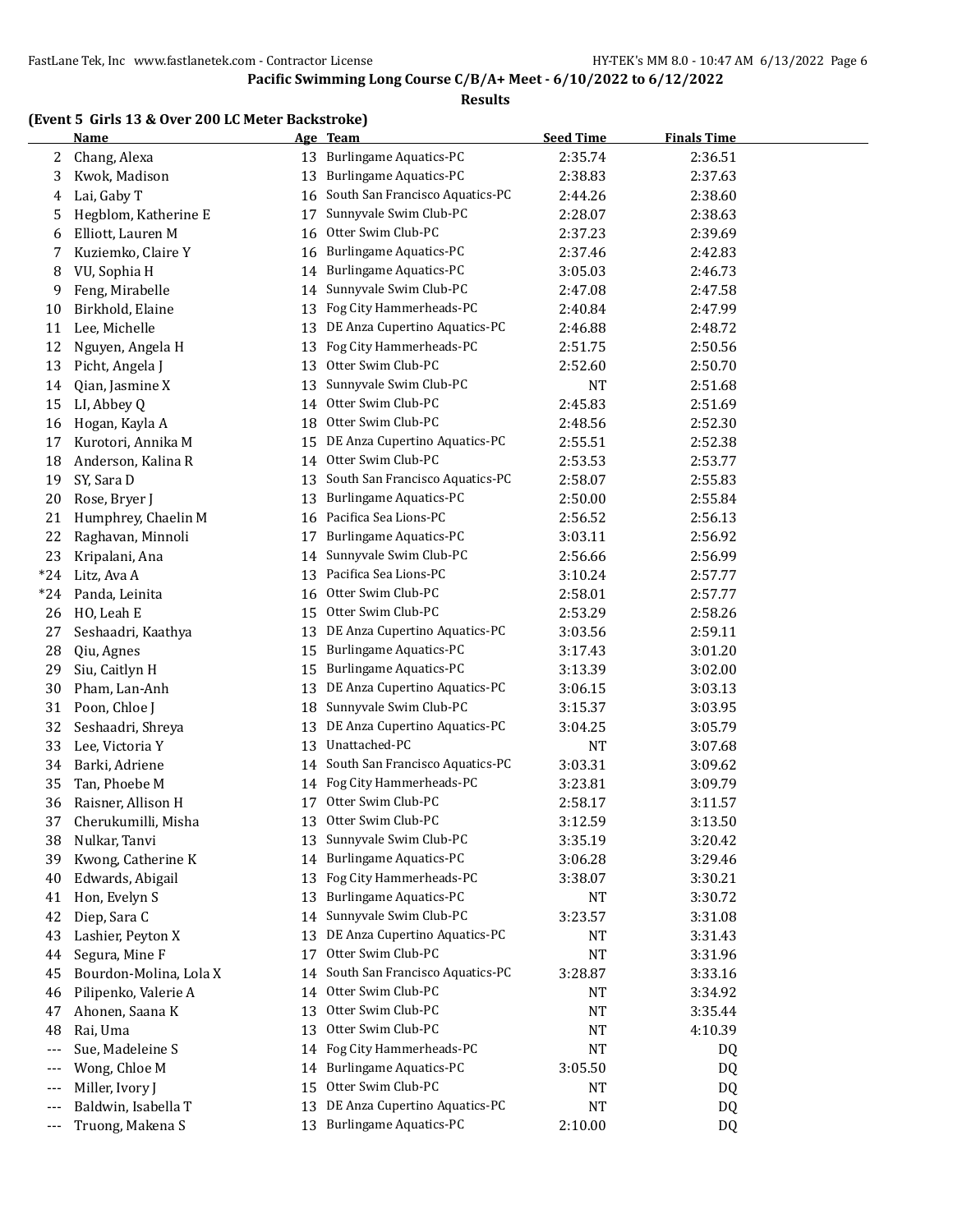|       | (Event 5 Girls 13 & Over 200 LC Meter Backstroke)<br><b>Name</b> |    | Age Team                           | <b>Seed Time</b> | <b>Finals Time</b> |  |
|-------|------------------------------------------------------------------|----|------------------------------------|------------------|--------------------|--|
| ---   | XU, Tiffany                                                      |    | 14 South San Francisco Aquatics-PC | 3:06.28          | $_{\rm NS}$        |  |
| ---   | Graham, Charlotte                                                |    | 14 Burlingame Aquatics-PC          | NT               | <b>NS</b>          |  |
| $---$ | Guillerm, Camille                                                | 16 | Sunnyvale Swim Club-PC             | 2:48.49          | <b>NS</b>          |  |
| $---$ | Wang, Karina I                                                   |    | 13 Sunnyvale Swim Club-PC          | 2:40.07          | <b>NS</b>          |  |
|       |                                                                  |    |                                    |                  |                    |  |
|       | Event 6 Boys 13 & Over 200 LC Meter Backstroke                   |    |                                    |                  |                    |  |
|       | Name                                                             |    | Age Team                           | <b>Seed Time</b> | <b>Finals Time</b> |  |
| 1     | Kajarekar, Saahil S                                              |    | 15 Sunnyvale Swim Club-PC          | 2:21.80          | 2:22.57            |  |
| 2     | Farnham, Max K                                                   |    | 16 Sunnyvale Swim Club-PC          | 2:25.30          | 2:26.13            |  |
| 3     | Bouali, Yassin I                                                 | 15 | DE Anza Cupertino Aquatics-PC      | 2:38.19          | 2:27.39            |  |
| 4     | Qian, Ethan                                                      | 14 | DE Anza Cupertino Aquatics-PC      | 2:32.84          | 2:31.32            |  |
| 5     | VU, Ian M                                                        | 15 | <b>Burlingame Aquatics-PC</b>      | 2:36.35          | 2:32.19            |  |
| 6     | Jiang, Kevin L                                                   | 13 | <b>Burlingame Aquatics-PC</b>      | 2:40.89          | 2:32.60            |  |
| 7     | Nopper, Benjamin M                                               | 15 | Burlingame Aquatics-PC             | 2:32.51          | 2:33.26            |  |
| 8     | VU, Dan T                                                        | 18 | Valley Splash-PC                   | 2:35.53          | 2:36.98            |  |
| 9     | DO, Thomas V                                                     | 15 | Sunnyvale Swim Club-PC             | 2:38.72          | 2:37.44            |  |
| 10    | Nguyen, Ethan T                                                  | 17 | Valley Splash-PC                   | <b>NT</b>        | 2:38.10            |  |
| 11    | HU, Myles                                                        | 15 | Otter Swim Club-PC                 | 2:31.41          | 2:38.21            |  |
| 12    | Garcia-Osorio, Jose A                                            | 16 | South San Francisco Aquatics-PC    | 2:29.57          | 2:38.98            |  |
| 13    | Garcia, Ethan C                                                  | 15 | Sunnyvale Swim Club-PC             | NT               | 2:39.56            |  |
| 14    | Lai, Leo T                                                       | 13 | South San Francisco Aquatics-PC    | 2:45.97          | 2:41.57            |  |
| 15    | VU, Benjamin N                                                   | 14 | Valley Splash-PC                   | 2:44.09          | 2:42.01            |  |
| 16    | Kuzmenko, Yury                                                   | 13 | Valley Splash-PC                   | 2:43.55          | 2:42.80            |  |
| 17    | Yim, Taewon T                                                    | 13 | DE Anza Cupertino Aquatics-PC      | 2:52.76          | 2:43.16            |  |
| 18    | Chang, Ivan F                                                    | 14 | <b>Burlingame Aquatics-PC</b>      | <b>NT</b>        | 2:45.28            |  |
| 19    | Jorgensen, Thomas G                                              | 13 | Fog City Hammerheads-PC            | 2:46.77          | 2:45.49            |  |
| 20    | Haiby, Ido                                                       | 16 | Sunnyvale Swim Club-PC             | 3:41.89          | 2:46.45            |  |
| 21    | Zhang, Samuel M                                                  | 13 | DE Anza Cupertino Aquatics-PC      | 2:53.25          | 2:47.28            |  |
| 22    | Sunga, Jerrick                                                   | 13 | South San Francisco Aquatics-PC    | 2:43.72          | 2:49.89            |  |
| 23    | Johnston, Maximus                                                | 14 | Otter Swim Club-PC                 | 2:55.05          | 2:50.09            |  |
| 24    | Huo, Jiachen                                                     | 13 | Otter Swim Club-PC                 | NT               | 2:51.38            |  |
| 25    | Monsen, Conner J                                                 | 15 | Sunnyvale Swim Club-PC             | 2:51.99          | 2:53.29            |  |
| 26    | Chin, Caelen C                                                   | 14 | Sunnyvale Swim Club-PC             | 2:48.31          | 2:53.61            |  |
| 27    | Bhuta, Janak V                                                   | 14 | Bull Dog Swim Club-PC              | 2:59.51          | 2:55.54            |  |
| 28    | Lim, Michael D                                                   |    | 13 Burlingame Aquatics-PC          | NT               | 2:57.94            |  |
| 29    | HU, Henry Y                                                      | 14 | Sunnyvale Swim Club-PC             | <b>NT</b>        | 2:58.60            |  |
| 30    | Patel, Anish R                                                   | 15 | Valley Splash-PC                   | 3:08.49          | 2:58.82            |  |
| 31    | Leder, Benjamin O                                                | 14 | DE Anza Cupertino Aquatics-PC      | 3:02.13          | 2:59.94            |  |
| 32    | Weinstein, Steven R                                              | 14 | The Olympic Club-PC                | NT               | 3:01.30            |  |
| 33    | Waters, Marco E                                                  | 17 | <b>Burlingame Aquatics-PC</b>      | 3:23.25          | 3:01.40            |  |
| 34    | Troshin, Daniel H                                                | 13 | South San Francisco Aquatics-PC    | 3:17.24          | 3:02.62            |  |
| 35    | Lam, Kevin-Khoa                                                  | 16 | Fog City Hammerheads-PC            | NT               | 3:02.66            |  |
| 36    | Fung, Zachary S                                                  | 13 | South San Francisco Aquatics-PC    | 3:11.89          | 3:04.73            |  |
| 37    | Kwong, Spencer M                                                 | 13 | South San Francisco Aquatics-PC    | 3:09.37          | 3:06.95            |  |
| 38    | McCulloh, Felix T                                                | 14 | Otter Swim Club-PC                 | NT               | 3:07.56            |  |
| 39    | Lazo, Maxim E                                                    | 13 | Daly City Dolphins-PC              | 2:20.00          | 3:09.30            |  |
| 40    | Wallitt, Nico A                                                  | 15 | The Olympic Club-PC                | NT               | 3:09.55            |  |
| 41    | Acoba, Jian                                                      | 14 | Burlingame Aquatics-PC             | 3:44.04          | 3:11.20            |  |
| 42    | Death, Finn                                                      | 13 | The Olympic Club-PC                | 3:41.92          | 3:16.43            |  |
| 43    | Hang, Wesley                                                     | 15 | South San Francisco Aquatics-PC    | 3:14.89          | 3:17.05            |  |
| 44    | Navarro, Mauricio                                                | 13 | South San Francisco Aquatics-PC    | <b>NT</b>        | 3:29.40            |  |
| ---   | Smith, Carson K                                                  |    | 16 DE Anza Cupertino Aquatics-PC   | 2:38.87          | DQ                 |  |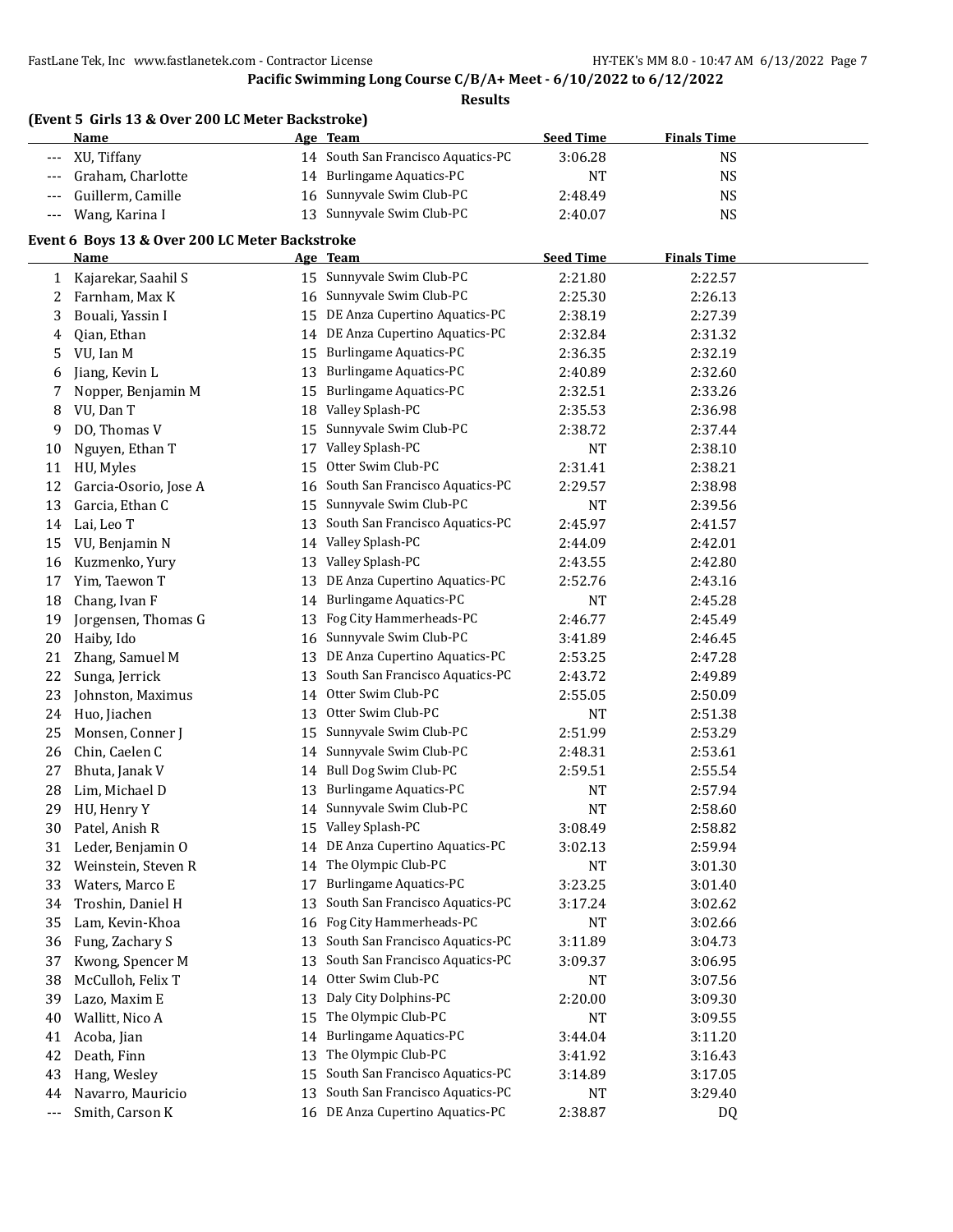#### **Results**

|                     | (Event 6 Boys 13 & Over 200 LC Meter Backstroke)  |    |                                    |                  |                    |  |
|---------------------|---------------------------------------------------|----|------------------------------------|------------------|--------------------|--|
|                     | <b>Name</b>                                       |    | Age Team                           | <b>Seed Time</b> | <b>Finals Time</b> |  |
| ---                 | Wong, Quinn                                       |    | 15 Fog City Hammerheads-PC         | 3:28.37          | DQ                 |  |
|                     | Browne, Ethan D                                   | 13 | Sunnyvale Swim Club-PC             | <b>NT</b>        | DQ                 |  |
| $---$               | Yip, Andrew S                                     | 13 | Sunnyvale Swim Club-PC             | 3:11.64          | DQ                 |  |
| $---$               | Nixon, Jacob D                                    | 17 | Sunnyvale Swim Club-PC             | 2:50.51          | DQ                 |  |
| $---$               | Krasner, Ethan A                                  | 14 | South San Francisco Aquatics-PC    | 2:55.86          | <b>NS</b>          |  |
| $---$               | Tang, Jasper Z                                    | 13 | Boys & Girls Club OF SF-PC         | 2:58.64          | <b>NS</b>          |  |
| $---$               | Wang, Bryen M                                     | 17 | South San Francisco Aquatics-PC    | 2:45.48          | <b>NS</b>          |  |
| $---$               | Tokuz, Yusuf I                                    | 15 | DE Anza Cupertino Aquatics-PC      | 2:53.17          | <b>NS</b>          |  |
| ---                 | Barks, Hadrian S                                  | 16 | South San Francisco Aquatics-PC    | <b>NT</b>        | <b>NS</b>          |  |
| ---                 | Truong, Nicholas D                                | 14 | Fog City Hammerheads-PC            | <b>NT</b>        | <b>NS</b>          |  |
| $---$               | Baba, Karim                                       | 13 | South San Francisco Aquatics-PC    | <b>NT</b>        | <b>NS</b>          |  |
| $---$               | LI, David X                                       |    | 14 South San Francisco Aquatics-PC | 3:10.21          | <b>NS</b>          |  |
|                     | Event 7 Girls 11-12 200 LC Meter Breaststroke     |    |                                    |                  |                    |  |
|                     | Name                                              |    | Age Team                           | <b>Seed Time</b> | <b>Finals Time</b> |  |
| A - Division        |                                                   |    |                                    |                  |                    |  |
| 1                   | Chin, Addelyn                                     |    | 12 Sunnyvale Swim Club-PC          | 3:15.45          | 3:02.71            |  |
| 2                   | Angrish, Tishya                                   |    | 12 San Jose Goosemonkeys-PC        | 3:08.37          | 3:30.43            |  |
| <b>B</b> - Division |                                                   |    |                                    |                  |                    |  |
| 1                   | Zhang, Tina X                                     |    | 12 DE Anza Cupertino Aquatics-PC   | 3:42.88          | 3:24.54            |  |
| 2                   | Chan, Katia W                                     | 12 | Sunnyvale Swim Club-PC             | 3:38.12          | 3:33.14            |  |
| 3                   | Hou, Claire                                       | 12 | DE Anza Cupertino Aquatics-PC      | 3:36.74          | 3:35.20            |  |
| 4                   | Iwasaki, Mika L                                   | 12 | Sunnyvale Swim Club-PC             | 3:47.41          | 3:45.31            |  |
| 5                   | Rose, Amandine J                                  | 12 | The Olympic Club-PC                | 3:52.49          | 3:45.80            |  |
| 6                   | Hamill, Anabel                                    | 12 | Fog City Hammerheads-PC            | 3:38.93          | 3:54.01            |  |
| $---$               | Manitsas, Noelle A                                | 11 | Bull Dog Swim Club-PC              | 3:23.14          | <b>NS</b>          |  |
| <b>C</b> - Division |                                                   |    |                                    |                  |                    |  |
| $\mathbf{1}$        | Han, Sarah H                                      |    | 12 Otter Swim Club-PC              | 3:55.20          | 3:41.51            |  |
| 2                   | Shang, Katie                                      | 12 | DE Anza Cupertino Aquatics-PC      | NT               | 3:41.98            |  |
| 3                   | Norton, Esme A                                    | 11 | The Olympic Club-PC                | <b>NT</b>        | 3:49.89            |  |
| 4                   | Kumli, Chloe M                                    | 12 | Otter Swim Club-PC                 | <b>NT</b>        | 3:54.83            |  |
| 5                   | Hopkins, Summer S                                 | 11 | DE Anza Cupertino Aquatics-PC      | NT               | 3:55.94            |  |
| 6                   | Rebouh, Zeina                                     | 12 | Boys & Girls Club OF SF-PC         | <b>NT</b>        | 4:05.92            |  |
| 7                   | QI, Claire                                        | 11 | <b>Burlingame Aquatics-PC</b>      | 4:11.74          | 4:06.57            |  |
| 8                   | Ting, Emmy I                                      | 11 | Otter Swim Club-PC                 | <b>NT</b>        | 4:17.41            |  |
| 9                   | Belloli, Lucia M                                  |    | 11 The Olympic Club-PC             | <b>NT</b>        | 4:27.44            |  |
| 10                  | Williamson, Ivy                                   |    | 11 The Olympic Club-PC             | NT               | 4:34.24            |  |
| 11                  | Mishra, Kyra                                      | 11 | South San Francisco Aquatics-PC    | NT               | 4:56.24            |  |
| $---$               | Doherty, Magnolia H                               | 11 | The Olympic Club-PC                | NT               | DQ                 |  |
| $---$               | Dehlendorf, Lily C                                | 12 | Daly City Dolphins-PC              | NT               | DQ                 |  |
| $---$               | Rai, Maithili                                     | 11 | Otter Swim Club-PC                 | <b>NT</b>        | DQ                 |  |
| ---                 | Park, Zoey C                                      | 11 | DE Anza Cupertino Aquatics-PC      | <b>NT</b>        | <b>NS</b>          |  |
| ---                 | Wei, Quiana                                       | 12 | Fog City Hammerheads-PC            | <b>NT</b>        | <b>NS</b>          |  |
|                     | Chan, Emma M                                      |    | 11 Fog City Hammerheads-PC         | NT               | <b>NS</b>          |  |
|                     | Event 9 Girls 13 & Over 200 LC Meter Breaststroke |    |                                    |                  |                    |  |
|                     | <b>Name</b>                                       |    | Age Team                           | <b>Seed Time</b> | <b>Finals Time</b> |  |
| 1                   | Kashyap, Shreya                                   |    | 14 Otter Swim Club-PC              | 2:58.87          | 2:57.76            |  |
| 2                   | Cheung, Asta                                      | 15 | Boys & Girls Club OF SF-PC         | 3:01.49          | 3:01.86            |  |
| 3                   | Turk, Catherine E                                 |    | 13 Burlingame Aquatics-PC          | 3:09.44          | 3:06.91            |  |

4 Sloan, Claire E 16 Fog City Hammerheads-PC 2:51.51 3:07.49 5 Nguyen, Angela H 13 Fog City Hammerheads-PC 3:19.11 3:13.08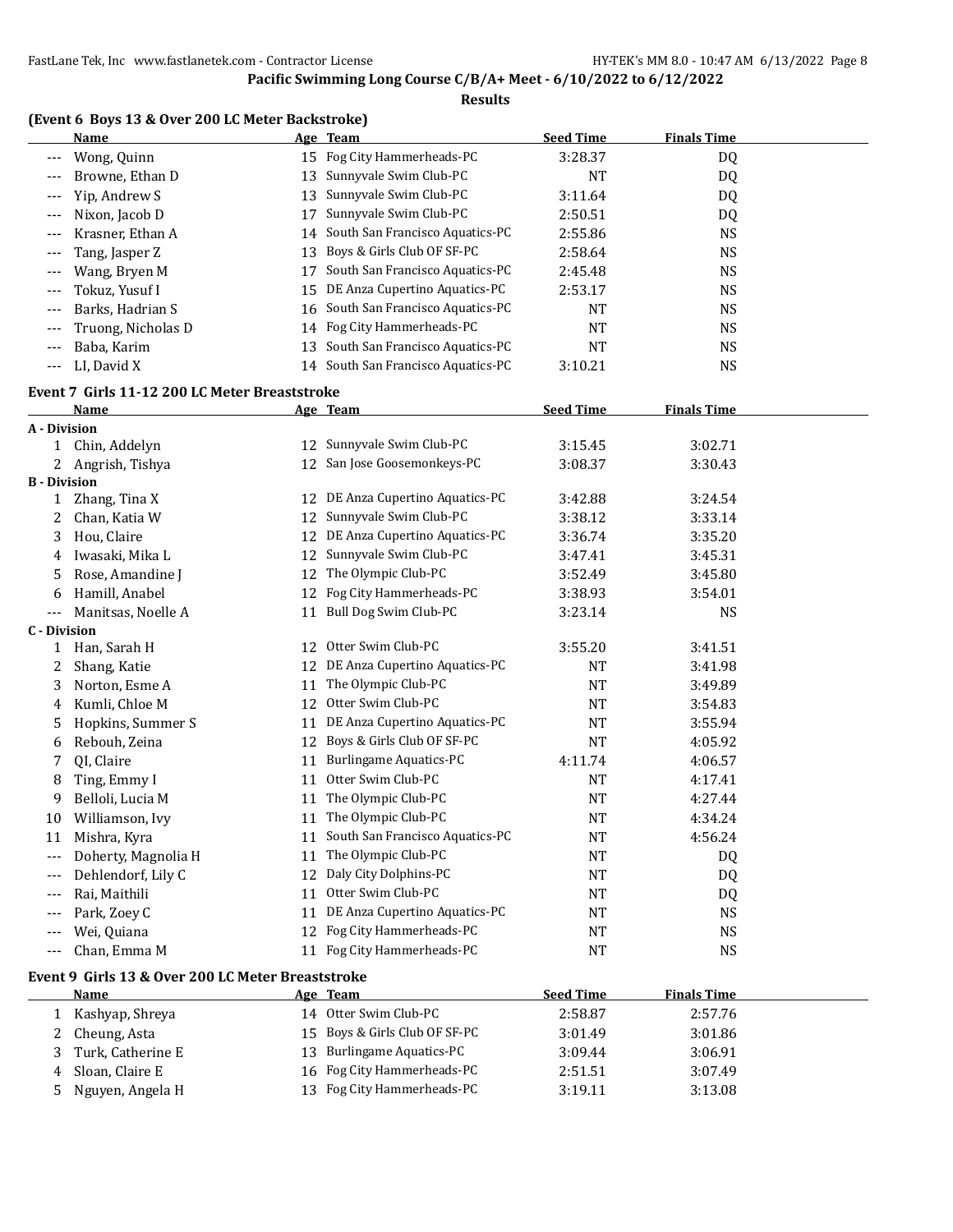#### **Results**

#### **(Event 9 Girls 13 & Over 200 LC Meter Breaststroke)**

|       | <b>Name</b>            |    | Age Team                        | <b>Seed Time</b> | <b>Finals Time</b> |  |
|-------|------------------------|----|---------------------------------|------------------|--------------------|--|
| 6     | Slakoff, Sydney M      | 13 | <b>Burlingame Aquatics-PC</b>   | 3:12.31          | 3:13.14            |  |
| 7     | Huang, Karena          | 15 | <b>Burlingame Aquatics-PC</b>   | <b>NT</b>        | 3:15.04            |  |
| 8     | Liang, Leena M         | 13 | Fog City Hammerheads-PC         | 3:25.75          | 3:16.33            |  |
| 9     | Chang, Alexa           | 13 | <b>Burlingame Aquatics-PC</b>   | 3:11.30          | 3:17.33            |  |
| 10    | Nguyen, Alisen C       | 15 | Fog City Hammerheads-PC         | 3:27.91          | 3:18.25            |  |
| 11    | Kwok, Zoe G            | 15 | Otter Swim Club-PC              | <b>NT</b>        | 3:19.00            |  |
| 12    | VU, Kim Q              | 15 | Valley Splash-PC                | 3:24.65          | 3:19.31            |  |
| 13    | Bernaudin, Elea R      | 13 | Fog City Hammerheads-PC         | <b>NT</b>        | 3:23.54            |  |
| 14    | Mallory, Rhianna J     | 14 | Fog City Hammerheads-PC         | 3:18.86          | 3:24.18            |  |
| 15    | Burkhardt, Elizabeth J | 14 | The Olympic Club-PC             | 3:37.06          | 3:24.26            |  |
| 16    | VU, Michelle N         | 13 | Valley Splash-PC                | NT               | 3:26.39            |  |
| 17    | Chuang, Lea            | 14 | Sunnyvale Swim Club-PC          | <b>NT</b>        | 3:30.36            |  |
| 18    | Seshaadri, Aarya       | 13 | DE Anza Cupertino Aquatics-PC   | 3:38.07          | 3:31.16            |  |
| 19    | Floyd, Emily E         | 15 | Sunnyvale Swim Club-PC          | 3:09.53          | 3:33.69            |  |
| 20    | Volna, Hayden K        | 14 | <b>Burlingame Aquatics-PC</b>   | 3:28.95          | 3:33.83            |  |
| 21    | Bergh, Elin L          | 13 | The Olympic Club-PC             | 3:11.02          | 3:34.06            |  |
| 22    | Fonua, Leilani L       | 14 | Valley Splash-PC                | 3:57.35          | 3:34.73            |  |
| 23    | Malouf, Jovanna G      | 14 | South San Francisco Aquatics-PC | 3:39.79          | 3:35.98            |  |
| 24    | Ratcliffe, Isabella D  | 15 | Fog City Hammerheads-PC         | 3:36.47          | 3:37.77            |  |
| 25    | Wong, Bethany P        | 14 | Daly City Dolphins-PC           | <b>NT</b>        | 3:38.34            |  |
| 26    | Wong, Chloe M          | 14 | <b>Burlingame Aquatics-PC</b>   | 3:36.80          | 3:39.46            |  |
| 27    | Yee, Miya              | 13 | Daly City Dolphins-PC           | <b>NT</b>        | 3:41.60            |  |
| 28    | Diep, Sara C           | 14 | Sunnyvale Swim Club-PC          | 3:47.63          | 3:44.38            |  |
| 29    | Jiang, Lydia G         | 13 | <b>Burlingame Aquatics-PC</b>   | 3:47.73          | 3:44.91            |  |
| 30    | Anderson, Malina A     | 13 | Fog City Hammerheads-PC         | NT               | 3:46.88            |  |
| 31    | Ahonen, Saana K        | 13 | Otter Swim Club-PC              | <b>NT</b>        | 3:57.01            |  |
| 32    | Dowdell, Evangeline A  | 13 | DE Anza Cupertino Aquatics-PC   | 4:30.13          | 3:57.60            |  |
| 33    | Tan, Elise             | 13 | Fog City Hammerheads-PC         | 4:09.94          | 4:00.07            |  |
| 34    | Sundar, Tessa P        | 13 | <b>Burlingame Aquatics-PC</b>   | NT               | 4:03.09            |  |
| 35    | Rai, Uma               | 13 | Otter Swim Club-PC              | NT               | 4:17.20            |  |
| 36    | Bourdon-Molina, Lola X | 14 | South San Francisco Aquatics-PC | 4:26.50          | 4:18.06            |  |
| ---   | Graham, Charlotte      | 14 | <b>Burlingame Aquatics-PC</b>   | 3:50.33          | <b>NS</b>          |  |
| $---$ | WU, Hannah J           | 13 | DE Anza Cupertino Aquatics-PC   | <b>NT</b>        | <b>NS</b>          |  |
|       | Wang, Karina I         | 13 | Sunnyvale Swim Club-PC          | 2:54.35          | <b>NS</b>          |  |
| ---   | Pilipenko, Valerie A   | 14 | Otter Swim Club-PC              | <b>NT</b>        | <b>NS</b>          |  |

#### **Event 10 Boys 13 & Over 200 LC Meter Breaststroke**

|    | <b>Name</b>               |    | Age Team                      | <b>Seed Time</b> | <b>Finals Time</b> |  |
|----|---------------------------|----|-------------------------------|------------------|--------------------|--|
|    | Coblin, Owen H            | 15 | Sunnyvale Swim Club-PC        | 2:33.19          | 2:34.57            |  |
|    | Sasano, Alec T            | 20 | <b>Burlingame Aquatics-PC</b> | 2:38.30          | 2:38.71            |  |
| 3  | Hsu, Ryan K               | 18 | Otter Swim Club-PC            | 2:38.07          | 2:44.76            |  |
| 4  | VU, Ian M                 | 15 | <b>Burlingame Aquatics-PC</b> | 2:52.03          | 2:48.20            |  |
| 5. | Garcia, Ethan C           | 15 | Sunnyvale Swim Club-PC        | 2:58.48          | 2:50.30            |  |
| 6  | Phan, Orion L             | 14 | Sunnyvale Swim Club-PC        | 2:55.58          | 2:51.74            |  |
|    | Zhou, Weichenyang         | 20 | Valley Splash-PC              | 2:35.00          | 2:51.80            |  |
| 8  | Tendulkar, Aditya P       | 15 | Burlingame Aquatics-PC        | 2:58.09          | 2:53.96            |  |
| 9  | Chan, Coby M              | 17 | Boys & Girls Club OF SF-PC    | 2:43.85          | 2:54.71            |  |
| 10 | VU, Benjamin N            | 14 | Valley Splash-PC              | 2:53.24          | 2:54.79            |  |
| 11 | Hsu, Brandon C            | 15 | Otter Swim Club-PC            | 2:56.14          | 2:56.17            |  |
| 12 | WU, Dylan M               |    | 16 Fog City Hammerheads-PC    | 2:54.59          | 2:57.60            |  |
| 13 | Parekh, Hiranya N         | 15 | Sunnyvale Swim Club-PC        | 3:02.84          | 2:59.31            |  |
| 14 | Mogannam, Adrian-Albert B | 15 | Otter Swim Club-PC            | 3:25.62          | 3:02.81            |  |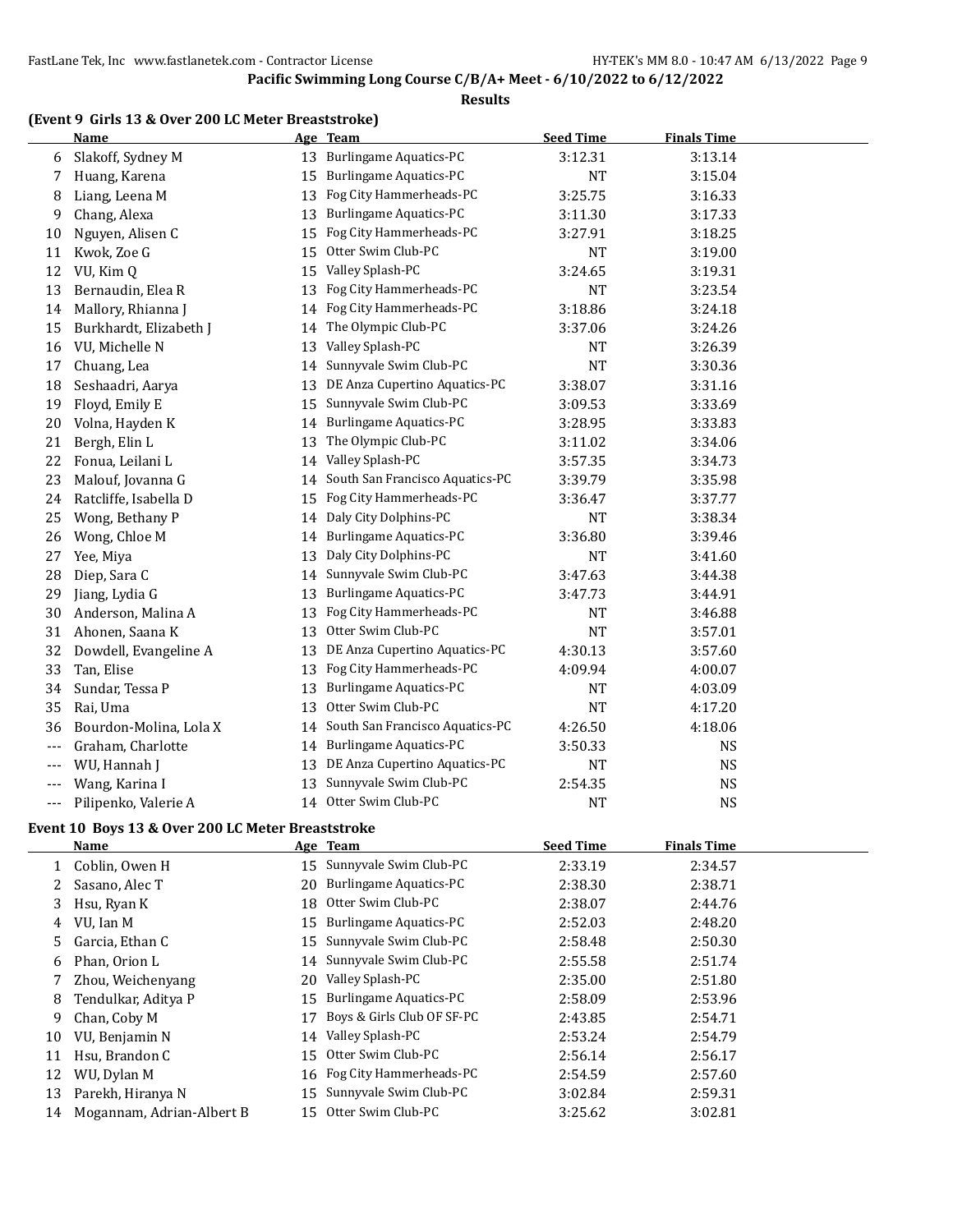#### **Results**

#### **(Event 10 Boys 13 & Over 200 LC Meter Breaststroke)**

|              | <b>Name</b>                                 |    | Age Team                        | <b>Seed Time</b> | <b>Finals Time</b> |  |
|--------------|---------------------------------------------|----|---------------------------------|------------------|--------------------|--|
| 15           | Bhatt, Kian                                 | 15 | Otter Swim Club-PC              | <b>NT</b>        | 3:04.07            |  |
| 16           | Foo, Samuel D                               | 13 | <b>Burlingame Aquatics-PC</b>   | 3:08.37          | 3:05.63            |  |
| 17           | Dogruer, Kerem N                            | 15 | Sunnyvale Swim Club-PC          | 3:40.24          | 3:06.92            |  |
| 18           | Chiu, Evan M                                | 16 | Otter Swim Club-PC              | <b>NT</b>        | 3:09.48            |  |
| 19           | Lee, Ciaran C                               | 13 | <b>Burlingame Aquatics-PC</b>   | <b>NT</b>        | 3:09.78            |  |
| 20           | Elson, Trey C                               | 14 | Pleasanton Sea Hawks-PC         | 3:06.59          | 3:09.91            |  |
| 21           | Garrish, William E                          | 16 | Otter Swim Club-PC              | 4:03.06          | 3:10.21            |  |
| 22           | HU, Adam                                    | 14 | South San Francisco Aquatics-PC | <b>NT</b>        | 3:12.57            |  |
| 23           | Poon, Kaden                                 | 14 | Sunnyvale Swim Club-PC          | 3:13.05          | 3:13.00            |  |
| 24           | Chen, Kyle H                                | 14 | Daly City Dolphins-PC           | <b>NT</b>        | 3:13.87            |  |
| 25           | West, Jack T                                | 14 | Pacifica Sea Lions-PC           | 3:04.80          | 3:14.28            |  |
| 26           | Lai, Leo T                                  | 13 | South San Francisco Aquatics-PC | 3:05.32          | 3:14.50            |  |
| 27           | Duffy, Gregory W                            | 14 | Unattached-PC                   | <b>NT</b>        | 3:14.64            |  |
| 28           | Elepano, Manuel Jaime M                     | 19 | Pacifica Sea Lions-PC           | 3:16.50          | 3:15.96            |  |
| 29           | Chan, Nathanuel C                           | 13 | Fog City Hammerheads-PC         | 3:28.54          | 3:16.81            |  |
| 30           | Weinstein, Steven R                         | 14 | The Olympic Club-PC             | NT               | 3:17.33            |  |
| 31           | Zhang, Samuel M                             | 13 | DE Anza Cupertino Aquatics-PC   | 3:27.21          | 3:18.57            |  |
| 32           | Chin, Caelen C                              | 14 | Sunnyvale Swim Club-PC          | 3:30.00          | 3:18.58            |  |
| 33           | Yip, Andrew S                               | 13 | Sunnyvale Swim Club-PC          | 3:14.49          | 3:19.79            |  |
| 34           | Patel, Anish R                              | 15 | Valley Splash-PC                | 4:02.91          | 3:21.76            |  |
| 35           | Browne, Ethan D                             | 13 | Sunnyvale Swim Club-PC          | NT               | 3:21.89            |  |
| 36           | Lim, Michael D                              | 13 | <b>Burlingame Aquatics-PC</b>   | <b>NT</b>        | 3:23.39            |  |
| 37           | Acoba, Jian                                 | 14 | <b>Burlingame Aquatics-PC</b>   | 3:52.78          | 3:27.93            |  |
| 38           | Zhang, Sean Z                               | 13 | <b>Burlingame Aquatics-PC</b>   | 3:24.27          | 3:33.40            |  |
| 39           | Wallitt, Nico A                             | 15 | The Olympic Club-PC             | NT               | 3:35.92            |  |
| 40           | Lam, Kevin-Khoa                             | 16 | Fog City Hammerheads-PC         | NT               | 3:37.27            |  |
| 41           | Navarro, Mauricio                           | 13 | South San Francisco Aquatics-PC | NT               | 3:42.69            |  |
| 42           | Liu, Adrian                                 | 15 | Fog City Hammerheads-PC         | <b>NT</b>        | 3:43.99            |  |
| 43           | HO, Tyler K                                 | 13 | Daly City Dolphins-PC           | NT               | 3:47.80            |  |
| 44           | Cheung, Alvin                               | 13 | Boys & Girls Club OF SF-PC      | NT               | 3:52.45            |  |
| 45           | Draper, Graham                              | 13 | Fog City Hammerheads-PC         | 3:37.00          | 3:53.95            |  |
| 46           | Death, Finn                                 | 13 | The Olympic Club-PC             | NT               | 3:54.08            |  |
| 47           | Yang, Jonathan                              | 13 | Fog City Hammerheads-PC         | NT               | 3:54.17            |  |
| 48           | MA, Brandon                                 | 13 | Fog City Hammerheads-PC         | NT               | 3:57.53            |  |
| 49           | Yang, Derek                                 | 13 | Daly City Dolphins-PC           | NT               | 4:10.08            |  |
| 50           | Dubrovsky, Michael S                        | 15 | The Olympic Club-PC             | <b>NT</b>        | 4:34.71            |  |
|              | Wufeng, Kenneth                             |    | 13 Daly City Dolphins-PC        | <b>NT</b>        | DQ                 |  |
|              | Lazo, Maxim E                               |    | 13 Daly City Dolphins-PC        | 3:35.00          | DQ                 |  |
|              | Krasner, Ethan A                            | 14 | South San Francisco Aquatics-PC | 3:26.91          | <b>NS</b>          |  |
|              | Yang, Michael K                             | 14 | South San Francisco Aquatics-PC | 4:03.53          | <b>NS</b>          |  |
| ---          | Samon, Eli M                                | 14 | Otter Swim Club-PC              | 3:45.00          | <b>NS</b>          |  |
| ---          | LI, David X                                 | 14 | South San Francisco Aquatics-PC | 3:26.55          | <b>NS</b>          |  |
|              | Tokuz, Yusuf I                              | 15 | DE Anza Cupertino Aquatics-PC   | 3:02.19          | <b>NS</b>          |  |
|              | Lien, Max                                   | 16 | DE Anza Cupertino Aquatics-PC   | 2:58.27          | <b>NS</b>          |  |
| $---$        | Field, Garrett H                            | 15 | Bull Dog Swim Club-PC           | <b>NT</b>        | <b>NS</b>          |  |
| ---          |                                             | 17 | Boys & Girls Club OF SF-PC      |                  | <b>NS</b>          |  |
| $---$        | Lam, Bryan W                                |    |                                 | 3:11.28          |                    |  |
|              | Event 11 Girls 11-12 100 LC Meter Butterfly |    |                                 |                  |                    |  |
|              | Name                                        |    | Age Team                        | <b>Seed Time</b> | <b>Finals Time</b> |  |
| A - Division |                                             |    |                                 |                  |                    |  |
|              | 1 Al-Gozaly, Fidelya                        | 11 | Fog City Hammerheads-PC         | 1:14.88          | 1:11.57            |  |
| 2            | Qiu, Elise                                  |    | 12 Burlingame Aquatics-PC       | 1:13.04          | 1:14.94            |  |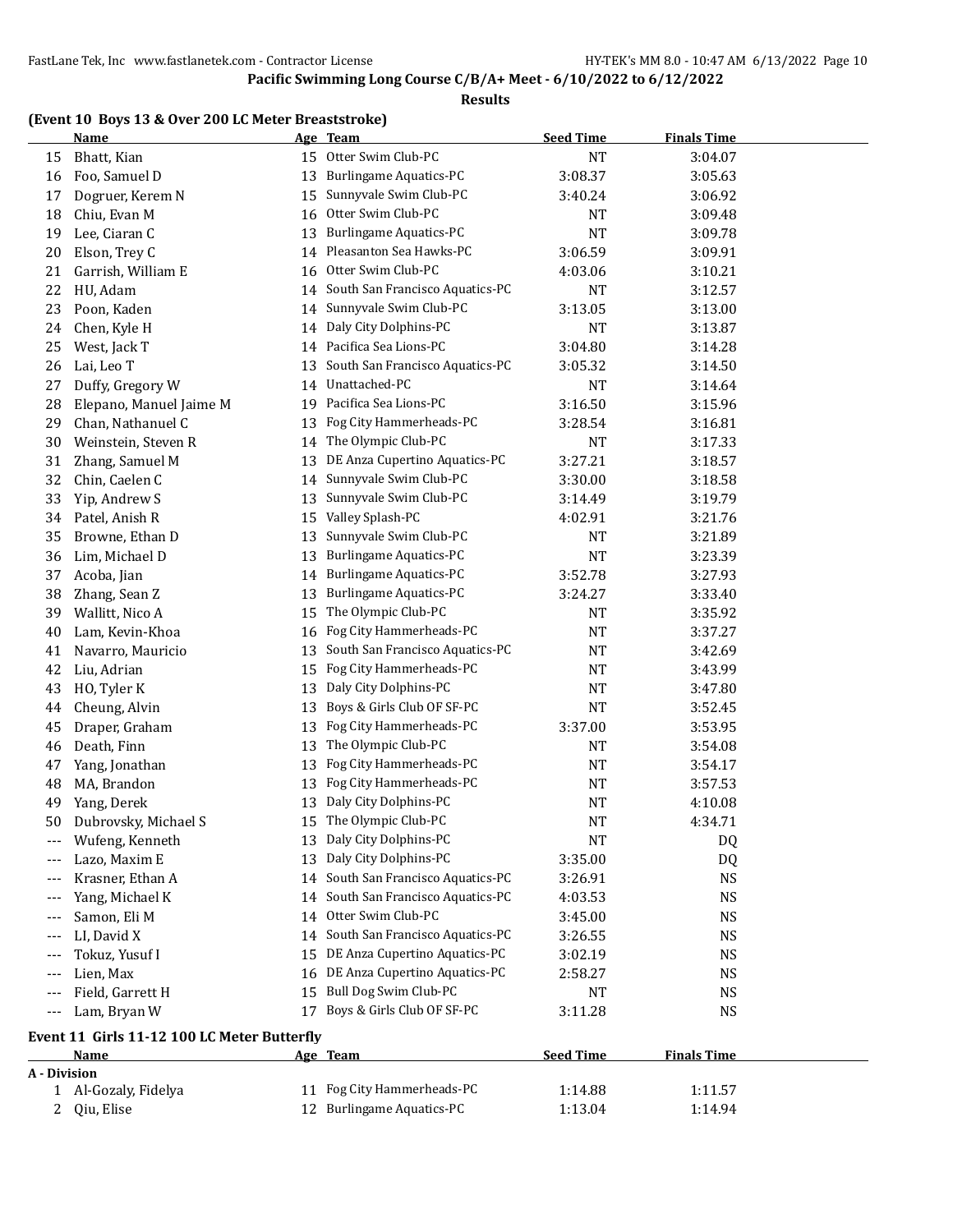#### **Results**

### **A - Division ... (Event 11 Girls 11-12 100 LC Meter Butterfly)**

|                     | Name                 |    | Age Team                           | <b>Seed Time</b> | <b>Finals Time</b> |  |
|---------------------|----------------------|----|------------------------------------|------------------|--------------------|--|
|                     | 3 LY, Chelsea H      |    | 12 Pacifica Sea Lions-PC           | 1:13.90          | 1:15.47            |  |
| <b>B</b> - Division |                      |    |                                    |                  |                    |  |
| 1                   | Zarahn, Abigail F    | 12 | <b>Burlingame Aquatics-PC</b>      | 1:24.96          | 1:17.12            |  |
| 2                   | Scherrer, Louise M   | 12 | Otter Swim Club-PC                 | 1:30.37          | 1:19.28            |  |
| 3                   | Sun, Lydia A         | 11 | Pacifica Sea Lions-PC              | 1:31.79          | 1:25.84            |  |
| 4                   | Sainani, Anika       |    | 11 DE Anza Cupertino Aquatics-PC   | 1:34.08          | 1:27.34            |  |
| 5                   | Stewart, Cailyn B    | 12 | <b>Burlingame Aquatics-PC</b>      | 1:28.99          | 1:27.72            |  |
| 6                   | VU, Samantha         | 11 | The Olympic Club-PC                | 1:29.58          | 1:28.11            |  |
| 7                   | Garvey, Alice E      | 11 | San Jose Goosemonkeys-PC           | 1:25.79          | 1:30.45            |  |
| 8                   | Phan, Charlyse A     | 12 | Sunnyvale Swim Club-PC             | 1:35.44          | 1:31.97            |  |
| <b>C</b> - Division |                      |    |                                    |                  |                    |  |
| 1                   | Quach, Sarah K       | 12 | Fog City Hammerheads-PC            | 1:43.97          | 1:18.45            |  |
| 2                   | Chang, Kayla M       | 11 | <b>Burlingame Aquatics-PC</b>      | <b>NT</b>        | 1:21.14            |  |
| 3                   | Huang, Katelin       |    | 12 Burlingame Aquatics-PC          | <b>NT</b>        | 1:22.84            |  |
| 4                   | Malloy, Lila J       | 12 | Otter Swim Club-PC                 | 2:07.44          | 1:32.18            |  |
| 5                   | Kim, Emma M          | 11 | <b>Burlingame Aquatics-PC</b>      | 1:46.23          | 1:34.53            |  |
| 6                   | Kumli, Chloe M       | 12 | Otter Swim Club-PC                 | 1:42.86          | 1:35.27            |  |
| 7                   | HU, Kaylee M         | 12 | South San Francisco Aquatics-PC    | 1:36.54          | 1:36.45            |  |
| 8                   | Peig, Kassandra B    | 12 | South San Francisco Aquatics-PC    | 1:38.15          | 1:38.09            |  |
| 9                   | Angrish, Tishya      | 12 | San Jose Goosemonkeys-PC           | 1:36.82          | 1:39.45            |  |
| 10                  | Dogruer, Elif N      | 11 | Sunnyvale Swim Club-PC             | <b>NT</b>        | 1:46.02            |  |
| 11                  | Hamill, Anabel       |    | 12 Fog City Hammerheads-PC         | 2:17.04          | 1:47.68            |  |
| 12                  | Fung, Avery          |    | 12 South San Francisco Aquatics-PC | 1:55.84          | 1:48.70            |  |
| 13                  | Castelein, Claire H  | 11 | Fog City Hammerheads-PC            | 1:52.99          | 1:49.49            |  |
| 14                  | Iyer, Mihika L       |    | 12 San Jose Goosemonkeys-PC        | 1:46.38          | 1:49.72            |  |
| 15                  | Bowler, Julia J      |    | 11 Burlingame Aquatics-PC          | 2:14.20          | 1:52.42            |  |
| 16                  | Belloli, Lucia M     |    | 11 The Olympic Club-PC             | 1:50.38          | 1:54.94            |  |
| 17                  | QI, Claire           |    | 11 Burlingame Aquatics-PC          | 1:55.25          | 1:58.25            |  |
| 18                  | Inglin, Liliana M    |    | 11 The Olympic Club-PC             | 2:01.04          | 2:03.93            |  |
| 19                  | Shastri, Vishakha    |    | 12 DE Anza Cupertino Aquatics-PC   | <b>NT</b>        | 2:05.07            |  |
| 20                  | Williamson, Ivy      |    | 11 The Olympic Club-PC             | <b>NT</b>        | 2:06.71            |  |
| 21                  | Doherty, Magnolia H  | 11 | The Olympic Club-PC                | <b>NT</b>        | 2:09.39            |  |
| $---$               | Diouane, Sasha T     | 12 | The Olympic Club-PC                | <b>NT</b>        | DQ                 |  |
| ---                 | Brady, Haley Q       | 11 | Otter Swim Club-PC                 | NT               | DQ                 |  |
| ---                 | Manitsas, Noelle A   | 11 | Bull Dog Swim Club-PC              | <b>NT</b>        | <b>NS</b>          |  |
| ---                 | Martinez, Yzabelle M | 12 | South San Francisco Aquatics-PC    | <b>NT</b>        | <b>NS</b>          |  |
| ---                 | Bhat-Chavan, Meera   |    | 12 Otter Swim Club-PC              | <b>NT</b>        | <b>NS</b>          |  |

#### **Event 13 Girls 13 & Over 100 LC Meter Butterfly**

|    | Name                   | Age Team                           | <b>Seed Time</b> | <b>Finals Time</b> |
|----|------------------------|------------------------------------|------------------|--------------------|
|    | Kwok, Madison          | 13 Burlingame Aquatics-PC          | 1:11.04          | 1:08.38            |
|    | Elliott, Emma S        | 18 Otter Swim Club-PC              | 1:06.72          | 1:09.89            |
| 3  | Birkhold, Elaine       | 13 Fog City Hammerheads-PC         | 1:15.13          | 1:11.48            |
| 4  | Tudor, Emory E         | 18 Burlingame Aquatics-PC          | 1:09.48          | 1:13.27            |
| 5. | Hogan, Kayla A         | 18 Otter Swim Club-PC              | 1:11.98          | 1:13.74            |
| 6  | Blake, Zephra M        | 16 Fog City Hammerheads-PC         | 1:12.42          | 1:15.34            |
|    | 7 Lai, Gaby T          | 16 South San Francisco Aquatics-PC | 1:16.65          | 1:15.36            |
| 8  | Burkhardt, Elizabeth J | 14 The Olympic Club-PC             | 1:14.44          | 1:15.81            |
| 9  | Panda, Leinita         | 16 Otter Swim Club-PC              | 1:34.84          | 1:16.01            |
| 10 | Anderson, Kalina R     | 14 Otter Swim Club-PC              | 1:16.24          | 1:16.58            |
| 11 | Doan, Alessia N        | 14 Valley Splash-PC                | NT               | 1:17.82            |
| 12 | Pham, Lan-Anh          | 13 DE Anza Cupertino Aquatics-PC   | 1:19.23          | 1:18.07            |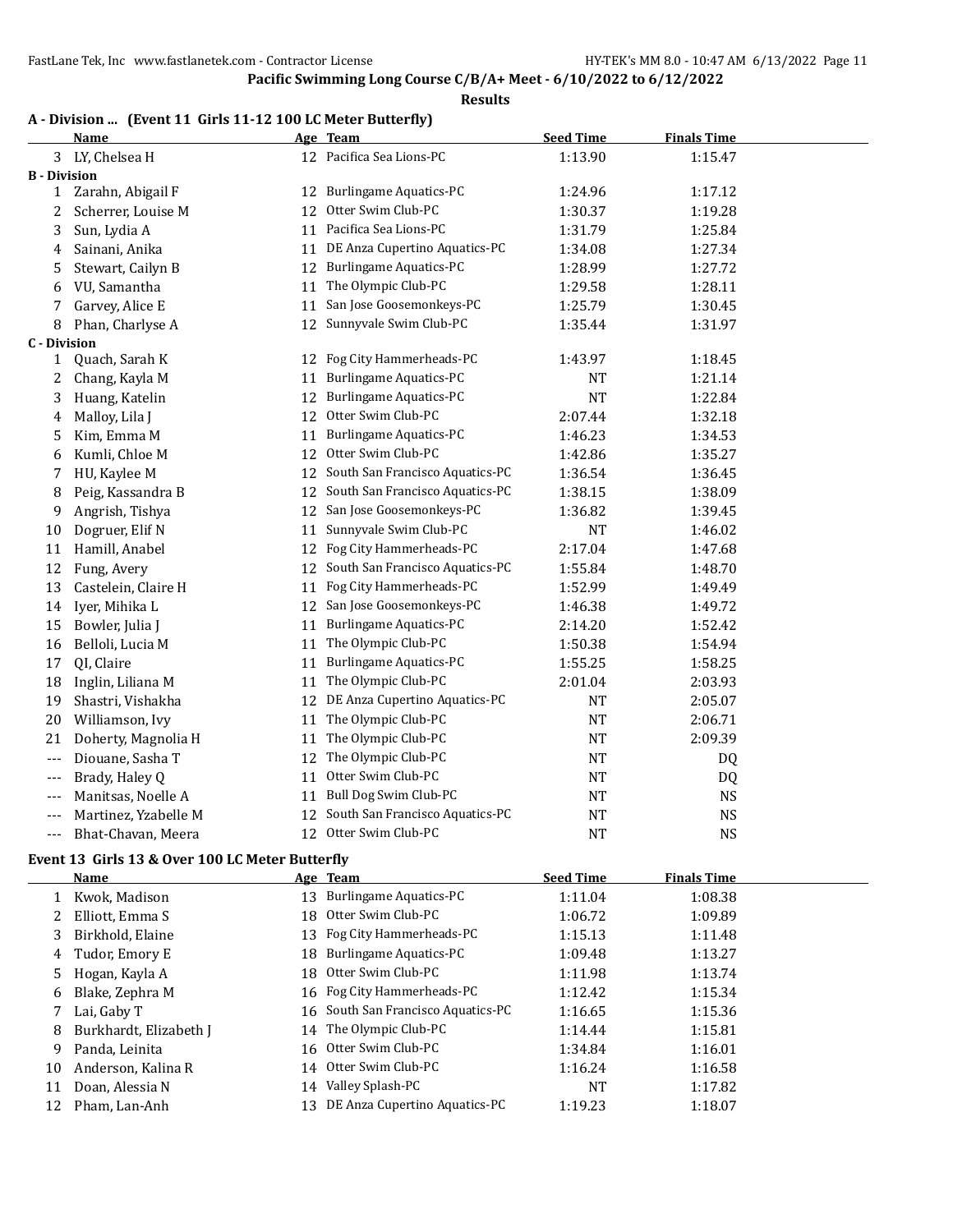#### **Results**

#### **(Event 13 Girls 13 & Over 100 LC Meter Butterfly)**

|       | <b>Name</b>              |    | Age Team                                                     | <b>Seed Time</b> | <b>Finals Time</b> |  |
|-------|--------------------------|----|--------------------------------------------------------------|------------------|--------------------|--|
| 13    | Blanco-Sarmiento, Romina |    | 15 DE Anza Cupertino Aquatics-PC                             | 1:19.77          | 1:18.11            |  |
| 14    | Kashyap, Shreya          | 14 | Otter Swim Club-PC                                           | 1:18.67          | 1:18.58            |  |
| 15    | Feng, Mirabelle          | 14 | Sunnyvale Swim Club-PC                                       | 1:17.86          | 1:18.81            |  |
| 16    | Lee, Michelle            | 13 | DE Anza Cupertino Aquatics-PC                                | 1:18.61          | 1:18.82            |  |
| 17    | Kwan, Katelin Z          | 17 | Otter Swim Club-PC                                           | 1:17.75          | 1:19.47            |  |
| 18    | Barki, Adriene           | 14 | South San Francisco Aquatics-PC                              | 1:19.95          | 1:19.85            |  |
| 19    | Cheung, Asta             | 15 | Boys & Girls Club OF SF-PC                                   | 1:30.72          | 1:20.24            |  |
| 20    | Picht, Angela J          | 13 | Otter Swim Club-PC                                           | 1:21.58          | 1:20.69            |  |
| 21    | Geng, Emma X             | 14 | Sunnyvale Swim Club-PC                                       | 1:22.89          | 1:21.11            |  |
| 22    | Farrell, Ava J           | 15 | Otter Swim Club-PC                                           | 1:24.09          | 1:21.17            |  |
| 23    | SY, Sara D               | 13 | South San Francisco Aquatics-PC                              | 1:25.04          | 1:21.21            |  |
| 24    | Truong, Makena S         | 13 | <b>Burlingame Aquatics-PC</b>                                | 1:52.85          | 1:21.54            |  |
| 25    | HO, Leah E               | 15 | Otter Swim Club-PC                                           | 1:17.26          | 1:21.77            |  |
| 26    | Kwong, Catherine K       |    | 14 Burlingame Aquatics-PC                                    | 1:26.99          | 1:21.91            |  |
| 27    | Qiu, Agnes               | 15 | Burlingame Aquatics-PC                                       | 1:21.09          | 1:22.31            |  |
| 28    | Turk, Catherine E        | 13 | Burlingame Aquatics-PC                                       | 1:19.59          | 1:23.10            |  |
| 29    | Tran, Miranda L          | 13 | Valley Splash-PC                                             | 1:23.01          | 1:24.12            |  |
| 30    | Rose, Bryer J            | 13 | <b>Burlingame Aquatics-PC</b>                                | 1:23.08          | 1:24.14            |  |
| 31    | Kripalani, Ana           | 14 | Sunnyvale Swim Club-PC                                       | 1:25.32          | 1:24.95            |  |
| 32    | Wang, Kacy               | 14 | Otter Swim Club-PC                                           | 1:25.67          | 1:25.30            |  |
| 33    | VU, Michelle N           | 13 | Valley Splash-PC                                             | 1:21.99          | 1:25.56            |  |
| 34    | Seshaadri, Shreya        | 13 | DE Anza Cupertino Aquatics-PC                                | 1:28.15          | 1:26.09            |  |
| 35    | Nunn-Eckert, Carla J     | 14 | Fog City Hammerheads-PC                                      | 1:25.99          | 1:26.26            |  |
| 36    | Raisner, Allison H       | 17 | Otter Swim Club-PC                                           | 1:28.91          | 1:26.65            |  |
| 37    | Lee, Victoria Y          | 13 | Unattached-PC                                                | 1:24.95          | 1:27.30            |  |
| 38    | Seshaadri, Aarya         | 13 | DE Anza Cupertino Aquatics-PC                                | 1:31.67          | 1:28.27            |  |
| 39    | Chuang, Lea              |    | 14 Sunnyvale Swim Club-PC                                    | NT               | 1:28.62            |  |
| 40    | Cherukumilli, Misha      | 13 | Otter Swim Club-PC                                           | 1:28.34          | 1:29.12            |  |
| 41    | Volna, Hayden K          | 14 | <b>Burlingame Aquatics-PC</b>                                | 1:37.83          | 1:29.41            |  |
| 42    | Seshaadri, Kaathya       | 13 | DE Anza Cupertino Aquatics-PC                                |                  |                    |  |
| 43    | VU, Kim Q                | 15 | Valley Splash-PC                                             | 1:33.87          | 1:30.19<br>1:32.12 |  |
|       |                          |    |                                                              | NT               |                    |  |
| 44    | Fonua, Leilani L         | 14 | Valley Splash-PC                                             | 2:14.33          | 1:33.47            |  |
| 45    | Kwok, Zoe G              | 15 | Otter Swim Club-PC                                           | <b>NT</b>        | 1:33.48            |  |
| 46    | Nulkar, Tanvi            | 13 | Sunnyvale Swim Club-PC<br>14 South San Francisco Aquatics-PC | 1:42.49          | 1:33.71            |  |
| 47    | Malouf, Jovanna G        |    |                                                              | 1:31.64          | 1:34.00            |  |
| 48    | Raghavan, Minnoli        | 17 | <b>Burlingame Aquatics-PC</b>                                | 2:11.74          | 1:34.81            |  |
| 49    | Siu, Maya L              | 13 | <b>Burlingame Aquatics-PC</b>                                | 1:38.76          | 1:35.37            |  |
| 50    | Hon, Evelyn S            | 13 | <b>Burlingame Aquatics-PC</b>                                | 1:35.85          | 1:35.78            |  |
| 51    | Wong, Bethany P          | 14 | Daly City Dolphins-PC                                        | 1:38.85          | 1:36.69            |  |
| 52    | Siu, Caitlyn H           | 15 | Burlingame Aquatics-PC                                       | 1:49.26          | 1:37.03            |  |
| 53    | Wong, Sadie M            | 14 | <b>Burlingame Aquatics-PC</b>                                | NT               | 1:38.54            |  |
| 54    | Yee, Miya                | 13 | Daly City Dolphins-PC                                        | 1:38.65          | 1:39.23            |  |
| 55    | Litz, Ava A              | 13 | Pacifica Sea Lions-PC                                        | 1:39.28          | 1:39.56            |  |
| 56    | Bergh, Elin L            | 13 | The Olympic Club-PC                                          | 1:32.27          | 1:41.53            |  |
| 57    | Sundar, Tessa P          | 13 | Burlingame Aquatics-PC                                       | NT               | 1:41.68            |  |
| 58    | Parr, Angela E           | 13 | Pacifica Sea Lions-PC                                        | 1:47.45          | 1:49.35            |  |
| 59    | Lashier, Peyton X        | 13 | DE Anza Cupertino Aquatics-PC                                | 1:49.46          | 1:49.41            |  |
| 60    | Tan, Phoebe M            | 14 | Fog City Hammerheads-PC                                      | NT               | 1:52.73            |  |
| 61    | Tan, Elise               | 13 | Fog City Hammerheads-PC                                      | 2:09.04          | 2:00.62            |  |
| $---$ | Ratcliffe, Isabella D    | 15 | Fog City Hammerheads-PC                                      | 1:53.20          | DQ                 |  |
| $---$ | Anderson, Malina A       | 13 | Fog City Hammerheads-PC                                      | <b>NT</b>        | DQ                 |  |
| ---   | Mallory, Rhianna J       |    | 14 Fog City Hammerheads-PC                                   | 1:29.40          | DQ                 |  |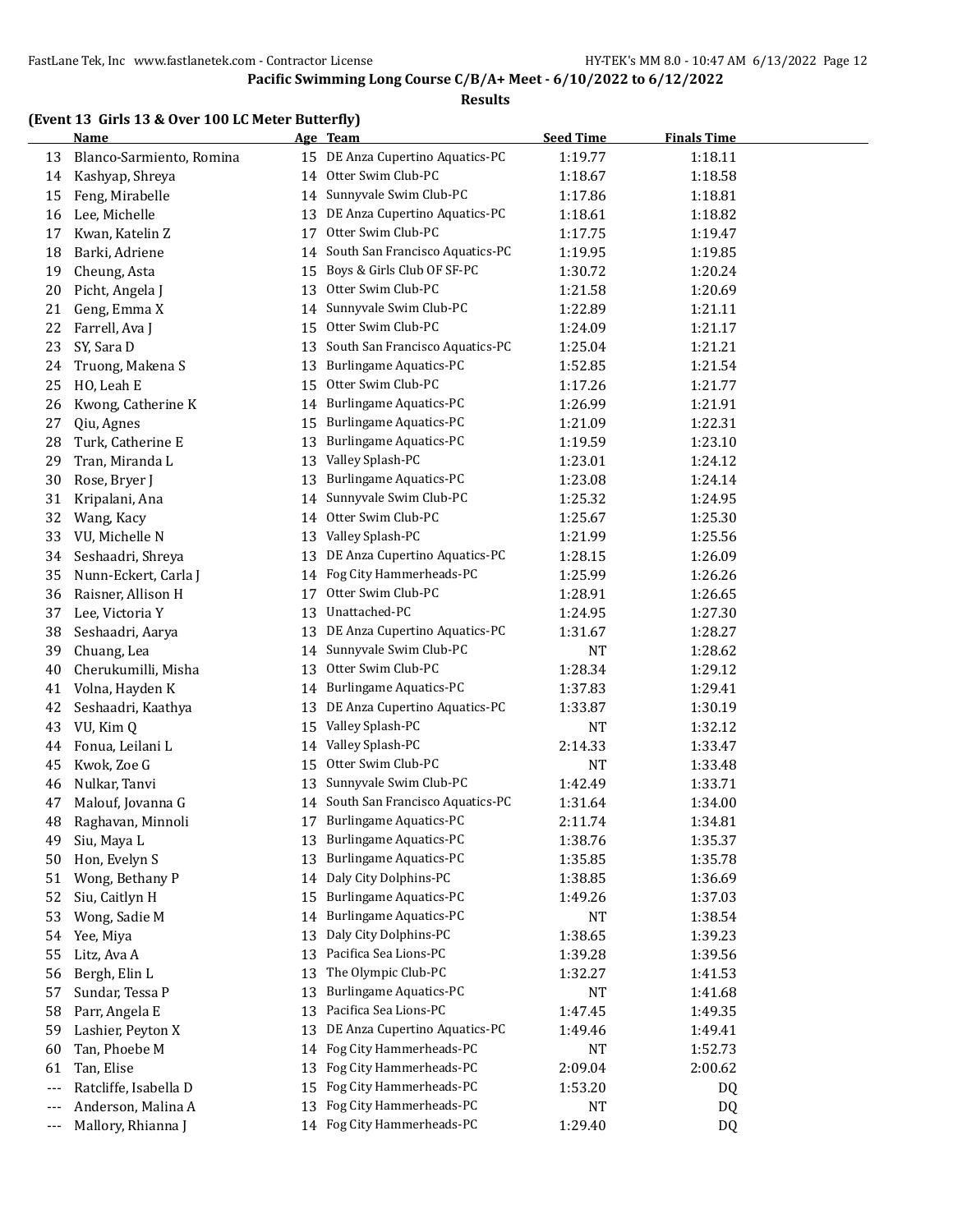#### **Pacific Swimming Long Course C/B/A+ Meet - 6/10/2022 to 6/12/2022**

|              | (Event 13 Girls 13 & Over 100 LC Meter Butterfly)<br><u>Name</u> |          | Age Team                                                  | <b>Seed Time</b>   | <b>Finals Time</b> |  |
|--------------|------------------------------------------------------------------|----------|-----------------------------------------------------------|--------------------|--------------------|--|
|              | Miller, Ivory J                                                  |          | 15 Otter Swim Club-PC                                     | 1:23.22            | <b>NS</b>          |  |
|              | WU, Hannah J                                                     | 13       | DE Anza Cupertino Aquatics-PC                             | <b>NT</b>          | <b>NS</b>          |  |
| $---$        | Guillerm, Camille                                                |          | 16 Sunnyvale Swim Club-PC                                 | 1:16.87            | <b>NS</b>          |  |
|              |                                                                  |          |                                                           |                    |                    |  |
|              | Event 14 Boys 13 & Over 100 LC Meter Butterfly<br>Name           |          |                                                           | <b>Seed Time</b>   | <b>Finals Time</b> |  |
|              |                                                                  |          | Age Team<br>15 Sunnyvale Swim Club-PC                     | 1:03.29            | 1:02.22            |  |
| $\mathbf{1}$ | Kajarekar, Saahil S                                              | 18       | Valley Splash-PC                                          |                    |                    |  |
| 2<br>3       | Lam, Brandon K<br>DO, Thomas V                                   | 15       | Sunnyvale Swim Club-PC                                    | 59.62              | 1:02.44            |  |
|              |                                                                  |          | Unattached                                                | 1:04.69            | 1:03.77            |  |
| 4            | Grafilo, Jackson M<br>Coblin, Owen H                             | 14<br>15 | Sunnyvale Swim Club-PC                                    | 1:05.89            | 1:04.18            |  |
| 5            |                                                                  |          | South San Francisco Aquatics-PC                           | 1:04.41            | 1:04.64<br>1:06.42 |  |
| 6<br>7       | Garcia-Osorio, Jose A<br>Nguyen, Ethan T                         | 16<br>17 | Valley Splash-PC                                          | 1:07.38<br>1:08.86 | 1:06.73            |  |
|              |                                                                  | 18       | Otter Swim Club-PC                                        |                    |                    |  |
| 8            | Hsu, Ryan K<br>VU, Dan T                                         |          | Valley Splash-PC                                          | 1:20.57            | 1:07.01            |  |
| 9            | Chin, Ethan C                                                    | 18       | Sunnyvale Swim Club-PC                                    | 1:11.00            | 1:07.10            |  |
| 10           |                                                                  | 16       | Otter Swim Club-PC                                        | 1:07.91            | 1:08.43            |  |
| 11           | Chiu, Evan M                                                     | 16       | Sunnyvale Swim Club-PC                                    | 1:06.34            | 1:09.51            |  |
| 12           | Nixon, Jacob D<br>Phan, Orion L                                  | 17       | Sunnyvale Swim Club-PC                                    | 1:15.40            | 1:09.66            |  |
| 13           |                                                                  | 14       | Fog City Hammerheads-PC                                   | 1:09.61            | 1:09.67            |  |
| 14           | Powers, Evan W                                                   | 16       | Valley Splash-PC                                          | 1:13.53            | 1:12.02            |  |
| 15           | Kuzmenko, Yury                                                   | 13       | Fog City Hammerheads-PC                                   | 1:20.27            | 1:12.19            |  |
| 16           | Mancinetti, Marco T                                              | 15       |                                                           | 1:12.52            | 1:12.41            |  |
| 17           | Punter, Samuel C                                                 | 16       | Burlingame Aquatics-PC<br>South San Francisco Aquatics-PC | 1:15.26            | 1:13.19            |  |
| 18           | Sunga, Jerrick                                                   | 13       | Sunnyvale Swim Club-PC                                    | 1:18.80            | 1:13.28            |  |
| 19           | Chan, Alexander C                                                | 14       |                                                           | 1:11.92            | 1:13.40            |  |
| 20           | Lee, Ciaran C                                                    | 13       | <b>Burlingame Aquatics-PC</b><br>The Olympic Club-PC      | 1:14.15            | 1:13.54            |  |
| 21           | Rockman, Noah                                                    | 15       |                                                           | NT                 | 1:13.76            |  |
| 22           | Smith, Carson K                                                  | 16       | DE Anza Cupertino Aquatics-PC                             | 1:17.99            | 1:13.84            |  |
| 23           | Tendulkar, Aditya P                                              | 15       | Burlingame Aquatics-PC                                    | 1:18.69            | 1:13.89            |  |
| 24           | Jorgensen, Thomas G                                              | 13       | Fog City Hammerheads-PC                                   | 1:15.19            | 1:14.02            |  |
| 25           | Haiby, Ido                                                       | 16       | Sunnyvale Swim Club-PC<br>Otter Swim Club-PC              | 1:40.69            | 1:14.07            |  |
| 26           | HU, Myles                                                        | 15<br>15 | Otter Swim Club-PC                                        | 1:13.32            | 1:15.03            |  |
| 27           | Orloff, Eugene K                                                 |          | Sunnyvale Swim Club-PC                                    | 1:15.00            | 1:15.29            |  |
| 28           | HU, Henry Y<br>Lim, Andrew E                                     | 14       | 15 Burlingame Aquatics-PC                                 | 1:15.14            | 1:15.58            |  |
| 29           |                                                                  |          | The Olympic Club-PC                                       | 1:27.18            | 1:15.91            |  |
| 30           | Weinstein, Steven R                                              |          |                                                           | <b>NT</b>          | 1:16.16            |  |
| 31           | Duffy, Gregory W                                                 | 14       | Unattached-PC<br>Fog City Hammerheads-PC                  | 1:21.89            | 1:16.18            |  |
| 32           | Chan, Nathanuel C                                                | 13       |                                                           | 1:14.97            | 1:16.69            |  |
| 33           | Poon, Kaden                                                      | 14       | Sunnyvale Swim Club-PC                                    | 1:14.78            | 1:16.84            |  |
| 34           | Chang, Ivan F                                                    | 14       | <b>Burlingame Aquatics-PC</b>                             | NT                 | 1:17.17            |  |
| 35           | Liu, Kevin                                                       | 14       | California Dolphin Swim Team-PC                           | 1:13.98            | 1:17.30            |  |
| 36           | West, Jack T                                                     | 14       | Pacifica Sea Lions-PC                                     | 1:15.18            | 1:17.65            |  |
| 37           | VU, Benjamin N                                                   | 14       | Valley Splash-PC                                          | 1:14.40            | 1:17.85            |  |
| 38           | Dogruer, Kerem N                                                 | 15       | Sunnyvale Swim Club-PC                                    | 1:27.80            | 1:18.82            |  |
| 39           | Bhatt, Kian                                                      | 15       | Otter Swim Club-PC                                        | NT                 | 1:18.89            |  |
| 40           | Garrish, William E                                               | 16       | Otter Swim Club-PC                                        | 1:32.11            | 1:19.13            |  |
| 41           | Waters, Marco E                                                  | 17       | <b>Burlingame Aquatics-PC</b>                             | 1:35.51            | 1:19.24            |  |
| 42           | Kwong, Spencer M                                                 | 13       | South San Francisco Aquatics-PC                           | 1:25.42            | 1:19.42            |  |
| 43           | Kornach, Konstantin D                                            | 13       | Pacifica Sea Lions-PC                                     | 1:29.44            | 1:20.07            |  |
| 44           | Alves, Joao Pedro                                                | 13       | <b>Burlingame Aquatics-PC</b>                             | 1:14.40            | 1:20.25            |  |
| 45           | Leder, Benjamin O                                                | 14       | DE Anza Cupertino Aquatics-PC                             | 1:22.61            | 1:21.90            |  |
| 46           | Hsu, Brandon C                                                   | 15       | Otter Swim Club-PC                                        | 1:17.67            | 1:22.52            |  |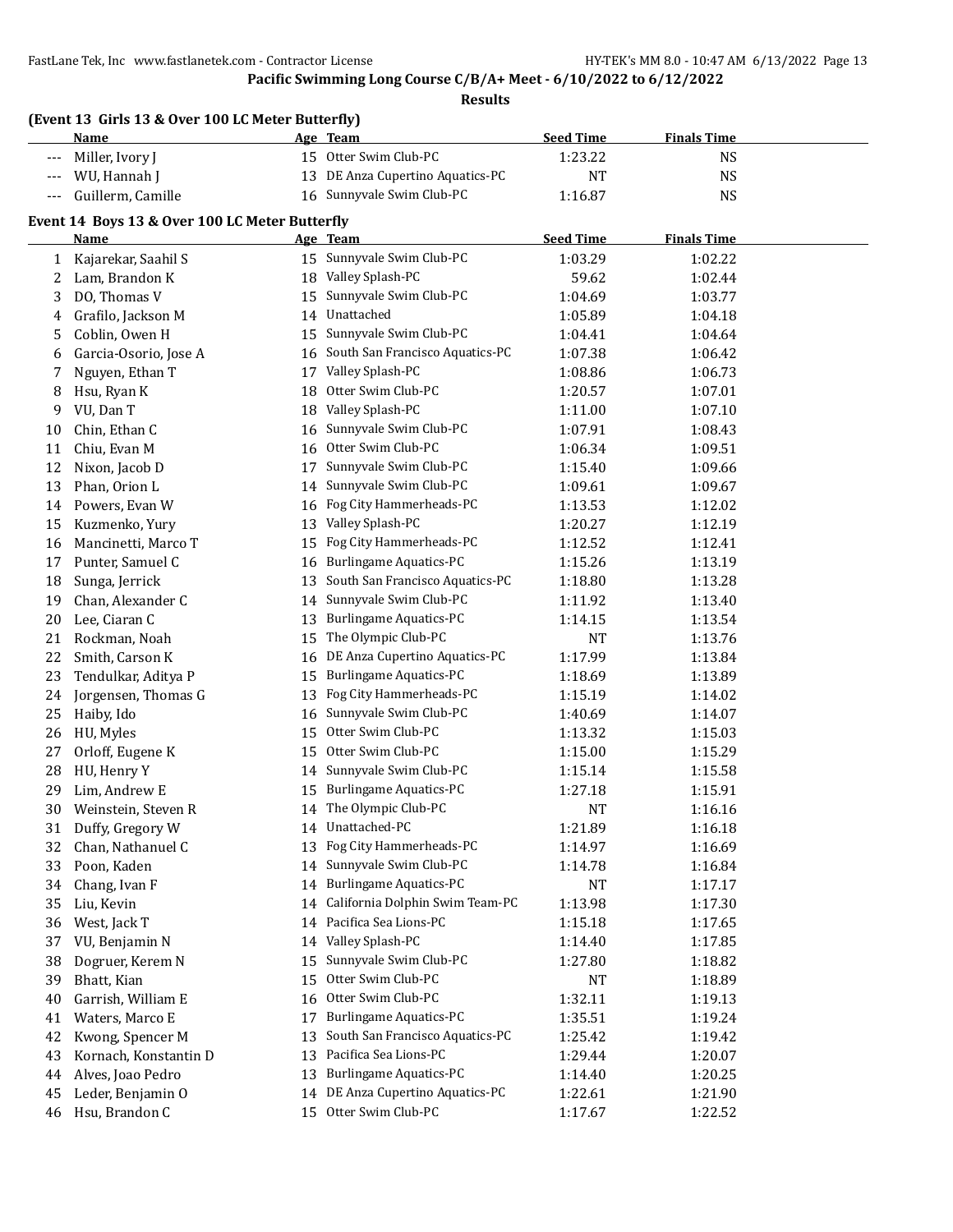#### **Results**

#### **(Event 14 Boys 13 & Over 100 LC Meter Butterfly)**

|       | <b>Name</b>           |    | Age Team                           | <b>Seed Time</b> | <b>Finals Time</b> |  |
|-------|-----------------------|----|------------------------------------|------------------|--------------------|--|
| 47    | Slattery, Colum J     |    | 16 Fog City Hammerheads-PC         | <b>NT</b>        | 1:23.18            |  |
| 48    | Johnston, Maximus     | 14 | Otter Swim Club-PC                 | 1:20.77          | 1:23.25            |  |
| 49    | Chen, Kyle H          | 14 | Daly City Dolphins-PC              | 1:35.42          | 1:23.89            |  |
| 50    | Troshin, Daniel H     | 13 | South San Francisco Aquatics-PC    | 1:26.32          | 1:24.57            |  |
| 51    | Slattery, Thomas M    | 16 | Fog City Hammerheads-PC            | <b>NT</b>        | 1:24.65            |  |
| 52    | Bhuta, Janak V        | 14 | Bull Dog Swim Club-PC              | 1:30.11          | 1:24.89            |  |
| 53    | Wallitt, Nico A       | 15 | The Olympic Club-PC                | <b>NT</b>        | 1:24.93            |  |
| 54    | Cheung, Alvin         | 13 | Boys & Girls Club OF SF-PC         | 1:43.95          | 1:25.65            |  |
| 55    | Huo, Jiachen          | 13 | Otter Swim Club-PC                 | 1:26.17          | 1:26.35            |  |
| 56    | Zhang, Samuel M       | 13 | DE Anza Cupertino Aquatics-PC      | 2:01.22          | 1:30.28            |  |
| 57    | HU, Adam              | 14 | South San Francisco Aquatics-PC    | <b>NT</b>        | 1:32.26            |  |
| 58    | Wong, Quinn           | 15 | Fog City Hammerheads-PC            | 1:35.22          | 1:32.40            |  |
| 59    | Bushler, Jacob        | 15 | Fog City Hammerheads-PC            | 1:31.61          | 1:32.76            |  |
| 60    | Hang, Wesley          | 15 | South San Francisco Aquatics-PC    | 1:32.02          | 1:34.12            |  |
| 61    | Zhang, Sean Z         | 13 | <b>Burlingame Aquatics-PC</b>      | 1:33.09          | 1:34.61            |  |
| 62    | Fung, Zachary S       | 13 | South San Francisco Aquatics-PC    | 1:36.23          | 1:36.33            |  |
| 63    | LY, Toronto V         | 13 | Pacifica Sea Lions-PC              | 1:34.56          | 1:39.50            |  |
| 64    | Lumbang, Xian David M | 13 | Daly City Dolphins-PC              | <b>NT</b>        | 1:40.00            |  |
| 65    | Truong, Nicholas D    | 14 | Fog City Hammerheads-PC            | <b>NT</b>        | 1:40.88            |  |
| 66    | MA, Brandon           | 13 | Fog City Hammerheads-PC            | <b>NT</b>        | 1:53.06            |  |
| 67    | Lin, Oscar            | 13 | South San Francisco Aquatics-PC    | <b>NT</b>        | 1:56.77            |  |
| 68    | Yang, Derek           | 13 | Daly City Dolphins-PC              | <b>NT</b>        | 2:09.87            |  |
| $---$ | Tang, Jasper Z        | 13 | Boys & Girls Club OF SF-PC         | 1:49.66          | <b>NS</b>          |  |
| $---$ | Lam, Bryan W          | 17 | Boys & Girls Club OF SF-PC         | 1:39.41          | <b>NS</b>          |  |
| $---$ | Pham, Andrew N        | 13 | Sunnyvale Swim Club-PC             | 1:09.24          | <b>NS</b>          |  |
| $---$ | Qian, Ethan           | 14 | DE Anza Cupertino Aquatics-PC      | 1:34.64          | <b>NS</b>          |  |
| $---$ | Draper, Graham        | 13 | Fog City Hammerheads-PC            | <b>NT</b>        | <b>NS</b>          |  |
| $---$ | Yang, Michael K       |    | 14 South San Francisco Aquatics-PC | 1:28.41          | <b>NS</b>          |  |

#### **Event 15 Girls 11-12 50 LC Meter Freestyle**

|                     | Name                  |    | Age Team                        | <b>Seed Time</b> | <b>Finals Time</b> |  |
|---------------------|-----------------------|----|---------------------------------|------------------|--------------------|--|
| A - Division        |                       |    |                                 |                  |                    |  |
|                     | Al-Gozaly, Fidelya    | 11 | Fog City Hammerheads-PC         | 29.52            | 29.18              |  |
| 2                   | Quach, Sarah K        | 12 | Fog City Hammerheads-PC         | 30.17            | 29.69              |  |
| 3                   | Stewart, Cailyn B     | 12 | <b>Burlingame Aquatics-PC</b>   | 31.13            | 30.97              |  |
| 4                   | Scherrer, Louise M    | 12 | Otter Swim Club-PC              | 30.81            | 30.98              |  |
| 5                   | LY, Chelsea H         | 12 | Pacifica Sea Lions-PC           | 32.30            | 31.35              |  |
| 6                   | Shang, Katie          | 12 | DE Anza Cupertino Aquatics-PC   | 32.85            | 31.71              |  |
| 7                   | Chin, Addelyn         | 12 | Sunnyvale Swim Club-PC          | 32.79            | 31.89              |  |
| 8                   | Phan, Charlyse A      | 12 | Sunnyvale Swim Club-PC          | 32.72            | 32.37              |  |
| 9                   | Zarahn, Abigail F     | 12 | <b>Burlingame Aquatics-PC</b>   | 32.38            | 32.50              |  |
| 10                  | Brauneis, Sophie E    | 11 | Sunnyvale Swim Club-PC          | 32.94            | 32.60              |  |
| 11                  | Chang, Kayla M        | 11 | <b>Burlingame Aquatics-PC</b>   | 32.14            | 33.30              |  |
| <b>B</b> - Division |                       |    |                                 |                  |                    |  |
|                     | Zhang, Tina X         | 12 | DE Anza Cupertino Aquatics-PC   | 33.99            | 32.67              |  |
| 2                   | Peig, Kassandra B     | 12 | South San Francisco Aquatics-PC | 37.61            | 32.70              |  |
| 3                   | Guenther, Delainey A  | 11 | Burlingame Aquatics-PC          | 33.45            | 32.77              |  |
| 4                   | Wei, Quiana           | 12 | Fog City Hammerheads-PC         | 33.08            | 32.87              |  |
| 5                   | Sainani, Anika        | 11 | DE Anza Cupertino Aquatics-PC   | 33.30            | 32.98              |  |
| 6                   | Sun, Lydia A          | 11 | Pacifica Sea Lions-PC           | 35.04            | 33.86              |  |
|                     | McClennan, Beatrice E | 11 | Sunnyvale Swim Club-PC          | 34.38            | 33.91              |  |
| 8                   | Chan, Katia W         | 12 | Sunnyvale Swim Club-PC          | 34.25            | 34.20              |  |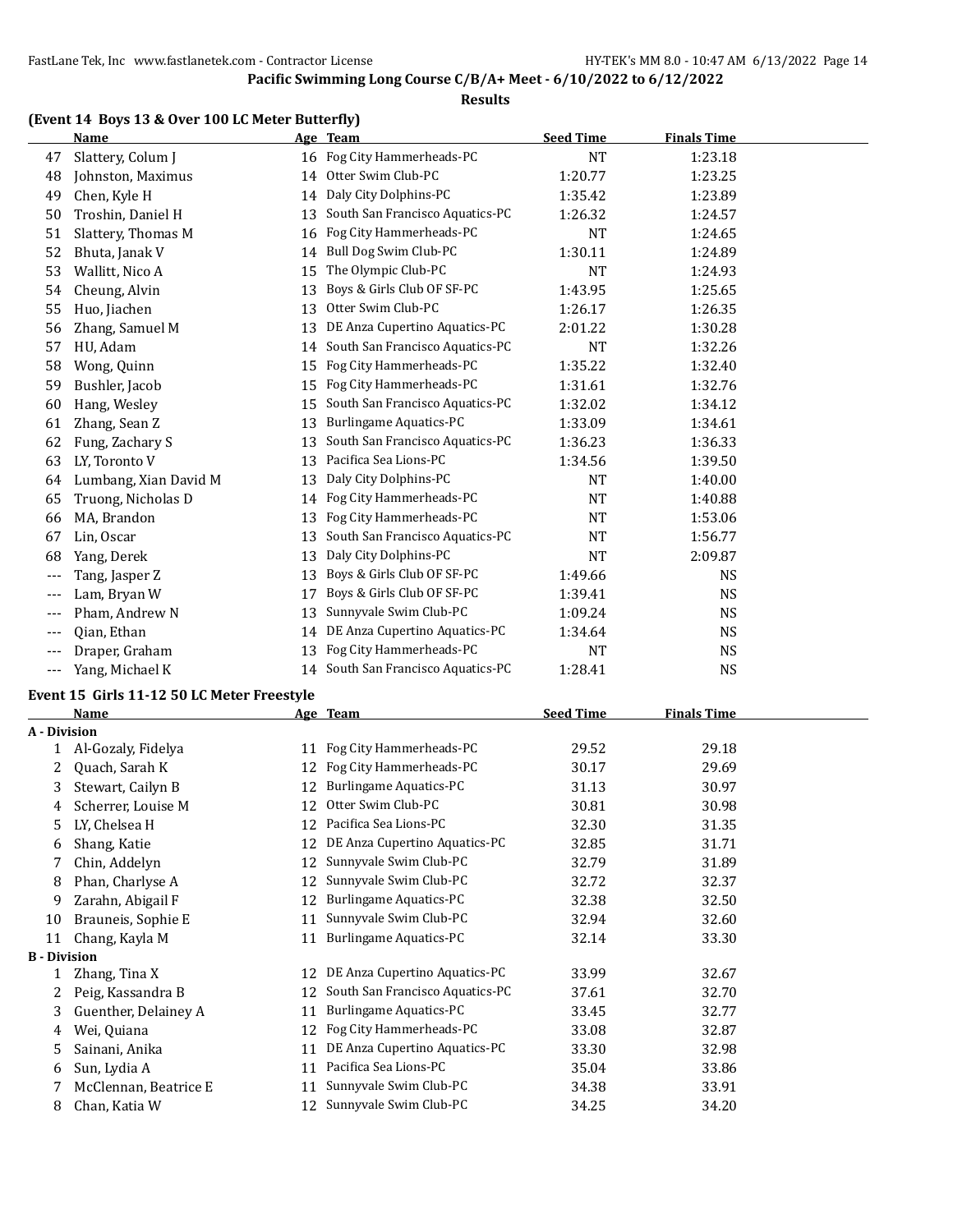| B - Division  (Event 15 Girls 11-12 50 LC Meter Freestyle) |  |  |  |  |
|------------------------------------------------------------|--|--|--|--|
|------------------------------------------------------------|--|--|--|--|

|                            | <b>Name</b>            |    | Age Team                        | <b>Seed Time</b> | <b>Finals Time</b> |  |
|----------------------------|------------------------|----|---------------------------------|------------------|--------------------|--|
| 9                          | VU, Samantha           |    | 11 The Olympic Club-PC          | 33.76            | 34.79              |  |
| 10                         | WU, Victoria           | 11 | DE Anza Cupertino Aquatics-PC   | 36.47            | 35.16              |  |
| 11                         | Malloy, Lila J         | 12 | Otter Swim Club-PC              | 35.68            | 35.35              |  |
| 12                         | Lema, Sierra           | 11 | <b>Burlingame Aquatics-PC</b>   | 37.66            | 35.99              |  |
| 13                         | Fung, Avery            | 12 | South San Francisco Aquatics-PC | 37.23            | 36.10              |  |
| 14                         | Pan, Zoe               | 11 | Boys & Girls Club OF SF-PC      | 36.00            | 36.46              |  |
| 15                         | HU, Kaylee M           | 12 | South San Francisco Aquatics-PC | 37.36            | 36.64              |  |
| 16                         | Krishnan, Mira         | 11 | <b>Burlingame Aquatics-PC</b>   | 38.16            | 37.59              |  |
| 17                         | Lewis, Clara P         | 12 | Otter Swim Club-PC              | 37.94            | 37.67              |  |
| 18                         | Belloli, Lucia M       | 11 | The Olympic Club-PC             | 37.12            | 37.92              |  |
| 19                         | Garvey, Alice E        | 11 | San Jose Goosemonkeys-PC        | 36.59            | 38.00              |  |
| <b>C</b> - Division        |                        |    |                                 |                  |                    |  |
| 1                          | Huang, Katelin         | 12 | <b>Burlingame Aquatics-PC</b>   | NT               | 31.79              |  |
| 2                          | Kim, Emma M            | 11 | <b>Burlingame Aquatics-PC</b>   | 42.81            | 33.93              |  |
| 3                          | Angrish, Tishya        | 12 | San Jose Goosemonkeys-PC        | 42.13            | 34.51              |  |
| 4                          | Martinez, Yzabelle M   | 12 | South San Francisco Aquatics-PC | 41.75            | 35.46              |  |
| 5                          | Iwasaki, Mika L        | 12 | Sunnyvale Swim Club-PC          | 39.20            | 35.51              |  |
| 6                          | Jiang, Hailey Z        | 11 | <b>Burlingame Aquatics-PC</b>   | 48.77            | 35.73              |  |
| 7                          | Rose, Amandine J       | 12 | The Olympic Club-PC             | 38.47            | 37.73              |  |
| 8                          | Inglin, Liliana M      | 11 | The Olympic Club-PC             | 39.14            | 37.78              |  |
| 9                          | Diouane, Sasha T       | 12 | The Olympic Club-PC             | 39.74            | 37.84              |  |
| 10                         | Dehlendorf, Lily C     | 12 | Daly City Dolphins-PC           | NT               | 37.92              |  |
| 11                         | Dogruer, Elif N        | 11 | Sunnyvale Swim Club-PC          | 41.80            | 38.18              |  |
| 12                         | Castelein, Claire H    | 11 | Fog City Hammerheads-PC         | 39.79            | 38.48              |  |
| 13                         | Hou, Claire            | 12 | DE Anza Cupertino Aquatics-PC   | 41.30            | 38.58              |  |
| 14                         | Iyer, Mihika L         | 12 | San Jose Goosemonkeys-PC        | 39.82            | 39.22              |  |
| 15                         | Han, Sarah H           | 12 | Otter Swim Club-PC              | 40.30            | 40.98              |  |
| 16                         | Rai, Maithili          | 11 | Otter Swim Club-PC              | 49.34            | 40.99              |  |
| 17                         | Lavine, Sofia B        | 12 | Boys & Girls Club OF SF-PC      | 44.39            | 41.22              |  |
| 18                         | Bowler, Julia J        | 11 | Burlingame Aquatics-PC          | 44.26            | 41.47              |  |
| 19                         | Evans, Hazel E         | 11 | Otter Swim Club-PC              | NT               | 41.49              |  |
| 20                         | Shastri, Vishakha      | 12 | DE Anza Cupertino Aquatics-PC   | 41.84            | 41.57              |  |
| 21                         | Norton, Esme A         | 11 | The Olympic Club-PC             | 41.30            | 41.58              |  |
| 22                         | Zhang, Caroline H      | 11 | DE Anza Cupertino Aquatics-PC   | 49.78            | 41.77              |  |
| 23                         | Simon, Sloane          | 11 | Bull Dog Swim Club-PC           | 46.70            | 42.74              |  |
| 24                         | Doherty, Magnolia H    | 11 | The Olympic Club-PC             | 46.99            | 42.88              |  |
| 25                         | Pace, Amelie B         | 12 | Pacifica Sea Lions-PC           | 48.13            | 43.20              |  |
| 26                         | Camacho, Mina S        | 11 | Boys & Girls Club OF SF-PC      | 45.39            | 43.89              |  |
| 27                         | Ishimoto, Emma E       | 12 | Fog City Hammerheads-PC         | 47.29            | 44.01              |  |
| 28                         | Williamson, Ivy        | 11 | The Olympic Club-PC             | NT               | 44.49              |  |
| 29                         | Burkhardt, Catherine A | 11 | The Olympic Club-PC             | 55.24            | 44.79              |  |
| 30                         | QI, Claire             | 11 | <b>Burlingame Aquatics-PC</b>   | 57.05            | 44.92              |  |
| 31                         | Chan, Kaitlyn          | 11 | Valley Splash-PC                | 50.78            | 44.96              |  |
| 32                         | Mishra, Kyra           | 11 | South San Francisco Aquatics-PC | 46.32            | 45.92              |  |
| 33                         | Chari, Keira S         | 11 | <b>Burlingame Aquatics-PC</b>   | 55.00            | 45.94              |  |
| 34                         | Wong, Hannah           | 11 | Daly City Dolphins-PC           | NT               | 47.17              |  |
| 35                         | Rebouh, Zeina          | 12 | Boys & Girls Club OF SF-PC      | 54.55            | 47.43              |  |
| 36                         | Brady, Haley Q         | 11 | Otter Swim Club-PC              | NT               | 49.10              |  |
| 37                         | Ting, Emmy I           | 11 | Otter Swim Club-PC              | 46.23            | 49.37              |  |
| 38                         | Singh, Pakhi           | 11 | Valley Splash-PC                | 56.78            | 49.63              |  |
| $\qquad \qquad - \qquad -$ | Hay, Sacha M           | 11 | <b>Burlingame Aquatics-PC</b>   | 41.00            | NS                 |  |
| $\hspace{0.05cm} \cdots$   | Hopkins, Summer S      | 11 | DE Anza Cupertino Aquatics-PC   | 47.92            | <b>NS</b>          |  |
|                            |                        |    |                                 |                  |                    |  |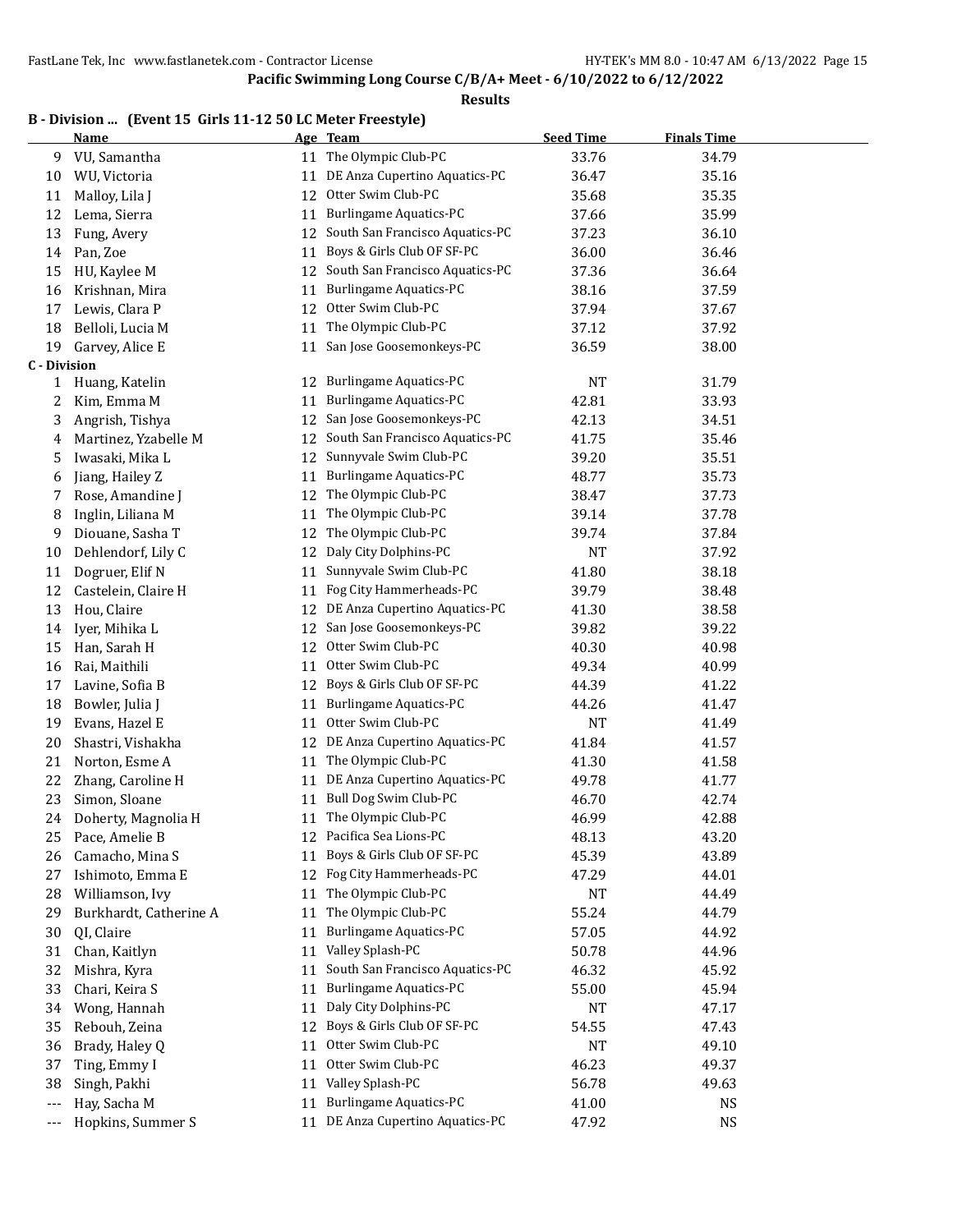## **Pacific Swimming Long Course C/B/A+ Meet - 6/10/2022 to 6/12/2022**

|                     | C - Division  (Event 15 Girls 11-12 50 LC Meter Freestyle)<br><b>Name</b> |    | Age Team                           | <b>Seed Time</b> | <b>Finals Time</b> |  |
|---------------------|---------------------------------------------------------------------------|----|------------------------------------|------------------|--------------------|--|
| $\qquad \qquad - -$ | Bhat-Chavan, Meera                                                        |    | 12 Otter Swim Club-PC              | $\rm{NT}$        | <b>NS</b>          |  |
| $---$               | Manitsas, Noelle A                                                        |    | 11 Bull Dog Swim Club-PC           | 39.88            | <b>NS</b>          |  |
| $---$               | Park, Zoey C                                                              |    | 11 DE Anza Cupertino Aquatics-PC   | 42.47            | <b>NS</b>          |  |
| $---$               | Chan, Emma M                                                              |    | 11 Fog City Hammerheads-PC         | 46.07            | <b>NS</b>          |  |
|                     | Event 17 Girls 13 & Over 50 LC Meter Freestyle                            |    |                                    |                  |                    |  |
|                     | Name                                                                      |    | Age Team                           | <b>Seed Time</b> | <b>Finals Time</b> |  |
| 1                   | VU, Sophia H                                                              |    | 14 Burlingame Aquatics-PC          | 29.82            | 28.59              |  |
| 2                   | Elliott, Emma S                                                           | 18 | Otter Swim Club-PC                 | 28.38            | 29.26              |  |
| 3                   | Tudor, Emory E                                                            | 18 | <b>Burlingame Aquatics-PC</b>      | 27.59            | 29.50              |  |
| 4                   | Kwok, Madison                                                             | 13 | <b>Burlingame Aquatics-PC</b>      | 30.19            | 29.51              |  |
| 5                   | Qian, Jasmine X                                                           | 13 | Sunnyvale Swim Club-PC             | 29.46            | 29.77              |  |
| 6                   | Nunn-Eckert, Carla J                                                      | 14 | Fog City Hammerheads-PC            | 29.86            | 29.80              |  |
| 7                   | Kwan, Katelin Z                                                           | 17 | Otter Swim Club-PC                 | 28.93            | 29.85              |  |
| 8                   | Birkhold, Elaine                                                          | 13 | Fog City Hammerheads-PC            | 29.85            | 29.89              |  |
| 9                   | Hogan, Kayla A                                                            | 18 | Otter Swim Club-PC                 | 30.00            | 29.91              |  |
| 10                  | Blake, Zephra M                                                           | 16 | Fog City Hammerheads-PC            | 30.72            | 29.94              |  |
| 11                  | Hegblom, Katherine E                                                      | 17 | Sunnyvale Swim Club-PC             | 28.84            | 29.98              |  |
| 12                  | Chang, Alexa                                                              | 13 | <b>Burlingame Aquatics-PC</b>      | 30.39            | 30.06              |  |
| 13                  | Doan, Alessia N                                                           | 14 | Valley Splash-PC                   | <b>NT</b>        | 30.19              |  |
| 14                  | Elliott, Lauren M                                                         | 16 | Otter Swim Club-PC                 | 29.41            | 30.36              |  |
| 15                  | Burkhardt, Elizabeth J                                                    | 14 | The Olympic Club-PC                | 35.86            | 30.48              |  |
| 16                  | Cheung, Asta                                                              | 15 | Boys & Girls Club OF SF-PC         | 31.94            | 30.71              |  |
| 17                  | Geng, Emma X                                                              | 14 | Sunnyvale Swim Club-PC             | 30.82            | 30.81              |  |
| 18                  | Sloan, Claire E                                                           | 16 | Fog City Hammerheads-PC            | 30.03            | 30.96              |  |
| 19                  | Floyd, Emily E                                                            | 15 | Sunnyvale Swim Club-PC             | 29.75            | 31.05              |  |
| 20                  | LI, Abbey Q                                                               | 14 | Otter Swim Club-PC                 | 31.75            | 31.14              |  |
| 21                  | Wang, Kacy                                                                | 14 | Otter Swim Club-PC                 | 30.73            | 31.33              |  |
| 22                  | Kurotori, Annika M                                                        | 15 | DE Anza Cupertino Aquatics-PC      | 30.92            | 31.60              |  |
| 23                  | Panda, Leinita                                                            | 16 | Otter Swim Club-PC                 | 32.41            | 31.72              |  |
| 24                  | Schell, Daryn S                                                           | 16 | Unattached                         | NT               | 31.89              |  |
| 25                  | SY, Sara D                                                                |    | 13 South San Francisco Aquatics-PC | 32.43            | 31.93              |  |
| 26                  | Slakoff, Sydney M                                                         | 13 | <b>Burlingame Aquatics-PC</b>      | 32.66            | 31.94              |  |
| 27                  | HO, Leah E                                                                | 15 | Otter Swim Club-PC                 | 32.21            | 32.23              |  |
| 28                  | Kwong, Catherine K                                                        |    | 14 Burlingame Aquatics-PC          | 33.53            | 32.31              |  |
| $*29$               | Pham, Lan-Anh                                                             |    | 13 DE Anza Cupertino Aquatics-PC   | 32.26            | 32.34              |  |
| $*29$               | Farrell, Ava J                                                            | 15 | Otter Swim Club-PC                 | 30.75            | 32.34              |  |
| 31                  | Nguyen, Angela H                                                          | 13 | Fog City Hammerheads-PC            | 32.31            | 32.53              |  |
| 32                  | Jiang, Lydia G                                                            | 13 | <b>Burlingame Aquatics-PC</b>      | 35.71            | 32.55              |  |
| 33                  | Truong, Makena S                                                          | 13 | <b>Burlingame Aquatics-PC</b>      | 32.13            | 32.64              |  |
| 34                  | Kwok, Zoe G                                                               | 15 | Otter Swim Club-PC                 | NT               | 32.66              |  |
| 35                  | Nguyen, Alisen C                                                          | 15 | Fog City Hammerheads-PC            | 36.68            | 32.76              |  |
| 36                  | Bernaudin, Elea R                                                         | 13 | Fog City Hammerheads-PC            | 39.78            | 32.92              |  |
| 37                  | Siu, Caitlyn H                                                            | 15 | <b>Burlingame Aquatics-PC</b>      | 37.05            | 33.38              |  |
| 38                  | VU, Michelle N                                                            | 13 | Valley Splash-PC                   | 33.82            | 33.40              |  |
| 39                  | Sue, Madeleine S                                                          | 14 | Fog City Hammerheads-PC            | 33.52            | 33.46              |  |
| 40                  | Lee, Victoria Y                                                           | 13 | Unattached-PC                      | 35.01            | 33.50              |  |
| 41                  | Nguyen, Abbi C                                                            | 13 | Fog City Hammerheads-PC            | 39.66            | 33.58              |  |
| 42                  | Seshaadri, Shreya                                                         | 13 | DE Anza Cupertino Aquatics-PC      | 34.47            | 33.91              |  |
| 43                  | Volna, Hayden K                                                           | 14 | <b>Burlingame Aquatics-PC</b>      | 33.34            | 33.92              |  |
| 44                  | Qiu, Agnes                                                                | 15 | <b>Burlingame Aquatics-PC</b>      | 33.29            | 33.96              |  |
|                     |                                                                           |    |                                    |                  |                    |  |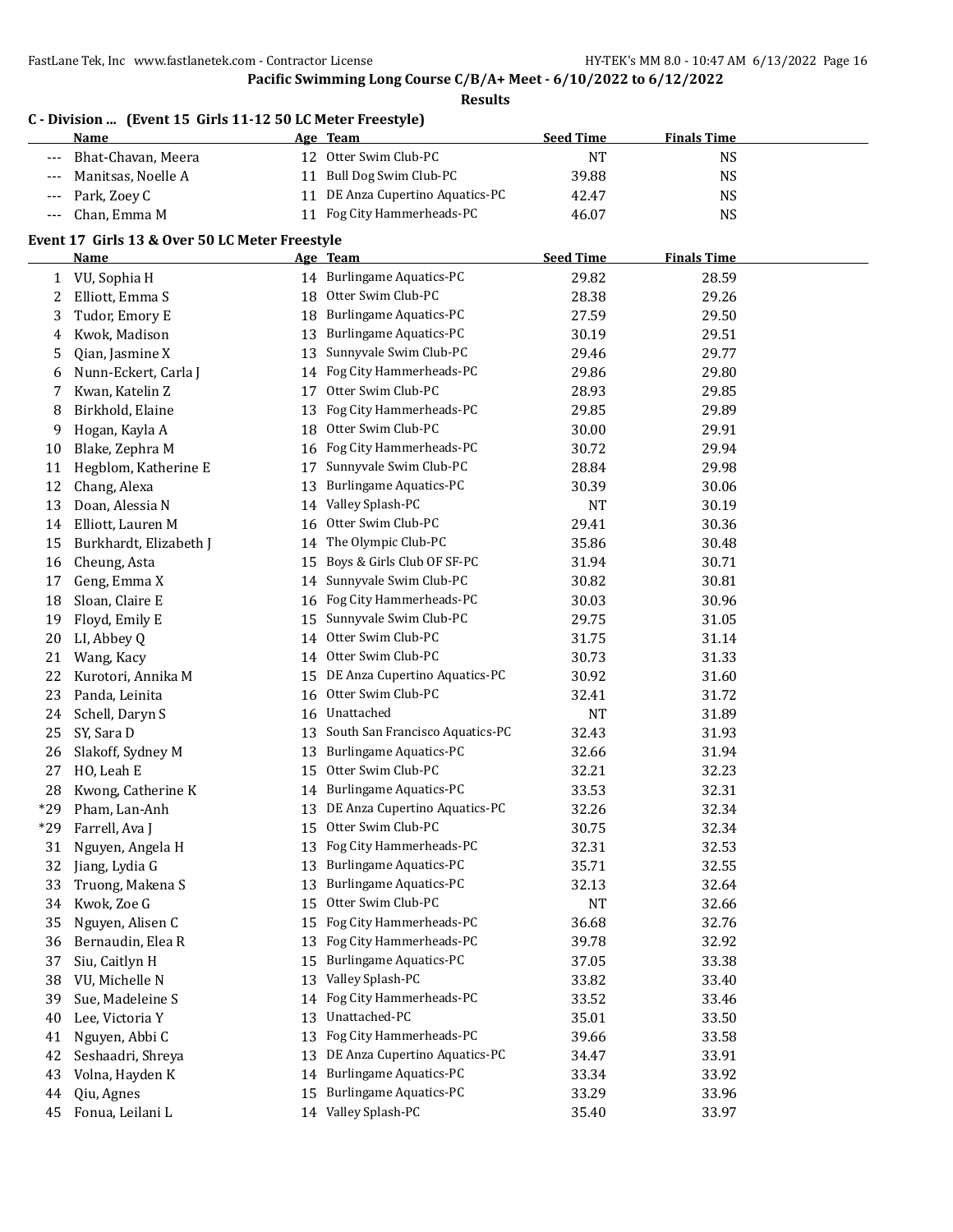#### **Results**

#### **(Event 17 Girls 13 & Over 50 LC Meter Freestyle)**

|       | <b>Name</b>            |    | Age Team                           | <b>Seed Time</b> | <b>Finals Time</b> |  |
|-------|------------------------|----|------------------------------------|------------------|--------------------|--|
| 46    | Tran, Miranda L        | 13 | Valley Splash-PC                   | 33.51            | 33.98              |  |
| $*47$ | Rose, Bryer J          | 13 | Burlingame Aquatics-PC             | 32.20            | 34.00              |  |
| $*47$ | Malouf, Jovanna G      | 14 | South San Francisco Aquatics-PC    | 33.70            | 34.00              |  |
| 49    | Hon, Evelyn S          | 13 | Burlingame Aquatics-PC             | 34.07            | 34.14              |  |
| 50    | Mallory, Rhianna J     | 14 | Fog City Hammerheads-PC            | 39.62            | 34.15              |  |
| 51    | Kripalani, Ana         | 14 | Sunnyvale Swim Club-PC             | 36.62            | 34.24              |  |
| 52    | Seshaadri, Kaathya     | 13 | DE Anza Cupertino Aquatics-PC      | 35.36            | 34.43              |  |
| 53    | Turk, Catherine E      | 13 | Burlingame Aquatics-PC             | 32.54            | 34.44              |  |
| 54    | Liang, Leena M         | 13 | Fog City Hammerheads-PC            | 33.94            | 34.46              |  |
| 55    | Edwards, Abigail       | 13 | Fog City Hammerheads-PC            | 35.33            | 34.87              |  |
| 56    | Wong, Bethany P        | 14 | Daly City Dolphins-PC              | 35.68            | 34.88              |  |
| 57    | Barki, Adriene         | 14 | South San Francisco Aquatics-PC    | 33.15            | 35.02              |  |
| 58    | VU, Kim Q              | 15 | Valley Splash-PC                   | 37.76            | 35.04              |  |
| 59    | Cherukumilli, Misha    | 13 | Otter Swim Club-PC                 | 35.27            | 35.09              |  |
| 60    | Chuang, Lea            | 14 | Sunnyvale Swim Club-PC             | 36.85            | 35.20              |  |
| 61    | Yee, Miya              | 13 | Daly City Dolphins-PC              | 40.03            | 35.34              |  |
| 62    | Anderson, Malina A     | 13 | Fog City Hammerheads-PC            | 39.72            | 35.54              |  |
| 63    | Seshaadri, Aarya       | 13 | DE Anza Cupertino Aquatics-PC      | 37.21            | 35.65              |  |
| 64    | Bergh, Elin L          | 13 | The Olympic Club-PC                | 40.21            | 35.81              |  |
| 65    | Tan, Phoebe M          | 14 | Fog City Hammerheads-PC            | 35.35            | 35.83              |  |
| 66    | Poon, Chloe J          | 18 | Sunnyvale Swim Club-PC             | 37.30            | 36.11              |  |
| 67    | Wong, Chloe M          | 14 | Burlingame Aquatics-PC             | 35.89            | 36.16              |  |
| 68    | Litz, Ava A            | 13 | Pacifica Sea Lions-PC              | 35.35            | 36.25              |  |
| 69    | Ratcliffe, Isabella D  | 15 | Fog City Hammerheads-PC            | 37.45            | 36.27              |  |
| 70    | Siu, Maya L            | 13 | Burlingame Aquatics-PC             | 36.47            | 36.30              |  |
| 71    | Raisner, Allison H     | 17 | Otter Swim Club-PC                 | 32.61            | 36.44              |  |
| 72    | Diep, Sara C           | 14 | Sunnyvale Swim Club-PC             | 37.22            | 36.51              |  |
| 73    | Sundar, Tessa P        | 13 | Burlingame Aquatics-PC             | 44.54            | 36.73              |  |
| 74    | Segura, Mine F         | 17 | Otter Swim Club-PC                 | 36.62            | 36.74              |  |
| 75    | Nulkar, Tanvi          | 13 | Sunnyvale Swim Club-PC             | 42.49            | 37.12              |  |
| 76    | Parr, Angela E         | 13 | Pacifica Sea Lions-PC              | 36.51            | 37.44              |  |
| 77    | Ahonen, Saana K        | 13 | Otter Swim Club-PC                 | 36.70            | 37.54              |  |
| 78    | Pilipenko, Valerie A   | 14 | Otter Swim Club-PC                 | NT               | 37.70              |  |
| 79    | Wong, Sadie M          | 14 | <b>Burlingame Aquatics-PC</b>      | NT               | 37.75              |  |
| 80    | Klasen, Ayla S         | 13 | Fog City Hammerheads-PC            | 38.36            | 38.02              |  |
| 81    | Lashier, Peyton X      |    | 13 DE Anza Cupertino Aquatics-PC   | 37.94            | 38.52              |  |
| 82    | Bourdon-Molina, Lola X |    | 14 South San Francisco Aquatics-PC | 39.34            | 39.56              |  |
| 83    | Baldwin, Isabella T    | 13 | DE Anza Cupertino Aquatics-PC      | 38.01            | 39.85              |  |
| 84    | Segura, Sami N         | 13 | Otter Swim Club-PC                 | 43.94            | 40.21              |  |
| 85    | Rai, Uma               | 13 | Otter Swim Club-PC                 | 43.76            | 41.04              |  |
| 86    | Dowdell, Evangeline A  | 13 | DE Anza Cupertino Aquatics-PC      | 45.20            | 44.43              |  |
| ---   | Graham, Charlotte      | 14 | <b>Burlingame Aquatics-PC</b>      | 35.02            | NS                 |  |
| ---   | Wang, Karina I         | 13 | Sunnyvale Swim Club-PC             | 31.42            | NS                 |  |
| ---   | Hwang, Jennifer M      | 30 | Walnut Creek Aquabears-PC          | 29.84            | NS                 |  |
| ---   | Raghavan, Minnoli      | 17 | <b>Burlingame Aquatics-PC</b>      | 35.19            | NS                 |  |
| ---   | WU, Hannah J           | 13 | DE Anza Cupertino Aquatics-PC      | 39.94            | NS                 |  |
| ---   | Guillerm, Camille      | 16 | Sunnyvale Swim Club-PC             | 30.33            | NS                 |  |
| $---$ | Couch, Corrina S       | 14 | Fog City Hammerheads-PC            | NT               | NS                 |  |
| $---$ | Miller, Ivory J        | 15 | Otter Swim Club-PC                 | 32.37            | NS                 |  |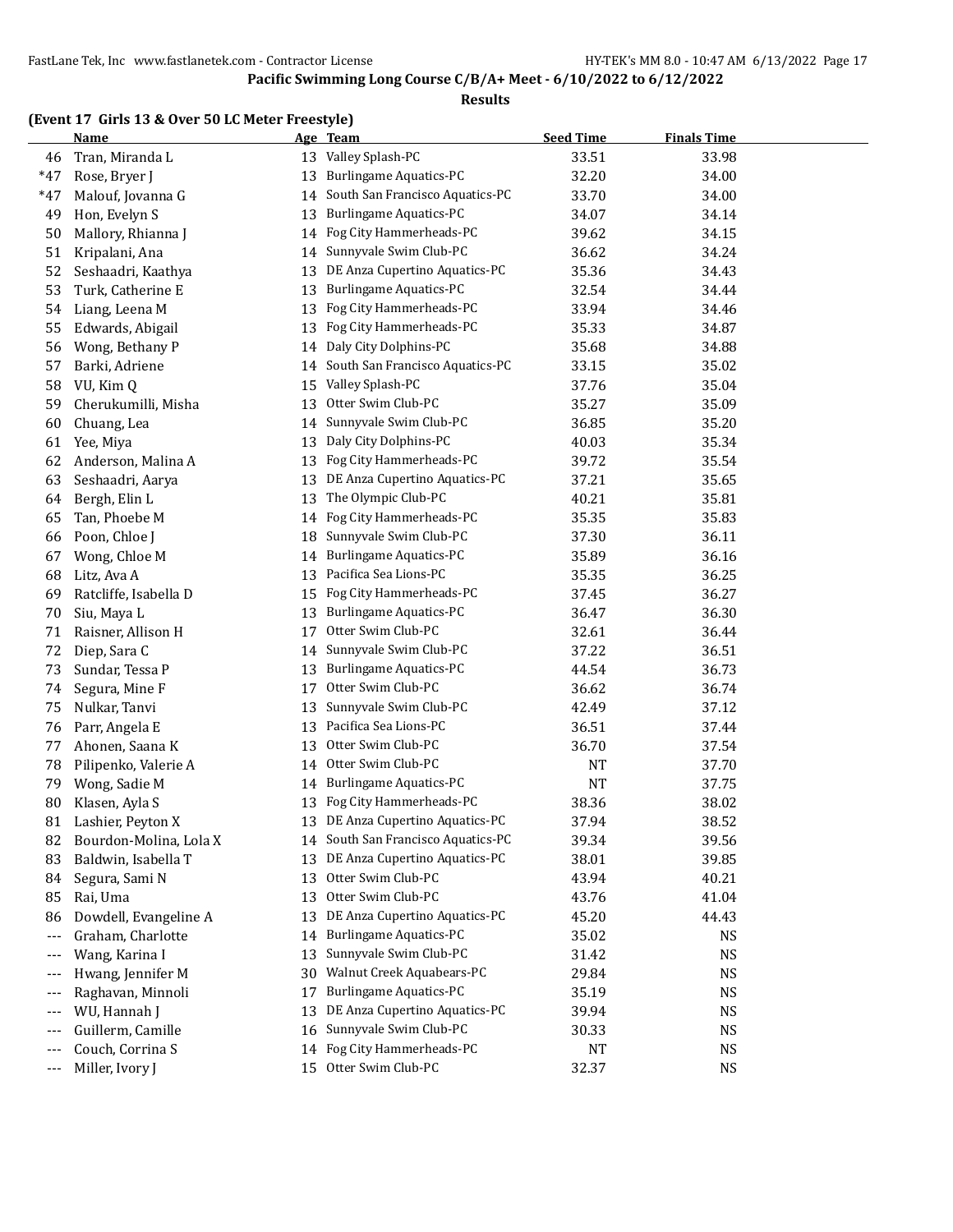#### **Results**

#### **Event 18 Boys 13 & Over 50 LC Meter Freestyle**

|    | <b>Name</b>               |    | Age Team                        | <b>Seed Time</b> | <b>Finals Time</b> |  |
|----|---------------------------|----|---------------------------------|------------------|--------------------|--|
| 1  | Bouali, Yassin I          | 15 | DE Anza Cupertino Aquatics-PC   | 26.05            | 25.97              |  |
| 2  | Lam, Brandon K            | 18 | Valley Splash-PC                | 25.37            | 26.20              |  |
| 3  | Sasano, Alec T            | 20 | Burlingame Aquatics-PC          | 26.59            | 26.55              |  |
| 4  | VU, Dan T                 | 18 | Valley Splash-PC                | 26.00            | 26.62              |  |
| 5  | Skriabyshev, Danyil       | 16 | Fog City Hammerheads-PC         | 26.21            | 26.66              |  |
| 6  | Chiu, Evan M              | 16 | Otter Swim Club-PC              | 26.96            | 26.81              |  |
| 7  | Nguyen, Ethan T           | 17 | Valley Splash-PC                | 26.88            | 27.06              |  |
| 8  | Chan, Coby M              | 17 | Boys & Girls Club OF SF-PC      | 26.78            | 27.08              |  |
| 9  | Farnham, Max K            | 16 | Sunnyvale Swim Club-PC          | 27.37            | 27.16              |  |
| 10 | DO, Thomas V              | 15 | Sunnyvale Swim Club-PC          | 28.82            | 27.19              |  |
| 11 | Mogannam, Adrian-Albert B | 15 | Otter Swim Club-PC              | 33.38            | 27.20              |  |
| 12 | VU, Ian M                 | 15 | <b>Burlingame Aquatics-PC</b>   | 26.64            | 27.23              |  |
| 13 | Zhou, Weichenyang         | 20 | Valley Splash-PC                | 24.30            | 27.31              |  |
| 14 | Yim, Taewon T             | 13 | DE Anza Cupertino Aquatics-PC   | 27.79            | 27.39              |  |
| 15 | Hsu, Ryan K               | 18 | Otter Swim Club-PC              | 27.50            | 27.56              |  |
| 16 | Chin, Caelen C            | 14 | Sunnyvale Swim Club-PC          | 28.05            | 27.84              |  |
| 17 | Kuzmenko, Yury            | 13 | Valley Splash-PC                | 30.28            | 27.90              |  |
| 18 | Mancinetti, Marco T       | 15 | Fog City Hammerheads-PC         | 28.05            | 27.91              |  |
| 19 | Garcia, Ethan C           | 15 | Sunnyvale Swim Club-PC          | 27.50            | 27.94              |  |
| 20 | Grafilo, Jackson M        | 14 | Unattached                      | 28.10            | 28.00              |  |
| 21 | Nixon, Jacob D            | 17 | Sunnyvale Swim Club-PC          | 30.01            | 28.05              |  |
| 22 | Coblin, Owen H            | 15 | Sunnyvale Swim Club-PC          | 30.10            | 28.12              |  |
| 23 | Poltoratskiy, Michael     | 16 | Fog City Hammerheads-PC         | 39.65            | 28.13              |  |
| 24 | Lim, Andrew E             | 15 | Burlingame Aquatics-PC          | 29.39            | 28.41              |  |
| 25 | Chang, Ivan F             | 14 | <b>Burlingame Aquatics-PC</b>   | 28.30            | 28.42              |  |
| 26 | Smith, Carson K           | 16 | DE Anza Cupertino Aquatics-PC   | 28.07            | 28.62              |  |
| 27 | Orloff, Eugene K          | 15 | Otter Swim Club-PC              | NT               | 28.66              |  |
| 28 | Johnston, Maximus         | 14 | Otter Swim Club-PC              | 29.30            | 28.82              |  |
| 29 | WU, Dylan M               | 16 | Fog City Hammerheads-PC         | 29.12            | 28.84              |  |
| 30 | Jorgensen, Thomas G       | 13 | Fog City Hammerheads-PC         | 36.15            | 28.94              |  |
| 31 | Garrish, William E        | 16 | Otter Swim Club-PC              | 34.45            | 28.95              |  |
| 32 | Wallitt, Nico A           | 15 | The Olympic Club-PC             | NT               | 29.00              |  |
| 33 | Parekh, Hiranya N         | 15 | Sunnyvale Swim Club-PC          | 30.64            | 29.06              |  |
| 34 | Khramcov, Kirill          | 14 | Bull Dog Swim Club-PC           | 37.64            | 29.16              |  |
| 35 | Elson, Trey C             | 14 | Pleasanton Sea Hawks-PC         | 30.18            | 29.17              |  |
| 36 | Nopper, Benjamin M        | 15 | <b>Burlingame Aquatics-PC</b>   | 29.61            | 29.24              |  |
| 37 | Jiang, Kevin L            |    | 13 Burlingame Aquatics-PC       | 29.92            | 29.28              |  |
| 38 | Poon, Kaden               | 14 | Sunnyvale Swim Club-PC          | 28.97            | 29.33              |  |
| 39 | Bhatt, Kian               | 15 | Otter Swim Club-PC              | 58.32            | 29.34              |  |
| 40 | Slattery, Thomas M        | 16 | Fog City Hammerheads-PC         | 33.21            | 29.36              |  |
| 41 | Foo, Samuel D             | 13 | <b>Burlingame Aquatics-PC</b>   | 29.05            | 29.39              |  |
| 42 | Sunga, Jerrick            | 13 | South San Francisco Aquatics-PC | 37.21            | 29.50              |  |
| 43 | Punter, Samuel C          | 16 | <b>Burlingame Aquatics-PC</b>   | 30.18            | 29.55              |  |
| 44 | Tendulkar, Aditya P       | 15 | <b>Burlingame Aquatics-PC</b>   | 31.13            | 29.60              |  |
| 45 | HU, Myles                 | 15 | Otter Swim Club-PC              | 28.48            | 29.71              |  |
| 46 | Chan, Alexander C         | 14 | Sunnyvale Swim Club-PC          | 29.17            | 29.91              |  |
| 47 | Chen, Kyle H              | 14 | Daly City Dolphins-PC           | 36.67            | 29.99              |  |
| 48 | Chin, Ethan C             | 16 | Sunnyvale Swim Club-PC          | 30.02            | 30.04              |  |
| 49 | Hsu, Brandon C            | 15 | Otter Swim Club-PC              | 29.51            | 30.05              |  |
| 50 | Bushler, Jacob            | 15 | Fog City Hammerheads-PC         | 30.62            | 30.07              |  |
| 51 | HU, Henry Y               |    | 14 Sunnyvale Swim Club-PC       | 29.35            | 30.31              |  |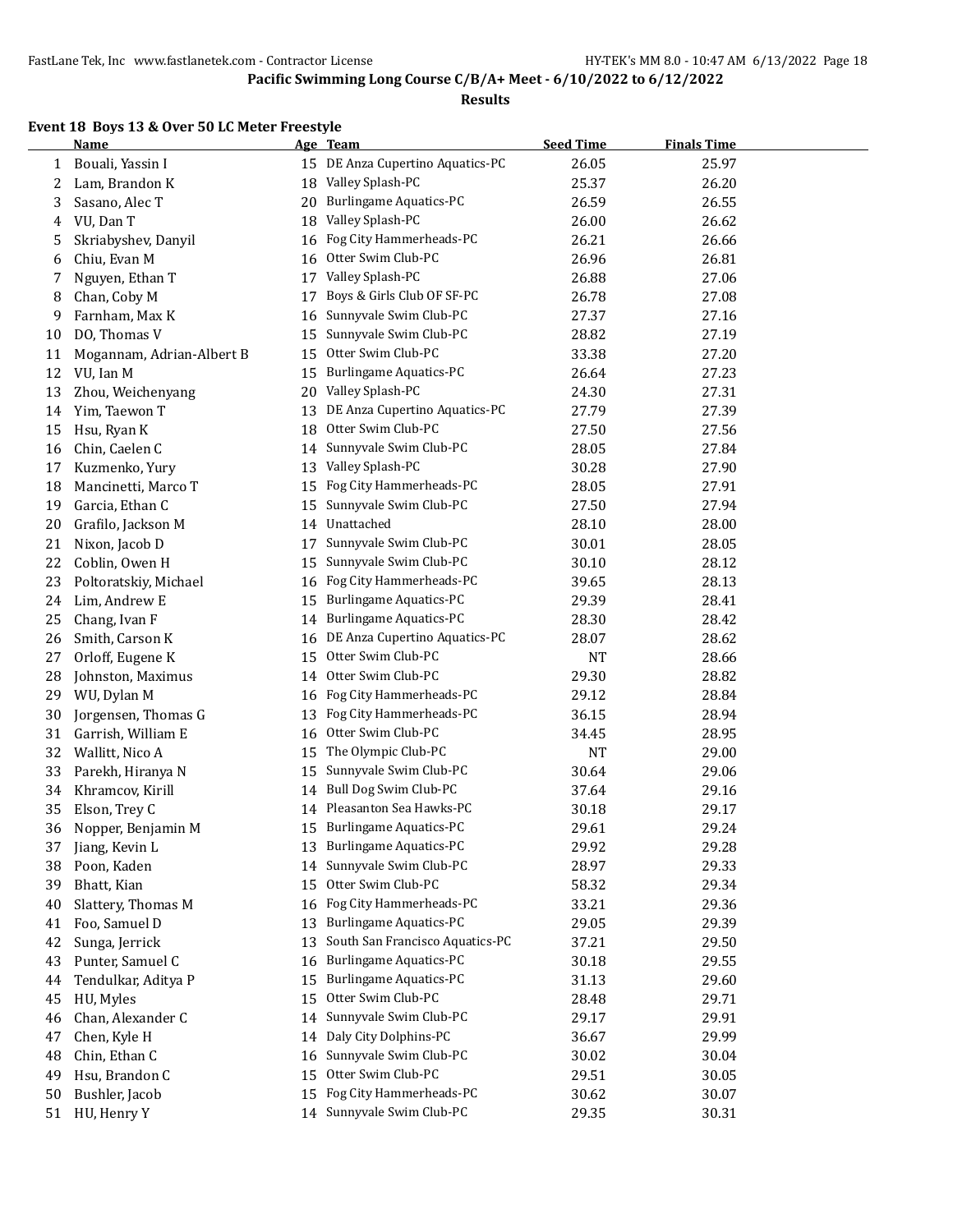#### **Results**

#### **(Event 18 Boys 13 & Over 50 LC Meter Freestyle)**

|       | <b>Name</b>             |    | Age Team                        | <b>Seed Time</b> | <b>Finals Time</b> |  |
|-------|-------------------------|----|---------------------------------|------------------|--------------------|--|
| 52    | Slattery, Colum J       | 16 | Fog City Hammerheads-PC         | 35.29            | 30.44              |  |
| 53    | Liu, Kevin              | 14 | California Dolphin Swim Team-PC | 28.39            | 30.52              |  |
| $*54$ | Elepano, Manuel Jaime M | 19 | Pacifica Sea Lions-PC           | 29.52            | 30.58              |  |
| $*54$ | Dogruer, Kerem N        | 15 | Sunnyvale Swim Club-PC          | 34.93            | 30.58              |  |
| 56    | Browne, Ethan D         | 13 | Sunnyvale Swim Club-PC          | 30.38            | 30.62              |  |
| 57    | HU, Adam                | 14 | South San Francisco Aquatics-PC | <b>NT</b>        | 30.77              |  |
| 58    | Rockman, Noah           | 15 | The Olympic Club-PC             | NT               | 30.81              |  |
| 59    | Weinstein, Steven R     | 14 | The Olympic Club-PC             | NT               | 30.98              |  |
| 60    | Powers, Evan W          | 16 | Fog City Hammerheads-PC         | 30.91            | 31.04              |  |
| 61    | Chan, Nathanuel C       | 13 | Fog City Hammerheads-PC         | 44.00            | 31.22              |  |
| 62    | West, Jack T            | 14 | Pacifica Sea Lions-PC           | 31.67            | 31.39              |  |
| 63    | Kornach, Konstantin D   | 13 | Pacifica Sea Lions-PC           | 34.24            | 31.74              |  |
| 64    | Alves, Joao Pedro       | 13 | <b>Burlingame Aquatics-PC</b>   | 30.03            | 31.87              |  |
| 65    | Kwong, Spencer M        | 13 | South San Francisco Aquatics-PC | 30.46            | 32.05              |  |
| 66    | Yip, Andrew S           | 13 | Sunnyvale Swim Club-PC          | 31.51            | 32.12              |  |
| 67    | Monsen, Conner J        | 15 | Sunnyvale Swim Club-PC          | 27.95            | 32.19              |  |
| 68    | Cheung, Alvin           | 13 | Boys & Girls Club OF SF-PC      | 37.00            | 32.24              |  |
| 69    | Lim, Michael D          | 13 | Burlingame Aquatics-PC          | 53.53            | 32.36              |  |
| 70    | Lam, Tyler              | 15 | Fog City Hammerheads-PC         | 32.86            | 32.38              |  |
| 71    | Troshin, Daniel H       | 13 | South San Francisco Aquatics-PC | 31.73            | 32.39              |  |
| 72    | Lazo, Maxim E           | 13 | Daly City Dolphins-PC           | 41.70            | 32.51              |  |
| 73    | Wong, Quinn             | 15 | Fog City Hammerheads-PC         | 40.74            | 32.55              |  |
| 74    | Situ, Matthew R         | 15 | <b>Burlingame Aquatics-PC</b>   | 35.54            | 32.92              |  |
| 75    | Rebouh, Majid H         | 15 | Boys & Girls Club OF SF-PC      | 32.95            | 32.94              |  |
| 76    | Acoba, Jian             | 14 | Burlingame Aquatics-PC          | 39.56            | 32.97              |  |
| 77    | Zhang, Sean Z           | 13 | <b>Burlingame Aquatics-PC</b>   | 33.47            | 32.98              |  |
| 78    | Huo, Jiachen            | 13 | Otter Swim Club-PC              | 38.04            | 33.07              |  |
| 79    | Zhang, Dingrui          | 14 | DE Anza Cupertino Aquatics-PC   | NT               | 33.20              |  |
| 80    | Leder, Benjamin O       | 14 | DE Anza Cupertino Aquatics-PC   | 32.97            | 33.54              |  |
| 81    | Fung, Zachary S         | 13 | South San Francisco Aquatics-PC | 33.09            | 33.81              |  |
| $*82$ | Bhuta, Janak V          | 14 | Bull Dog Swim Club-PC           | 33.57            | 34.10              |  |
| *82   | Truong, Nicholas D      | 14 | Fog City Hammerheads-PC         | 35.63            | 34.10              |  |
| 84    | Hang, Wesley            | 15 | South San Francisco Aquatics-PC | 35.57            | 34.15              |  |
| 85    | Patel, Anish R          | 15 | Valley Splash-PC                | 38.40            | 34.24              |  |
| 86    | LY, Toronto V           | 13 | Pacifica Sea Lions-PC           | 33.04            | 34.34              |  |
| 87    | Waters, Marco E         |    | 17 Burlingame Aquatics-PC       | 37.32            | 34.43              |  |
| 88    | Yang, Jonathan          |    | 13 Fog City Hammerheads-PC      | 45.41            | 34.50              |  |
| 89    | MA, Brandon             | 13 | Fog City Hammerheads-PC         | 40.09            | 35.12              |  |
| 90    | McCulloh, Felix T       | 14 | Otter Swim Club-PC              | 36.59            | 35.41              |  |
| 91    | Lumbang, Xian David M   | 13 | Daly City Dolphins-PC           | 35.02            | 35.66              |  |
| 92    | HO, Tyler K             | 13 | Daly City Dolphins-PC           | NT               | 35.92              |  |
| 93    | Navarro, Mauricio       | 13 | South San Francisco Aquatics-PC | <b>NT</b>        | 36.63              |  |
| 94    | Death, Finn             | 13 | The Olympic Club-PC             | 38.21            | 36.74              |  |
| 95    | Liu, Adrian             | 15 | Fog City Hammerheads-PC         | NT               | 36.77              |  |
| 96    | Lin, Oscar              | 13 | South San Francisco Aquatics-PC | NT               | 39.07              |  |
| 97    | Draper, Graham          | 13 | Fog City Hammerheads-PC         | 35.89            | 39.21              |  |
| 98    | Yang, Derek             | 13 | Daly City Dolphins-PC           | NT               | 40.64              |  |
| 99    | Wufeng, Kenneth         | 13 | Daly City Dolphins-PC           | 1:09.25          | 42.02              |  |
| 100   | Dubrovsky, Michael S    | 15 | The Olympic Club-PC             | NT               | 44.80              |  |
| ---   | Lam, Bryan W            | 17 | Boys & Girls Club OF SF-PC      | 29.63            | <b>NS</b>          |  |
| ---   | Tokuz, Yusuf I          | 15 | DE Anza Cupertino Aquatics-PC   | 28.99            | <b>NS</b>          |  |
| ---   | Tang, Jasper Z          | 13 | Boys & Girls Club OF SF-PC      | 35.63            | <b>NS</b>          |  |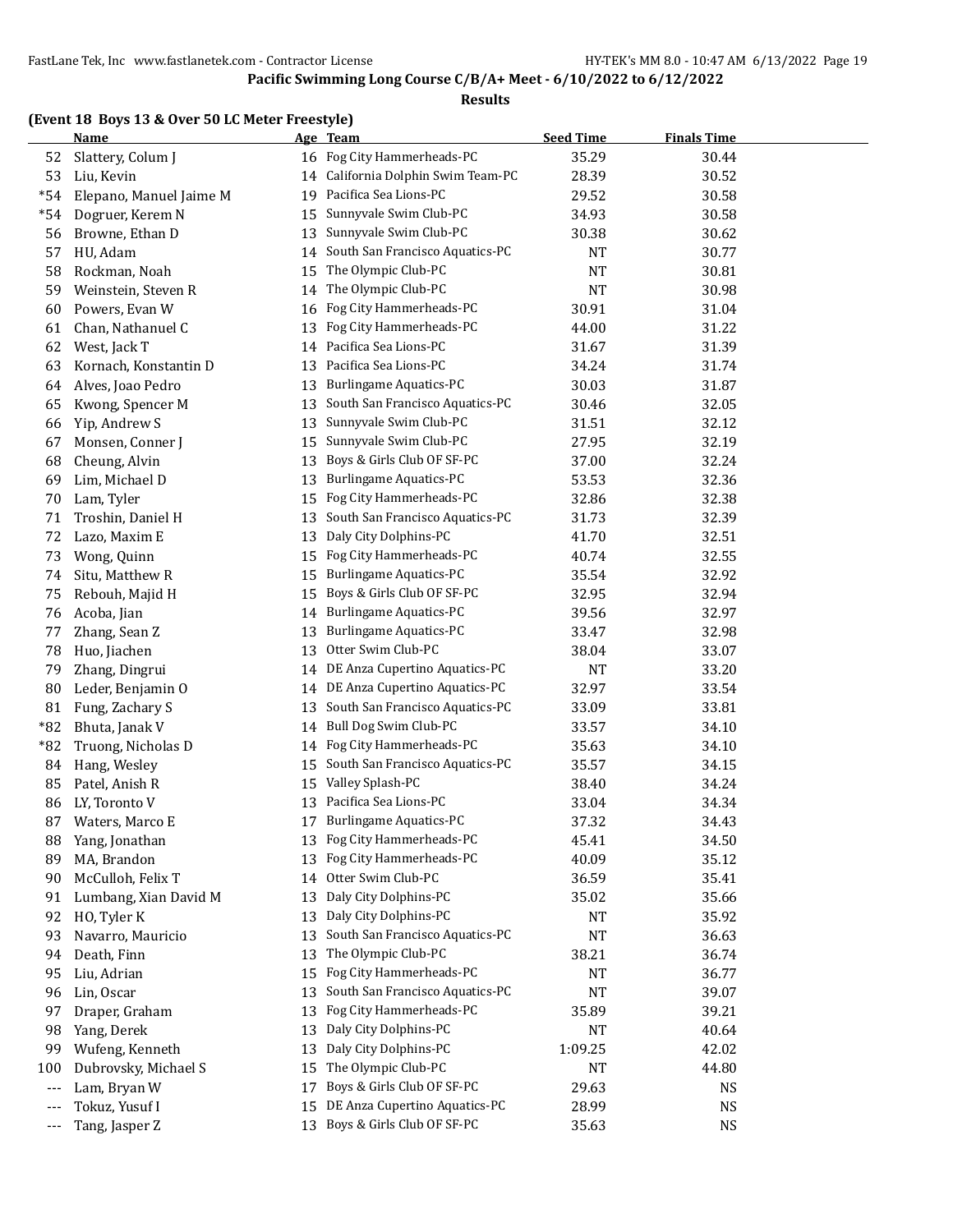#### **Pacific Swimming Long Course C/B/A+ Meet - 6/10/2022 to 6/12/2022**

#### **Results**

| (Event 18 Boys 13 & Over 50 LC Meter Freestyle) |    |                                    |                  |                    |  |
|-------------------------------------------------|----|------------------------------------|------------------|--------------------|--|
| Name                                            |    | Age Team                           | <b>Seed Time</b> | <b>Finals Time</b> |  |
| --- Yang, Michael K                             |    | 14 South San Francisco Aquatics-PC | 44.89            | NS                 |  |
| --- Krasner, Ethan A                            |    | 14 South San Francisco Aquatics-PC | 40.10            | NS                 |  |
| --- Pham, Andrew N                              |    | 13 Sunnyvale Swim Club-PC          | 28.42            | NS                 |  |
| --- Samon, Eli M                                | 14 | Otter Swim Club-PC                 | 33.57            | NS                 |  |
| $-LI$ , David X                                 |    | 14 South San Francisco Aquatics-PC | 30.51            | NS                 |  |

#### **Event 19 Girls 11-12 400 LC Meter IM**

|                     | Name                   |    | Age Team                      | <b>Seed Time</b> | <b>Finals Time</b> |  |
|---------------------|------------------------|----|-------------------------------|------------------|--------------------|--|
| A - Division        |                        |    |                               |                  |                    |  |
|                     | 0iu, Elise             | 12 | Burlingame Aquatics-PC        | 5:47.15          | 5:41.75            |  |
|                     | Lema, Sierra           | 11 | <b>Burlingame Aquatics-PC</b> | 6:00.00          | 7:43.72            |  |
| <b>B</b> - Division |                        |    |                               |                  |                    |  |
|                     | McClennan, Beatrice E  |    | 11 Sunnyvale Swim Club-PC     | 6:45.00          | 6:45.05            |  |
|                     | 2 Guenther, Delainey A | 11 | <b>Burlingame Aquatics-PC</b> | 6:25.05          | 6:53.72            |  |
| 3                   | Kim, Emma M            | 11 | Burlingame Aquatics-PC        | 6:47.00          | 7:15.90            |  |
| 4                   | Chari, Keira S         | 11 | <b>Burlingame Aquatics-PC</b> | 6:43.00          | 9:35.27            |  |

### **Event 21 Girls 13 & Over 400 LC Meter IM**

|    | Name                                    |     | Age Team                        | <b>Seed Time</b> | <b>Finals Time</b> |  |
|----|-----------------------------------------|-----|---------------------------------|------------------|--------------------|--|
| 1  | Hegblom, Katherine E                    | 17  | Sunnyvale Swim Club-PC          | 5:14.42          | 5:28.78            |  |
| 2  | Lai, Gaby T                             | 16  | South San Francisco Aquatics-PC | 5:46.88          | 5:34.14            |  |
| 3  | Kuziemko, Claire Y                      | 16  | <b>Burlingame Aquatics-PC</b>   | 5:38.76          | 5:41.94            |  |
| 4  | Anderson, Kalina R                      | 14  | Otter Swim Club-PC              | 5:40.51          | 5:47.34            |  |
| 5  | VU, Sophia H                            | 14  | <b>Burlingame Aquatics-PC</b>   | 6:04.49          | 5:53.88            |  |
| 6  | Kashyap, Shreya                         | 14  | Otter Swim Club-PC              | 6:14.76          | 5:54.44            |  |
| 7  | Lee, Michelle                           | 13  | DE Anza Cupertino Aquatics-PC   | 6:08.46          | 5:54.65            |  |
| 8  | Feng, Mirabelle                         | 14  | Sunnyvale Swim Club-PC          | 5:53.14          | 5:56.85            |  |
| 9  | Kurotori, Annika M                      | 15  | DE Anza Cupertino Aquatics-PC   | 6:03.63          | 6:03.29            |  |
| 10 | Blanco-Sarmiento, Romina                | 15  | DE Anza Cupertino Aquatics-PC   | 6:00.60          | 6:05.14            |  |
| 11 | Humphrey, Chaelin M                     | 16  | Pacifica Sea Lions-PC           | 6:02.27          | 6:07.75            |  |
| 12 | Huang, Karena                           | 15  | Burlingame Aquatics-PC          | 6:18.00          | 6:14.82            |  |
| 13 | Quintana, Quinlyn E                     | 15  | <b>Burlingame Aquatics-PC</b>   | 5:30.00          | 6:29.51            |  |
|    | Event 22 Boys 13 & Over 400 LC Meter IM |     |                                 |                  |                    |  |
|    |                                         |     |                                 |                  |                    |  |
|    | Name                                    | Age | <b>Team</b>                     | <b>Seed Time</b> | <b>Finals Time</b> |  |
| 1  | Kajarekar, Saahil S                     | 15  | Sunnyvale Swim Club-PC          | 5:15.70          | 4:53.88            |  |
| 2  | Farnham, Max K                          | 16  | Sunnyvale Swim Club-PC          | 5:17.38          | 5:11.76            |  |
| 3  | Grafilo, Jackson M                      | 14  | Unattached                      | 5:25.58          | 5:16.92            |  |
| 4  | Jiang, Kevin L                          | 13  | <b>Burlingame Aquatics-PC</b>   | 6:04.01          | 5:27.88            |  |
| 5  | Garcia-Osorio, Jose A                   | 16  | South San Francisco Aquatics-PC | 5:17.64          | 5:31.66            |  |
| 6  | Yim, Taewon T                           | 13  | DE Anza Cupertino Aquatics-PC   | 5:55.51          | 5:32.38            |  |
| 7  | Phan, Orion L                           | 14  | Sunnyvale Swim Club-PC          | 5:37.27          | 5:34.15            |  |
| 8  | Lee, Ciaran C                           | 13  | <b>Burlingame Aquatics-PC</b>   | 5:40.95          | 5:40.75            |  |
| 9  | Lai, Leo T                              | 13  | South San Francisco Aquatics-PC | 5:51.48          | 5:54.61            |  |
| 10 | Foo, Samuel D                           | 13  | <b>Burlingame Aquatics-PC</b>   | 6:04.69          | 6:00.80            |  |
| 11 | Monsen, Conner J                        | 15  | Sunnyvale Swim Club-PC          | 5:43.84          | 6:04.19            |  |
| 12 | Lim, Andrew E                           | 15  | <b>Burlingame Aquatics-PC</b>   | 5:47.29          | 6:46.06            |  |
|    | Punter, Samuel C                        | 16  | <b>Burlingame Aquatics-PC</b>   | 5:43.84          | DQ                 |  |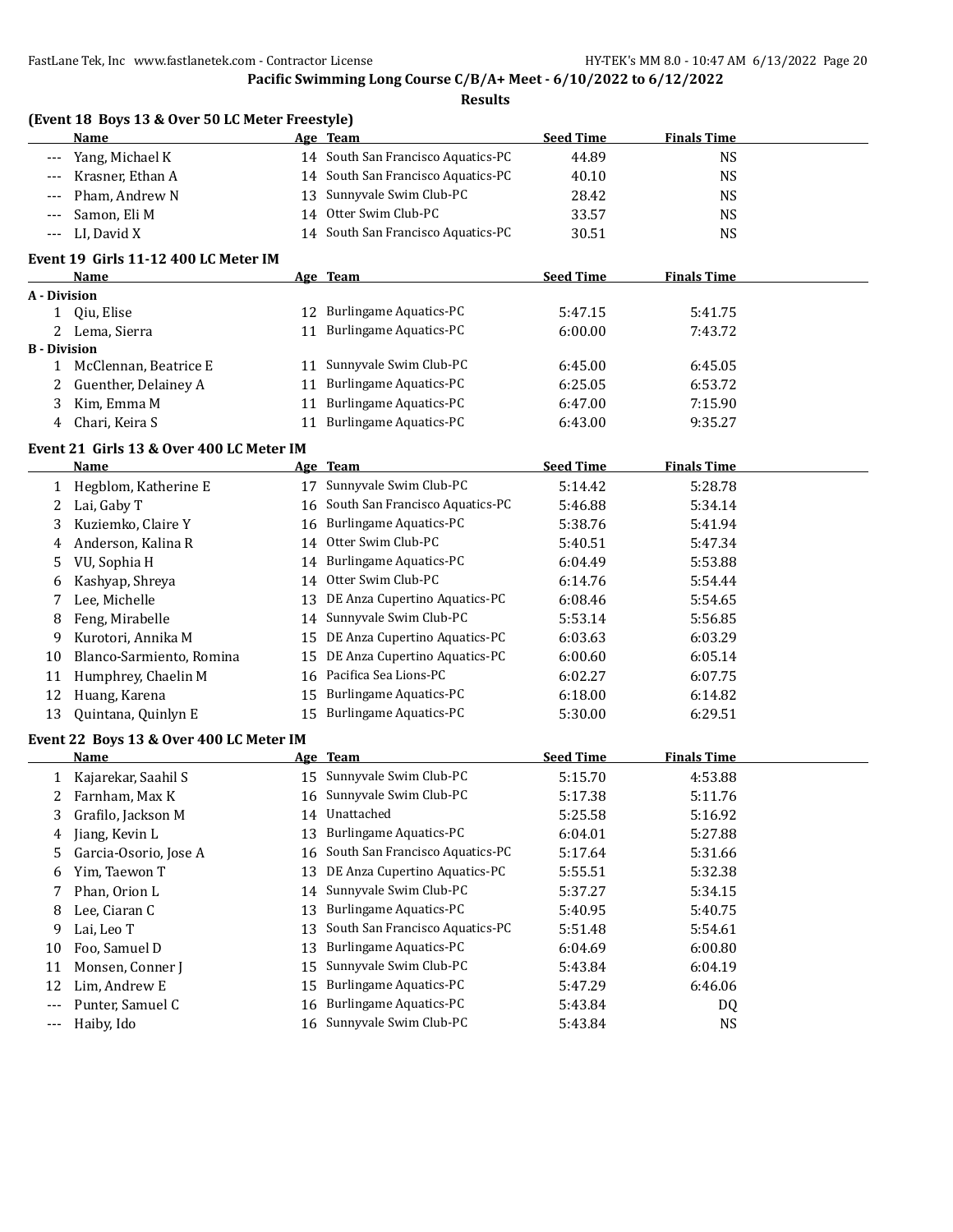#### **Results**

#### **Event 24 Boys 11-12 100 LC Meter Backstroke**

|                     | <b>Name</b>          |    | Age Team                         | <b>Seed Time</b> | <b>Finals Time</b> |  |
|---------------------|----------------------|----|----------------------------------|------------------|--------------------|--|
| A - Division        |                      |    |                                  |                  |                    |  |
|                     | 1 Yang, Dylan G      |    | 12 Burlingame Aquatics-PC        | 1:13.07          | 1:10.52            |  |
| <b>B</b> - Division |                      |    |                                  |                  |                    |  |
| 1                   | Rodde, Austin B      | 11 | <b>Burlingame Aquatics-PC</b>    | 1:24.41          | 1:18.63            |  |
| 2                   | Kuziemko, Avery Y    | 11 | <b>Burlingame Aquatics-PC</b>    | 1:26.01          | 1:21.84            |  |
| 3                   | Johnston, Kai C      | 12 | Otter Swim Club-PC               | 1:28.57          | 1:25.16            |  |
| 4                   | Gotianse, Zane V     | 11 | South San Francisco Aquatics-PC  | 1:28.59          | 1:27.22            |  |
| 5                   | Sweeney, Nicholas M  | 11 | Fog City Hammerheads-PC          | 1:32.31          | 1:31.31            |  |
| 6                   | Shang, Kevin         | 12 | DE Anza Cupertino Aquatics-PC    | 1:34.89          | 1:31.85            |  |
| 7                   | Lin, Yong-Xin        | 11 | Fog City Hammerheads-PC          | 1:29.00          | 1:32.10            |  |
| 8                   | Feng, Andrew S       | 12 | South San Francisco Aquatics-PC  | 1:33.92          | 1:32.35            |  |
| <b>C</b> - Division |                      |    |                                  |                  |                    |  |
| $\mathbf{1}$        | YU, Ben B            |    | 12 Sunnyvale Swim Club-PC        | 1:43.12          | 1:16.93            |  |
| 2                   | Ilagan, Kyle V       | 11 | Daly City Dolphins-PC            | 1:38.20          | 1:17.92            |  |
| 3                   | Kompella, Idhant     | 11 | <b>Burlingame Aquatics-PC</b>    | 1:43.39          | 1:33.63            |  |
| 4                   | Kaldenhoff, Karl T   | 11 | Otter Swim Club-PC               | NT               | 1:35.56            |  |
| 5                   | Flyash, Michael      | 11 | Fog City Hammerheads-PC          | NT               | 1:36.32            |  |
| 6                   | Tolkachov, Daniel    | 12 | South San Francisco Aquatics-PC  | 1:42.01          | 1:37.16            |  |
| 7                   | Pavlovsky, Anthony S | 12 | <b>Burlingame Aquatics-PC</b>    | 1:39.66          | 1:38.11            |  |
| 8                   | Zhang, Oscar Z       | 11 | <b>Burlingame Aquatics-PC</b>    | 2:10.05          | 1:39.74            |  |
| 9                   | Poon, Nathan C       |    | 11 DE Anza Cupertino Aquatics-PC | NT               | 1:42.71            |  |
| 10                  | Diep, Spencer K      | 12 | Sunnyvale Swim Club-PC           | 2:16.21          | 1:44.11            |  |
| 11                  | Gellately, Fredrik M | 11 | DE Anza Cupertino Aquatics-PC    | NT               | 1:44.85            |  |
| 12                  | HO, Alvin            | 12 | Daly City Dolphins-PC            | 1:57.88          | 1:45.33            |  |
| 13                  | LI, Alexander K      | 11 | <b>Burlingame Aquatics-PC</b>    | NT               | 1:50.12            |  |
| 14                  | Collins, Raymond C   |    | 11 The Olympic Club-PC           | <b>NT</b>        | 1:51.56            |  |
| 15                  | Swaminathan, Shaan   | 12 | The Olympic Club-PC              | 1:48.65          | 1:52.81            |  |
| 16                  | Walker, Nathaniel R  |    | 12 Unattached                    | 1:49.64          | 1:53.61            |  |
| 17                  | Wang, Junbo          | 11 | Daly City Dolphins-PC            | NT               | 1:56.46            |  |
| 18                  | Lorenzen, Aki M      | 12 | Boys & Girls Club OF SF-PC       | NT               | 1:59.76            |  |
| 19                  | Hasenstab, Alexander | 11 | Burlingame Aquatics-PC           | NT               | 2:05.88            |  |
| 20                  | Zhang, Jake          | 12 | DE Anza Cupertino Aquatics-PC    | NT               | 2:06.96            |  |
| 21                  | Lee, Cooper          | 11 | The Olympic Club-PC              | NT               | 2:07.12            |  |
| 22                  | Kuczenski, Colin R   | 11 | Otter Swim Club-PC               | NT               | 2:07.70            |  |
| 23                  | HE, Jake *           | 11 | Otter Swim Club-PC               | NT               | 2:15.07            |  |
| $---$               | Sun, William S       |    | 11 Burlingame Aquatics-PC        | NT               | <b>NS</b>          |  |
| $---$               | Moran, Deaglan       | 12 | Burlingame Aquatics-PC           | NT               | <b>NS</b>          |  |
| $---$               | Komashko, Andre H    | 12 | <b>Burlingame Aquatics-PC</b>    | 1:39.03          | <b>NS</b>          |  |
| $---$               | Kuang, Alex X        | 12 | Fog City Hammerheads-PC          | <b>NT</b>        | <b>NS</b>          |  |
| $---$               | Feng, Brian          | 12 | South San Francisco Aquatics-PC  | <b>NT</b>        | <b>NS</b>          |  |
| $---$               | Lim, Eric P          |    | 12 Burlingame Aquatics-PC        | 1:49.74          | <b>NS</b>          |  |
|                     |                      |    |                                  |                  |                    |  |

#### **Event 25 Girls 9-10 50 LC Meter Backstroke**

|                     | Name            |        | Age Team                           | <b>Seed Time</b> | <b>Finals Time</b> |  |
|---------------------|-----------------|--------|------------------------------------|------------------|--------------------|--|
| A - Division        |                 |        |                                    |                  |                    |  |
|                     | Ryoo, Katrin    |        | 10 DE Anza Cupertino Aquatics-PC   | 42.21            | 41.62              |  |
| <b>B</b> - Division |                 |        |                                    |                  |                    |  |
|                     | Peredo, Kayla T |        | 10 South San Francisco Aquatics-PC | 44.27            | 44.63              |  |
|                     | Cheung, Keira Y |        | 10 Otter Swim Club-PC              | 48.31            | 46.66              |  |
|                     | MA, Anslee N    | q.     | South San Francisco Aquatics-PC    | 48.23            | 47.78              |  |
|                     | Akella, Leela   | 1 () - | <b>Burlingame Aquatics-PC</b>      | 46.00            | 48.32              |  |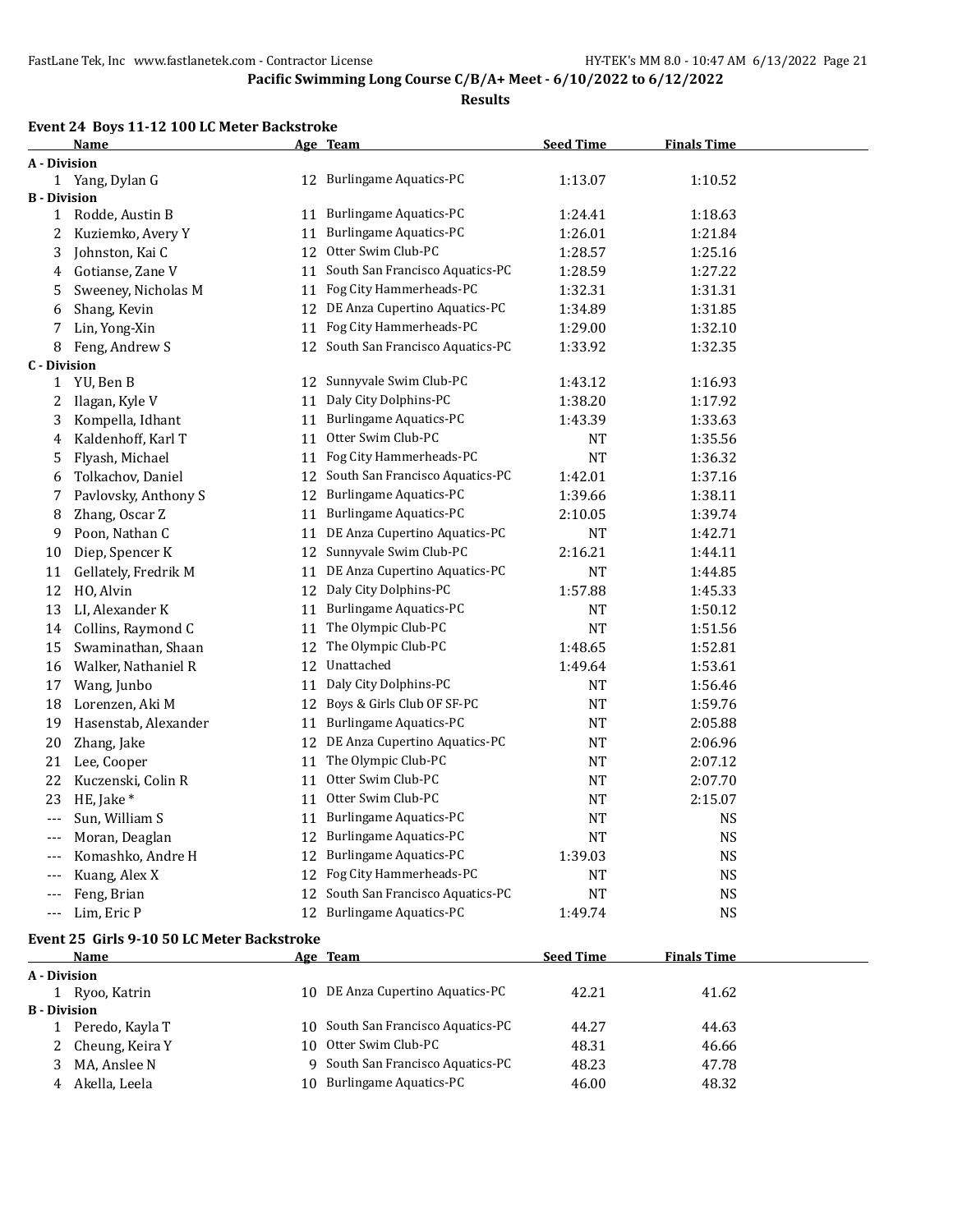|                     | B - Division  (Event 25 Girls 9-10 50 LC Meter Backstroke)<br>Name |         | Age Team                                         | <b>Seed Time</b>     | <b>Finals Time</b> |  |
|---------------------|--------------------------------------------------------------------|---------|--------------------------------------------------|----------------------|--------------------|--|
| 5                   | Arscott, Caroline N                                                |         | 9 Burlingame Aquatics-PC                         | 49.52                | 51.27              |  |
| 6                   | HE, Kaylen M                                                       | 9       | Otter Swim Club-PC                               | 53.54                | 52.50              |  |
| 7                   | Pham, Van-Anh                                                      | 9       | DE Anza Cupertino Aquatics-PC                    | 54.28                | 53.10              |  |
| 8                   | Saliba, Anjolie G                                                  | 9       | <b>Burlingame Aquatics-PC</b>                    | 54.34                | 53.37              |  |
| 9                   | Ahonen, Julia I                                                    | 9       | Otter Swim Club-PC                               | 54.52                | 55.55              |  |
| $---$               | Kumli, Kate E                                                      | 10      | Otter Swim Club-PC                               | 51.59                | <b>NS</b>          |  |
| <b>C</b> - Division |                                                                    |         |                                                  |                      |                    |  |
| $\mathbf{1}$        | Liang, Keira T                                                     | 10      | Unattached-PC                                    | 56.53                | 44.33              |  |
| 2                   | Daron, Alana C                                                     | 10      | Sunnyvale Swim Club-PC                           | NT                   | 47.70              |  |
| 3                   | Lesieur, Maggie M                                                  | 9       | <b>Burlingame Aquatics-PC</b>                    | <b>NT</b>            | 48.06              |  |
| 4                   | Feng, Katherine                                                    | 10      | Daly City Dolphins-PC                            | <b>NT</b>            | 48.20              |  |
| 5                   | Horrigan, Clara M                                                  | 10      | <b>Burlingame Aquatics-PC</b>                    | 1:00.98              | 49.02              |  |
| 6                   | Jackson, Taylor                                                    | 10      | <b>Burlingame Aquatics-PC</b>                    | NT                   | 49.38              |  |
| 7                   | Moutsopoulos, Penny O                                              | 9       | Otter Swim Club-PC                               | 1:00.40              | 51.78              |  |
| 8                   | Shi, Enya                                                          | 10      | <b>Burlingame Aquatics-PC</b>                    | NT                   | 53.74              |  |
| 9                   | Yee, Hana                                                          | 9       | Daly City Dolphins-PC                            | NT                   | 54.83              |  |
| 10                  | Lema, Adriana                                                      | 9       | <b>Burlingame Aquatics-PC</b>                    | 59.83                | 59.95              |  |
| 11                  | Chan, Isabella Y                                                   | 9       | Daly City Dolphins-PC                            | NT                   | 1:00.14            |  |
| 12                  | Schwartz, Lily                                                     | 10      | Otter Swim Club-PC                               | <b>NT</b>            | 1:03.70            |  |
| 13                  | Mekala, Uma                                                        | 9       | South San Francisco Aquatics-PC                  | 1:01.90              | 1:06.63            |  |
| 14                  | Lee, Ava M                                                         | 10      | Otter Swim Club-PC                               | 1:05.02              | 1:06.89            |  |
| 15                  | Webb, Jenny                                                        |         | 9 South San Francisco Aquatics-PC                | NT                   | 1:24.13            |  |
| 16                  | LI, Sophie                                                         | 9       | <b>Burlingame Aquatics-PC</b>                    | NT                   | 1:43.55            |  |
| $---$               | Perez Garcia, Allison                                              | 10      | South San Francisco Aquatics-PC                  | NT                   | <b>NS</b>          |  |
| $---$               | Bhat-Sakar, Krishna                                                | 9       | Otter Swim Club-PC                               | NT                   | <b>NS</b>          |  |
|                     |                                                                    |         |                                                  |                      |                    |  |
|                     | Event 26 Boys 9-10 50 LC Meter Backstroke                          |         |                                                  |                      |                    |  |
| A - Division        | Name                                                               |         | Age Team                                         | <b>Seed Time</b>     | <b>Finals Time</b> |  |
| 1                   | Farrell, Blake M                                                   |         | 9 Bay Club Panthers-PC                           | 40.77                | 40.93              |  |
| 2                   | Sterker, Brayden M                                                 |         | 10 Burlingame Aquatics-PC                        | 41.98                | 41.25              |  |
| <b>B</b> - Division |                                                                    |         |                                                  |                      |                    |  |
| 1                   | Karkar, Pascal P                                                   | 10      | Boys & Girls Club OF SF-PC                       | 48.18                | 44.65              |  |
| 2                   | Akuiyibo, Joshua                                                   | 10      | <b>Burlingame Aquatics-PC</b>                    | 43.28                | 44.91              |  |
| 3                   | Parris, Josiah M                                                   | 10      | DE Anza Cupertino Aquatics-PC                    | 45.03                | 45.78              |  |
| 4                   | Walker, Lance J                                                    |         | 10 Unattached                                    | 45.27                | 47.23              |  |
| 5                   | Walker, Zachariah D                                                |         | 9 Unattached                                     | 48.41                | 49.10              |  |
| 6                   | HE, Connor                                                         |         | 10 South San Francisco Aquatics-PC               | 48.99                | 49.52              |  |
| <b>C</b> - Division |                                                                    |         |                                                  |                      |                    |  |
| $\mathbf{1}$        | Osullivan, Nicolas L                                               | 10      | Unattached-PC                                    | NT                   | 51.52              |  |
| 2                   | Swenerton, Andreas K                                               | 10      | <b>Burlingame Aquatics-PC</b>                    | 1:00.86              | 51.87              |  |
| 3                   | Chen, Aaron                                                        | 9       | DE Anza Cupertino Aquatics-PC                    | 55.58                | 53.62              |  |
| 4                   | Vernet, Lucca*                                                     | 10      | Otter Swim Club-PC                               | NT                   | 53.95              |  |
| 5                   | Pang, Kingsley                                                     | 9       | Daly City Dolphins-PC                            | NT                   | 54.72              |  |
| 6                   | Tsai, Tennyson                                                     | 10      | <b>Burlingame Aquatics-PC</b>                    | NT                   | 54.84              |  |
|                     |                                                                    |         | South San Francisco Aquatics-PC                  | NT                   | 55.43              |  |
|                     |                                                                    |         |                                                  |                      |                    |  |
| 7                   | Choe, Anthony T                                                    | 10      |                                                  |                      |                    |  |
| 8                   | Chan, Nehemiah C                                                   | 10      | Fog City Hammerheads-PC                          | NT                   | 56.40              |  |
| 9                   | Liu, Quinton                                                       | 10      | Daly City Dolphins-PC                            | NT                   | 56.49              |  |
| 10                  | Trinidad, Aleck U                                                  | 10      | South San Francisco Aquatics-PC                  | <b>NT</b>            | 58.21              |  |
| 11<br>12            | Madsen, Riley D<br>Sweeney, Henry R                                | 10<br>9 | Pacifica Sea Lions-PC<br>Fog City Hammerheads-PC | <b>NT</b><br>1:03.26 | 1:01.07<br>1:02.61 |  |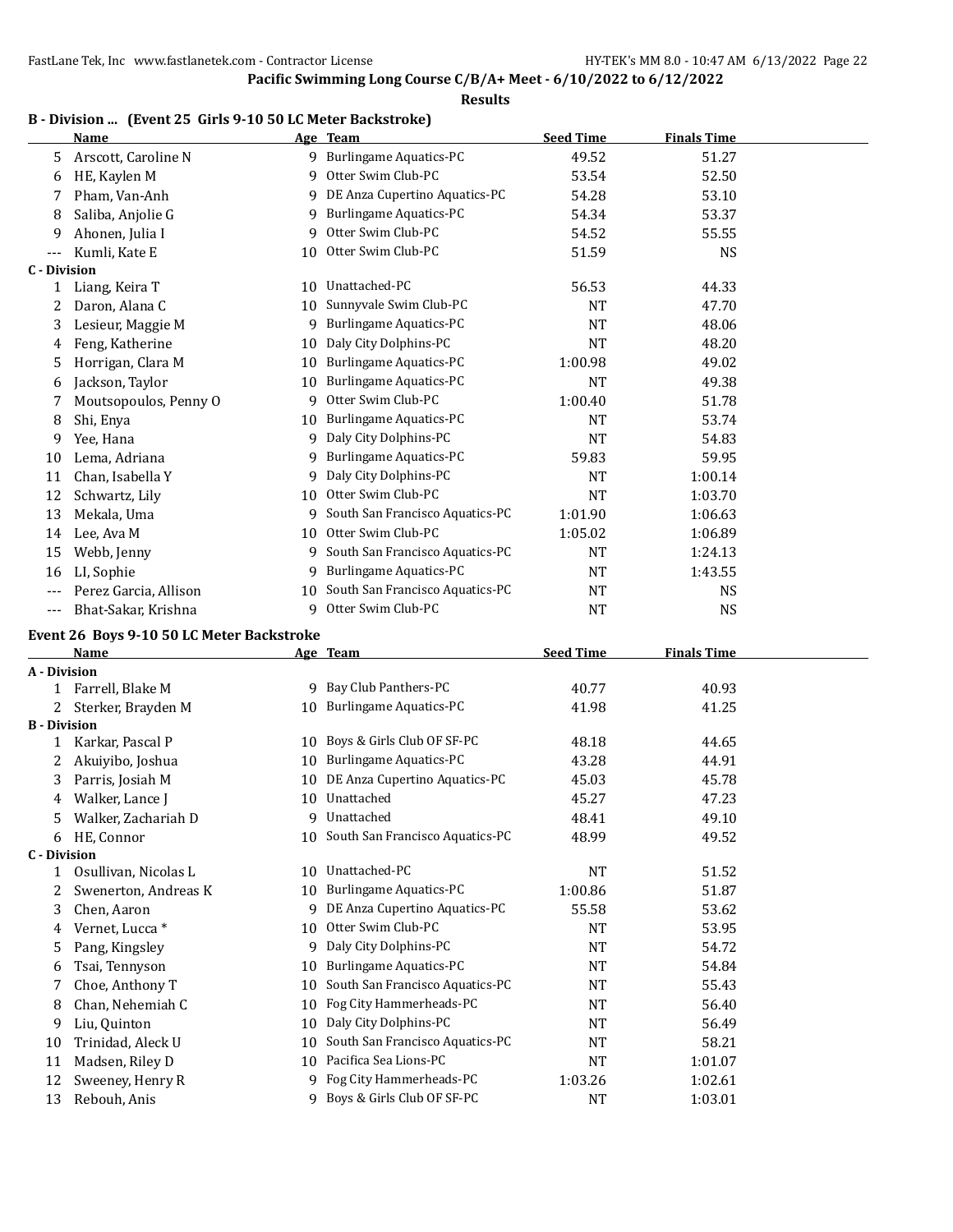|                      | C - Division  (Event 26 Boys 9-10 50 LC Meter Backstroke)<br>Name |    | Age Team                                             | <b>Seed Time</b> | <b>Finals Time</b> |  |
|----------------------|-------------------------------------------------------------------|----|------------------------------------------------------|------------------|--------------------|--|
|                      | 14 Vernet, Marco*                                                 |    | 10 Otter Swim Club-PC                                | <b>NT</b>        | 1:08.25            |  |
| 15                   | Wong, Nolan A                                                     |    | 9 Burlingame Aquatics-PC                             | 1:00.40          | 1:08.50            |  |
| 16                   | YU, Roger Y                                                       | 9  | Otter Swim Club-PC                                   | <b>NT</b>        | 1:09.62            |  |
| $\scriptstyle\cdots$ | Wong, Morton                                                      |    | 10 Burlingame Aquatics-PC                            | 57.98            | DQ                 |  |
|                      | Event 27 Girls 8 & Under 50 LC Meter Backstroke                   |    |                                                      |                  |                    |  |
|                      | Name                                                              |    | Age Team                                             | <b>Seed Time</b> | <b>Finals Time</b> |  |
| A - Division         |                                                                   |    |                                                      |                  |                    |  |
|                      | 1 Liang, Miya T                                                   |    | 6 Otter Swim Club-PC                                 | 55.96            | 56.84              |  |
| <b>B</b> - Division  |                                                                   |    |                                                      |                  |                    |  |
|                      | 1 Akuiyibo, Zoe                                                   | 8  | <b>Burlingame Aquatics-PC</b>                        | 1:05.14          | 59.10              |  |
|                      | 2 Fischer, Samantha C                                             |    | <b>Burlingame Aquatics-PC</b>                        | 1:04.08          | 1:02.16            |  |
| <b>C</b> - Division  |                                                                   |    |                                                      |                  |                    |  |
| 1                    | Cypert, Siena                                                     | 8  | South San Francisco Aquatics-PC                      | <b>NT</b>        | 49.27              |  |
| 2                    | Deng, Amber*                                                      | 8  | Otter Swim Club-PC                                   | <b>NT</b>        | 56.96              |  |
| 3                    | Tsai, Cordellia                                                   | 8  | <b>Burlingame Aquatics-PC</b>                        | <b>NT</b>        | 58.05              |  |
| 4                    | YE, Angelica                                                      | 7  | DE Anza Cupertino Aquatics-PC                        | <b>NT</b>        | 58.36              |  |
| 5                    | Lee, Mavis J                                                      | 8  | Daly City Dolphins-PC                                | <b>NT</b>        | 1:00.41            |  |
| 6                    | Vitouchkine, Polina                                               | 6  | Daly City Dolphins-PC                                | <b>NT</b>        | 1:00.57            |  |
| 7                    | Revenu, Julie                                                     | 7  | Otter Swim Club-PC                                   | <b>NT</b>        | 1:02.52            |  |
| 8                    | Yang, Deborah Z                                                   | 8  | Daly City Dolphins-PC                                | <b>NT</b>        | 1:04.55            |  |
| 9                    | Niyogi, Mia                                                       | 8  | <b>Burlingame Aquatics-PC</b>                        | <b>NT</b>        | 1:09.26            |  |
| 10                   | Parris, Aviah J                                                   | 8  | Sunnyvale Swim Club-PC                               | 1:14.45          | 1:15.39            |  |
| 11                   | Garvey, Guinevere E                                               | 6  | San Jose Goosemonkeys-PC                             | 1:25.80          | 1:19.01            |  |
| 12                   | Lee, Elyse                                                        | 6  | Daly City Dolphins-PC                                | <b>NT</b>        | 1:26.33            |  |
|                      | Arscott, Waverly T                                                | 7  | <b>Burlingame Aquatics-PC</b>                        | <b>NT</b>        | DQ                 |  |
| $---$                | Guenther, Lyla A                                                  | 8  | <b>Burlingame Aquatics-PC</b>                        | <b>NT</b>        | <b>NS</b>          |  |
|                      | Event 28 Boys 8 & Under 50 LC Meter Backstroke                    |    |                                                      |                  |                    |  |
|                      | Name                                                              |    | Age Team                                             | <b>Seed Time</b> | <b>Finals Time</b> |  |
| A - Division         |                                                                   |    |                                                      |                  |                    |  |
|                      | 1 Tolkachov, Michael A                                            |    | 8 South San Francisco Aquatics-PC                    | 48.12            | 48.56              |  |
| <b>B</b> - Division  |                                                                   |    |                                                      |                  |                    |  |
|                      | 1 Hessler, Hans A                                                 | 8  | <b>Burlingame Aquatics-PC</b>                        | 1:04.21          | 57.81              |  |
|                      | 2 Cheung, Rodderick L                                             | 8  | Otter Swim Club-PC                                   | 1:08.00          | 1:05.89            |  |
| <b>C</b> - Division  |                                                                   |    |                                                      |                  |                    |  |
|                      | 1 Louie, Amos                                                     |    | 8 Burlingame Aquatics-PC<br>7 Burlingame Aquatics-PC | <b>NT</b>        | 1:03.60            |  |
| 2                    | Lindstrom, Madison                                                |    |                                                      | <b>NT</b>        | 1:04.80            |  |
| 3                    | Navarro, Lorenzo                                                  | 8  | South San Francisco Aquatics-PC                      | <b>NT</b>        | 1:08.61            |  |
| 4                    | Lee, Jackson S                                                    | 6  | <b>Burlingame Aquatics-PC</b>                        | <b>NT</b>        | 1:13.66            |  |
| 5                    | Hunnargikar, Arjun                                                | 8  | <b>Burlingame Aquatics-PC</b>                        | NT               | 1:14.62            |  |
| 6                    | Karkar, Jean-Paul P                                               | 8  | Boys & Girls Club OF SF-PC                           | <b>NT</b>        | 1:23.34            |  |
| $---$                | Abdelhadi, Ezz                                                    | 6  | <b>Burlingame Aquatics-PC</b>                        | <b>NT</b>        | DQ                 |  |
|                      | Event 30 Boys 11-12 200 LC Meter Breaststroke                     |    |                                                      |                  |                    |  |
|                      | Name                                                              |    | Age Team                                             | <b>Seed Time</b> | <b>Finals Time</b> |  |
| A - Division         |                                                                   |    |                                                      |                  |                    |  |
| 1                    | Yang, Dylan G                                                     | 12 | <b>Burlingame Aquatics-PC</b>                        | 2:46.83          | 2:56.53            |  |
| 2                    | Idio, Jacob M                                                     | 12 | <b>Burlingame Aquatics-PC</b>                        | 3:03.55          | 2:57.78            |  |
| 3                    | YU, Ben B                                                         | 12 | Sunnyvale Swim Club-PC                               | 3:09.48          | 3:13.83            |  |
| <b>B</b> - Division  | 1 Zhao, Dylan H                                                   |    | 11 Sunnyvale Swim Club-PC                            | 3:17.66          | 3:20.43            |  |
|                      |                                                                   |    |                                                      |                  |                    |  |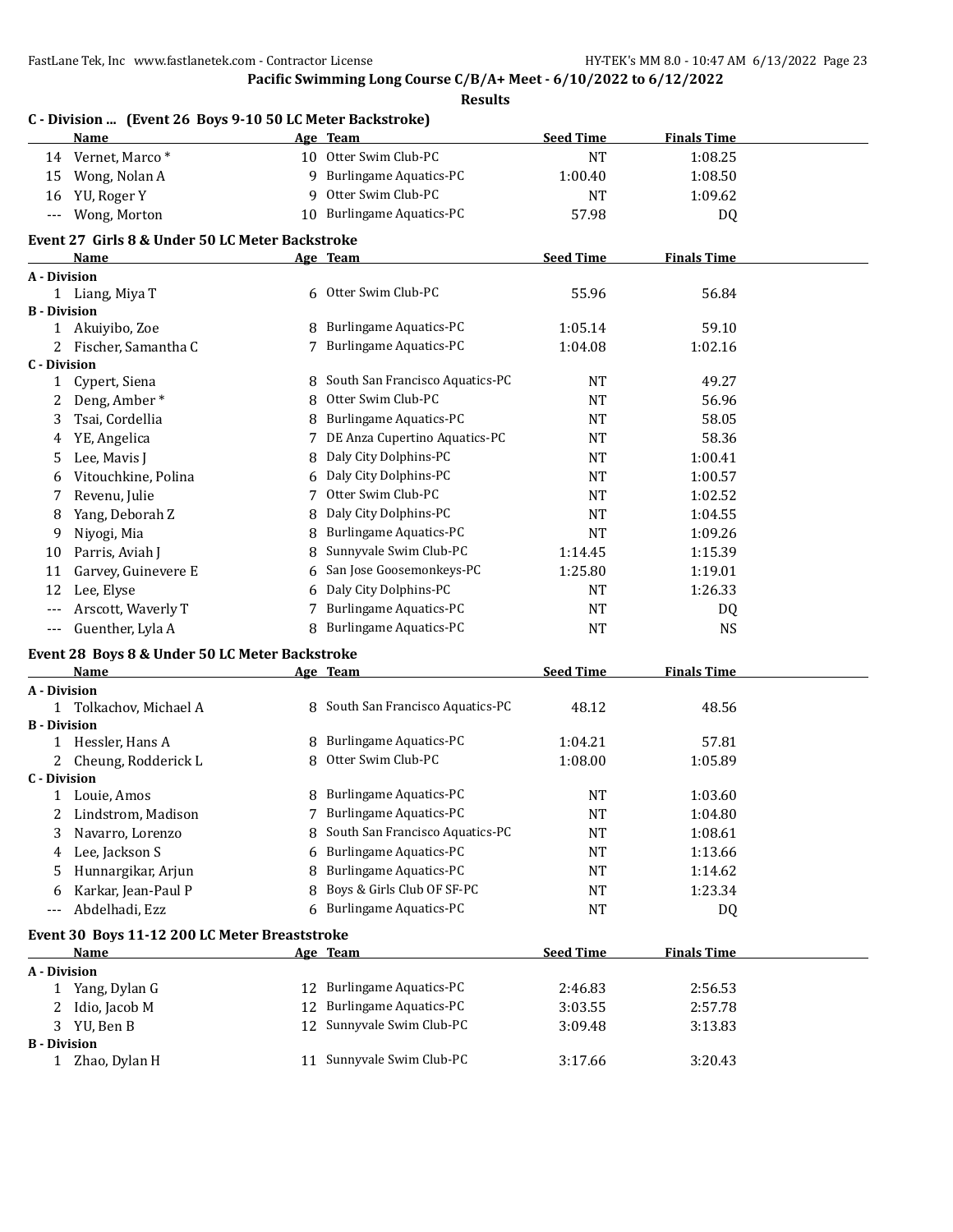#### **Results B - Division ... (Event 30 Boys 11-12 200 LC Meter Breaststroke)**

|                              | Proposition  The first only boys II-IZ 200 FC meter breasts true f<br><u>Name</u> |    | Age Team                          | <b>Seed Time</b> | <b>Finals Time</b> |  |
|------------------------------|-----------------------------------------------------------------------------------|----|-----------------------------------|------------------|--------------------|--|
|                              | 2 Shang, Kevin                                                                    |    | 12 DE Anza Cupertino Aquatics-PC  | 3:36.55          | 3:35.34            |  |
| $---$                        | Kashyap, Tejas                                                                    |    | 11 Otter Swim Club-PC             | 3:33.53          | <b>NS</b>          |  |
| <b>C</b> - Division          |                                                                                   |    |                                   |                  |                    |  |
| $\mathbf{1}$                 | Yee, Tyler E                                                                      |    | 11 Daly City Dolphins-PC          | NT               | 2:58.58            |  |
| 2                            | Komashko, Andre H                                                                 | 12 | <b>Burlingame Aquatics-PC</b>     | <b>NT</b>        | 3:14.89            |  |
| 3                            | Strub, David                                                                      | 11 | Sunnyvale Swim Club-PC            | NT               | 3:31.06            |  |
| 4                            | Lin, Lucas C                                                                      | 11 | Sunnyvale Swim Club-PC            | NT               | 3:31.87            |  |
| 5                            | Tolkachov, Daniel                                                                 | 12 | South San Francisco Aquatics-PC   | 3:52.80          | 3:56.59            |  |
| 6                            | Diep, Spencer K                                                                   | 12 | Sunnyvale Swim Club-PC            | <b>NT</b>        | 4:07.03            |  |
| 7                            | Swaminathan, Shaan                                                                | 12 | The Olympic Club-PC               | NT               | 4:09.22            |  |
| 8                            | HO, Alvin                                                                         | 12 | Daly City Dolphins-PC             | NT               | 4:17.20            |  |
| $---$                        | Moran, Deaglan                                                                    | 12 | <b>Burlingame Aquatics-PC</b>     | NT               | DQ                 |  |
| $---$                        | Walker, Nathaniel R                                                               | 12 | Unattached                        | NT               | DQ                 |  |
| $---$                        | Saliba, Andre P                                                                   | 12 | <b>Burlingame Aquatics-PC</b>     | NT               | DQ                 |  |
| $---$                        | Wang, Junbo                                                                       | 11 | Daly City Dolphins-PC             | NT               | DQ                 |  |
| $---$                        | Sun, William S                                                                    | 11 | <b>Burlingame Aquatics-PC</b>     | <b>NT</b>        | DQ                 |  |
| $---$                        | WU, Victor                                                                        |    | 12 DE Anza Cupertino Aquatics-PC  | 3:57.34          | <b>NS</b>          |  |
|                              |                                                                                   |    |                                   |                  |                    |  |
|                              | Event 31 Girls 9-10 100 LC Meter Breaststroke                                     |    |                                   |                  |                    |  |
|                              | Name                                                                              |    | Age Team                          | <b>Seed Time</b> | <b>Finals Time</b> |  |
| <b>B</b> - Division          |                                                                                   |    | 9 Sunnyvale Swim Club-PC          | 1:53.25          | 1:47.76            |  |
| $1 -$                        | Chandra, Emily D<br>Ryoo, Katrin                                                  | 10 | DE Anza Cupertino Aquatics-PC     | 1:55.80          | 1:49.04            |  |
| 2                            |                                                                                   |    | <b>Burlingame Aquatics-PC</b>     |                  |                    |  |
| 3                            | Elliott, Alexa L                                                                  | 10 | DE Anza Cupertino Aquatics-PC     | 1:47.56          | 1:49.45            |  |
| 4                            | Pham, Van-Anh                                                                     | 9  | <b>Burlingame Aquatics-PC</b>     | 1:56.08          | 2:01.42            |  |
| 5                            | Lema, Adriana                                                                     | 9  | Otter Swim Club-PC                | 2:07.13          | 2:06.28            |  |
| 6                            | Moutsopoulos, Penny O                                                             | 9  | Otter Swim Club-PC                | 2:12.72          | 2:10.27            |  |
| $---$<br><b>C</b> - Division | Kumli, Kate E                                                                     | 10 |                                   | 2:03.83          | <b>NS</b>          |  |
| $\mathbf{1}$                 | Arscott, Caroline N                                                               | 9. | <b>Burlingame Aquatics-PC</b>     | NT               | 2:04.54            |  |
| 2                            | Yee, Hana                                                                         | 9  | Daly City Dolphins-PC             | NT               | 2:08.78            |  |
| 3                            | Young, Ava                                                                        | 9  | <b>Burlingame Aquatics-PC</b>     | NT               | 2:09.64            |  |
| 4                            | Ahonen, Julia I                                                                   | 9  | Otter Swim Club-PC                | 2:16.40          | 2:14.35            |  |
| 5                            | Saliba, Anjolie G                                                                 | 9  | <b>Burlingame Aquatics-PC</b>     | NT               | 2:23.34            |  |
| 6                            | HE, Kaylen M                                                                      | 9  | Otter Swim Club-PC                | NT               | 2:28.63            |  |
| 7                            | Sidey, Greta M                                                                    | 10 | Otter Swim Club-PC                | 2:27.11          | 2:29.22            |  |
|                              | Shi, Enya                                                                         |    | 10 Burlingame Aquatics-PC         | <b>NT</b>        | DQ                 |  |
|                              | Webb, Jenny                                                                       |    | 9 South San Francisco Aquatics-PC | NT               | DQ                 |  |
|                              |                                                                                   | 10 | Otter Swim Club-PC                | 2:38.91          |                    |  |
|                              | Lee, Ava M<br>HE, Chloe I                                                         | 10 | Daly City Dolphins-PC             | NT               | DQ                 |  |
| $---$                        | Chibber, Sahana V                                                                 | 10 | <b>Burlingame Aquatics-PC</b>     | 2:23.36          | DQ<br><b>NS</b>    |  |
|                              |                                                                                   |    |                                   |                  |                    |  |
|                              | Event 32 Boys 9-10 100 LC Meter Breaststroke                                      |    |                                   |                  |                    |  |
|                              | Name                                                                              |    | Age Team                          | <b>Seed Time</b> | <b>Finals Time</b> |  |
| <b>B</b> - Division          |                                                                                   |    | Bay Club Panthers-PC              |                  |                    |  |
| $\mathbf{1}$                 | Wang, Siwei                                                                       | 10 | Sunnyvale Swim Club-PC            | 1:46.96          | 1:45.01            |  |
| 2                            | Browne, Logan W                                                                   | 10 | DE Anza Cupertino Aquatics-PC     | 1:49.15          | 1:45.08            |  |
| 3                            | Miller, Maxwell M                                                                 | 10 |                                   | 1:53.44          | 1:45.33            |  |
| 4                            | Sterker, Brayden M                                                                | 10 | <b>Burlingame Aquatics-PC</b>     | 1:48.67          | 1:47.90            |  |
| 5                            | Walker, Lance J                                                                   | 10 | Unattached                        | 1:49.73          | 1:55.07            |  |
| 6                            | Rodde, Owen A                                                                     | 9  | <b>Burlingame Aquatics-PC</b>     | 1:57.42          | 1:55.14            |  |
| 7.                           | Karkar, Pascal P                                                                  | 10 | Boys & Girls Club OF SF-PC        | 1:54.13          | 1:57.94            |  |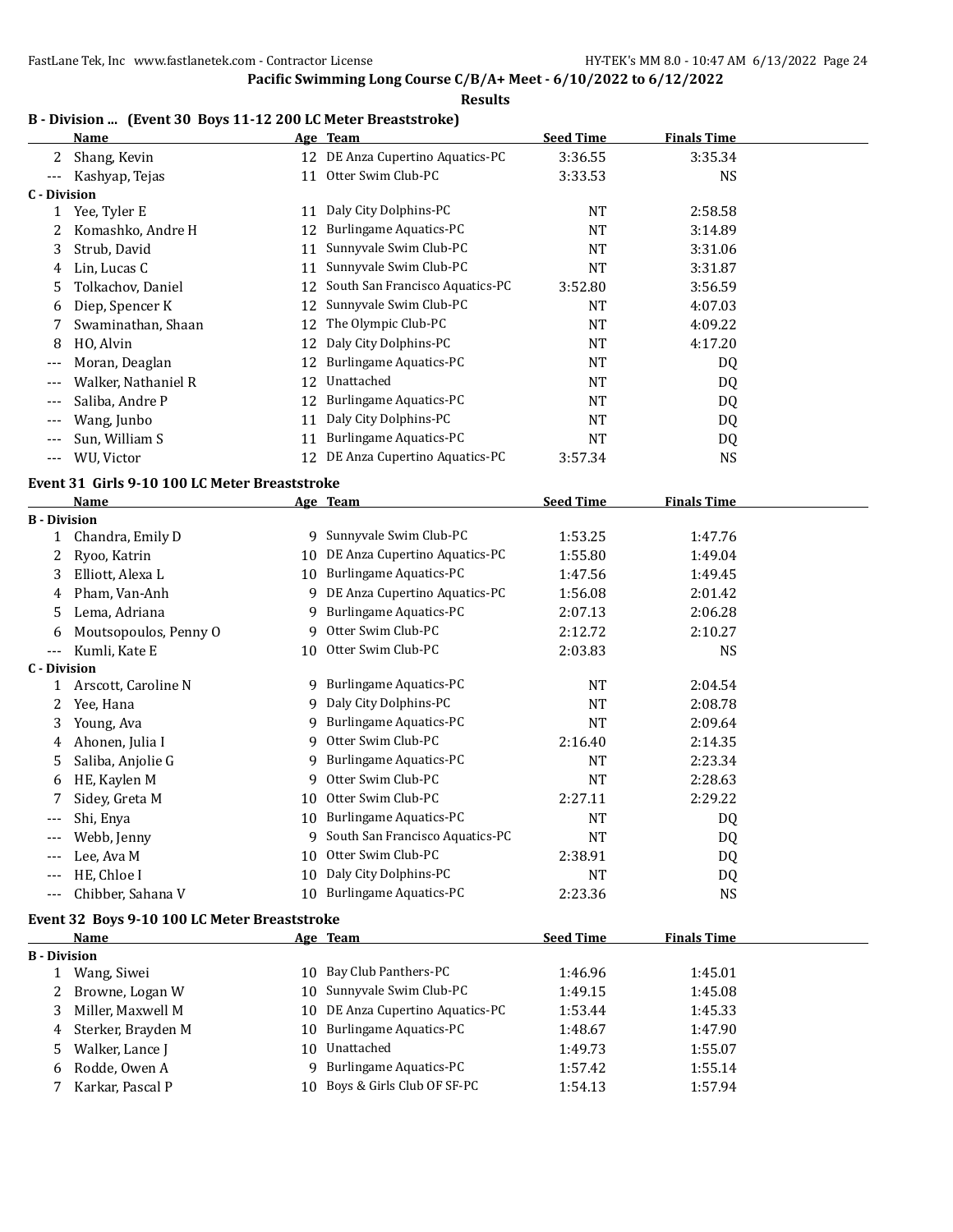#### **Pacific Swimming Long Course C/B/A+ Meet - 6/10/2022 to 6/12/2022**

|              | Name                                               |    | Age Team                      | <b>Seed Time</b> | <b>Finals Time</b> |
|--------------|----------------------------------------------------|----|-------------------------------|------------------|--------------------|
| 8            | Walker, Zachariah D                                | q  | Unattached                    | 1:59.90          | 2:04.56            |
| C - Division |                                                    |    |                               |                  |                    |
|              | Pang, Kingsley                                     | q  | Daly City Dolphins-PC         | <b>NT</b>        | 2:00.49            |
|              | Liu, Quinton                                       | 10 | Daly City Dolphins-PC         | <b>NT</b>        | 2:00.69            |
| 3            | Akuiyibo, Joshua                                   | 10 | Burlingame Aquatics-PC        | 2:11.48          | 2:11.03            |
| 4            | Sohn, Tevin                                        | 9  | DE Anza Cupertino Aquatics-PC | <b>NT</b>        | 2:25.96            |
| ---          | Ispas, Andy L                                      | 10 | Daly City Dolphins-PC         | <b>NT</b>        | <b>DQ</b>          |
| ---          | YU, Roger Y                                        | q  | Otter Swim Club-PC            | <b>NT</b>        | <b>DQ</b>          |
| ---          | Zakharov, Andrey                                   | 10 | Burlingame Aquatics-PC        | <b>NT</b>        | <b>NS</b>          |
|              | Event 33 Girls 8 & Under 100 LC Meter Breaststroke |    |                               |                  |                    |
|              | Name                                               |    | Age Team                      | <b>Seed Time</b> | <b>Finals Time</b> |
|              | Liang, Miya T                                      | 6  | Otter Swim Club-PC            | 2:11.80          | 2:07.93            |
|              | Tsai, Cordellia                                    | 8  | Burlingame Aquatics-PC        | <b>NT</b>        | 2:21.20            |
| 3            | Lee, Mavis J                                       | 8  | Daly City Dolphins-PC         | <b>NT</b>        | 2:34.56            |
| ---          | Revenu, Julie                                      |    | Otter Swim Club-PC            | <b>NT</b>        | DQ                 |

|                     | Event 36 Boys 11-12 100 LC Meter Butterfly |    |                                 |                  |                    |  |
|---------------------|--------------------------------------------|----|---------------------------------|------------------|--------------------|--|
|                     | <b>Name</b>                                |    | Age Team                        | <b>Seed Time</b> | <b>Finals Time</b> |  |
| <b>B</b> - Division |                                            |    |                                 |                  |                    |  |
| 1                   | Yang, Dylan G                              | 12 | <b>Burlingame Aquatics-PC</b>   | 1:33.62          | 1:13.46            |  |
| 2                   | Pan, Hali Z                                | 12 | <b>Burlingame Aquatics-PC</b>   | 1:22.51          | 1:21.17            |  |
| 3                   | Lau, Lawrence                              | 12 | Fog City Hammerheads-PC         | 1:32.85          | 1:21.33            |  |
| 4                   | Johnston, Kai C                            | 12 | Otter Swim Club-PC              | 1:28.31          | 1:23.12            |  |
| 5                   | Lin, Yong-Xin                              | 11 | Fog City Hammerheads-PC         | 1:23.00          | 1:23.54            |  |
| 6                   | Kuziemko, Avery Y                          | 11 | <b>Burlingame Aquatics-PC</b>   | 1:27.28          | 1:25.22            |  |
|                     | Zhao, Dylan H                              | 11 | Sunnyvale Swim Club-PC          | 1:25.17          | 1:27.11            |  |
| $---$               | Gotianse, Zane V                           | 11 | South San Francisco Aquatics-PC | 1:32.64          | DQ                 |  |
| <b>C</b> - Division |                                            |    |                                 |                  |                    |  |
| 1                   | Ilagan, Kyle V                             | 11 | Daly City Dolphins-PC           | 1:44.97          | 1:21.23            |  |
| 2                   | Bian, Zion                                 | 12 | Otter Swim Club-PC              | 1:54.18          | 1:32.07            |  |
| 3                   | Flyash, Michael                            | 11 | Fog City Hammerheads-PC         | 1:35.76          | 1:36.27            |  |
| 4                   | Feng, Andrew S                             | 12 | South San Francisco Aquatics-PC | 1:45.95          | 1:39.72            |  |
| 5                   | Pavlovsky, Anthony S                       | 12 | <b>Burlingame Aquatics-PC</b>   | 1:49.26          | 1:41.41            |  |
| 6                   | Kompella, Idhant                           | 11 | <b>Burlingame Aquatics-PC</b>   | <b>NT</b>        | 1:45.33            |  |
| 7                   | Strub, David                               | 11 | Sunnyvale Swim Club-PC          | <b>NT</b>        | 1:47.96            |  |
| 8                   | LI, Alexander K                            | 11 | <b>Burlingame Aquatics-PC</b>   | <b>NT</b>        | 1:48.23            |  |
| 9                   | Yee, Tyler E                               | 11 | Daly City Dolphins-PC           | <b>NT</b>        | 1:49.82            |  |
| 10                  | Zhang, Oscar Z                             | 11 | <b>Burlingame Aquatics-PC</b>   | 2:29.66          | 1:52.56            |  |
| 11                  | Lim, Eric P                                | 12 | <b>Burlingame Aquatics-PC</b>   | <b>NT</b>        | 2:05.67            |  |
| 12                  | Swaminathan, Shaan                         | 12 | The Olympic Club-PC             | <b>NT</b>        | 2:16.17            |  |
| 13                  | Saliba, Andre P                            | 12 | <b>Burlingame Aquatics-PC</b>   | <b>NT</b>        | 2:21.37            |  |
| $---$               | Sweeney, Nicholas M                        | 11 | Fog City Hammerheads-PC         | 1:51.82          | DQ                 |  |
| $---$               | Wang, Junbo                                | 11 | Daly City Dolphins-PC           | <b>NT</b>        | DQ                 |  |
| $---$               | Zhang, Jake                                | 12 | DE Anza Cupertino Aquatics-PC   | <b>NT</b>        | <b>NS</b>          |  |
| ---                 | Lorenzen, Aki M                            | 12 | Boys & Girls Club OF SF-PC      | <b>NT</b>        | <b>NS</b>          |  |
| $---$               | Kashyap, Tejas                             | 11 | Otter Swim Club-PC              | 1:47.85          | <b>NS</b>          |  |
| $---$               | Kuang, Alex X                              | 12 | Fog City Hammerheads-PC         | <b>NT</b>        | <b>NS</b>          |  |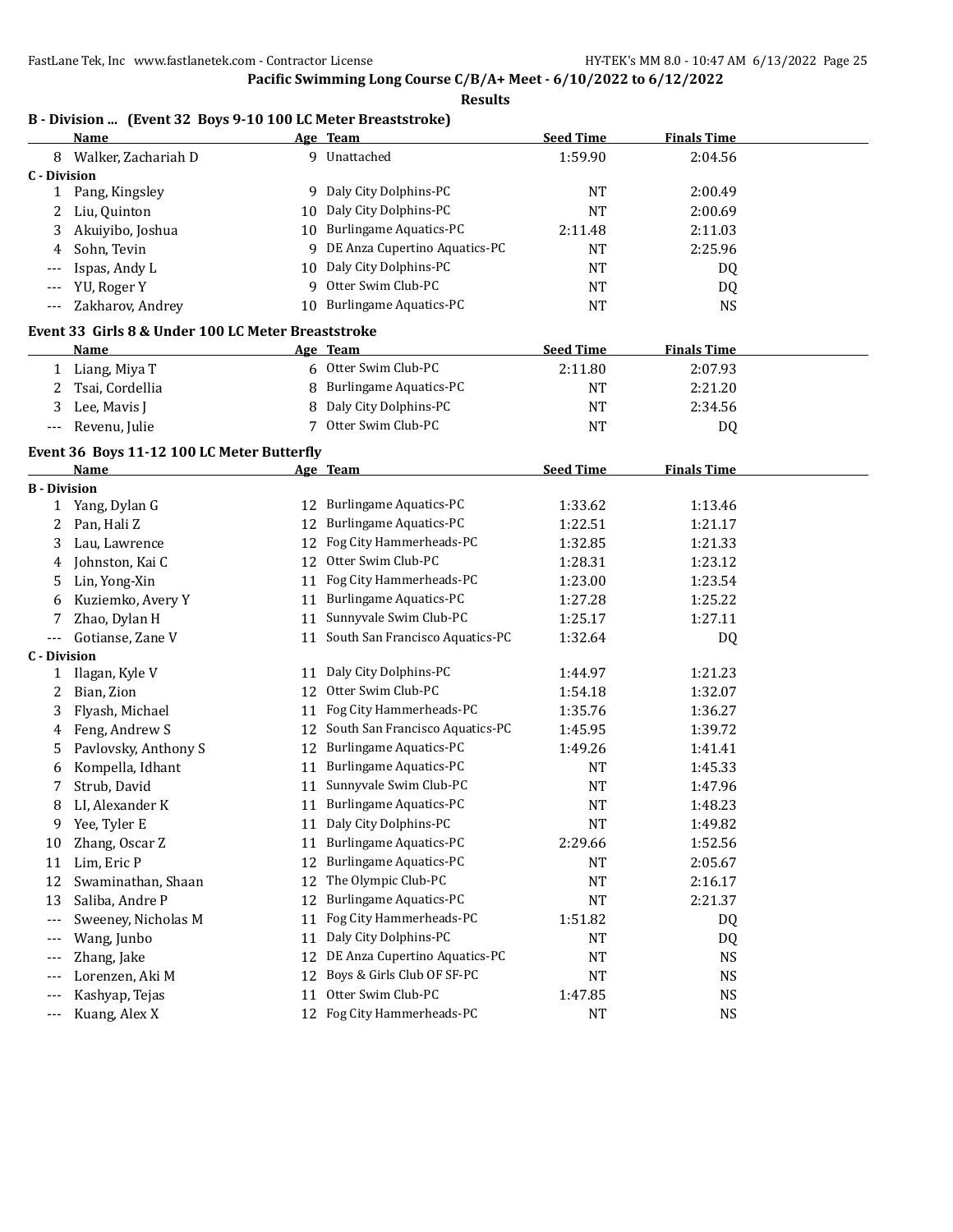#### **Results**

### **Event 37 Girls 9-10 50 LC Meter Butterfly**

|                     | Name                                     |    | Age Team                           | <b>Seed Time</b> | <b>Finals Time</b> |  |
|---------------------|------------------------------------------|----|------------------------------------|------------------|--------------------|--|
| A - Division        |                                          |    |                                    |                  |                    |  |
|                     | 1 Daron, Alana C                         |    | 10 Sunnyvale Swim Club-PC          | 40.33            | 42.87              |  |
| <b>B</b> - Division |                                          |    |                                    |                  |                    |  |
| 1                   | Elliott, Alexa L                         |    | 10 Burlingame Aquatics-PC          | 52.21            | 40.97              |  |
| 2                   | Akella, Leela                            | 10 | <b>Burlingame Aquatics-PC</b>      | 45.51            | 44.61              |  |
| 3                   | Chandra, Emily D                         | 9  | Sunnyvale Swim Club-PC             | 44.64            | 44.77              |  |
| 4                   | Ryoo, Katrin                             | 10 | DE Anza Cupertino Aquatics-PC      | 48.32            | 46.14              |  |
| 5                   | Peredo, Kayla T                          |    | 10 South San Francisco Aquatics-PC | 50.52            | 48.39              |  |
| 6                   | Young, Ava                               | 9  | <b>Burlingame Aquatics-PC</b>      | 49.95            | 48.71              |  |
| 7                   | MA, Anslee N                             | 9  | South San Francisco Aquatics-PC    | 47.58            | 49.84              |  |
| 8                   | Pham, Van-Anh                            | 9  | DE Anza Cupertino Aquatics-PC      | 52.75            | 53.75              |  |
| 9                   | Arscott, Caroline N                      | 9  | <b>Burlingame Aquatics-PC</b>      | 51.14            | 56.18              |  |
| ---                 | Liang, Keira T                           | 10 | Unattached-PC                      | 52.50            | DQ                 |  |
| $---$               | Kumli, Kate E                            | 10 | Otter Swim Club-PC                 | 50.52            | <b>NS</b>          |  |
| <b>C</b> - Division |                                          |    |                                    |                  |                    |  |
| 1                   | Lesieur, Maggie M                        | 9  | <b>Burlingame Aquatics-PC</b>      | <b>NT</b>        | 47.25              |  |
| 2                   | Feng, Katherine                          | 10 | Daly City Dolphins-PC              | <b>NT</b>        | 47.57              |  |
| 3                   | Cheung, Keira Y                          | 10 | Otter Swim Club-PC                 | 55.46            | 49.36              |  |
| 4                   | Perez Garcia, Allison                    |    | 10 South San Francisco Aquatics-PC | <b>NT</b>        | 52.24              |  |
| 5                   | Yee, Hana                                | 9  | Daly City Dolphins-PC              | <b>NT</b>        | 55.03              |  |
| 6                   | Horrigan, Clara M                        | 10 | <b>Burlingame Aquatics-PC</b>      | <b>NT</b>        | 55.37              |  |
| 7                   | Mekala, Uma                              | 9  | South San Francisco Aquatics-PC    | 1:06.01          | 59.55              |  |
| 8                   | Moutsopoulos, Penny O                    | 9  | Otter Swim Club-PC                 | 1:01.94          | 1:06.51            |  |
| 9                   | Chan, Isabella Y                         | 9  | Daly City Dolphins-PC              | <b>NT</b>        | 1:07.57            |  |
| 10                  | Sidey, Greta M                           | 10 | Otter Swim Club-PC                 | 1:06.89          | 1:10.25            |  |
|                     |                                          |    | Burlingame Aquatics-PC             |                  |                    |  |
| 11                  | Jackson, Taylor                          | 10 |                                    | <b>NT</b>        | 1:13.72            |  |
| 12                  | Matross, Samatha R                       | 9  | Burlingame Aquatics-PC             | <b>NT</b>        | 1:16.75            |  |
| ---                 | Saliba, Anjolie G                        | 9  | <b>Burlingame Aquatics-PC</b>      | NT               | DQ                 |  |
| $---$               | LI, Sophie                               | 9  | <b>Burlingame Aquatics-PC</b>      | NT               | DQ                 |  |
| $---$               | Bhat-Sakar, Krishna                      | 9  | Otter Swim Club-PC                 | <b>NT</b>        | NS                 |  |
|                     | Event 38 Boys 9-10 50 LC Meter Butterfly |    |                                    |                  |                    |  |
|                     | Name                                     |    | Age Team                           | <b>Seed Time</b> | <b>Finals Time</b> |  |
| A - Division        |                                          |    |                                    |                  |                    |  |
| $\mathbf{1}$        | Farrell, Blake M                         | 9  | Bay Club Panthers-PC               | 33.51            | 34.28              |  |
| 2                   | Miller, Maxwell M                        |    | 10 DE Anza Cupertino Aquatics-PC   | 39.91            | 39.83              |  |
| <b>B</b> - Division |                                          |    |                                    |                  |                    |  |
| 1                   | Wang, Siwei                              |    | 10 Bay Club Panthers-PC            | 41.16            | 42.22              |  |
| 2                   | Parris, Josiah M                         |    | 10 DE Anza Cupertino Aquatics-PC   | 43.67            | 43.46              |  |
| 3                   | Sterker, Brayden M                       | 10 | <b>Burlingame Aquatics-PC</b>      | 49.65            | 46.11              |  |
| $\qquad \qquad -$   | Walker, Zachariah D                      | 9  | Unattached                         | 50.08            | DQ                 |  |
| C - Division        |                                          |    |                                    |                  |                    |  |
| $\mathbf{1}$        | Browne, Logan W                          | 10 | Sunnyvale Swim Club-PC             | NT               | 42.60              |  |
| 2                   | Tsai, Tennyson                           | 10 | <b>Burlingame Aquatics-PC</b>      | <b>NT</b>        | 52.18              |  |
| 3                   | Karkar, Pascal P                         | 10 | Boys & Girls Club OF SF-PC         | NT               | 52.88              |  |
| 4                   | Vernet, Lucca *                          | 10 | Otter Swim Club-PC                 | 1:01.83          | 53.77              |  |
| 5                   | Ispas, Andy L                            | 10 | Daly City Dolphins-PC              | <b>NT</b>        | 54.30              |  |
| 6                   | Liu, Quinton                             | 10 | Daly City Dolphins-PC              | NT               | 57.02              |  |
| 7                   | Osullivan, Nicolas L                     | 10 | Unattached-PC                      | NT               | 57.86              |  |
| 8                   | Trinidad, Aleck U                        | 10 | South San Francisco Aquatics-PC    | NT               | 58.87              |  |
| 9                   | Wong, Morton                             | 10 | <b>Burlingame Aquatics-PC</b>      | NT               | 1:02.09            |  |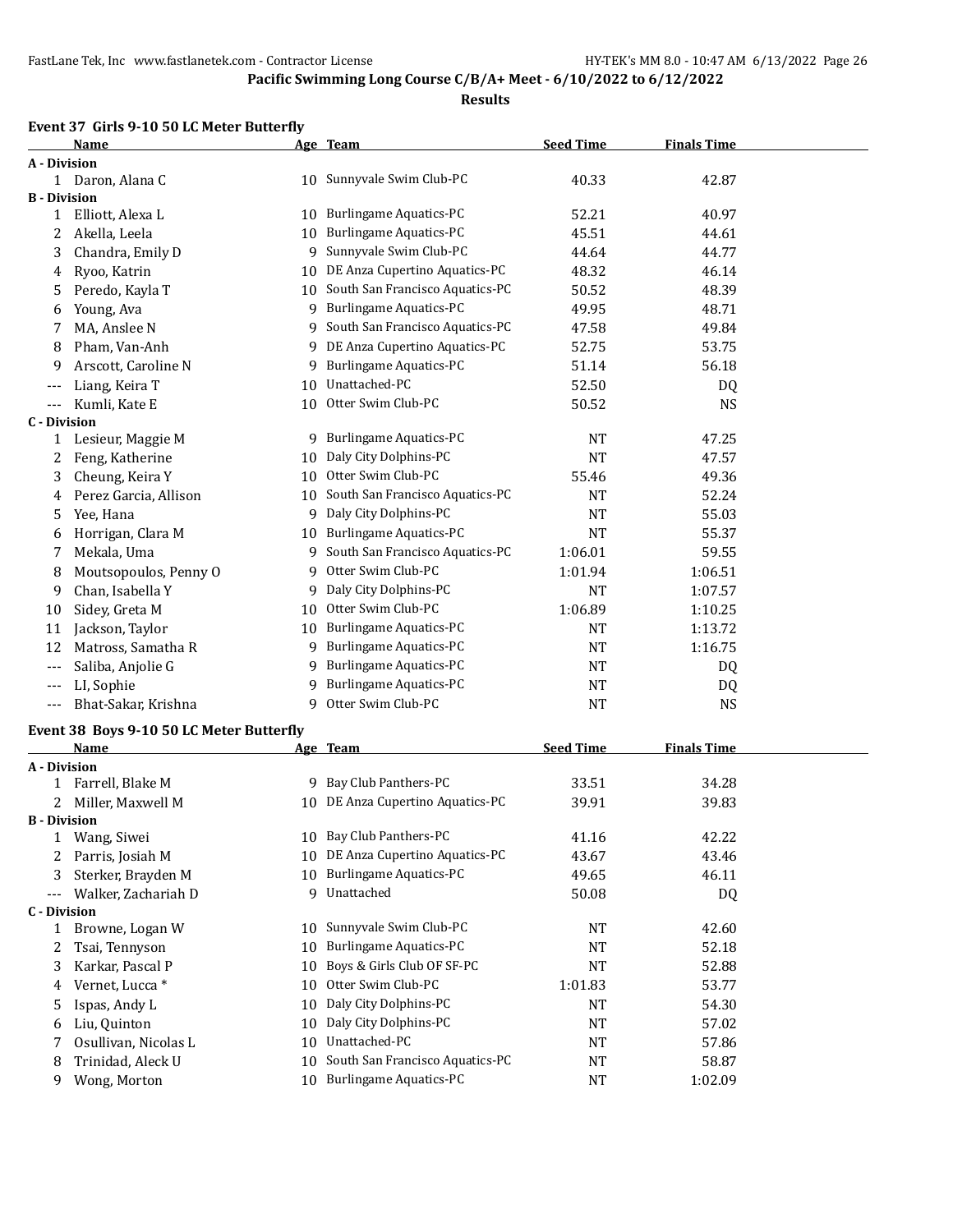|                     | C - Division  (Event 38 Boys 9-10 50 LC Meter Butterfly) |    |                                    |                  |                    |  |
|---------------------|----------------------------------------------------------|----|------------------------------------|------------------|--------------------|--|
|                     | Name                                                     |    | Age Team                           | <b>Seed Time</b> | <b>Finals Time</b> |  |
| 10                  | Sohn, Tevin                                              |    | 9 DE Anza Cupertino Aquatics-PC    | <b>NT</b>        | 1:03.55            |  |
| 11                  | Chen, Aaron                                              |    | 9 DE Anza Cupertino Aquatics-PC    | 1:16.56          | 1:06.33            |  |
| 12                  | Swenerton, Andreas K                                     |    | 10 Burlingame Aquatics-PC          | 1:06.17          | 1:06.94            |  |
| 13                  | Rebouh, Anis                                             | 9  | Boys & Girls Club OF SF-PC         | <b>NT</b>        | 1:07.93            |  |
| 14                  | Chan, Nehemiah C                                         | 10 | Fog City Hammerheads-PC            | <b>NT</b>        | 1:10.09            |  |
| 15                  | Choe, Anthony T                                          |    | 10 South San Francisco Aquatics-PC | <b>NT</b>        | 1:12.55            |  |
| 16                  | Wong, Nolan A                                            |    | 9 Burlingame Aquatics-PC           | 1:20.25          | 1:13.95            |  |
| $---$               | Vernet, Marco*                                           | 10 | Otter Swim Club-PC                 | <b>NT</b>        | DQ                 |  |
| $---$               | HE, Connor                                               | 10 | South San Francisco Aquatics-PC    | 1:11.56          | DQ                 |  |
| $---$               | Zakharov, Andrey                                         |    | 10 Burlingame Aquatics-PC          | <b>NT</b>        | <b>NS</b>          |  |
|                     | Event 39 Girls 8 & Under 50 LC Meter Butterfly           |    |                                    |                  |                    |  |
|                     | Name                                                     |    | Age Team                           | <b>Seed Time</b> | <b>Finals Time</b> |  |
| A - Division        |                                                          |    |                                    |                  |                    |  |
|                     | 1 YE, Angelica                                           |    | 7 DE Anza Cupertino Aquatics-PC    | 1:02.93          | 1:05.00            |  |
| <b>B</b> - Division |                                                          |    |                                    |                  |                    |  |
| $\cdots$            | Akuiyibo, Zoe                                            | 8  | <b>Burlingame Aquatics-PC</b>      | 1:08.14          | DQ                 |  |
| C - Division        |                                                          |    |                                    |                  |                    |  |
| 1                   | Cypert, Siena                                            |    | 8 South San Francisco Aquatics-PC  | <b>NT</b>        | 48.22              |  |
| 2                   | Vitouchkine, Polina                                      | 6  | Daly City Dolphins-PC              | <b>NT</b>        | 1:06.96            |  |
| 3                   | Deng, Amber*                                             | 8  | Otter Swim Club-PC                 | <b>NT</b>        | 1:12.38            |  |
| 4                   | Parris, Aviah J                                          | 8  | Sunnyvale Swim Club-PC             | 1:24.27          | 1:16.87            |  |
| 5                   | Fischer, Samantha C                                      | 7  | <b>Burlingame Aquatics-PC</b>      | <b>NT</b>        | 1:16.93            |  |
| 6                   | Niyogi, Mia                                              | 8  | <b>Burlingame Aquatics-PC</b>      | <b>NT</b>        | 1:19.40            |  |
| 7                   | Revenu, Julie                                            | 7  | Otter Swim Club-PC                 | NT               | 1:20.37            |  |
| $---$               | Yang, Deborah Z                                          | 8  | Daly City Dolphins-PC              | NT               | DQ                 |  |
| $---$               | Arscott, Waverly T                                       | 7  | <b>Burlingame Aquatics-PC</b>      | <b>NT</b>        | DQ                 |  |
| $---$               | Lee, Elyse                                               | 6  | Daly City Dolphins-PC              | NT               | DQ                 |  |
| $---$               | Guenther, Lyla A                                         | 8  | <b>Burlingame Aquatics-PC</b>      | <b>NT</b>        | <b>NS</b>          |  |
|                     | Event 40 Boys 8 & Under 50 LC Meter Butterfly            |    |                                    |                  |                    |  |
|                     | Name                                                     |    | Age Team                           | <b>Seed Time</b> | <b>Finals Time</b> |  |
| A - Division        |                                                          |    |                                    |                  |                    |  |
|                     | 1 Tolkachov, Michael A                                   |    | 8 South San Francisco Aquatics-PC  | 42.61            | 44.76              |  |
| <b>B</b> - Division |                                                          |    |                                    |                  |                    |  |
| <b>C</b> - Division | 1 Hessler, Hans A                                        | 8  | <b>Burlingame Aquatics-PC</b>      | 1:11.24          | 1:06.09            |  |
| 1                   | Cheung, Rodderick L                                      | 8  | Otter Swim Club-PC                 | 1:17.63          | 52.13              |  |
|                     | Abdelhadi, Ezz                                           | 6  | <b>Burlingame Aquatics-PC</b>      | <b>NT</b>        | DQ                 |  |
| $---$               | Hunnargikar, Arjun                                       | 8  | <b>Burlingame Aquatics-PC</b>      | NT               | DQ                 |  |
|                     |                                                          |    |                                    |                  |                    |  |
|                     | Event 42 Boys 11-12 50 LC Meter Freestyle<br>Name        |    |                                    | <b>Seed Time</b> | <b>Finals Time</b> |  |
| A - Division        |                                                          |    | Age Team                           |                  |                    |  |
|                     | 1 Rodde, Austin B                                        |    | 11 Burlingame Aquatics-PC          | 30.73            | 30.67              |  |
| 2                   | Lin, Yong-Xin                                            | 11 | Fog City Hammerheads-PC            | 31.00            | 34.66              |  |
| <b>B</b> - Division |                                                          |    |                                    |                  |                    |  |
| 1                   | Ilagan, Kyle V                                           | 11 | Daly City Dolphins-PC              | 32.17            | 30.80              |  |
| 2                   | Pan, Hali Z                                              | 12 | <b>Burlingame Aquatics-PC</b>      | 32.30            | 31.52              |  |
| 3                   | Komashko, Andre H                                        | 12 | <b>Burlingame Aquatics-PC</b>      | 33.03            | 31.60              |  |
| 4                   | Johnston, Kai C                                          | 12 | Otter Swim Club-PC                 | 33.36            | 32.47              |  |
| 5                   | Kaldenhoff, Karl T                                       | 11 | Otter Swim Club-PC                 | 34.69            | 33.05              |  |
|                     |                                                          |    |                                    |                  |                    |  |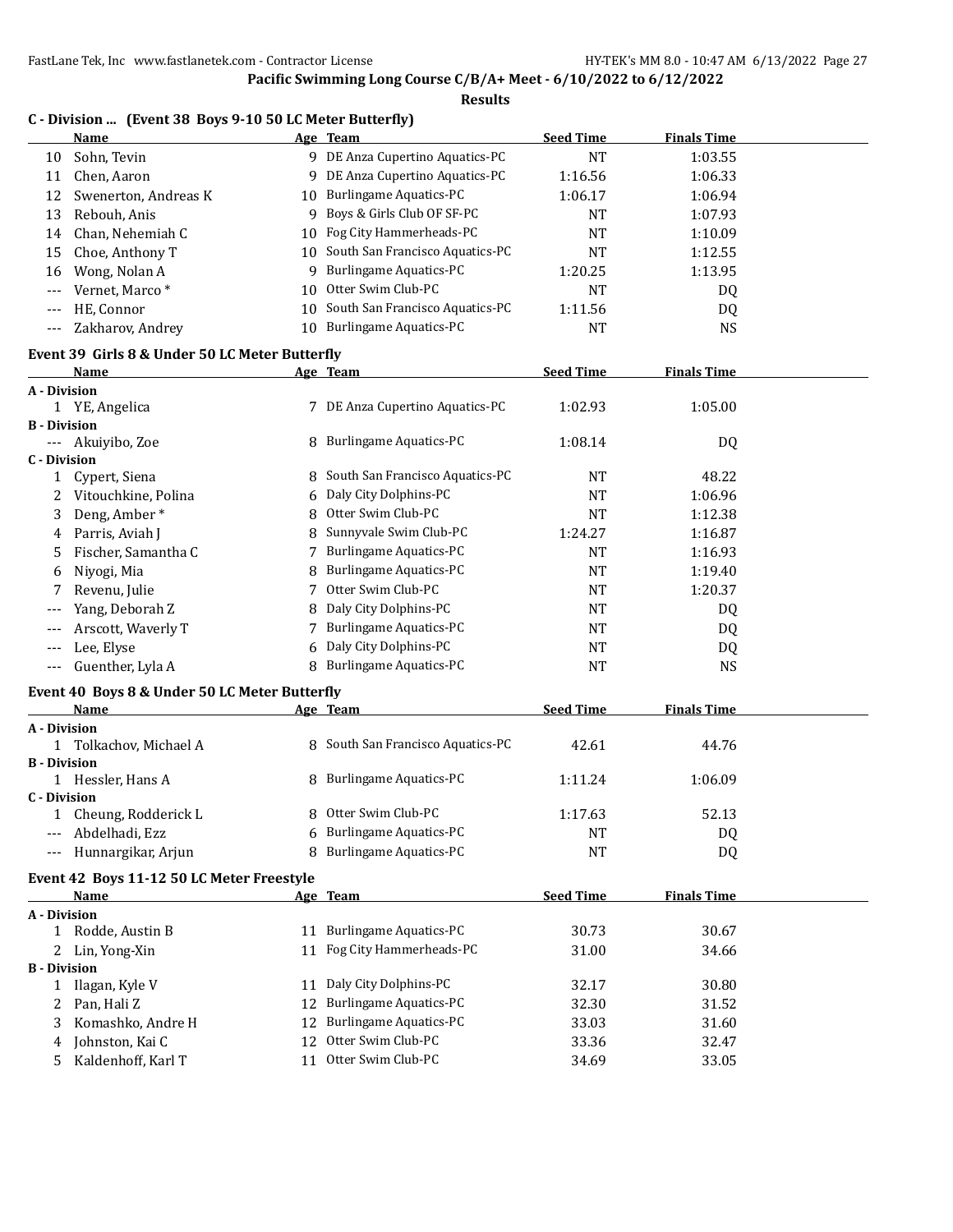#### **Results**

|                     | B - Division  (Event 42 Boys 11-12 50 LC Meter Freestyle)<br>Name |    | Age Team                        | <b>Seed Time</b> | <b>Finals Time</b> |
|---------------------|-------------------------------------------------------------------|----|---------------------------------|------------------|--------------------|
| 6                   | Gotianse, Zane V                                                  | 11 | South San Francisco Aquatics-PC | 35.81            | 35.00              |
| 7                   | Pavlovsky, Anthony S                                              | 12 | <b>Burlingame Aquatics-PC</b>   | 35.97            | 35.76              |
| 8                   | Sweeney, Nicholas M                                               | 11 | Fog City Hammerheads-PC         | 37.15            | 36.12              |
| 9                   | Feng, Andrew S                                                    | 12 | South San Francisco Aquatics-PC | 36.40            | 36.27              |
| 10                  | Zhang, Oscar Z                                                    | 11 | <b>Burlingame Aquatics-PC</b>   | 35.73            | 36.30              |
| 11                  | Bian, Zion                                                        | 12 | Otter Swim Club-PC              | 35.45            | 36.49              |
| 12                  | Strub, David                                                      | 11 | Sunnyvale Swim Club-PC          | 36.42            | 37.44              |
| <b>C</b> - Division |                                                                   |    |                                 |                  |                    |
| $\mathbf{1}$        | YU, Ben B                                                         | 12 | Sunnyvale Swim Club-PC          | 40.99            | 30.34              |
| 2                   | Yee, Tyler E                                                      | 11 | Daly City Dolphins-PC           | <b>NT</b>        | 32.80              |
| 3                   | Lau, Lawrence                                                     | 12 | Fog City Hammerheads-PC         | <b>NT</b>        | 33.21              |
| 4                   | Lin, Lucas C                                                      | 11 | Sunnyvale Swim Club-PC          | 44.90            | 35.41              |
| 5                   | Casagrande, Nolan M                                               | 12 | Pacifica Sea Lions-PC           | 38.79            | 37.23              |
| 6                   | Poon, Nathan C                                                    | 11 | DE Anza Cupertino Aquatics-PC   | <b>NT</b>        | 37.63              |
| 7                   | Shang, Kevin                                                      | 12 | DE Anza Cupertino Aquatics-PC   | 38.51            | 38.03              |
| 8                   | HO, Alvin                                                         | 12 | Daly City Dolphins-PC           | 44.38            | 38.38              |
| 9                   | Tolkachov, Daniel                                                 | 12 | South San Francisco Aquatics-PC | 38.27            | 38.80              |
| 10                  | Flyash, Michael                                                   | 11 | Fog City Hammerheads-PC         | 39.70            | 39.39              |
| 11                  | Lorenzen, Aki M                                                   | 12 | Boys & Girls Club OF SF-PC      | <b>NT</b>        | 40.19              |
| 12                  | Parr, Nicholas M                                                  | 11 | Pacifica Sea Lions-PC           | 43.76            | 40.22              |
| 13                  | Diep, Spencer K                                                   | 12 | Sunnyvale Swim Club-PC          | 53.68            | 40.30              |
| 14                  | Kompella, Idhant                                                  | 11 | Burlingame Aquatics-PC          | <b>NT</b>        | 40.57              |
| 15                  | Collins, Raymond C                                                | 11 | The Olympic Club-PC             | <b>NT</b>        | 41.39              |
| 16                  | Tran, Joseph                                                      | 11 | Fog City Hammerheads-PC         | <b>NT</b>        | 41.56              |
| 17                  | Gellately, Fredrik M                                              | 11 | DE Anza Cupertino Aquatics-PC   | 40.00            | 41.77              |
| 18                  | Lim, Eric P                                                       | 12 | <b>Burlingame Aquatics-PC</b>   | 44.64            | 41.98              |
| 19                  | LI, Alexander K                                                   | 11 | <b>Burlingame Aquatics-PC</b>   | <b>NT</b>        | 42.11              |
| 20                  | Timbol, Parker G                                                  | 12 | Otter Swim Club-PC              | 56.69            | 42.90              |
| 21                  | Zhang, Jake                                                       | 12 | DE Anza Cupertino Aquatics-PC   | <b>NT</b>        | 43.82              |
| 22                  | Swaminathan, Shaan                                                | 12 | The Olympic Club-PC             | 42.17            | 43.88              |
| 23                  | Walker, Nathaniel R                                               | 12 | Unattached                      | 42.93            | 44.03              |
| 24                  | Wang, Junbo                                                       | 11 | Daly City Dolphins-PC           | NT               | 44.90              |
| 25                  | Hasenstab, Alexander                                              | 11 | Burlingame Aquatics-PC          | <b>NT</b>        | 45.82              |
| 26                  | Moran, Deaglan                                                    | 12 | <b>Burlingame Aquatics-PC</b>   | NT               | 47.38              |
| 27                  | Kuczenski, Colin R                                                | 11 | Otter Swim Club-PC              | <b>NT</b>        | 48.52              |
| 28                  | Saliba, Andre P                                                   |    | 12 Burlingame Aquatics-PC       | 47.24            | 50.68              |
| 29                  | Lee, Cooper                                                       | 11 | The Olympic Club-PC             | 55.96            | 51.81              |
| 30                  | Sun, William S                                                    | 11 | <b>Burlingame Aquatics-PC</b>   | 53.28            | 53.20              |
| 31                  | HE, Jake *                                                        | 11 | Otter Swim Club-PC              | 52.69            | 53.31              |
| $---$               | Kashyap, Tejas                                                    | 11 | Otter Swim Club-PC              | 38.49            | <b>NS</b>          |
| $---$               | WU, Victor                                                        | 12 | DE Anza Cupertino Aquatics-PC   | 41.35            | NS                 |
| $---$               | Feng, Brian                                                       | 12 | South San Francisco Aquatics-PC | NT               | NS                 |

#### **Event 43 Girls 9-10 100 LC Meter Freestyle**

|                     | Name               | Age Team                           | <b>Seed Time</b> | <b>Finals Time</b> |  |
|---------------------|--------------------|------------------------------------|------------------|--------------------|--|
| <b>B</b> - Division |                    |                                    |                  |                    |  |
|                     | Elliott, Alexa L   | 10 Burlingame Aquatics-PC          | 1:37.95          | 1:20.70            |  |
|                     | 2 Chandra, Emily D | 9 Sunnyvale Swim Club-PC           | 1:27.02          | 1:25.39            |  |
|                     | Akella, Leela      | 10 Burlingame Aquatics-PC          | 1:28.87          | 1:27.00            |  |
|                     | 4 Peredo, Kayla T  | 10 South San Francisco Aquatics-PC | 1:29.30          | 1:33.87            |  |
|                     | 5 Cheung, Keira Y  | 10 Otter Swim Club-PC              | 1:38.17          | 1:37.81            |  |
|                     | 6 MA, Anslee N     | South San Francisco Aquatics-PC    | 1:38.07          | 1:39.17            |  |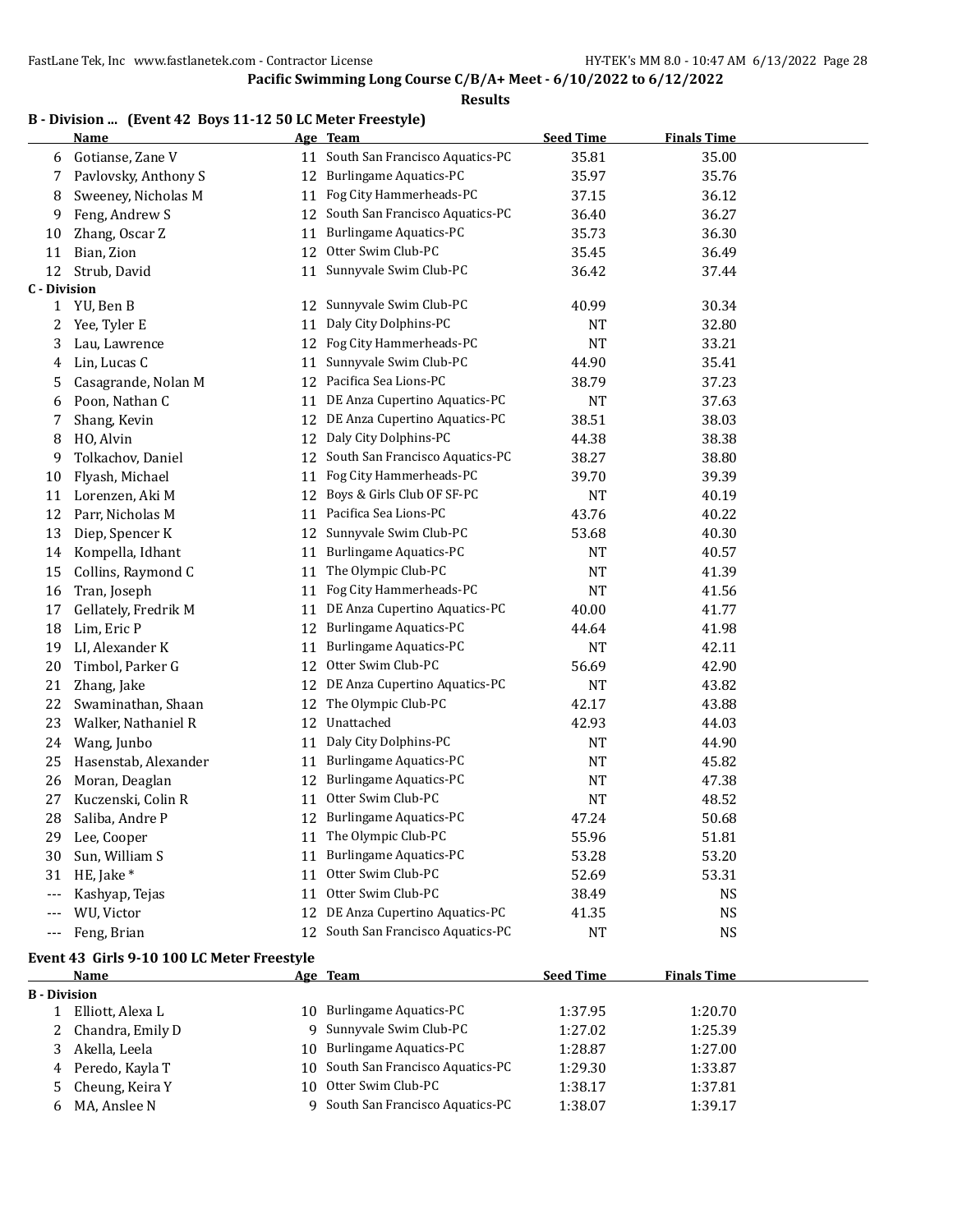**Results**

#### **B - Division ... (Event 43 Girls 9-10 100 LC Meter Freestyle)**

|                     | <b>Name</b>                               |    | Age Team                        | <b>Seed Time</b> | <b>Finals Time</b> |  |
|---------------------|-------------------------------------------|----|---------------------------------|------------------|--------------------|--|
|                     | 7 Ahonen, Julia I                         |    | 9 Otter Swim Club-PC            | 1:35.34          | 1:39.78            |  |
| <b>C</b> - Division |                                           |    |                                 |                  |                    |  |
| 1                   | Daron, Alana C                            | 10 | Sunnyvale Swim Club-PC          | <b>NT</b>        | 1:21.57            |  |
| 2                   | Liang, Keira T                            | 10 | Unattached-PC                   | 1:47.67          | 1:25.75            |  |
| 3                   | Feng, Katherine                           | 10 | Daly City Dolphins-PC           | <b>NT</b>        | 1:28.05            |  |
| 4                   | Lesieur, Maggie M                         | 9  | <b>Burlingame Aquatics-PC</b>   | <b>NT</b>        | 1:34.77            |  |
| 5                   | Jackson, Taylor                           | 10 | <b>Burlingame Aquatics-PC</b>   | <b>NT</b>        | 1:36.17            |  |
| 6                   | Perez Garcia, Allison                     | 10 | South San Francisco Aquatics-PC | <b>NT</b>        | 1:36.55            |  |
| 7                   | Horrigan, Clara M                         | 10 | <b>Burlingame Aquatics-PC</b>   | <b>NT</b>        | 1:39.23            |  |
| 8                   | Young, Ava                                | 9  | <b>Burlingame Aquatics-PC</b>   | <b>NT</b>        | 1:43.72            |  |
| 9                   | Mekala, Uma                               | 9  | South San Francisco Aquatics-PC | 1:56.47          | 1:45.89            |  |
| 10                  | Lema, Adriana                             | 9  | <b>Burlingame Aquatics-PC</b>   | 1:49.78          | 1:46.73            |  |
| 11                  | Shi, Enya                                 | 10 | <b>Burlingame Aquatics-PC</b>   | <b>NT</b>        | 1:57.93            |  |
| 12                  | Sidey, Greta M                            | 10 | Otter Swim Club-PC              | 1:54.03          | 2:01.77            |  |
| 13                  | HE, Kaylen M                              | 9  | Otter Swim Club-PC              | 1:56.15          | 2:03.57            |  |
| 14                  | Lee, Ava M                                | 10 | Otter Swim Club-PC              | 2:04.06          | 2:03.63            |  |
| 15                  | Chan, Isabella Y                          | 9  | Daly City Dolphins-PC           | <b>NT</b>        | 2:05.47            |  |
| 16                  | Schwartz, Lily                            | 10 | Otter Swim Club-PC              | <b>NT</b>        | 2:10.75            |  |
| 17                  | HE, Chloe I                               | 10 | Daly City Dolphins-PC           | <b>NT</b>        | 2:24.01            |  |
| 18                  | Matross, Samatha R                        | 9  | <b>Burlingame Aquatics-PC</b>   | <b>NT</b>        | 2:29.90            |  |
| 19                  | Webb, Jenny                               | 9  | South San Francisco Aquatics-PC | <b>NT</b>        | 2:53.26            |  |
| $---$               | LI, Sophie                                | 9  | <b>Burlingame Aquatics-PC</b>   | <b>NT</b>        | <b>NS</b>          |  |
| $---$               | Bhat-Sakar, Krishna                       | 9  | Otter Swim Club-PC              | <b>NT</b>        | <b>NS</b>          |  |
|                     | Event 44 Boys 9-10 100 LC Meter Freestyle |    |                                 |                  |                    |  |
|                     | Name                                      |    | Age Team                        | <b>Seed Time</b> | <b>Finals Time</b> |  |
| A - Division        |                                           |    |                                 |                  |                    |  |
| 1                   | Farrell, Blake M                          |    | 9 Bay Club Panthers-PC          | 1:15.63          | 1:16.64            |  |
| $2^{\circ}$         | Wang, Siwei                               |    | 10 Bay Club Panthers-PC         | 1:18.87          | 1:21.62            |  |
| <b>B</b> - Division |                                           |    |                                 |                  |                    |  |
| 1                   | Miller, Maxwell M                         | 10 | DE Anza Cupertino Aquatics-PC   | 1:19.83          | 1:21.79            |  |
| 2                   | Parris, Josiah M                          | 10 | DE Anza Cupertino Aquatics-PC   | 1:22.09          | 1:23.49            |  |
| 3                   | Karkar, Pascal P                          | 10 | Boys & Girls Club OF SF-PC      | 1:26.41          | 1:25.27            |  |
| 4                   | Rodde, Owen A                             | 9  | <b>Burlingame Aquatics-PC</b>   | 1:30.89          | 1:26.75            |  |
| 5                   | Akuiyibo, Joshua                          | 10 | <b>Burlingame Aquatics-PC</b>   | 1:24.00          | 1:26.92            |  |
| 6                   | Sterker, Brayden M                        | 10 | <b>Burlingame Aquatics-PC</b>   | 1:25.98          | 1:29.34            |  |
| 7                   | Vernet, Lucca *                           | 10 | Otter Swim Club-PC              | 1:37.50          | 1:36.30            |  |
| <b>C</b> - Division |                                           |    |                                 |                  |                    |  |
| $\mathbf{1}$        | Browne, Logan W                           | 10 | Sunnyvale Swim Club-PC          | 1:56.16          | 1:18.77            |  |
| 2                   | Trinidad, Aleck U                         | 10 | South San Francisco Aquatics-PC | NT               | 1:35.63            |  |
| 3                   | HE, Connor                                | 10 | South San Francisco Aquatics-PC | 1:50.60          | 1:37.95            |  |
| 4                   | Tsai, Tennyson                            | 10 | <b>Burlingame Aquatics-PC</b>   | NT               | 1:45.09            |  |
| 5                   | Chen, Aaron                               | 9  | DE Anza Cupertino Aquatics-PC   | 1:54.70          | 1:47.56            |  |
| 6                   | Chan, Nehemiah C                          | 10 | Fog City Hammerheads-PC         | <b>NT</b>        | 1:47.78            |  |
| 7                   | Vernet, Marco*                            | 10 | Otter Swim Club-PC              | 1:47.86          | 1:48.57            |  |
| 8                   | Ispas, Andy L                             | 10 | Daly City Dolphins-PC           | <b>NT</b>        | 1:49.50            |  |
| 9                   | Madsen, Riley D                           | 10 | Pacifica Sea Lions-PC           | 2:40.74          | 1:49.52            |  |
| 10                  | Choe, Anthony T                           | 10 | South San Francisco Aquatics-PC | <b>NT</b>        | 1:50.59            |  |
| 11                  | Pang, Kingsley                            | 9  | Daly City Dolphins-PC           | <b>NT</b>        | 1:53.78            |  |
| 12                  | Sohn, Tevin                               | 9  | DE Anza Cupertino Aquatics-PC   | <b>NT</b>        | 1:54.80            |  |
| 13                  | Wong, Morton                              | 10 | <b>Burlingame Aquatics-PC</b>   | 1:51.71          | 1:54.99            |  |
| 14                  | Swenerton, Andreas K                      |    | 10 Burlingame Aquatics-PC       | 2:02.37          | 1:58.30            |  |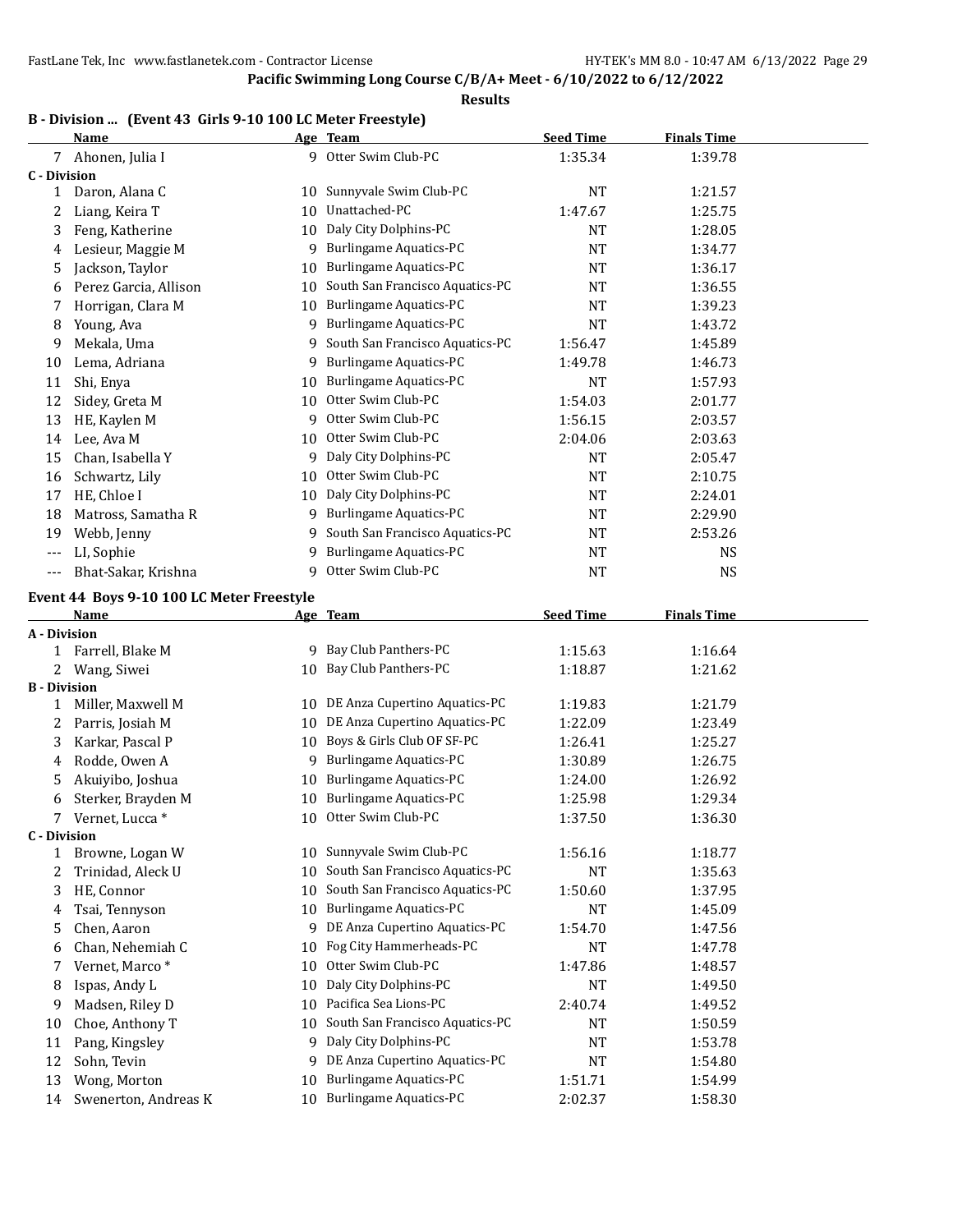**Pacific Swimming Long Course C/B/A+ Meet - 6/10/2022 to 6/12/2022**

| Results |
|---------|
|---------|

|                     | C - Division  (Event 44 Boys 9-10 100 LC Meter Freestyle) |    |                                   |                  |                    |  |
|---------------------|-----------------------------------------------------------|----|-----------------------------------|------------------|--------------------|--|
|                     | Name                                                      |    | Age Team                          | <b>Seed Time</b> | <b>Finals Time</b> |  |
| 15                  | Wong, Nolan A                                             |    | 9 Burlingame Aquatics-PC          | 2:08.72          | 2:03.16            |  |
| 16                  | Sweeney, Henry R                                          |    | 9 Fog City Hammerheads-PC         | 2:06.22          | 2:03.20            |  |
| 17                  | YU, Roger Y                                               |    | 9 Otter Swim Club-PC              | NT               | 2:35.82            |  |
| ---                 | Zakharov, Andrey                                          |    | 10 Burlingame Aquatics-PC         | 1:59.91          | <b>NS</b>          |  |
| $---$               | Koroev, Achilles                                          |    | 10 Daly City Dolphins-PC          | <b>NT</b>        | <b>NS</b>          |  |
|                     | Event 45 Girls 8 & Under 100 LC Meter Freestyle           |    |                                   |                  |                    |  |
|                     | <b>Name</b>                                               |    | Age Team                          | <b>Seed Time</b> | <b>Finals Time</b> |  |
| A - Division        |                                                           |    |                                   |                  |                    |  |
|                     | 1 Liang, Miya T                                           | 6  | Otter Swim Club-PC                | 1:45.73          | 1:49.14            |  |
| <b>B</b> - Division |                                                           |    |                                   |                  |                    |  |
|                     | 1 Akuiyibo, Zoe                                           |    | 8 Burlingame Aquatics-PC          | 2:15.00          | 2:09.35            |  |
|                     | 2 Fischer, Samantha C                                     |    | 7 Burlingame Aquatics-PC          | 2:15.19          | 2:19.59            |  |
| <b>C</b> - Division |                                                           |    |                                   |                  |                    |  |
| $\mathbf{1}$        | Cypert, Siena                                             |    | 8 South San Francisco Aquatics-PC | NT               | 1:38.31            |  |
| 2                   | Yang, Deborah Z                                           | 8  | Daly City Dolphins-PC             | NT               | 1:44.14            |  |
| 3                   | Deng, Amber*                                              | 8  | Otter Swim Club-PC                | <b>NT</b>        | 2:01.41            |  |
| 4                   | YE, Angelica                                              |    | 7 DE Anza Cupertino Aquatics-PC   | NT               | 2:03.30            |  |
| 5                   | Tsai, Cordellia                                           |    | 8 Burlingame Aquatics-PC          | NT               | 2:04.76            |  |
| 6                   | Vitouchkine, Polina                                       | 6  | Daly City Dolphins-PC             | NT               | 2:08.92            |  |
| 7                   | Niyogi, Mia                                               | 8  | <b>Burlingame Aquatics-PC</b>     | NT               | 2:23.84            |  |
| 8                   | Parris, Aviah J                                           | 8  | Sunnyvale Swim Club-PC            | 2:22.82          | 2:24.93            |  |
| 9                   | Lee, Mavis J                                              | 8  | Daly City Dolphins-PC             | NT               | 2:27.13            |  |
| 10                  | Lee, Elyse                                                | 6  | Daly City Dolphins-PC             | NT               | 3:11.64            |  |
| $---$               | Guenther, Lyla A                                          | 8  | <b>Burlingame Aquatics-PC</b>     | NT               | <b>NS</b>          |  |
|                     |                                                           |    |                                   |                  |                    |  |
|                     | Event 46 Boys 8 & Under 100 LC Meter Freestyle            |    |                                   |                  |                    |  |
| A - Division        | Name                                                      |    | Age Team                          | <b>Seed Time</b> | <b>Finals Time</b> |  |
|                     | 1 Tolkachov, Michael A                                    |    | 8 South San Francisco Aquatics-PC | 1:26.19          | 1:28.76            |  |
| <b>B</b> - Division |                                                           |    |                                   |                  |                    |  |
|                     | 1 Cheung, Rodderick L                                     | 8  | Otter Swim Club-PC                | 2:01.41          | 2:13.01            |  |
| <b>C</b> - Division |                                                           |    |                                   |                  |                    |  |
|                     | 1 Hessler, Hans A                                         |    | 8 Burlingame Aquatics-PC          | NT               | 1:46.22            |  |
| 2                   | Navarro, Lorenzo                                          | 8  | South San Francisco Aquatics-PC   | NT               | 2:20.16            |  |
| 3                   | Karkar, Jean-Paul P                                       |    | 8 Boys & Girls Club OF SF-PC      | <b>NT</b>        | 2:43.53            |  |
|                     | Event 48 Boys 11-12 400 LC Meter IM                       |    |                                   |                  |                    |  |
|                     | <u>Name</u>                                               |    | Age Team                          | <b>Seed Time</b> | <b>Finals Time</b> |  |
| A - Division        |                                                           |    |                                   |                  |                    |  |
|                     | 1 Idio, Jacob M                                           |    | 12 Burlingame Aquatics-PC         | 6:08.49          | 5:35.47            |  |
| <b>B</b> - Division |                                                           |    |                                   |                  |                    |  |
| $\mathbf{1}$        | Kuziemko, Avery Y                                         | 11 | <b>Burlingame Aquatics-PC</b>     | 6:39.19          | 6:18.55            |  |
| 2                   | Zhao, Dylan H                                             | 11 | Sunnyvale Swim Club-PC            | 6:20.29          | 6:30.32            |  |
| 3                   | Pan, Hali Z                                               | 12 | <b>Burlingame Aquatics-PC</b>     | 6:39.19          | 6:32.66            |  |
| 4                   | Rodde, Austin B                                           | 11 | <b>Burlingame Aquatics-PC</b>     | 6:35.00          | 6:34.28            |  |
|                     |                                                           |    |                                   |                  |                    |  |
|                     | Event 50 Boys 9-10 400 LC Meter Freestyle                 |    |                                   |                  |                    |  |
|                     | Name                                                      |    | <u>Age Team</u>                   | <b>Seed Time</b> | <b>Finals Time</b> |  |
| <b>B</b> - Division | 1 Walker, Lance J                                         |    | 10 Unattached                     | 6:20.59          | 6:21.41            |  |
|                     |                                                           |    | 9 Burlingame Aquatics-PC          |                  |                    |  |
| 2                   | Rodde, Owen A                                             |    |                                   | 6:44.00          | 6:34.42            |  |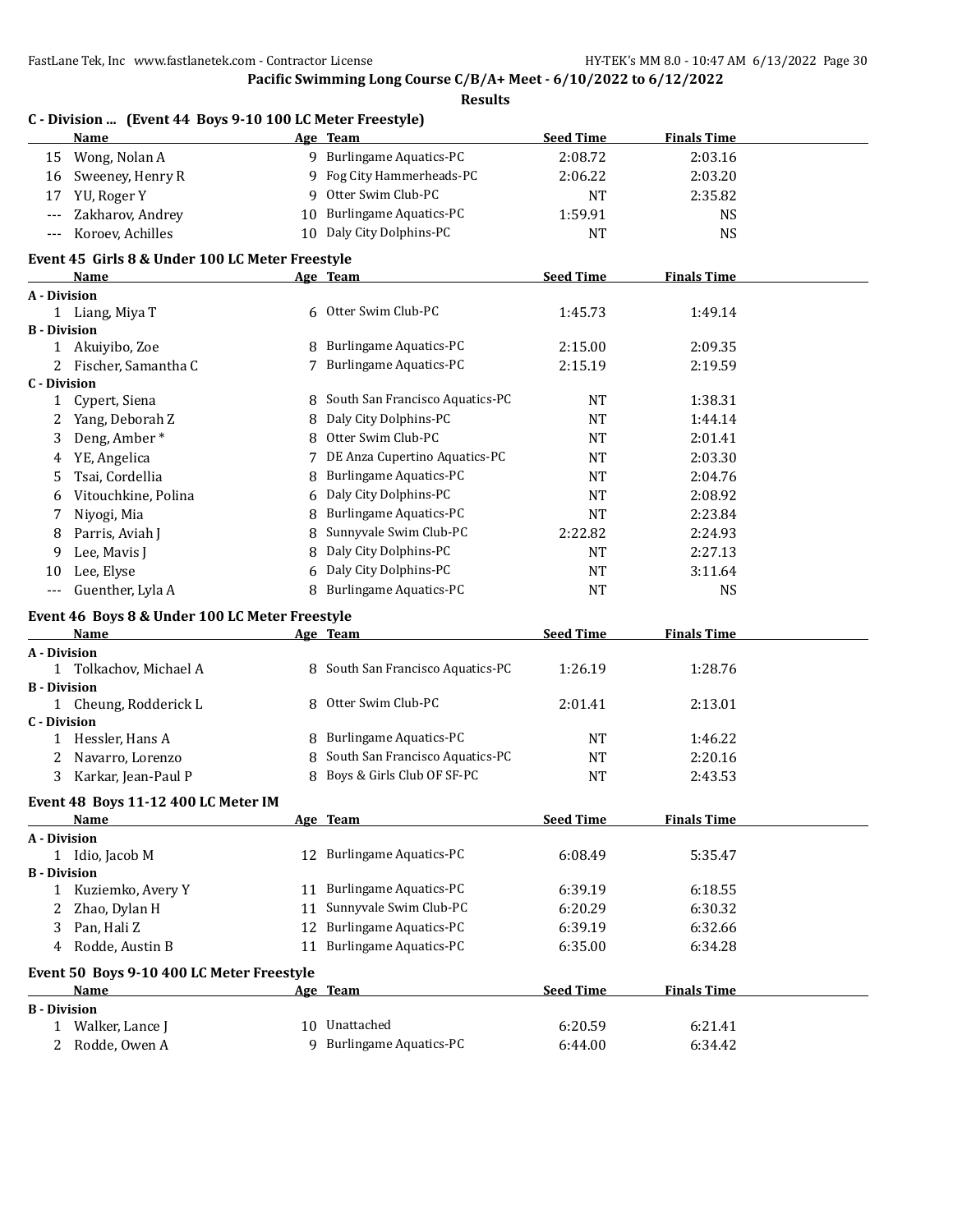#### **Results**

### **Event 51 Girls 11-12 200 LC Meter Freestyle**

|                     | Name                                            |    | Age Team                           | <b>Seed Time</b> | <b>Finals Time</b> |  |
|---------------------|-------------------------------------------------|----|------------------------------------|------------------|--------------------|--|
| A - Division        |                                                 |    |                                    |                  |                    |  |
| 1                   | Qiu, Elise                                      |    | 12 Burlingame Aquatics-PC          | 2:24.47          | 2:21.68            |  |
| 2                   | Al-Gozaly, Fidelya                              | 11 | Fog City Hammerheads-PC            | 2:28.12          | 2:24.21            |  |
| 3                   | Quach, Sarah K                                  | 12 | Fog City Hammerheads-PC            | 2:30.10          | 2:25.82            |  |
| 4                   | Stewart, Cailyn B                               |    | 12 Burlingame Aquatics-PC          | 2:30.71          | 2:31.60            |  |
| 5                   | Scherrer, Louise M                              | 12 | Otter Swim Club-PC                 | 2:34.05          | 2:33.07            |  |
| 6                   | Sainani, Anika                                  |    | 11 DE Anza Cupertino Aquatics-PC   | 2:34.97          | 2:34.72            |  |
| 7                   | Guenther, Delainey A                            | 11 | <b>Burlingame Aquatics-PC</b>      | 2:35.74          | 2:39.07            |  |
| 8                   | Cheng, Ashley                                   | 12 | <b>Burlingame Aquatics-PC</b>      | 2:25.98          | 2:41.00            |  |
| <b>B</b> - Division |                                                 |    |                                    |                  |                    |  |
| 1                   | Zarahn, Abigail F                               | 12 | <b>Burlingame Aquatics-PC</b>      | 2:36.42          | 2:30.79            |  |
| 2                   | Brauneis, Sophie E                              | 11 | Sunnyvale Swim Club-PC             | 2:38.91          | 2:39.73            |  |
| 3                   | Shang, Katie                                    | 12 | DE Anza Cupertino Aquatics-PC      | 2:40.09          | 2:40.62            |  |
| 4                   | Malloy, Lila J                                  |    | 12 Otter Swim Club-PC              | 2:43.82          | 2:41.63            |  |
| 5                   | Peig, Kassandra B                               |    | 12 South San Francisco Aquatics-PC | 2:48.14          | 2:43.23            |  |
| 6                   | VU, Samantha                                    | 11 | The Olympic Club-PC                | 2:47.97          | 2:43.44            |  |
| 7                   | Chan, Katia W                                   | 12 | Sunnyvale Swim Club-PC             | 2:53.62          | 2:51.97            |  |
| 8                   | Sun, Lydia A                                    | 11 | Pacifica Sea Lions-PC              | 2:43.84          | 2:52.58            |  |
| ---                 | Fung, Avery                                     |    | 12 South San Francisco Aquatics-PC | 2:56.81          | NS                 |  |
| ---                 | HU, Kaylee M                                    | 12 | South San Francisco Aquatics-PC    | 2:55.95          | NS                 |  |
| <b>C</b> - Division |                                                 |    |                                    |                  |                    |  |
| 1                   | Rose, Amandine J                                |    | 12 The Olympic Club-PC             | 3:03.24          | 2:54.57            |  |
| 2                   | Kim, Emma M                                     | 11 | Burlingame Aquatics-PC             | 3:04.51          | 2:57.78            |  |
| 3                   | Barajas, Juliana A                              | 11 | Sunnyvale Swim Club-PC             | 3:08.72          | 2:58.57            |  |
| 4                   | Penaskovic, Shelby C                            | 11 | DE Anza Cupertino Aquatics-PC      | 3:09.50          | 3:00.26            |  |
| 5                   | Dehlendorf, Lily C                              |    | 12 Daly City Dolphins-PC           | NT               | 3:01.06            |  |
| 6                   | Belloli, Lucia M                                | 11 | The Olympic Club-PC                | 3:21.74          | 3:02.55            |  |
| 7                   | Jiang, Hailey Z                                 | 11 | Burlingame Aquatics-PC             | 3:50.15          | 3:03.41            |  |
| 8                   | Hamill, Anabel                                  | 12 | Fog City Hammerheads-PC            | 3:11.30          | 3:03.87            |  |
| 9                   | Castelein, Claire H                             | 11 | Fog City Hammerheads-PC            | 3:15.00          | 3:05.49            |  |
| 10                  | Kumli, Chloe M                                  |    | 12 Otter Swim Club-PC              | 3:05.51          | 3:06.37            |  |
| 11                  | Gosselin, Phoebe S                              | 12 | Bay Club Panthers-PC               | 3:06.58          | 3:06.82            |  |
| 12                  | Lewis, Clara P                                  | 12 | Otter Swim Club-PC                 | 3:12.21          | 3:08.12            |  |
| 13                  | Saheb, Sara                                     | 11 | Bay Club Panthers-PC               | NT               | 3:10.97            |  |
| 14                  | Wells, Brylie M                                 | 11 | <b>Burlingame Aquatics-PC</b>      | 3:15.63          | 3:13.60            |  |
| 15                  | Norton, Esme A                                  |    | 11 The Olympic Club-PC             | <b>NT</b>        | 3:14.98            |  |
|                     | 16 Hay, Sacha M                                 |    | 11 Burlingame Aquatics-PC          | <b>NT</b>        | 3:26.40            |  |
| 17                  | Doherty, Magnolia H                             |    | 11 The Olympic Club-PC             | NT               | 3:27.71            |  |
| 18                  | Inglin, Liliana M                               |    | 11 The Olympic Club-PC             | 3:49.21          | 3:29.08            |  |
| 19                  | Cuchelkar, Tessa L                              |    | 12 Otter Swim Club-PC              | NT               | 3:32.61            |  |
| 20                  | Williamson, Ivy                                 |    | 11 The Olympic Club-PC             | NT               | 3:36.70            |  |
| 21                  | Mishra, Kyra                                    | 11 | South San Francisco Aquatics-PC    | 3:48.88          | 3:43.49            |  |
| 22                  | Burkhardt, Catherine A                          | 11 | The Olympic Club-PC                | NT               | 3:55.65            |  |
| 23                  | Chari, Keira S                                  | 11 | <b>Burlingame Aquatics-PC</b>      | 4:07.13          | 4:01.27            |  |
| ---                 | Krishnan, Mira                                  | 11 | <b>Burlingame Aquatics-PC</b>      | NT               | NS                 |  |
| ---                 | Dogruer, Elif N                                 | 11 | Sunnyvale Swim Club-PC             | NT               | NS                 |  |
|                     | Event 53 Girls 13 & Over 200 LC Meter Freestyle |    |                                    |                  |                    |  |
|                     | Name                                            |    | Age Team                           | <b>Seed Time</b> | <b>Finals Time</b> |  |
| 1                   | Hegblom, Katherine E                            |    | 17 Sunnyvale Swim Club-PC          | 2:12.98          | 2:18.30            |  |
|                     | 2 Kwok, Madison                                 |    | 13 Burlingame Aquatics-PC          | 2:21.76          | 2:19.16            |  |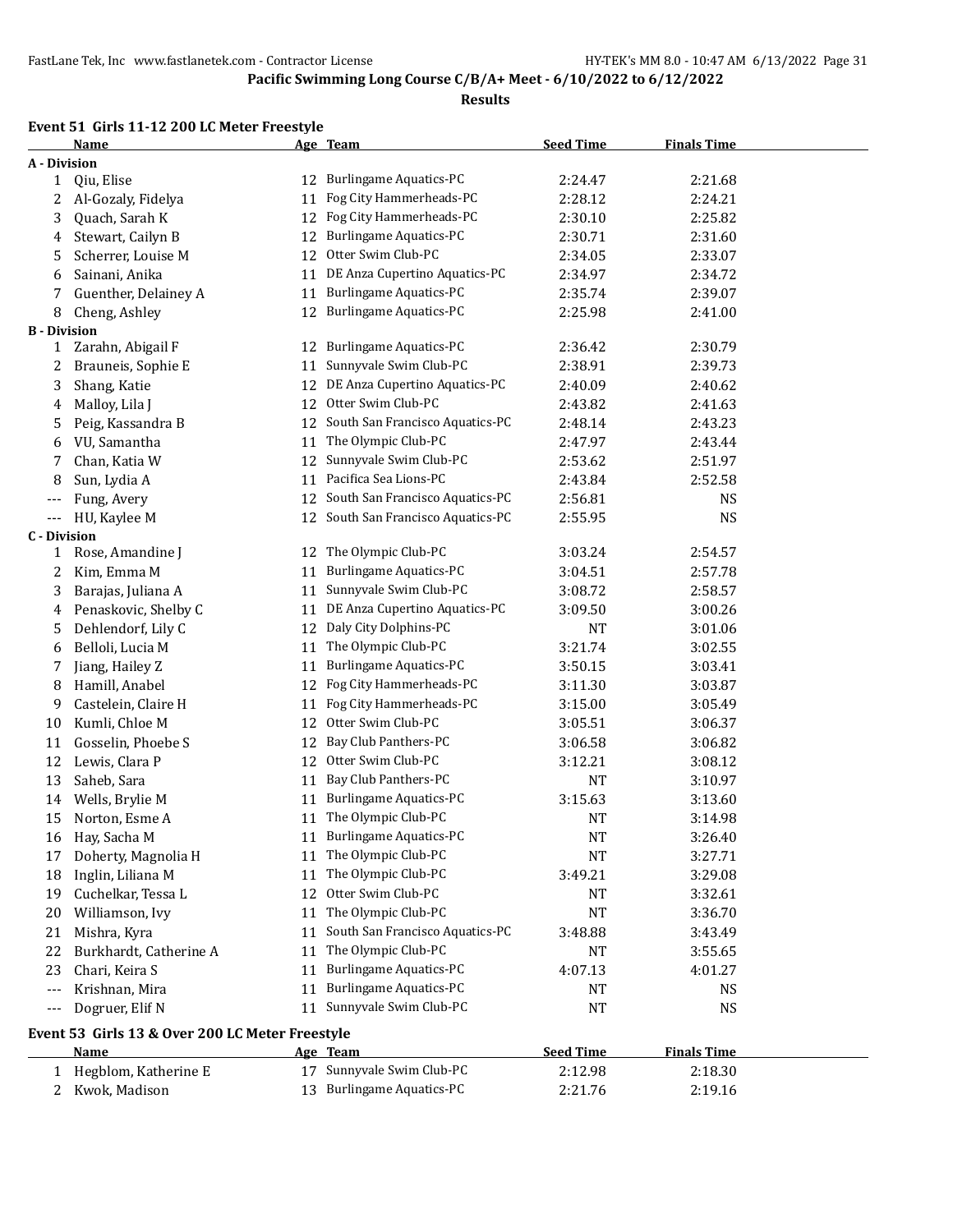#### **Results**

#### **(Event 53 Girls 13 & Over 200 LC Meter Freestyle)**

|    | <b>Name</b>              |    | Age Team                                     | <b>Seed Time</b> | <b>Finals Time</b> |  |
|----|--------------------------|----|----------------------------------------------|------------------|--------------------|--|
| 3  | Burkhardt, Elizabeth J   | 14 | The Olympic Club-PC                          | 2:44.49          | 2:20.43            |  |
| 4  | Lai, Gaby T              | 16 | South San Francisco Aquatics-PC              | 2:24.17          | 2:20.49            |  |
| 5  | Tudor, Emory E           | 18 | Burlingame Aquatics-PC                       | 2:09.23          | 2:21.14            |  |
| 6  | Elliott, Lauren M        | 16 | Otter Swim Club-PC                           | 2:20.17          | 2:21.22            |  |
| 7  | Birkhold, Elaine         | 13 | Fog City Hammerheads-PC                      | 2:21.83          | 2:21.37            |  |
| 8  | Anderson, Kalina R       | 14 | Otter Swim Club-PC                           | 2:20.32          | 2:23.36            |  |
| 9  | Chang, Alexa             | 13 | Burlingame Aquatics-PC                       | 2:26.94          | 2:23.50            |  |
| 10 | Kuziemko, Claire Y       | 16 | <b>Burlingame Aquatics-PC</b>                | 2:13.43          | 2:26.00            |  |
| 11 | VU, Sophia H             | 14 | <b>Burlingame Aquatics-PC</b>                | 2:30.77          | 2:26.32            |  |
| 12 | Wang, Kacy               | 14 | Otter Swim Club-PC                           | 2:26.67          | 2:26.46            |  |
| 13 | Qian, Jasmine X          | 13 | Sunnyvale Swim Club-PC                       | 2:30.44          | 2:27.04            |  |
| 14 | Blanco-Sarmiento, Romina | 15 | DE Anza Cupertino Aquatics-PC                | 2:32.93          | 2:27.72            |  |
| 15 | Hogan, Kayla A           | 18 | Otter Swim Club-PC                           | 2:22.65          | 2:27.76            |  |
| 16 | Doan, Alessia N          |    | 14 Valley Splash-PC                          | NT               | 2:28.07            |  |
| 17 | Picht, Angela J          | 13 | Otter Swim Club-PC                           | 2:30.62          | 2:28.09            |  |
| 18 | Feng, Mirabelle          | 14 | Sunnyvale Swim Club-PC                       | 2:29.47          | 2:31.11            |  |
| 19 | Cheung, Asta             | 15 | Boys & Girls Club OF SF-PC                   | 2:56.13          | 2:31.12            |  |
| 20 | Miller, Ivory J          | 15 | Otter Swim Club-PC                           | 2:32.22          | 2:31.43            |  |
| 21 | Kwan, Katelin Z          | 17 | Otter Swim Club-PC                           | 2:29.90          | 2:32.10            |  |
| 22 | Farrell, Ava J           | 15 | Otter Swim Club-PC                           | 2:34.10          | 2:33.49            |  |
|    | Tan, Cayden              |    | DE Anza Cupertino Aquatics-PC                |                  |                    |  |
| 23 |                          | 16 | Otter Swim Club-PC                           | 2:31.25          | 2:33.74            |  |
| 24 | Kashyap, Shreya          | 14 | <b>Burlingame Aquatics-PC</b>                | 2:33.77          | 2:34.40            |  |
| 25 | Slakoff, Sydney M        | 13 |                                              | 2:40.83          | 2:34.63            |  |
| 26 | Rose, Bryer J            | 13 | Burlingame Aquatics-PC<br>Otter Swim Club-PC | 2:33.79          | 2:34.99            |  |
| 27 | LI, Abbey Q              | 14 |                                              | 2:31.76          | 2:35.00            |  |
| 28 | SO, Casey J              | 18 | South San Francisco Aquatics-PC              | 2:37.90          | 2:36.24            |  |
| 29 | SY, Sara D               | 13 | South San Francisco Aquatics-PC              | 2:34.99          | 2:36.58            |  |
| 30 | Kwong, Catherine K       | 14 | Burlingame Aquatics-PC                       | 2:43.68          | 2:36.81            |  |
| 31 | Volna, Hayden K          | 14 | Burlingame Aquatics-PC                       | 2:47.21          | 2:36.92            |  |
| 32 | Truong, Makena S         | 13 | <b>Burlingame Aquatics-PC</b>                | 2:41.43          | 2:37.34            |  |
| 33 | Seshaadri, Shreya        | 13 | DE Anza Cupertino Aquatics-PC                | 2:40.77          | 2:37.42            |  |
| 34 | Partridge, Lily G        | 13 | DE Anza Cupertino Aquatics-PC                | 2:44.85          | 2:37.92            |  |
| 35 | Qiu, Agnes               | 15 | <b>Burlingame Aquatics-PC</b>                | 2:39.37          | 2:38.08            |  |
| 36 | Schell, Daryn S          | 16 | Unattached                                   | <b>NT</b>        | 2:39.38            |  |
| 37 | Turk, Catherine E        | 13 | <b>Burlingame Aquatics-PC</b>                | 2:39.59          | 2:39.57            |  |
| 38 | SO, Caitlyn J            | 13 | South San Francisco Aquatics-PC              | 2:54.11          | 2:39.88            |  |
| 39 | Humphrey, Chaelin M      |    | 16 Pacifica Sea Lions-PC                     | 2:35.53          | 2:40.98            |  |
| 40 | Raghavan, Minnoli        | 17 | <b>Burlingame Aquatics-PC</b>                | 2:57.91          | 2:41.11            |  |
| 41 | Siu, Caitlyn H           | 15 | <b>Burlingame Aquatics-PC</b>                | 3:04.18          | 2:41.78            |  |
| 42 | Bernaudin, Elea R        | 13 | Fog City Hammerheads-PC                      | 3:05.11          | 2:42.72            |  |
| 43 | Mallory, Rhianna J       | 14 | Fog City Hammerheads-PC                      | 2:48.78          | 2:42.86            |  |
| 44 | Quintana, Quinlyn E      | 15 | <b>Burlingame Aquatics-PC</b>                | 2:51.56          | 2:42.93            |  |
| 45 | Huang, Karena            | 15 | <b>Burlingame Aquatics-PC</b>                | NT               | 2:43.30            |  |
| 46 | VU, Michelle N           | 13 | Valley Splash-PC                             | 2:49.52          | 2:43.47            |  |
| 47 | Seshaadri, Kaathya       | 13 | DE Anza Cupertino Aquatics-PC                | 2:46.72          | 2:43.70            |  |
| 48 | Seshaadri, Aarya         | 13 | DE Anza Cupertino Aquatics-PC                | 2:47.71          | 2:43.80            |  |
| 49 | Poon, Chloe J            | 18 | Sunnyvale Swim Club-PC                       | 2:44.16          | 2:45.42            |  |
| 50 | Lee, Victoria Y          | 13 | Unattached-PC                                | 3:25.41          | 2:45.72            |  |
| 51 | Thery, Emma              | 13 | Bay Club Panthers-PC                         | 2:43.17          | 2:46.29            |  |
| 52 | Raisner, Allison H       | 17 | Otter Swim Club-PC                           | 2:31.44          | 2:46.88            |  |
| 53 | Sue, Madeleine S         | 14 | Fog City Hammerheads-PC                      | 2:45.52          | 2:48.04            |  |
| 54 | Sanabria, Leslie         |    | 15 Pacifica Sea Lions-PC                     | 2:58.96          | 2:49.39            |  |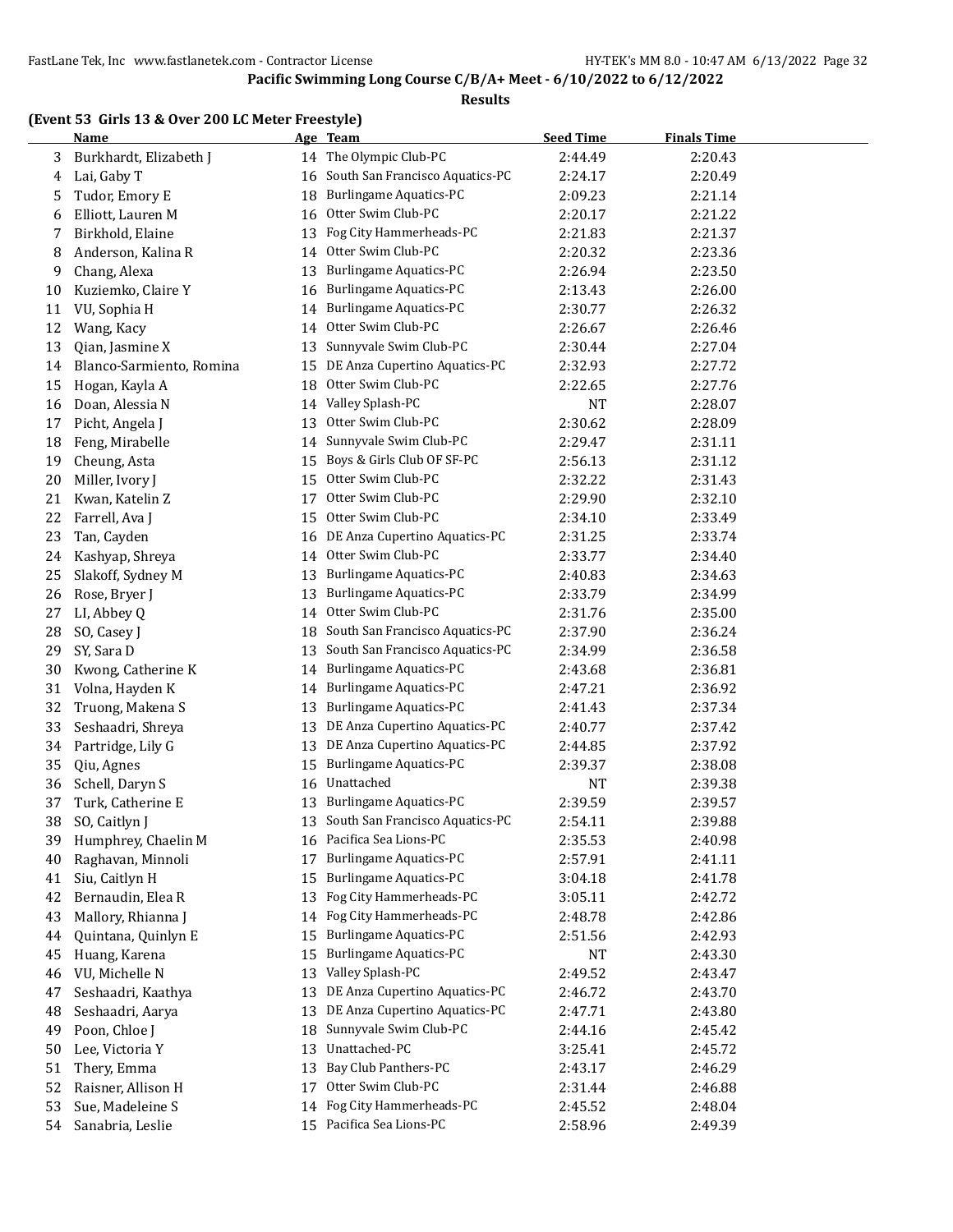#### **Results**

#### **(Event 53 Girls 13 & Over 200 LC Meter Freestyle)**

|       | <b>Name</b>            |    | Age Team                        | <b>Seed Time</b> | <u>Finals Time</u> |  |
|-------|------------------------|----|---------------------------------|------------------|--------------------|--|
| 55    | Jiang, Lydia G         | 13 | <b>Burlingame Aquatics-PC</b>   | 2:57.89          | 2:50.31            |  |
| 56    | Barki, Adriene         | 14 | South San Francisco Aquatics-PC | 2:47.97          | 2:50.77            |  |
| 57    | Cherukumilli, Misha    | 13 | Otter Swim Club-PC              | 2:49.73          | 2:50.96            |  |
| 58    | VU, Kim Q              | 15 | Valley Splash-PC                | 3:00.49          | 2:52.91            |  |
| 59    | Bergh, Elin L          | 13 | The Olympic Club-PC             | 3:57.28          | 2:53.22            |  |
| 60    | Chui, Alyssa T         | 16 | South San Francisco Aquatics-PC | 2:55.75          | 2:54.43            |  |
| 61    | Anderson, Malina A     | 13 | Fog City Hammerheads-PC         | <b>NT</b>        | 2:57.51            |  |
| 62    | Hon, Evelyn S          | 13 | <b>Burlingame Aquatics-PC</b>   | 2:57.31          | 2:59.76            |  |
| 63    | Edwards, Abigail       | 13 | Fog City Hammerheads-PC         | 2:55.76          | 3:01.34            |  |
| 64    | Jedkins, Laila E       | 13 | Otter Swim Club-PC              | <b>NT</b>        | 3:01.79            |  |
| 65    | Yang, Kelsey E         | 14 | DE Anza Cupertino Aquatics-PC   | 3:04.43          | 3:02.80            |  |
| 66    | Ratcliffe, Isabella D  | 15 | Fog City Hammerheads-PC         | 3:07.84          | 3:03.56            |  |
| 67    | Sundar, Tessa P        | 13 | <b>Burlingame Aquatics-PC</b>   | 3:50.76          | 3:03.62            |  |
| 68    | Parr, Angela E         | 13 | Pacifica Sea Lions-PC           | 3:04.50          | 3:03.99            |  |
| 69    | Siu, Maya L            | 13 | <b>Burlingame Aquatics-PC</b>   | 3:02.90          | 3:05.36            |  |
| 70    | Lashier, Peyton X      | 13 | DE Anza Cupertino Aquatics-PC   | <b>NT</b>        | 3:08.14            |  |
| 71    | Bourdon-Molina, Lola X | 14 | South San Francisco Aquatics-PC | 3:08.25          | 3:08.48            |  |
| $---$ | Wong, Chloe M          | 14 | <b>Burlingame Aquatics-PC</b>   | 3:06.60          | <b>NS</b>          |  |
| $---$ | Litz, Ava A            | 13 | Pacifica Sea Lions-PC           | 2:53.94          | <b>NS</b>          |  |
| $---$ | Kwok, Zoe G            | 15 | Otter Swim Club-PC              | NT               | <b>NS</b>          |  |
| $---$ | Pilipenko, Valerie A   | 14 | Otter Swim Club-PC              | NT               | <b>NS</b>          |  |
| $---$ | Gregory, Liesl A       | 14 | Pacifica Sea Lions-PC           | 3:39.32          | <b>NS</b>          |  |
| $---$ | Chui, Abigail N        | 14 | South San Francisco Aquatics-PC | 3:04.75          | <b>NS</b>          |  |
| ---   | Guillerm, Camille      |    | 16 Sunnyvale Swim Club-PC       | 2:23.38          | <b>NS</b>          |  |

#### **Event 54 Boys 13 & Over 200 LC Meter Freestyle**

|    | <b>Name</b>           |    | Age Team                        | <b>Seed Time</b> | <b>Finals Time</b> |
|----|-----------------------|----|---------------------------------|------------------|--------------------|
| 1  | Sasano, Alec T        | 20 | <b>Burlingame Aquatics-PC</b>   | 2:02.18          | 2:04.18            |
| 2  | VU, Ian M             | 15 | <b>Burlingame Aquatics-PC</b>   | 2:10.57          | 2:11.35            |
| 3  | Coblin, Owen H        | 15 | Sunnyvale Swim Club-PC          | 2:15.13          | 2:11.65            |
| 4  | Farnham, Max K        | 16 | Sunnyvale Swim Club-PC          | 2:14.86          | 2:11.66            |
| 5  | Hsu, Ryan K           | 18 | Otter Swim Club-PC              | 2:14.49          | 2:11.84            |
| 6  | Garcia, Ethan C       | 15 | Sunnyvale Swim Club-PC          | 2:14.32          | 2:11.86            |
| 7  | HU, Myles             | 15 | Otter Swim Club-PC              | 2:15.26          | 2:14.10            |
| 8  | Yim, Taewon T         | 13 | DE Anza Cupertino Aquatics-PC   | 2:12.88          | 2:14.75            |
| 9  | Poltoratskiy, Michael | 16 | Fog City Hammerheads-PC         | <b>NT</b>        | 2:16.05            |
| 10 | Jorgensen, Thomas G   | 13 | Fog City Hammerheads-PC         | 2:20.03          | 2:16.07            |
| 11 | Wilson, Liam D        | 15 | Pacifica Sea Lions-PC           | 2:17.13          | 2:16.33            |
| 12 | Chin, Caelen C        | 14 | Sunnyvale Swim Club-PC          | 2:17.70          | 2:16.96            |
| 13 | Nopper, Benjamin M    | 15 | Burlingame Aquatics-PC          | 2:19.21          | 2:17.92            |
| 14 | Punter, Samuel C      | 16 | <b>Burlingame Aquatics-PC</b>   | 2:22.62          | 2:18.08            |
| 15 | Orloff, Eugene K      | 15 | Otter Swim Club-PC              | 2:28.50          | 2:18.26            |
| 16 | Garcia-Osorio, Jose A | 16 | South San Francisco Aquatics-PC | 2:17.22          | 2:18.50            |
| 17 | Jiang, Kevin L        | 13 | Burlingame Aquatics-PC          | 2:26.78          | 2:19.04            |
| 18 | Lee, Ciaran C         | 13 | Burlingame Aquatics-PC          | 2:23.54          | 2:19.57            |
| 19 | Johnston, Maximus     | 14 | Otter Swim Club-PC              | 2:22.70          | 2:20.15            |
| 20 | Slattery, Thomas M    |    | 16 Fog City Hammerheads-PC      | 2:52.66          | 2:20.21            |
| 21 | VU, Benjamin N        | 14 | Valley Splash-PC                | 2:28.79          | 2:21.14            |
| 22 | Phan, Orion L         | 14 | Sunnyvale Swim Club-PC          | 2:55.07          | 2:22.40            |
| 23 | Dogruer, Kerem N      | 15 | Sunnyvale Swim Club-PC          | 2:45.86          | 2:22.77            |
| 24 | Poon, Kaden           | 14 | Sunnyvale Swim Club-PC          | 2:18.24          | 2:23.34            |
| 25 | Chin, Ethan C         |    | 16 Sunnyvale Swim Club-PC       | 2:44.64          | 2:24.38            |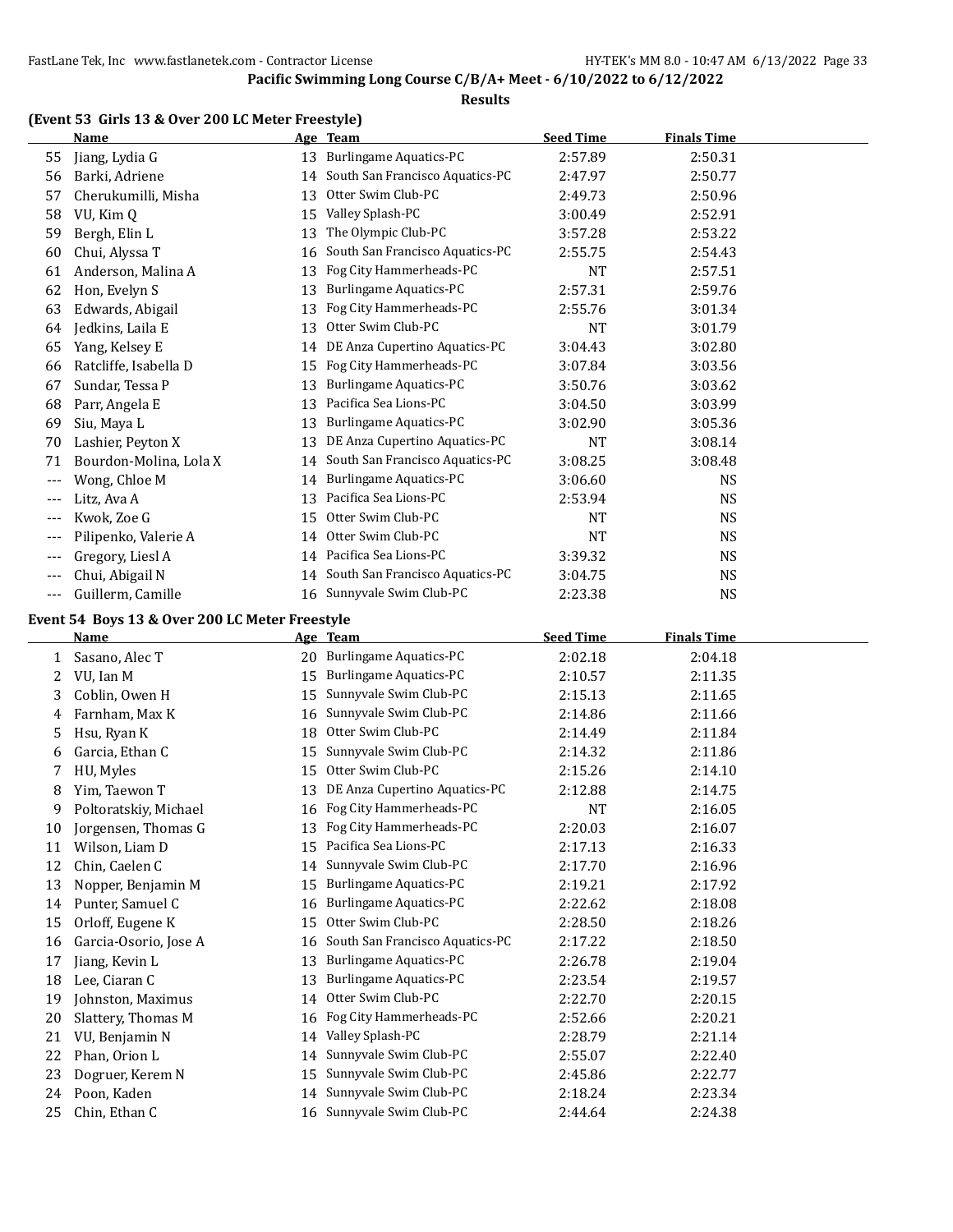|  | (Event 54 Boys 13 & Over 200 LC Meter Freestyle) |
|--|--------------------------------------------------|
|  |                                                  |

|            | (Event 54 Boys 13 & Over 200 LC Meter Freestyle)<br><b>Name</b> |          | Age Team                        | <b>Seed Time</b> | <b>Finals Time</b>     |
|------------|-----------------------------------------------------------------|----------|---------------------------------|------------------|------------------------|
| 26         | Duffy, Gregory W                                                |          | 14 Unattached-PC                | <b>NT</b>        | 2:24.94                |
| 27         | Mancinetti, Marco T                                             | 15       | Fog City Hammerheads-PC         | 2:13.06          | 2:25.32                |
| 28         | Lim, Andrew E                                                   | 15       | <b>Burlingame Aquatics-PC</b>   | 2:29.14          | 2:27.25                |
| 29         | HU, Henry Y                                                     | 14       | Sunnyvale Swim Club-PC          | <b>NT</b>        | 2:27.63                |
| 30         | Foo, Samuel D                                                   | 13       | <b>Burlingame Aquatics-PC</b>   | 2:28.53          | 2:28.37                |
| 31         | Khramcov, Kirill                                                | 14       | Bull Dog Swim Club-PC           | 3:05.53          | 2:28.55                |
| 32         | Browne, Ethan D                                                 | 13       | Sunnyvale Swim Club-PC          | 3:10.73          | 2:28.85                |
| 33         | Lai, Leo T                                                      | 13       | South San Francisco Aquatics-PC | 2:58.90          | 2:30.34                |
| 34         | Rockman, Noah                                                   | 15       | The Olympic Club-PC             | NT               | 2:30.38                |
| 35         | HU, Adam                                                        | 14       | South San Francisco Aquatics-PC | <b>NT</b>        | 2:30.55                |
| 36         | Khoury, Gianni S                                                | 13       | <b>Burlingame Aquatics-PC</b>   | 2:35.59          | 2:30.61                |
| 37         | Chan, Nathanuel C                                               | 13       | Fog City Hammerheads-PC         | 2:27.81          | 2:30.72                |
| 38         | Weinstein, Steven R                                             | 14       | The Olympic Club-PC             | NT               | 2:31.26                |
| 39         | Hsu, Brandon C                                                  | 15       | Otter Swim Club-PC              | 2:33.19          | 2:32.28                |
| 40         | Kornach, Konstantin D                                           | 13       | Pacifica Sea Lions-PC           | 3:10.74          | 2:32.56                |
| 41         | Yip, Andrew S                                                   | 13       | Sunnyvale Swim Club-PC          | 2:38.50          | 2:34.21                |
| 42         | Slattery, Colum J                                               | 16       | Fog City Hammerheads-PC         | 3:02.93          | 2:34.45                |
| 43         | Partridge, Logan M                                              | 13       | DE Anza Cupertino Aquatics-PC   | 2:45.19          | 2:34.46                |
| 44         | Cheung, Alvin                                                   | 13       | Boys & Girls Club OF SF-PC      | 2:56.29          | 2:35.18                |
| 45         | Troshin, Daniel H                                               | 13       | South San Francisco Aquatics-PC | 2:42.13          | 2:35.29                |
| 46         | LI, David X                                                     | 14       | South San Francisco Aquatics-PC | 2:35.72          | 2:35.68                |
| 47         | Huo, Jiachen                                                    | 13       | Otter Swim Club-PC              | 3:37.71          | 2:35.71                |
| 48         | Lazo, Maxim E                                                   | 13       | Daly City Dolphins-PC           | 3:37.02          | 2:38.38                |
| 49         | West, Jack T                                                    |          | 14 Pacifica Sea Lions-PC        | 3:37.11          | 2:39.85                |
| 50         | Liu, James K                                                    | 13       | Fog City Hammerheads-PC         | <b>NT</b>        | 2:41.30                |
| 51         | Lim, Michael D                                                  | 13       | <b>Burlingame Aquatics-PC</b>   | 3:30.65          | 2:44.89                |
| 52         | Lam, Tyler                                                      | 15       | Fog City Hammerheads-PC         | 2:43.39          | 2:45.15                |
| 53         | Wallitt, Nico A                                                 | 15       | The Olympic Club-PC             | NT               | 2:45.86                |
| 54         | Menchtchikov, Dmitri                                            | 14       | Unattached-PC                   | 3:11.41          | 2:48.42                |
| 55         | Zhang, Sean Z                                                   | 13       | <b>Burlingame Aquatics-PC</b>   | 2:49.80          | 2:49.78                |
| 56         | Shiu, Russell N                                                 | 16       | Daly City Dolphins-PC           | 2:47.43          | 2:50.02                |
| 57         | Situ, Matthew R                                                 | 15       | <b>Burlingame Aquatics-PC</b>   | 2:52.99          | 2:51.06                |
| 58         | LY, Toronto V                                                   | 13       | Pacifica Sea Lions-PC           | 2:57.01          | 2:51.19                |
| 59         | Rebouh, Majid H                                                 | 15       | Boys & Girls Club OF SF-PC      | <b>NT</b>        | 2:51.42                |
| 60         | Kompella, Nishant                                               |          | 14 Burlingame Aquatics-PC       | 2:57.38          | 2:53.32                |
| 61         | Death, Finn                                                     | 13       | The Olympic Club-PC             | 3:23.83          | 2:58.11                |
| 62         | Rim, Michael                                                    | 15       | Bay Club Panthers-PC            | NT               | 2:59.00                |
| 63         | Lumbang, Xian David M                                           | 13       | Daly City Dolphins-PC           | NT               | 2:59.80                |
| 64         | Hang, Wesley                                                    | 15       | South San Francisco Aquatics-PC | 2:53.05          | 3:11.78                |
| 65         | HO, Tyler K                                                     | 13       | Daly City Dolphins-PC           | <b>NT</b>        | 3:12.55                |
| 66         | Chen, Brendan W                                                 | 13       | Fog City Hammerheads-PC         | NT               | 3:12.64                |
| ---        | Castaneda, Ian X                                                | 14       | Otter Swim Club-PC              | NT               | DQ                     |
| ---        | VU, Dan T                                                       | 18       | Valley Splash-PC                | 2:14.67          | <b>NS</b>              |
|            | Fung, Zachary S                                                 | 13       | South San Francisco Aquatics-PC | 2:47.53          | <b>NS</b>              |
| ---        | Krasner, Ethan A                                                | 14       | South San Francisco Aquatics-PC | 3:20.71          | <b>NS</b>              |
|            | Draper, Graham                                                  | 13       | Fog City Hammerheads-PC         | NT               | <b>NS</b>              |
| ---<br>--- | Cheung, Evan                                                    | 15       | Fog City Hammerheads-PC         | 2:47.10          | <b>NS</b>              |
|            |                                                                 | 13       | Bay Club Panthers-PC            | 2:47.51          |                        |
| ---        | Rim, Ryan<br>Tokuz, Yusuf I                                     |          | DE Anza Cupertino Aquatics-PC   |                  | <b>NS</b>              |
| ---        | Yang, Michael K                                                 | 15<br>14 | South San Francisco Aquatics-PC | 2:22.96          | <b>NS</b>              |
| ---        | Tang, Jasper Z                                                  |          | 13 Boys & Girls Club OF SF-PC   | 3:44.75<br>NT    | <b>NS</b><br><b>NS</b> |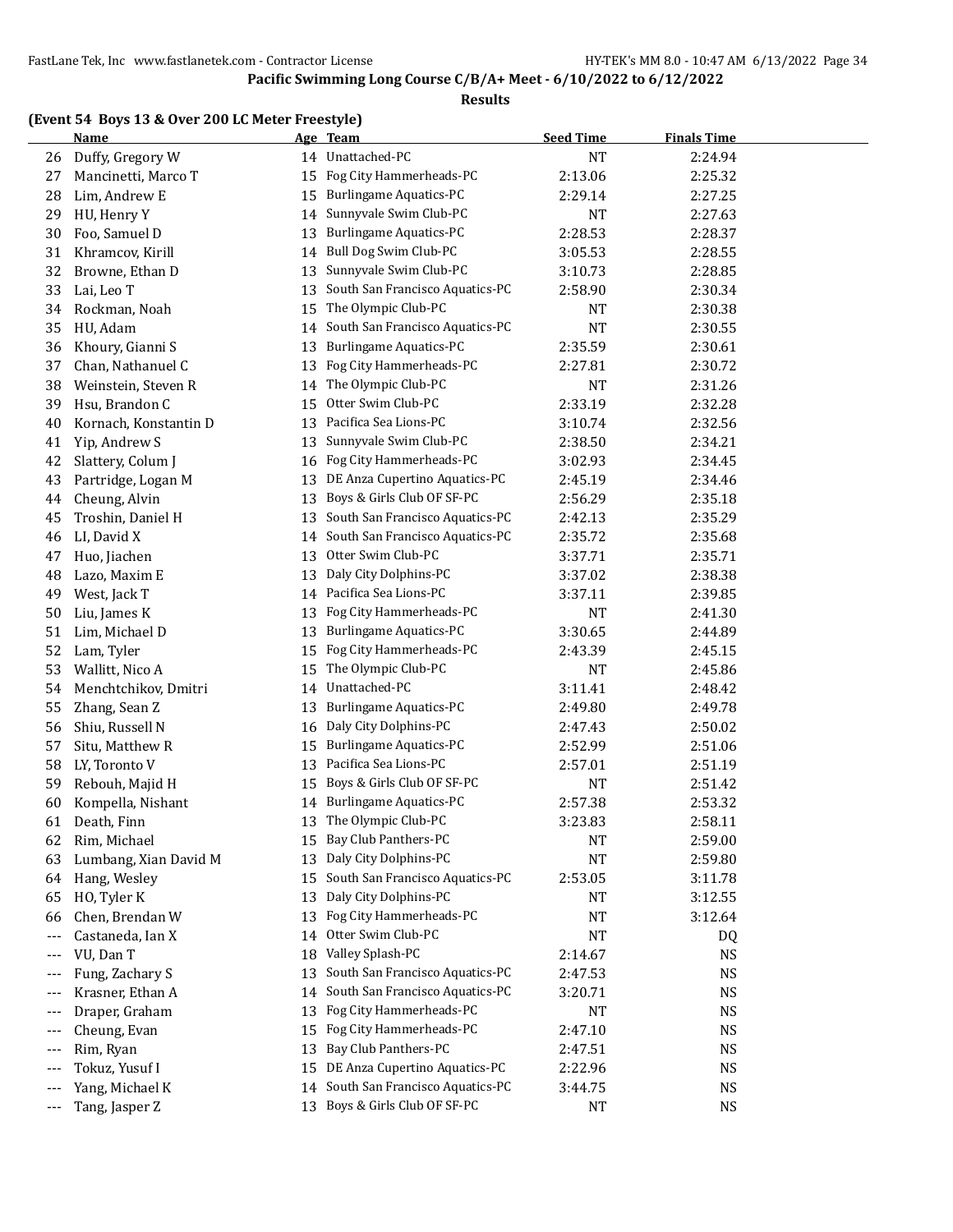#### **Results**

### **Event 55 Girls 11-12 50 LC Meter Butterfly**

|                     | <b>Name</b>              |    | Age Team                         | <b>Seed Time</b> | <b>Finals Time</b> |  |
|---------------------|--------------------------|----|----------------------------------|------------------|--------------------|--|
| <b>A</b> - Division |                          |    |                                  |                  |                    |  |
|                     | 1 Al-Gozaly, Fidelya     |    | 11 Fog City Hammerheads-PC       | 32.97            | 31.94              |  |
| 2                   | Scherrer, Louise M       | 12 | Otter Swim Club-PC               | 32.53            | 32.25              |  |
| 3                   | LY, Chelsea H            |    | 12 Pacifica Sea Lions-PC         | 33.71            | 33.42              |  |
| 4                   | Quach, Sarah K           |    | 12 Fog City Hammerheads-PC       | 34.08            | 34.05              |  |
| <b>B</b> - Division |                          |    |                                  |                  |                    |  |
| 1                   | Chin, Addelyn            | 12 | Sunnyvale Swim Club-PC           | 39.56            | 34.98              |  |
| 2                   | Chang, Kayla M           | 11 | Burlingame Aquatics-PC           | 35.56            | 35.75              |  |
| 3                   | Peig, Kassandra B        | 12 | South San Francisco Aquatics-PC  | 37.29            | 36.63              |  |
| 4                   | Stewart, Cailyn B        | 12 | Burlingame Aquatics-PC           | 37.01            | 37.05              |  |
| 5                   | Sun, Lydia A             | 11 | Pacifica Sea Lions-PC            | 38.21            | 37.07              |  |
| 6                   | Sainani, Anika           |    | 11 DE Anza Cupertino Aquatics-PC | 37.33            | 37.84              |  |
| 7                   | VU, Samantha             | 11 | The Olympic Club-PC              | 37.77            | 37.93              |  |
| 8                   | Kumli, Chloe M           | 12 | Otter Swim Club-PC               | 40.30            | 38.73              |  |
| 9                   | Malloy, Lila J           | 12 | Otter Swim Club-PC               | 39.91            | 38.75              |  |
| 10                  | Chan, Katia W            | 12 | Sunnyvale Swim Club-PC           | 39.33            | 38.92              |  |
| 11                  | Brauneis, Sophie E       | 11 | Sunnyvale Swim Club-PC           | 37.98            | 39.00              |  |
| 12                  | Zhang, Tina X            | 12 | DE Anza Cupertino Aquatics-PC    | 39.87            | 39.01              |  |
| 13                  | Phan, Charlyse A         | 12 | Sunnyvale Swim Club-PC           | 38.01            | 39.18              |  |
| 14                  | Shang, Katie             | 12 | DE Anza Cupertino Aquatics-PC    | 39.62            | 40.10              |  |
| 15                  | Belloli, Lucia M         | 11 | The Olympic Club-PC              | 40.63            | 45.17              |  |
| ---                 | McClennan, Beatrice E    | 11 | Sunnyvale Swim Club-PC           | 40.32            | <b>NS</b>          |  |
| <b>C</b> - Division |                          |    |                                  |                  |                    |  |
| 1                   | Huang, Katelin           | 12 | <b>Burlingame Aquatics-PC</b>    | <b>NT</b>        | 33.27              |  |
| 2                   | Kim, Emma M              | 11 | Burlingame Aquatics-PC           | 44.43            | 41.86              |  |
| 3                   | WU, Victoria             | 11 | DE Anza Cupertino Aquatics-PC    | 43.25            | 43.85              |  |
| 4                   | Hamill, Anabel           | 12 | Fog City Hammerheads-PC          | 55.93            | 44.00              |  |
| 5                   | Andonian, Alexa Z        | 11 | Pacifica Sea Lions-PC            | 50.80            | 44.30              |  |
| 6                   | Rose, Amandine J         | 12 | The Olympic Club-PC              | 48.58            | 44.49              |  |
| 7                   | Bowler, Julia J          | 11 | <b>Burlingame Aquatics-PC</b>    | 55.11            | 44.77              |  |
| 8                   | Wong, Vincy              | 11 | Daly City Dolphins-PC            | 54.73            | 44.96              |  |
| 9                   | Blanco-Sarmiento, Ximena | 11 | DE Anza Cupertino Aquatics-PC    | 42.83            | 45.12              |  |
| 10                  | Dogruer, Elif N          | 11 | Sunnyvale Swim Club-PC           | 57.82            | 45.18              |  |
| 11                  | LU, Ellie S              | 11 | DE Anza Cupertino Aquatics-PC    | <b>NT</b>        | 45.20              |  |
| 12                  | Castelein, Claire H      | 11 | Fog City Hammerheads-PC          | 46.21            | 45.99              |  |
| 13                  | Hou, Claire              |    | 12 DE Anza Cupertino Aquatics-PC | 46.85            | 46.94              |  |
| 14                  | Gregory, Lana R          |    | 12 Pacifica Sea Lions-PC         | 54.32            | 47.26              |  |
| 15                  | Inglin, Liliana M        | 11 | The Olympic Club-PC              | 46.02            | 47.92              |  |
| 16                  | QI, Claire               | 11 | <b>Burlingame Aquatics-PC</b>    | 53.42            | 48.20              |  |
| 17                  | Barajas, Juliana A       | 11 | Sunnyvale Swim Club-PC           | 1:07.33          | 48.28              |  |
| 18                  | Norton, Esme A           | 11 | The Olympic Club-PC              | NT               | 50.00              |  |
| 19                  | Lewis, Clara P           | 12 | Otter Swim Club-PC               | 1:02.60          | 50.04              |  |
| 20                  | Cuchelkar, Tessa L       | 12 | Otter Swim Club-PC               | NT               | 50.97              |  |
| 21                  | Rebouh, Zeina            | 12 | Boys & Girls Club OF SF-PC       | 52.48            | 51.10              |  |
| 22                  | Williamson, Ivy          | 11 | The Olympic Club-PC              | NT               | 51.17              |  |
| 23                  | Ishimoto, Emma E         | 12 | Fog City Hammerheads-PC          | 52.93            | 51.39              |  |
| 24                  | Hopkins, Summer S        | 11 | DE Anza Cupertino Aquatics-PC    | 51.13            | 52.01              |  |
| 25                  | Gosselin, Phoebe S       | 12 | Bay Club Panthers-PC             | 55.52            | 53.12              |  |
| 26                  | Doherty, Magnolia H      | 11 | The Olympic Club-PC              | 57.04            | 54.58              |  |
| 27                  | Mishra, Kyra             | 11 | South San Francisco Aquatics-PC  | 59.62            | 1:00.51            |  |
| $\cdots$            | Simon, Sloane            | 11 | Bull Dog Swim Club-PC            | NT               | DQ                 |  |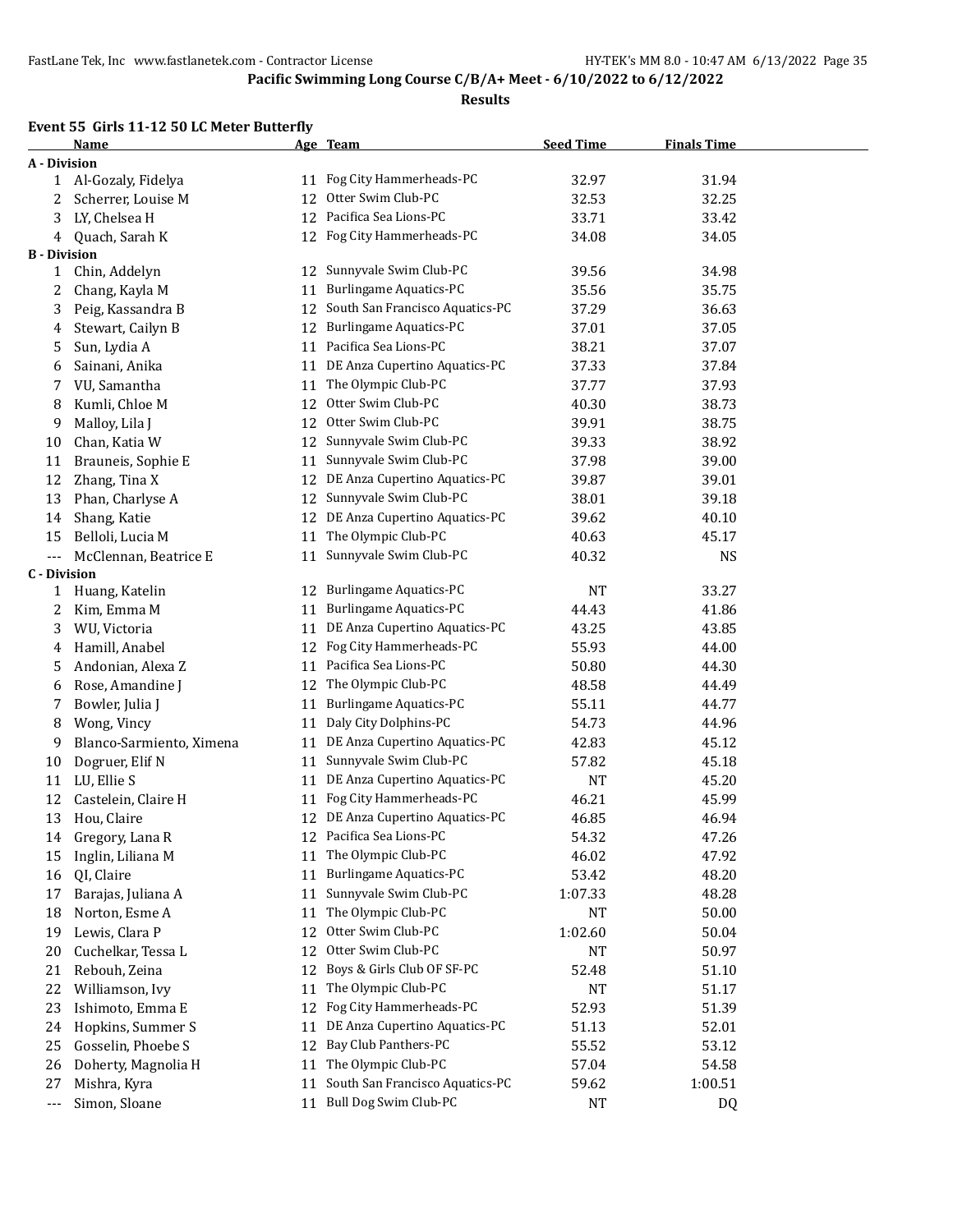|                          | FastLane Tek, Inc www.fastlanetek.com - Contractor License |    | Pacific Swimming Long Course C/B/A+ Meet - 6/10/2022 to 6/12/2022 |                  | HY-TEK's MM 8.0 - 10:47 AM 6/13/2022 Page 36 |  |
|--------------------------|------------------------------------------------------------|----|-------------------------------------------------------------------|------------------|----------------------------------------------|--|
|                          |                                                            |    | <b>Results</b>                                                    |                  |                                              |  |
|                          | C - Division  (Event 55 Girls 11-12 50 LC Meter Butterfly) |    |                                                                   |                  |                                              |  |
|                          | Name                                                       |    | Age Team                                                          | <b>Seed Time</b> | <b>Finals Time</b>                           |  |
| $---$                    | Hardman, Grace J                                           |    | 11 Bay Club Panthers-PC                                           | <b>NT</b>        | DQ                                           |  |
| $---$                    | Hardman, Zoe D                                             |    | 11 Bay Club Panthers-PC                                           | <b>NT</b>        | DQ                                           |  |
|                          | Krishnan, Mira                                             |    | 11 Burlingame Aquatics-PC                                         | 53.46            | <b>NS</b>                                    |  |
| $---$                    | Park, Zoey C                                               |    | 11 DE Anza Cupertino Aquatics-PC                                  | 42.89            | <b>NS</b>                                    |  |
| $---$                    | HU, Kaylee M                                               |    | 12 South San Francisco Aquatics-PC                                | 1:08.03          | <b>NS</b>                                    |  |
| $---$                    | Fung, Avery                                                |    | 12 South San Francisco Aquatics-PC                                | 47.10            | <b>NS</b>                                    |  |
|                          |                                                            |    |                                                                   |                  |                                              |  |
|                          | Event 57 Girls 13 & Over 200 LC Meter Butterfly            |    |                                                                   |                  |                                              |  |
|                          | Name                                                       |    | Age Team                                                          | <b>Seed Time</b> | <b>Finals Time</b>                           |  |
|                          | 1 Chang, Alexa                                             |    | 13 Burlingame Aquatics-PC                                         | 2:47.62          | 2:41.88                                      |  |
| 2                        | Birkhold, Elaine                                           |    | 13 Fog City Hammerheads-PC                                        | 2:47.92          | 2:42.54                                      |  |
| 3                        | Elliott, Emma S                                            |    | 18 Otter Swim Club-PC                                             | 2:35.42          | 2:49.85                                      |  |
| 4                        | SO, Caitlyn J                                              |    | 13 South San Francisco Aquatics-PC                                | 2:59.79          | 3:02.78                                      |  |
| 5                        | SO, Casey J                                                |    | 18 South San Francisco Aquatics-PC                                | 3:11.92          | 3:11.53                                      |  |
| 6                        | Tran, Miranda L                                            |    | 13 Valley Splash-PC                                               | <b>NT</b>        | 3:13.05                                      |  |
| 7                        | Wong, Sadie M                                              |    | 14 Burlingame Aquatics-PC                                         | <b>NT</b>        | 3:45.60                                      |  |
| 8                        | Ratcliffe, Isabella D                                      | 15 | Fog City Hammerheads-PC                                           | NT               | 4:11.45                                      |  |
| $---$                    | Sundar, Tessa P                                            |    | 13 Burlingame Aquatics-PC                                         | <b>NT</b>        | <b>NS</b>                                    |  |
| $---$                    | Raisner, Allison H                                         |    | 17 Otter Swim Club-PC                                             | 2:54.70          | <b>NS</b>                                    |  |
|                          | Event 58 Boys 13 & Over 200 LC Meter Butterfly             |    |                                                                   |                  |                                              |  |
|                          | <b>Name</b>                                                |    | Age Team                                                          | <b>Seed Time</b> | <b>Finals Time</b>                           |  |
| 1                        | Kajarekar, Saahil S                                        |    | 15 Sunnyvale Swim Club-PC                                         | 2:27.41          | 2:16.09                                      |  |
| 2                        | Grafilo, Jackson M                                         |    | 14 Unattached                                                     | 2:27.79          | 2:24.50                                      |  |
| 3                        | Garcia-Osorio, Jose A                                      |    | 16 South San Francisco Aquatics-PC                                | 2:31.13          | 2:33.13                                      |  |
| 4                        | DO, Thomas V                                               |    | 15 Sunnyvale Swim Club-PC                                         | 2:44.27          | 2:38.37                                      |  |
| 5                        | Chan, Nathanuel C                                          |    | 13 Fog City Hammerheads-PC                                        | NT               | 3:00.19                                      |  |
| 6                        | Partridge, Logan M                                         |    | 13 DE Anza Cupertino Aquatics-PC                                  | 3:07.22          | 3:11.88                                      |  |
| 7                        | Kompella, Nishant                                          |    | 14 Burlingame Aquatics-PC                                         | <b>NT</b>        | 3:26.33                                      |  |
| 8                        | Zhang, Samuel M                                            |    | 13 DE Anza Cupertino Aquatics-PC                                  | <b>NT</b>        | 3:28.51                                      |  |
| $---$                    | Castaneda, Ian X                                           |    | 14 Otter Swim Club-PC                                             | NT               | <b>NS</b>                                    |  |
| $---$                    | Leder, Benjamin O                                          |    | 14 DE Anza Cupertino Aquatics-PC                                  | 3:16.54          | <b>NS</b>                                    |  |
|                          |                                                            |    |                                                                   |                  |                                              |  |
|                          | Event 59 Girls 11-12 50 LC Meter Breaststroke              |    |                                                                   |                  |                                              |  |
|                          | <b>Name</b>                                                |    | Age Team                                                          | <b>Seed Time</b> | <b>Finals Time</b>                           |  |
| A - Division             |                                                            |    |                                                                   |                  |                                              |  |
| $\mathbf{1}$             | Qiu, Elise                                                 |    | 12 Burlingame Aquatics-PC<br>Sunnyvale Swim Club-PC               | 38.79            | 37.22                                        |  |
| 2                        | Chin, Addelyn                                              | 12 | Pacifica Sea Lions-PC                                             | 38.67            | 39.27                                        |  |
| 3<br><b>B</b> - Division | LY, Chelsea H                                              | 12 |                                                                   | 41.68            | 44.05                                        |  |
| $\mathbf{1}$             | Zhang, Tina X                                              | 12 | DE Anza Cupertino Aquatics-PC                                     | 45.88            | 44.31                                        |  |
| 2                        | Zarahn, Abigail F                                          | 12 | <b>Burlingame Aquatics-PC</b>                                     | 48.29            | 44.58                                        |  |
| 3                        | Cheng, Ashley                                              | 12 | <b>Burlingame Aquatics-PC</b>                                     | 44.57            | 44.70                                        |  |
|                          | Chan, Katia W                                              | 12 | Sunnyvale Swim Club-PC                                            | 47.07            | 44.89                                        |  |
| 4                        | Hou, Claire                                                | 12 | DE Anza Cupertino Aquatics-PC                                     | 45.28            | 45.46                                        |  |
| 5                        |                                                            |    | <b>Burlingame Aquatics-PC</b>                                     | 47.87            | 46.23                                        |  |
| 6                        | Guenther, Delainey A                                       | 11 | Pacifica Sea Lions-PC                                             |                  |                                              |  |
| 7                        | Sun, Lydia A                                               | 11 |                                                                   | 48.22            | 48.57                                        |  |
| 8<br><b>C</b> - Division | Pan, Zoe                                                   | 11 | Boys & Girls Club OF SF-PC                                        | 42.00            | 49.14                                        |  |
| 1                        | Quach, Sarah K                                             | 12 | Fog City Hammerheads-PC                                           | 51.38            | 41.90                                        |  |
| 2                        | Phan, Charlyse A                                           | 12 | Sunnyvale Swim Club-PC                                            | 52.25            | 45.04                                        |  |
| 3                        | Rose, Amandine J                                           | 12 | The Olympic Club-PC                                               | 49.06            | 47.63                                        |  |
|                          |                                                            |    |                                                                   |                  |                                              |  |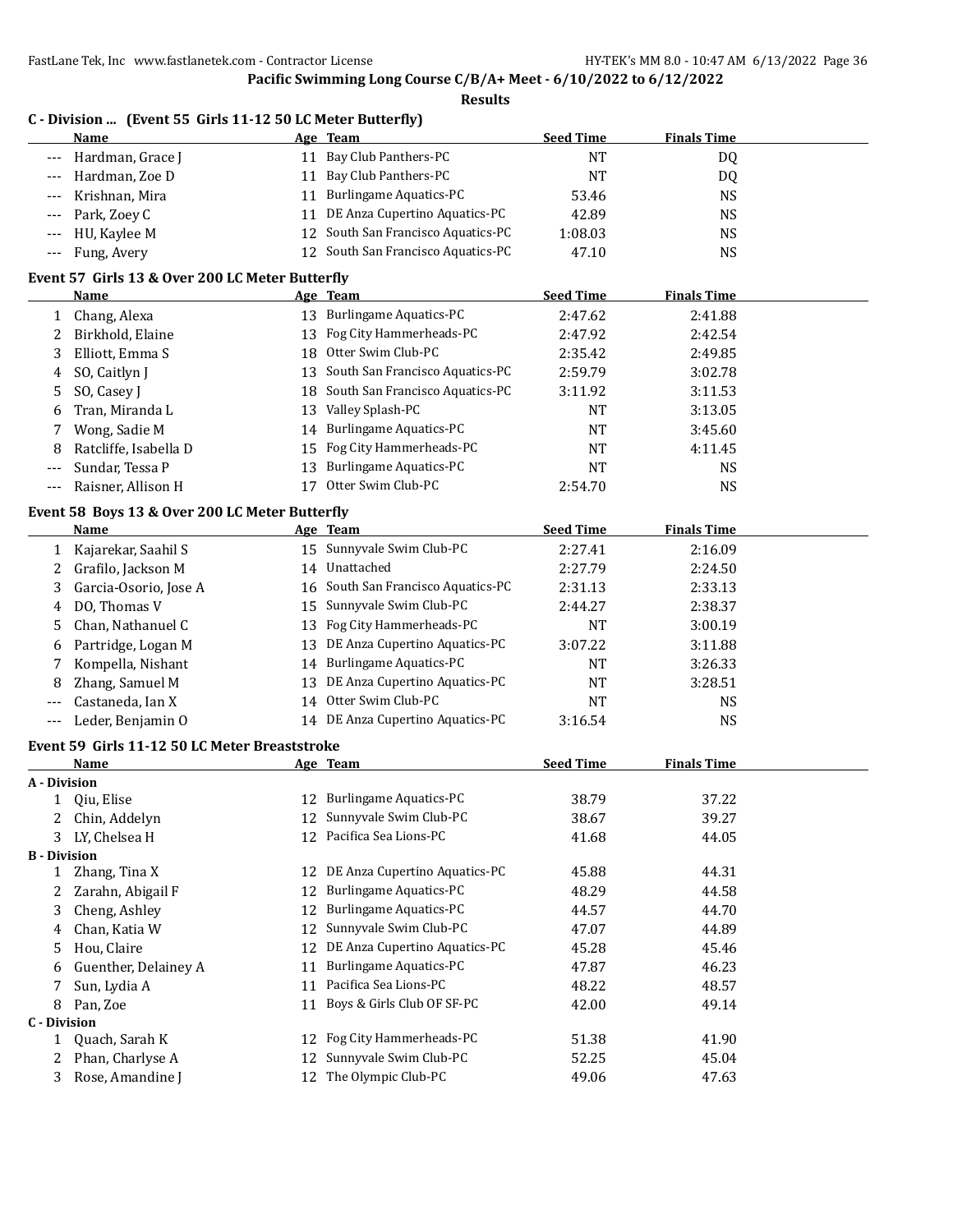#### **Results**

#### **C - Division ... (Event 59 Girls 11-12 50 LC Meter Breaststroke)**

|                | Name                     |    | Age Team                           | <b>Seed Time</b> | <b>Finals Time</b> |  |
|----------------|--------------------------|----|------------------------------------|------------------|--------------------|--|
| 4              | Wong, Vincy              |    | 11 Daly City Dolphins-PC           | 54.88            | 48.46              |  |
| 5              | Penaskovic, Shelby C     |    | 11 DE Anza Cupertino Aquatics-PC   | 50.98            | 48.82              |  |
| 6              | Chang, Kayla M           | 11 | <b>Burlingame Aquatics-PC</b>      | 51.30            | 49.12              |  |
| 7              | Jiang, Hailey Z          | 11 | Burlingame Aquatics-PC             | 1:03.46          | 49.21              |  |
| 8              | Saheb, Sara              | 11 | Bay Club Panthers-PC               | 49.76            | 49.54              |  |
| 9              | Kumli, Chloe M           | 12 | Otter Swim Club-PC                 | 1:13.20          | 50.01              |  |
| 10             | WU, Victoria             | 11 | DE Anza Cupertino Aquatics-PC      | 54.02            | 50.38              |  |
| 11             | Hopkins, Summer S        |    | 11 DE Anza Cupertino Aquatics-PC   | 51.60            | 50.58              |  |
| 12             | Rebouh, Zeina            | 12 | Boys & Girls Club OF SF-PC         | NT               | 51.63              |  |
| 13             | Doherty, Magnolia H      |    | 11 The Olympic Club-PC             | 52.26            | 52.19              |  |
| 14             | Cuchelkar, Tessa L       | 12 | Otter Swim Club-PC                 | 53.08            | 52.34              |  |
| 15             | Barajas, Juliana A       | 11 | Sunnyvale Swim Club-PC             | 49.51            | 52.37              |  |
| 16             | LU, Ellie S              | 11 | DE Anza Cupertino Aquatics-PC      | <b>NT</b>        | 54.22              |  |
| 17             | Norton, Esme A           | 11 | The Olympic Club-PC                | 53.75            | 54.26              |  |
| 18             | Dehlendorf, Lily C       | 12 | Daly City Dolphins-PC              | <b>NT</b>        | 54.39              |  |
| 19             | Kim, Emma M              | 11 | <b>Burlingame Aquatics-PC</b>      | 56.18            | 54.52              |  |
| 20             | QI, Claire               | 11 | <b>Burlingame Aquatics-PC</b>      | 1:01.59          | 54.97              |  |
| 21             | Belloli, Lucia M         | 11 | The Olympic Club-PC                | 53.84            | 55.37              |  |
| 22             | Hardman, Zoe D           | 11 | Bay Club Panthers-PC               | <b>NT</b>        | 55.63              |  |
| 23             | Ishimoto, Emma E         | 12 | Fog City Hammerheads-PC            | 1:08.89          | 55.76              |  |
| 24             | Andonian, Alexa Z        | 11 | Pacifica Sea Lions-PC              | 57.75            | 55.93              |  |
| 25             | Dogruer, Elif N          | 11 | Sunnyvale Swim Club-PC             | 1:08.80          | 57.70              |  |
| 26             | Lewis, Clara P           | 12 | Otter Swim Club-PC                 | 1:07.02          | 57.74              |  |
| 27             | Blanco-Sarmiento, Ximena | 11 | DE Anza Cupertino Aquatics-PC      | 58.28            | 57.75              |  |
| 28             | Hay, Sacha M             | 11 | <b>Burlingame Aquatics-PC</b>      | NT               | 58.33              |  |
| 29             | Hardman, Grace J         | 11 | Bay Club Panthers-PC               | <b>NT</b>        | 58.51              |  |
| 30             | Bowler, Julia J          | 11 | Burlingame Aquatics-PC             | 1:01.36          | 59.23              |  |
| 31             | Mishra, Kyra             | 11 | South San Francisco Aquatics-PC    | 58.63            | 59.75              |  |
| 32             | Williamson, Ivy          | 11 | The Olympic Club-PC                | <b>NT</b>        | 59.94              |  |
| 33             | Wells, Brylie M          | 11 | <b>Burlingame Aquatics-PC</b>      | 1:07.17          | 1:00.14            |  |
| 34             | Inglin, Liliana M        | 11 | The Olympic Club-PC                | 1:01.09          | 1:04.31            |  |
| 35             | Simon, Sloane            | 11 | Bull Dog Swim Club-PC              | <b>NT</b>        | 1:07.42            |  |
| 36             | Burkhardt, Catherine A   | 11 | The Olympic Club-PC                | <b>NT</b>        | 1:10.62            |  |
| $---$          | Gregory, Lana R          |    | 12 Pacifica Sea Lions-PC           | NT               | DQ                 |  |
| $\overline{a}$ | Chari, Keira S           | 11 | <b>Burlingame Aquatics-PC</b>      | 1:13.54          | DQ                 |  |
| $---$          | Krishnan, Mira           | 11 | <b>Burlingame Aquatics-PC</b>      | 52.32            | <b>NS</b>          |  |
| $---$          | McClennan, Beatrice E    | 11 | Sunnyvale Swim Club-PC             | 55.00            | <b>NS</b>          |  |
| ---            | Fung, Avery              |    | 12 South San Francisco Aquatics-PC | <b>NT</b>        | <b>NS</b>          |  |
| ---            | Park, Zoey C             |    | 11 DE Anza Cupertino Aquatics-PC   | 54.95            | <b>NS</b>          |  |

#### **Event 61 Girls 13 & Over 100 LC Meter Breaststroke**

|    | Name              |     | Age Team                      | <b>Seed Time</b> | <b>Finals Time</b> |  |
|----|-------------------|-----|-------------------------------|------------------|--------------------|--|
|    | Cheung, Asta      |     | 15 Boys & Girls Club OF SF-PC | 1:23.18          | 1:23.54            |  |
|    | Sloan, Claire E   |     | 16 Fog City Hammerheads-PC    | 1:16.72          | 1:23.62            |  |
| 3  | Kashyap, Shreya   | 14  | Otter Swim Club-PC            | 1:25.00          | 1:24.10            |  |
| 4  | Turk, Catherine E |     | 13 Burlingame Aquatics-PC     | 1:29.29          | 1:28.08            |  |
| 5  | Kwok, Madison     |     | 13 Burlingame Aquatics-PC     | 1:28.24          | 1:28.52            |  |
| 6  | Wang, Kacy        |     | 14 Otter Swim Club-PC         | 1:26.24          | 1:28.88            |  |
|    | Nguyen, Angela H  |     | 13 Fog City Hammerheads-PC    | 1:29.35          | 1:28.90            |  |
| 8  | Hogan, Kayla A    | 18. | Otter Swim Club-PC            | 1:30.97          | 1:28.96            |  |
| 9  | Kwan, Katelin Z   | 17  | Otter Swim Club-PC            | 1:28.92          | 1:29.12            |  |
| 10 | Qiu, Agnes        | 15. | Burlingame Aquatics-PC        | 1:26.32          | 1:29.38            |  |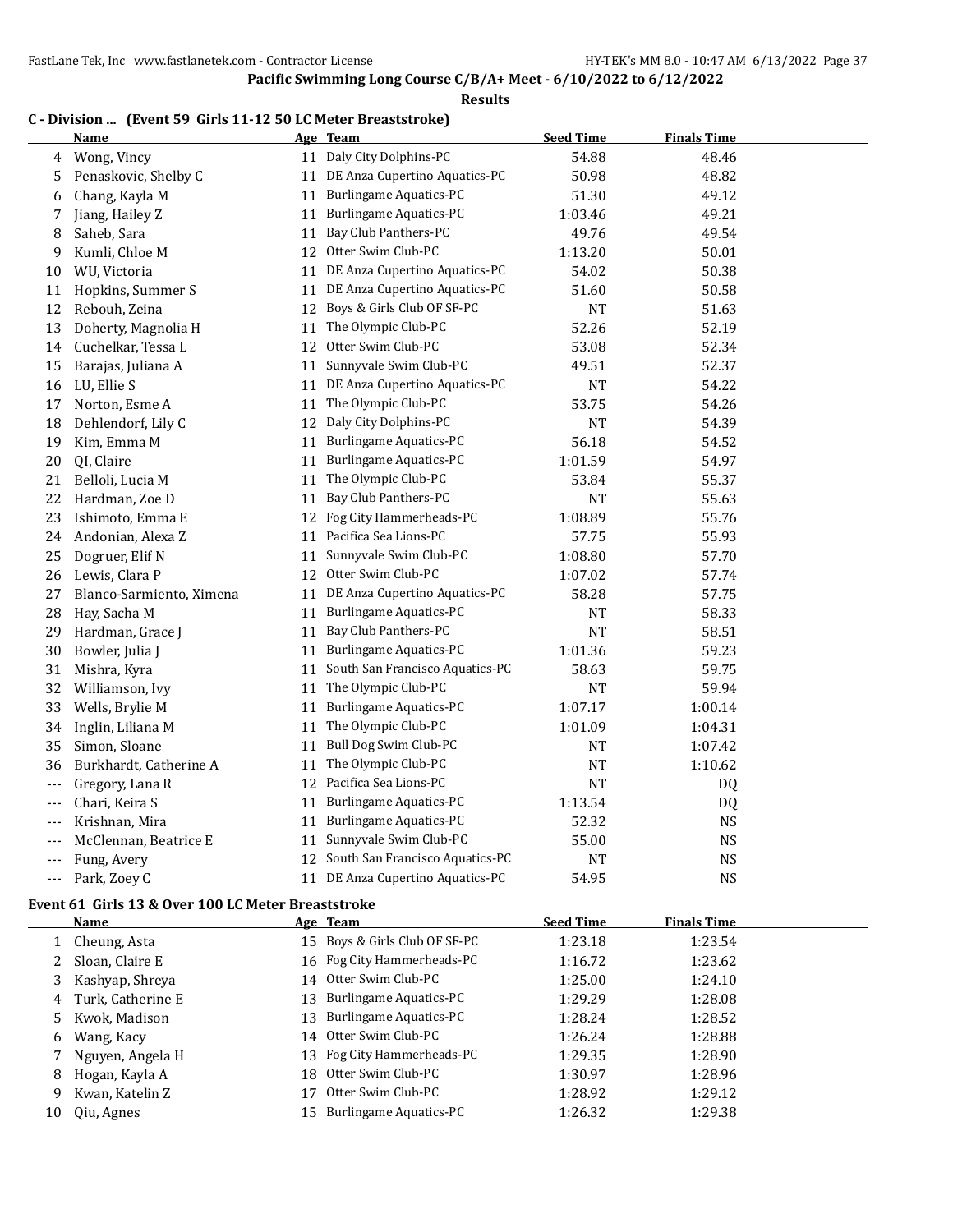|          | <b>Name</b>                                       |    | Age Team                           | <b>Seed Time</b>   | <b>Finals Time</b> |  |
|----------|---------------------------------------------------|----|------------------------------------|--------------------|--------------------|--|
| 11       | Liang, Leena M                                    | 13 | Fog City Hammerheads-PC            | 1:29.91            | 1:31.07            |  |
| 12       | VU, Sophia H                                      | 14 | <b>Burlingame Aquatics-PC</b>      | 1:32.10            | 1:31.08            |  |
| 13       | Slakoff, Sydney M                                 | 13 | Burlingame Aquatics-PC             | 1:33.52            | 1:31.32            |  |
| 14       | Truong, Makena S                                  | 13 | <b>Burlingame Aquatics-PC</b>      | 1:32.89            | 1:31.74            |  |
| 15       | Blanco-Sarmiento, Romina                          | 15 | DE Anza Cupertino Aquatics-PC      | 1:31.35            | 1:32.32            |  |
| 16       | Miller, Ivory J                                   | 15 | Otter Swim Club-PC                 | 1:29.68            | 1:33.20            |  |
| 17       | Feng, Mirabelle                                   | 14 | Sunnyvale Swim Club-PC             | 1:32.08            | 1:33.66            |  |
| 18       | Anderson, Kalina R                                | 14 | Otter Swim Club-PC                 | 1:47.91            | 1:33.76            |  |
| 19       | VU, Kim Q                                         | 15 | Valley Splash-PC                   | 1:34.93            | 1:33.99            |  |
| 20       | Burkhardt, Elizabeth J                            | 14 | The Olympic Club-PC                | 1:40.39            | 1:36.39            |  |
| 21       | Mallory, Rhianna J                                | 14 | Fog City Hammerheads-PC            | 1:50.03            | 1:36.45            |  |
| 22       | Eastwood, Imogen F                                | 14 | Boys & Girls Club OF SF-PC         | 1:34.28            | 1:37.43            |  |
| 23       | Sanabria, Leslie                                  | 15 | Pacifica Sea Lions-PC              | 1:38.88            | 1:38.98            |  |
| 24       | Volna, Hayden K                                   | 14 | <b>Burlingame Aquatics-PC</b>      | 1:43.34            | 1:39.11            |  |
| 25       | Seshaadri, Shreya                                 | 13 | DE Anza Cupertino Aquatics-PC      | 1:40.88            | 1:39.16            |  |
| 26       | Nguyen, Tiffany                                   | 13 | Valley Splash-PC                   | <b>NT</b>          | 1:39.21            |  |
| 27       | Bergh, Elin L                                     | 13 | The Olympic Club-PC                | 1:35.23            | 1:39.25            |  |
| 28       | Partridge, Lily G                                 | 13 | DE Anza Cupertino Aquatics-PC      | 1:44.48            | 1:39.36            |  |
| 29       | Chui, Alyssa T                                    | 16 | South San Francisco Aquatics-PC    | 1:38.05            | 1:39.41            |  |
| 30       | SY, Sara D                                        | 13 | South San Francisco Aquatics-PC    | 1:41.12            | 1:39.47            |  |
| 31       | Wong, Chloe M                                     | 14 | <b>Burlingame Aquatics-PC</b>      | 1:43.28            | 1:39.86            |  |
| 32       | Seshaadri, Aarya                                  | 13 | DE Anza Cupertino Aquatics-PC      | 2:10.59            | 1:40.07            |  |
| 33       | Ratcliffe, Isabella D                             | 15 | Fog City Hammerheads-PC            | 1:47.09            | 1:40.31            |  |
| 34       | Alia, Bock                                        | 13 | Bay Club Panthers-PC               | <b>NT</b>          | 1:40.55            |  |
| 35       | Yang, Kelsey E                                    | 14 | DE Anza Cupertino Aquatics-PC      | 1:38.12            | 1:43.08            |  |
| 36       | Rose, Bryer J                                     | 13 | <b>Burlingame Aquatics-PC</b>      | 1:41.75            | 1:43.43            |  |
| 37       | Raghavan, Minnoli                                 | 17 | <b>Burlingame Aquatics-PC</b>      | 1:35.64            | 1:43.45            |  |
| 38       | Seshaadri, Kaathya                                | 13 | DE Anza Cupertino Aquatics-PC      | 1:49.06            | 1:44.65            |  |
| 39       | Poon, Chloe J                                     | 18 | Sunnyvale Swim Club-PC             | 1:54.42            | 1:45.51            |  |
| 40       | Anderson, Malina A                                | 13 | Fog City Hammerheads-PC            | 2:10.08            | 1:47.04            |  |
| 41       | Lee, Victoria Y                                   | 13 | Unattached-PC                      | 2:27.42            | 1:47.38            |  |
| 42       | Siu, Caitlyn H                                    | 15 | <b>Burlingame Aquatics-PC</b>      | 1:50.23            | 1:48.45            |  |
| 43       | Siu, Maya L                                       | 13 | <b>Burlingame Aquatics-PC</b>      | 1:45.13            | 1:49.64            |  |
| 44       | Barki, Adriene                                    | 14 | South San Francisco Aquatics-PC    | 1:51.98            | 1:49.98            |  |
| 45       | Lashier, Peyton X                                 | 13 | DE Anza Cupertino Aquatics-PC      | 1:50.68            | 1:53.62            |  |
| 46       | Jedkins, Laila E                                  | 13 | Otter Swim Club-PC                 | 2:03.52            | 1:53.76            |  |
|          | Hon, Evelyn S                                     |    | 13 Burlingame Aquatics-PC          | 1:53.21            | 1:54.81            |  |
| 47<br>48 | Parr, Angela E                                    | 13 | Pacifica Sea Lions-PC              | 1:59.54            | 2:01.13            |  |
| 49       | Bourdon-Molina, Lola X                            | 14 | South San Francisco Aquatics-PC    | 2:05.64            | 2:07.10            |  |
|          | VU, Michelle N                                    | 13 | Valley Splash-PC                   | 1:36.01            |                    |  |
| $---$    | Guillerm, Camille                                 | 16 | Sunnyvale Swim Club-PC             |                    | DQ<br><b>NS</b>    |  |
| ---      | Levin, Liliana M                                  | 13 | DE Anza Cupertino Aquatics-PC      | 1:34.48<br>1:28.42 | <b>NS</b>          |  |
| ---      | Edwards, Abigail                                  | 13 | Fog City Hammerheads-PC            |                    | <b>NS</b>          |  |
| $---$    |                                                   |    | Otter Swim Club-PC                 | 1:48.96            |                    |  |
| $---$    | Pilipenko, Valerie A                              | 14 | Pacifica Sea Lions-PC              | NT                 | <b>NS</b>          |  |
| $---$    | Litz, Ava A                                       | 13 |                                    | 1:46.25            | <b>NS</b>          |  |
| $--$     | Gregory, Liesl A                                  | 14 | Pacifica Sea Lions-PC              | <b>NT</b>          | <b>NS</b>          |  |
| $---$    | Chui, Abigail N                                   |    | 14 South San Francisco Aquatics-PC | 1:42.36            | <b>NS</b>          |  |
| $---$    | Couch, Corrina S                                  |    | 14 Fog City Hammerheads-PC         | 1:53.70            | <b>NS</b>          |  |
|          | Event 62 Boys 13 & Over 100 LC Meter Breaststroke |    |                                    |                    |                    |  |
|          | <u>Name</u>                                       |    | Age Team                           | <b>Seed Time</b>   | <b>Finals Time</b> |  |
|          | 1 Coblin, Owen H                                  |    | 15 Sunnyvale Swim Club-PC          | 1:12.26            | 1:09.56            |  |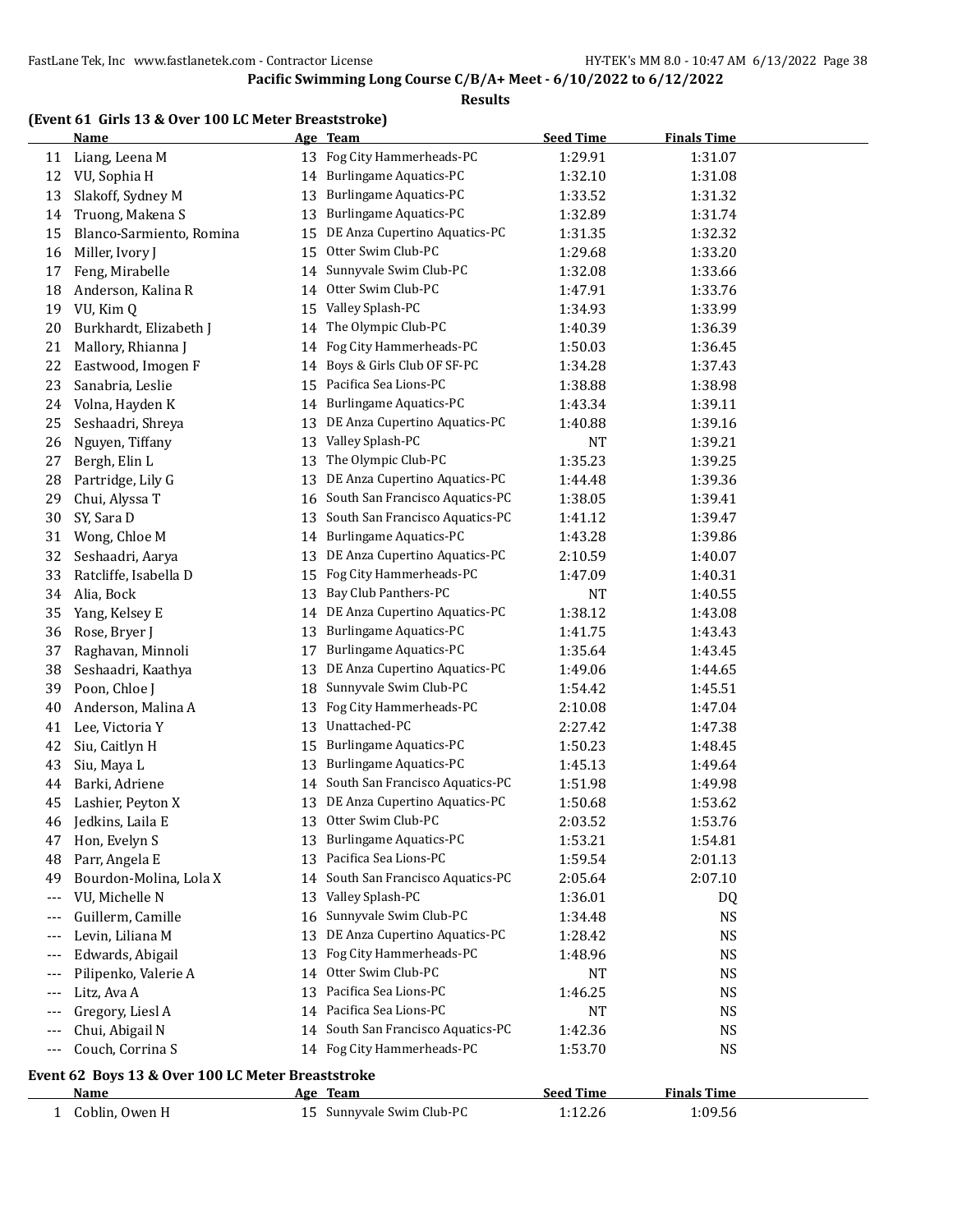**Results**

#### **(Event 62 Boys 13 & Over 100 LC Meter Breaststroke)**

|       | <b>Name</b>               |    | Age Team                        | <b>Seed Time</b> | <b>Finals Time</b> |  |
|-------|---------------------------|----|---------------------------------|------------------|--------------------|--|
| 2     | Hsu, Ryan K               |    | 18 Otter Swim Club-PC           | 1:11.78          | 1:13.99            |  |
| 3     | VU, Dan T                 | 18 | Valley Splash-PC                | 1:11.08          | 1:14.81            |  |
| 4     | Zhou, Weichenyang         | 20 | Valley Splash-PC                | 1:06.00          | 1:16.41            |  |
| 5     | Sasano, Alec T            | 20 | <b>Burlingame Aquatics-PC</b>   | 1:12.43          | 1:16.91            |  |
| 6     | VU, Ian M                 | 15 | <b>Burlingame Aquatics-PC</b>   | 1:16.56          | 1:17.63            |  |
| 7     | VU, Benjamin N            | 14 | Valley Splash-PC                | 1:15.33          | 1:17.76            |  |
| 8     | Pham, Andrew N            | 13 | Sunnyvale Swim Club-PC          | 1:35.63          | 1:18.04            |  |
| 9     | Tendulkar, Aditya P       | 15 | <b>Burlingame Aquatics-PC</b>   | 1:21.94          | 1:18.05            |  |
| 10    | Garcia, Ethan C           | 15 | Sunnyvale Swim Club-PC          | 1:19.69          | 1:18.61            |  |
| 11    | Kajarekar, Saahil S       | 15 | Sunnyvale Swim Club-PC          | 1:28.23          | 1:18.89            |  |
| 12    | Farnham, Max K            | 16 | Sunnyvale Swim Club-PC          | 1:21.57          | 1:19.17            |  |
| 13    | Hsu, Brandon C            | 15 | Otter Swim Club-PC              | 1:20.98          | 1:20.04            |  |
| 14    | Mogannam, Adrian-Albert B | 15 | Otter Swim Club-PC              | 1:36.88          | 1:20.14            |  |
| 15    | Nixon, Jacob D            | 17 | Sunnyvale Swim Club-PC          | 1:20.54          | 1:20.70            |  |
| 16    | Mancinetti, Marco T       | 15 | Fog City Hammerheads-PC         | 1:15.95          | 1:22.07            |  |
| 17    | Chan, Alexander C         | 14 | Sunnyvale Swim Club-PC          | 1:24.51          | 1:23.21            |  |
| $*18$ | Dogruer, Kerem N          | 15 | Sunnyvale Swim Club-PC          | 1:27.65          | 1:25.45            |  |
| $*18$ | West, Jack T              | 14 | Pacifica Sea Lions-PC           | 1:20.15          | 1:25.45            |  |
| 20    | Chin, Ethan C             | 16 | Sunnyvale Swim Club-PC          | 1:25.77          | 1:26.70            |  |
| 21    | Foo, Samuel D             | 13 | <b>Burlingame Aquatics-PC</b>   | 1:25.91          | 1:27.79            |  |
| 22    | Poon, Kaden               | 14 | Sunnyvale Swim Club-PC          | 1:27.66          | 1:28.16            |  |
| 23    | Lee, Ciaran C             | 13 | <b>Burlingame Aquatics-PC</b>   | 1:29.15          | 1:29.62            |  |
| 24    | Jorgensen, Thomas G       | 13 | Fog City Hammerheads-PC         | 1:29.50          | 1:29.70            |  |
| 25    | Yip, Andrew S             | 13 | Sunnyvale Swim Club-PC          | 1:31.57          | 1:29.89            |  |
| 26    | Chen, Kyle H              | 14 | Daly City Dolphins-PC           | 1:46.97          | 1:30.03            |  |
| 27    | Johnston, Maximus         | 14 | Otter Swim Club-PC              | 1:25.94          | 1:30.23            |  |
| 28    | Chin, Caelen C            | 14 | Sunnyvale Swim Club-PC          | 1:29.59          | 1:30.69            |  |
| 29    | HU, Adam                  | 14 | South San Francisco Aquatics-PC | <b>NT</b>        | 1:30.91            |  |
| 30    | Patel, Anish R            | 15 | Valley Splash-PC                | 2:00.04          | 1:31.02            |  |
| 31    | Weinstein, Steven R       | 14 | The Olympic Club-PC             | <b>NT</b>        | 1:31.03            |  |
| 32    | Rim, Ryan                 | 13 | Bay Club Panthers-PC            | 1:31.71          | 1:31.34            |  |
| 33    | Duffy, Gregory W          | 14 | Unattached-PC                   | 1:36.86          | 1:31.35            |  |
| 34    | Wallitt, Nico A           | 15 | The Olympic Club-PC             | <b>NT</b>        | 1:32.78            |  |
| 35    | Zhang, Samuel M           | 13 | DE Anza Cupertino Aquatics-PC   | NT               | 1:33.68            |  |
| 36    | Khoury, Gianni S          | 13 | <b>Burlingame Aquatics-PC</b>   | 1:35.06          | 1:34.33            |  |
| 37    | Lai, Leo T                | 13 | South San Francisco Aquatics-PC | 1:27.78          | 1:34.34            |  |
| 38    | Browne, Ethan D           | 13 | Sunnyvale Swim Club-PC          | 1:32.61          | 1:34.65            |  |
| 39    | Yim, Taewon T             | 13 | DE Anza Cupertino Aquatics-PC   | 1:27.67          | 1:34.83            |  |
| 40    | LI, David X               | 14 | South San Francisco Aquatics-PC | 1:33.80          | 1:35.43            |  |
| 41    | HU, Henry Y               | 14 | Sunnyvale Swim Club-PC          | 1:33.08          | 1:36.33            |  |
| 42    | Kornach, Konstantin D     | 13 | Pacifica Sea Lions-PC           | 1:41.00          | 1:37.29            |  |
| 43    | Liu, James K              | 13 | Fog City Hammerheads-PC         | 1:54.93          | 1:37.54            |  |
| 44    | Partridge, Logan M        | 13 | DE Anza Cupertino Aquatics-PC   | 1:36.78          | 1:37.73            |  |
| 45    | Lim, Michael D            | 13 | <b>Burlingame Aquatics-PC</b>   | 1:42.29          | 1:38.08            |  |
| 46    | Zhang, Sean Z             | 13 | <b>Burlingame Aquatics-PC</b>   | 1:38.01          | 1:38.18            |  |
| 47    | Troshin, Daniel H         | 13 | South San Francisco Aquatics-PC | 1:42.04          | 1:38.68            |  |
| 48    | Huo, Jiachen              | 13 | Otter Swim Club-PC              | NT               | 1:41.20            |  |
| 49    | Hang, Wesley              | 15 | South San Francisco Aquatics-PC | 1:42.12          | 1:42.32            |  |
| 50    | Rebouh, Majid H           | 15 | Boys & Girls Club OF SF-PC      | 1:45.20          | 1:43.68            |  |
| 51    | Liu, Adrian               | 15 | Fog City Hammerheads-PC         | NT               | 1:43.84            |  |
| 52    | Cheung, Alvin             | 13 | Boys & Girls Club OF SF-PC      | 2:07.19          | 1:44.17            |  |
| 53    | LY, Toronto V             |    | 13 Pacifica Sea Lions-PC        | 1:46.24          | 1:44.88            |  |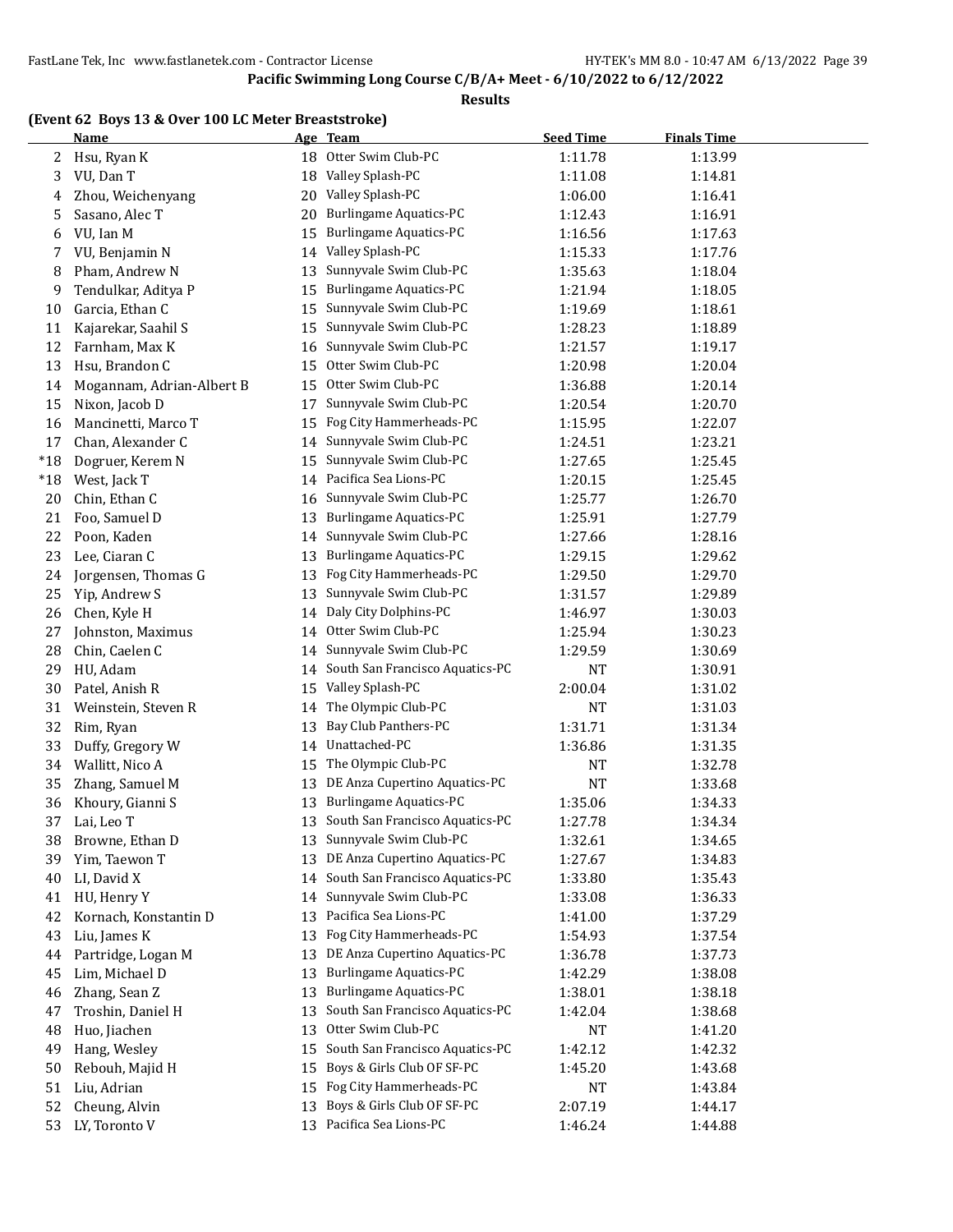#### **Results**

#### **(Event 62 Boys 13 & Over 100 LC Meter Breaststroke)**

|                     | <b>Name</b>                          |    | Age Team                           | <b>Seed Time</b> | <b>Finals Time</b> |  |
|---------------------|--------------------------------------|----|------------------------------------|------------------|--------------------|--|
| 54                  | Situ, Matthew R                      |    | 15 Burlingame Aquatics-PC          | 1:49.25          | 1:45.94            |  |
| 55                  | Chen, Brendan W                      | 13 | Fog City Hammerheads-PC            | <b>NT</b>        | 1:46.57            |  |
| 56                  | Death, Finn                          | 13 | The Olympic Club-PC                | 1:56.25          | 1:46.95            |  |
| 57                  | HO, Tyler K                          | 13 | Daly City Dolphins-PC              | <b>NT</b>        | 1:47.30            |  |
| 58                  | Lam, Tyler                           | 15 | Fog City Hammerheads-PC            | 1:38.77          | 1:48.42            |  |
| 59                  | Rim, Michael                         | 15 | Bay Club Panthers-PC               | <b>NT</b>        | 1:51.61            |  |
| 60                  | Rockman, Noah                        | 15 | The Olympic Club-PC                | NT               | 2:00.59            |  |
| $---$               | Lumbang, Xian David M                | 13 | Daly City Dolphins-PC              | 1:52.90          | DQ                 |  |
| $---$               | Cheung, Evan                         | 15 | Fog City Hammerheads-PC            | 1:29.60          | <b>NS</b>          |  |
| $---$               | Krasner, Ethan A                     |    | 14 South San Francisco Aquatics-PC | 1:39.58          | <b>NS</b>          |  |
| ---                 | Draper, Graham                       | 13 | Fog City Hammerheads-PC            | NT               | <b>NS</b>          |  |
| ---                 | Yang, Michael K                      |    | 14 South San Francisco Aquatics-PC | 1:29.37          | <b>NS</b>          |  |
| $---$               | Lam, Brandon K                       | 18 | Valley Splash-PC                   | 1:17.48          | <b>NS</b>          |  |
| ---                 | Leder, Benjamin O                    |    | 14 DE Anza Cupertino Aquatics-PC   | 1:41.06          | <b>NS</b>          |  |
| $---$               | Fung, Zachary S                      | 13 | South San Francisco Aquatics-PC    | 1:41.94          | <b>NS</b>          |  |
| $---$               | Samon, Eli M                         | 14 | Otter Swim Club-PC                 | <b>NT</b>        | <b>NS</b>          |  |
| $---$               | Tang, Jasper Z                       | 13 | Boys & Girls Club OF SF-PC         | 1:35.09          | <b>NS</b>          |  |
| $\qquad \qquad -$   | Tokuz, Yusuf I                       | 15 | DE Anza Cupertino Aquatics-PC      | 1:25.11          | <b>NS</b>          |  |
|                     |                                      |    |                                    |                  |                    |  |
|                     | Event 63 Girls 11-12 200 LC Meter IM |    |                                    |                  |                    |  |
|                     | Name                                 |    | Age Team                           | <b>Seed Time</b> | <b>Finals Time</b> |  |
| A - Division<br>1   | Al-Gozaly, Fidelya                   | 11 | Fog City Hammerheads-PC            | 2:45.78          | 2:52.37            |  |
| 2                   | Cheng, Ashley                        |    | 12 Burlingame Aquatics-PC          | 2:54.42          | 3:05.40            |  |
| <b>B</b> - Division |                                      |    |                                    |                  |                    |  |
| 1                   | LY, Chelsea H                        |    | 12 Pacifica Sea Lions-PC           | 3:00.02          | 2:57.45            |  |
| 2                   | Shang, Katie                         |    | 12 DE Anza Cupertino Aquatics-PC   | 3:09.46          | 3:06.88            |  |
| 3                   | Malloy, Lila J                       |    | 12 Otter Swim Club-PC              | 3:10.40          | 3:09.21            |  |
| 4                   | Peig, Kassandra B                    |    | 12 South San Francisco Aquatics-PC | 3:02.23          | 3:10.93            |  |
| 5                   | Saheb, Sara                          | 11 | Bay Club Panthers-PC               | 3:12.61          | 3:26.93            |  |
| 6                   | Castelein, Claire H                  | 11 | Fog City Hammerheads-PC            | 3:26.00          | 3:39.32            |  |
| ---                 | McClennan, Beatrice E                | 11 | Sunnyvale Swim Club-PC             | 3:21.58          | <b>NS</b>          |  |
| $---$               | HU, Kaylee M                         | 12 | South San Francisco Aquatics-PC    | 3:25.60          | <b>NS</b>          |  |
| <b>C</b> - Division |                                      |    |                                    |                  |                    |  |
| 1                   | VU, Samantha                         | 11 | The Olympic Club-PC                | 3:47.17          | 3:02.86            |  |
| 2                   | Huang, Katelin                       |    | 12 Burlingame Aquatics-PC          | NT               | 3:03.60            |  |
| 3                   | Phan, Charlyse A                     |    | 12 Sunnyvale Swim Club-PC          | 3:38.79          | 3:08.26            |  |
| 4                   | Penaskovic, Shelby C                 |    | 11 DE Anza Cupertino Aquatics-PC   | 3:33.33          | 3:17.04            |  |
| 5                   | Wong, Vincy                          | 11 | Daly City Dolphins-PC              | <b>NT</b>        | 3:24.04            |  |
| 6                   | Hamill, Anabel                       | 12 | Fog City Hammerheads-PC            | 4:16.80          | 3:25.20            |  |
| 7                   | Pan, Zoe                             | 11 | Boys & Girls Club OF SF-PC         | <b>NT</b>        | 3:26.88            |  |
| 8                   | Hou, Claire                          | 12 | DE Anza Cupertino Aquatics-PC      | 3:28.01          | 3:29.14            |  |
| 9                   | WU, Victoria                         | 11 | DE Anza Cupertino Aquatics-PC      | 3:33.20          | 3:34.78            |  |
| 10                  | Blanco-Sarmiento, Ximena             | 11 | DE Anza Cupertino Aquatics-PC      | 3:44.11          | 3:37.74            |  |
| 11                  | Norton, Esme A                       | 11 | The Olympic Club-PC                | NT               | 3:38.40            |  |
| 12                  | Gosselin, Phoebe S                   | 12 | Bay Club Panthers-PC               | 3:39.50          | 3:39.24            |  |
| 13                  | Belloli, Lucia M                     | 11 | The Olympic Club-PC                | 3:44.45          | 3:48.18            |  |
| 14                  | Doherty, Magnolia H                  | 11 | The Olympic Club-PC                | NT               | 3:56.20            |  |
| 15                  | Hardman, Grace J                     | 11 | Bay Club Panthers-PC               | <b>NT</b>        | 3:57.12            |  |
| 16                  | Inglin, Liliana M                    | 11 | The Olympic Club-PC                | 4:04.05          | 3:58.67            |  |
| 17                  | Hardman, Zoe D                       | 11 | Bay Club Panthers-PC               | NT               | 3:59.83            |  |
| 18                  | Williamson, Ivy                      | 11 | The Olympic Club-PC                | NT               | 4:01.51            |  |
|                     |                                      |    |                                    |                  |                    |  |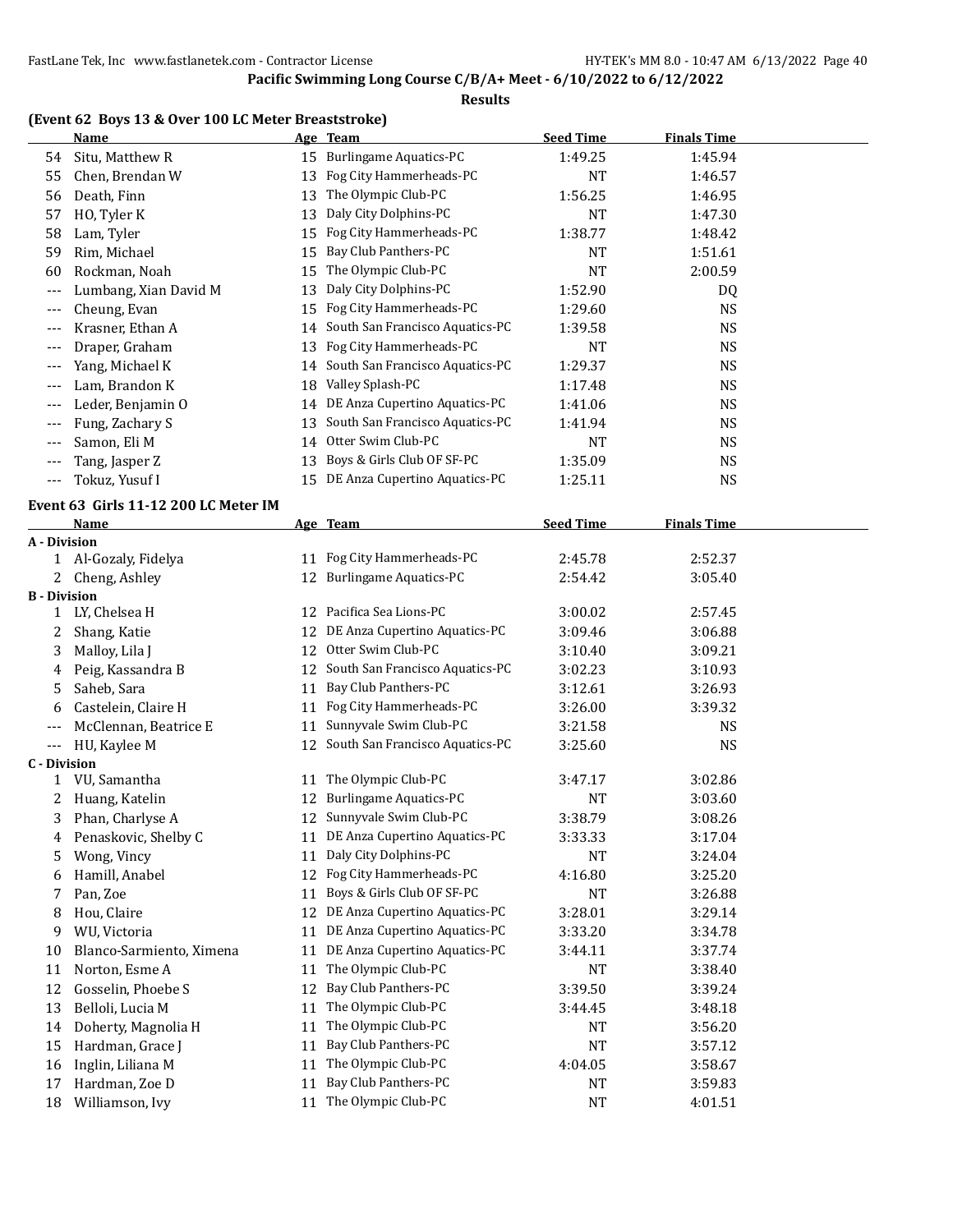**Pacific Swimming Long Course C/B/A+ Meet - 6/10/2022 to 6/12/2022**

**Results**

| C - Division  (Event 63 Girls 11-12 200 LC Meter IM) |                       |    |                               |                  |                    |  |  |  |
|------------------------------------------------------|-----------------------|----|-------------------------------|------------------|--------------------|--|--|--|
|                                                      | Name                  |    | Age Team                      | <b>Seed Time</b> | <b>Finals Time</b> |  |  |  |
| 19                                                   | OI, Claire            | 11 | <b>Burlingame Aquatics-PC</b> | 4:04.84          | 4:06.72            |  |  |  |
| 20                                                   | Chari, Keira S        | 11 | <b>Burlingame Aquatics-PC</b> | 4:49.58          | 4:49.74            |  |  |  |
|                                                      | --- Park, Zoey C      | 11 | DE Anza Cupertino Aquatics-PC | NT               | NS                 |  |  |  |
|                                                      | --- Hay, Sacha M      | 11 | <b>Burlingame Aquatics-PC</b> | <b>NT</b>        | <b>NS</b>          |  |  |  |
|                                                      | --- Hopkins, Summer S | 11 | DE Anza Cupertino Aquatics-PC | 3:38.74          | NS                 |  |  |  |
|                                                      | --- Thomas, Katelyn A |    | 12 Sunnyvale Swim Club-PC     | <b>NT</b>        | NS                 |  |  |  |

#### **Event 65 Girls 13 & Over 200 LC Meter IM**

|                         | Name                     |    | Age Team                         | <b>Seed Time</b> | <b>Finals Time</b> |  |
|-------------------------|--------------------------|----|----------------------------------|------------------|--------------------|--|
| 1                       | Hegblom, Katherine E     | 17 | Sunnyvale Swim Club-PC           | 2:29.34          | 2:34.43            |  |
| $\overline{\mathbf{c}}$ | Lai, Gaby T              | 16 | South San Francisco Aquatics-PC  | 2:43.61          | 2:38.40            |  |
| 3                       | Hogan, Kayla A           | 18 | Otter Swim Club-PC               | 2:38.13          | 2:39.14            |  |
| 4                       | Elliott, Emma S          | 18 | Otter Swim Club-PC               | 2:34.71          | 2:39.23            |  |
| 5                       | Kuziemko, Claire Y       | 16 | <b>Burlingame Aquatics-PC</b>    | 2:33.13          | 2:41.50            |  |
| 6                       | Chang, Alexa             | 13 | Burlingame Aquatics-PC           | 2:44.73          | 2:43.69            |  |
| 7                       | Feng, Mirabelle          | 14 | Sunnyvale Swim Club-PC           | 2:47.76          | 2:44.93            |  |
| 8                       | Geng, Emma X             | 14 | Sunnyvale Swim Club-PC           | 2:50.94          | 2:46.73            |  |
| 9                       | Kwan, Katelin Z          | 17 | Otter Swim Club-PC               | 2:49.36          | 2:47.08            |  |
| 10                      | Tudor, Emory E           | 18 | <b>Burlingame Aquatics-PC</b>    | 2:33.41          | 2:47.71            |  |
| 11                      | Elliott, Lauren M        | 16 | Otter Swim Club-PC               | 3:21.50          | 2:48.10            |  |
| 12                      | Doan, Alessia N          | 14 | Valley Splash-PC                 | NT               | 2:49.42            |  |
| 13                      | Blanco-Sarmiento, Romina | 15 | DE Anza Cupertino Aquatics-PC    | 2:51.02          | 2:50.99            |  |
| 14                      | Kashyap, Shreya          | 14 | Otter Swim Club-PC               | 2:51.34          | 2:51.15            |  |
| 15                      | Nguyen, Angela H         | 13 | Fog City Hammerheads-PC          | 2:51.23          | 2:51.92            |  |
| 16                      | Wang, Kacy               | 14 | Otter Swim Club-PC               | 2:48.58          | 2:52.40            |  |
| 17                      | LI, Abbey Q              | 14 | Otter Swim Club-PC               | 2:55.39          | 2:52.64            |  |
| 18                      | Truong, Makena S         | 13 | <b>Burlingame Aquatics-PC</b>    | 2:59.38          | 2:53.28            |  |
| 19                      | Turk, Catherine E        | 13 | <b>Burlingame Aquatics-PC</b>    | 2:51.41          | 2:53.69            |  |
| 20                      | SY, Sara D               | 13 | South San Francisco Aquatics-PC  | 2:59.80          | 2:53.96            |  |
| 21                      | Picht, Angela J          | 13 | Otter Swim Club-PC               | 2:54.62          | 2:54.90            |  |
| 22                      | SO, Casey J              | 18 | South San Francisco Aquatics-PC  | 2:55.43          | 2:56.29            |  |
| 23                      | SO, Caitlyn J            | 13 | South San Francisco Aquatics-PC  | 2:54.54          | 2:58.46            |  |
| 24                      | Rose, Bryer J            | 13 | <b>Burlingame Aquatics-PC</b>    | 3:03.62          | 2:58.53            |  |
| 25                      | Farrell, Ava J           | 15 | Otter Swim Club-PC               | 2:56.74          | 2:58.57            |  |
| 26                      | Huang, Karena            | 15 | <b>Burlingame Aquatics-PC</b>    | NT               | 2:59.18            |  |
| 27                      | Mallory, Rhianna J       | 14 | Fog City Hammerheads-PC          | 3:34.29          | 3:00.66            |  |
| 28                      | Bernaudin, Elea R        | 13 | Fog City Hammerheads-PC          | 3:37.14          | 3:01.94            |  |
| 29                      | VU, Michelle N           | 13 | Valley Splash-PC                 | 3:00.33          | 3:03.88            |  |
| 30                      | Kwong, Catherine K       | 14 | Burlingame Aquatics-PC           | 3:07.65          | 3:05.06            |  |
| 31                      | Seshaadri, Aarya         | 13 | DE Anza Cupertino Aquatics-PC    | 3:05.82          | 3:06.21            |  |
| 32                      | Seshaadri, Kaathya       | 13 | DE Anza Cupertino Aquatics-PC    | 3:10.56          | 3:07.69            |  |
| 33                      | Volna, Hayden K          | 14 | <b>Burlingame Aquatics-PC</b>    | 3:15.39          | 3:07.94            |  |
| 34                      | Thery, Emma              | 13 | Bay Club Panthers-PC             | 3:04.66          | 3:08.15            |  |
| 35                      | VU, Kim Q                | 15 | Valley Splash-PC                 | 3:14.02          | 3:09.71            |  |
| 36                      | Partridge, Lily G        |    | 13 DE Anza Cupertino Aquatics-PC | 3:16.76          | 3:11.09            |  |
| 37                      | Alia, Bock               |    | 13 Bay Club Panthers-PC          | NT               | 3:11.62            |  |
| 38                      | Barki, Adriene           | 14 | South San Francisco Aquatics-PC  | 3:14.40          | 3:12.07            |  |
| 39                      | Sanabria, Leslie         | 15 | Pacifica Sea Lions-PC            | 3:23.54          | 3:12.37            |  |
| 40                      | Sue, Madeleine S         |    | 14 Fog City Hammerheads-PC       | 3:24.33          | 3:14.44            |  |
| 41                      | Bergh, Elin L            | 13 | The Olympic Club-PC              | 3:12.99          | 3:15.19            |  |
| 42                      | Cherukumilli, Misha      | 13 | Otter Swim Club-PC               | 3:15.48          | 3:16.27            |  |
| 43                      | Jiang, Lydia G           |    | 13 Burlingame Aquatics-PC        | 3:20.84          | 3:18.88            |  |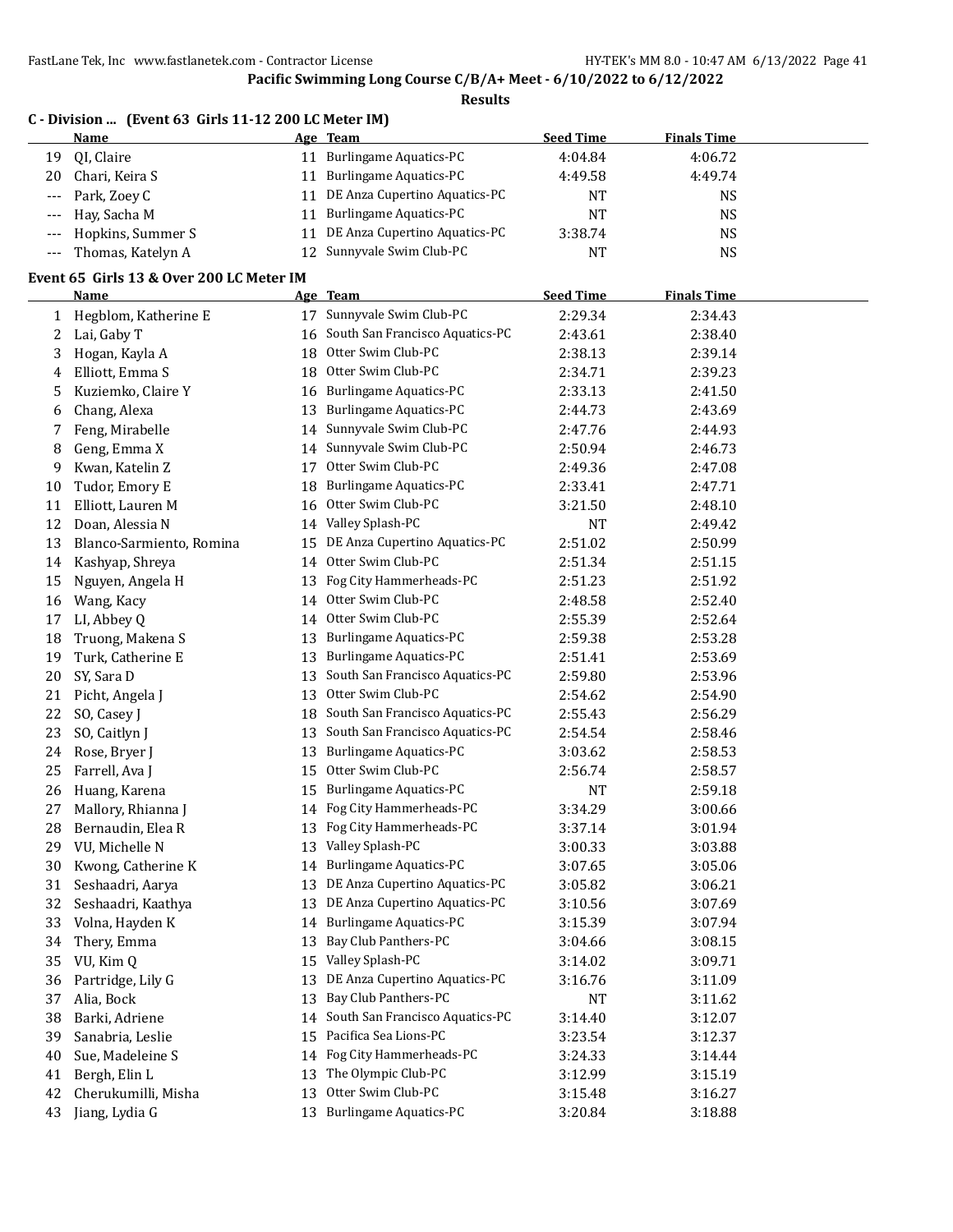#### **Results**

| (Event 65 Girls 13 & Over 200 LC Meter IM) |
|--------------------------------------------|
|--------------------------------------------|

|       | Name                   |    | Age Team                           | <b>Seed Time</b> | <b>Finals Time</b> |  |
|-------|------------------------|----|------------------------------------|------------------|--------------------|--|
| 44    | Chui, Alyssa T         |    | 16 South San Francisco Aquatics-PC | 3:09.92          | 3:19.88            |  |
| 45    | Anderson, Malina A     |    | 13 Fog City Hammerheads-PC         | NT               | 3:20.07            |  |
| 46    | Yang, Kelsey E         |    | 14 DE Anza Cupertino Aquatics-PC   | 3:14.44          | 3:20.15            |  |
| 47    | Hon, Evelyn S          | 13 | <b>Burlingame Aquatics-PC</b>      | 3:21.28          | 3:26.82            |  |
| 48    | Baldwin, Isabella T    | 13 | DE Anza Cupertino Aquatics-PC      | 3:26.99          | 3:27.98            |  |
| 49    | Wong, Sadie M          | 14 | Burlingame Aquatics-PC             | NT               | 3:31.98            |  |
| 50    | Parr, Angela E         | 13 | Pacifica Sea Lions-PC              | 3:24.89          | 3:36.08            |  |
| 51    | Bourdon-Molina, Lola X |    | 14 South San Francisco Aquatics-PC | 3:33.32          | 3:39.86            |  |
| $---$ | Nguyen, Tiffany        | 13 | Valley Splash-PC                   | NT               | <b>NS</b>          |  |
| ---   | Pilipenko, Valerie A   |    | 14 Otter Swim Club-PC              | <b>NT</b>        | NS.                |  |
|       | Lee, Victoria Y        | 13 | Unattached-PC                      | 3:13.49          | <b>NS</b>          |  |
| $---$ | Gregory, Liesl A       | 14 | Pacifica Sea Lions-PC              | NT               | <b>NS</b>          |  |
| $---$ | Sundar, Tessa P        | 13 | Burlingame Aquatics-PC             | NT               | <b>NS</b>          |  |
| $---$ | Sloan, Claire E        | 16 | Fog City Hammerheads-PC            | 2:37.72          | NS.                |  |
| $---$ | Chui, Abigail N        |    | 14 South San Francisco Aquatics-PC | 3:15.62          | <b>NS</b>          |  |
| $---$ | Guillerm, Camille      |    | 16 Sunnyvale Swim Club-PC          | 2:51.04          | <b>NS</b>          |  |
| ---   | Levin, Liliana M       |    | DE Anza Cupertino Aquatics-PC      | 2:48.97          | <b>NS</b>          |  |

#### **Event 66 Boys 13 & Over 200 LC Meter IM**

|    | Name                  |    | Age Team                        | <b>Seed Time</b> | <b>Finals Time</b> |  |
|----|-----------------------|----|---------------------------------|------------------|--------------------|--|
| 1  | Coblin, Owen H        | 15 | Sunnyvale Swim Club-PC          | 2:37.54          | 2:23.69            |  |
| 2  | Farnham, Max K        | 16 | Sunnyvale Swim Club-PC          | 2:32.32          | 2:28.07            |  |
| 3  | Hsu, Ryan K           | 18 | Otter Swim Club-PC              | 2:24.93          | 2:29.41            |  |
| 4  | Grafilo, Jackson M    | 14 | Unattached                      | 2:32.40          | 2:30.40            |  |
| 5  | VU, Ian M             | 15 | <b>Burlingame Aquatics-PC</b>   | 2:28.05          | 2:31.45            |  |
| 6  | Pham, Andrew N        | 13 | Sunnyvale Swim Club-PC          | 3:02.60          | 2:31.94            |  |
| 7  | Garcia, Ethan C       | 15 | Sunnyvale Swim Club-PC          | 2:36.01          | 2:33.28            |  |
| 8  | Jiang, Kevin L        | 13 | <b>Burlingame Aquatics-PC</b>   | 2:38.26          | 2:34.49            |  |
| 9  | Phan, Orion L         | 14 | Sunnyvale Swim Club-PC          | 2:35.49          | 2:35.86            |  |
| 10 | Nixon, Jacob D        | 17 | Sunnyvale Swim Club-PC          | 2:35.25          | 2:36.27            |  |
| 11 | VU, Benjamin N        | 14 | Valley Splash-PC                | 2:42.93          | 2:38.04            |  |
| 12 | Orloff, Eugene K      | 15 | Otter Swim Club-PC              | 2:48.00          | 2:39.06            |  |
| 13 | HU, Myles             | 15 | Otter Swim Club-PC              | 2:35.96          | 2:39.35            |  |
| 14 | Jorgensen, Thomas G   | 13 | Fog City Hammerheads-PC         | 3:18.00          | 2:40.00            |  |
| 15 | Nopper, Benjamin M    | 15 | <b>Burlingame Aquatics-PC</b>   | 2:48.67          | 2:40.04            |  |
| 16 | Chin, Ethan C         | 16 | Sunnyvale Swim Club-PC          | 2:40.03          | 2:40.58            |  |
| 17 | Chan, Alexander C     | 14 | Sunnyvale Swim Club-PC          | 2:43.50          | 2:42.14            |  |
| 18 | Poon, Kaden           | 14 | Sunnyvale Swim Club-PC          | 2:54.24          | 2:42.50            |  |
| 19 | Tendulkar, Aditya P   | 15 | <b>Burlingame Aquatics-PC</b>   | 2:53.22          | 2:42.76            |  |
| 20 | Punter, Samuel C      | 16 | <b>Burlingame Aquatics-PC</b>   | 2:47.40          | 2:42.88            |  |
| 21 | Hsu, Brandon C        | 15 | Otter Swim Club-PC              | 2:45.08          | 2:43.40            |  |
| 22 | Lai, Leo T            | 13 | South San Francisco Aquatics-PC | 2:48.13          | 2:47.20            |  |
| 23 | Chan, Nathanuel C     | 13 | Fog City Hammerheads-PC         | 4:21.17          | 2:49.78            |  |
| 24 | West, Jack T          | 14 | Pacifica Sea Lions-PC           | 2:44.08          | 2:50.32            |  |
| 25 | Chin, Caelen C        | 14 | Sunnyvale Swim Club-PC          | 2:38.97          | 2:50.68            |  |
| 26 | Weinstein, Steven R   | 14 | The Olympic Club-PC             | <b>NT</b>        | 2:51.04            |  |
| 27 | Browne, Ethan D       | 13 | Sunnyvale Swim Club-PC          | 2:46.54          | 2:51.23            |  |
| 28 | HU, Henry Y           | 14 | Sunnyvale Swim Club-PC          | 2:53.76          | 2:52.36            |  |
| 29 | Kornach, Konstantin D | 13 | Pacifica Sea Lions-PC           | 2:57.28          | 2:53.32            |  |
| 30 | Zhang, Samuel M       | 13 | DE Anza Cupertino Aquatics-PC   | 2:55.14          | 2:56.01            |  |
| 31 | Chen, Kyle H          | 14 | Daly City Dolphins-PC           | <b>NT</b>        | 2:57.13            |  |
| 32 | Alves, Joao Pedro     | 13 | <b>Burlingame Aquatics-PC</b>   | 2:39.84          | 2:57.28            |  |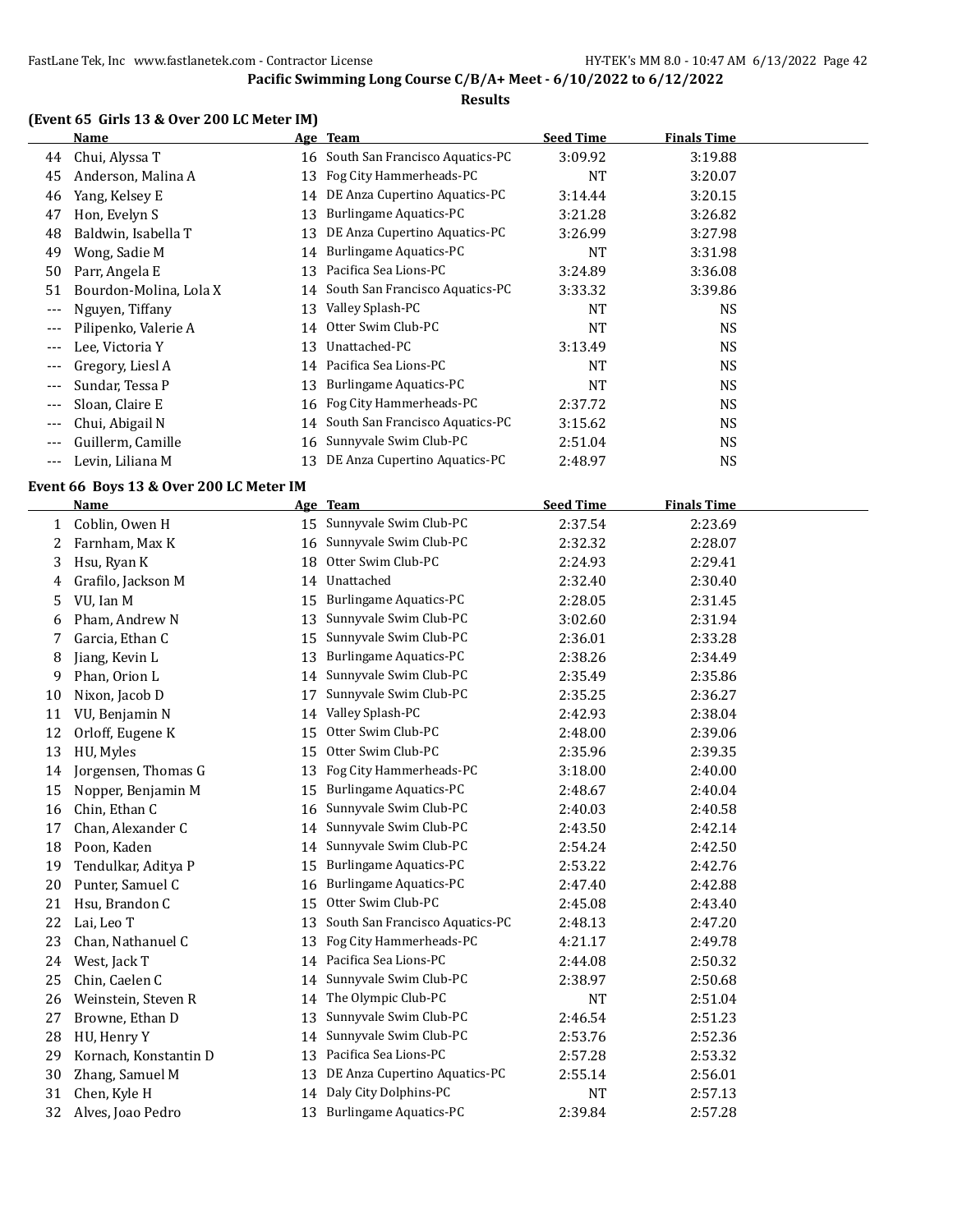#### **Results**

|  | (Event 66 Boys 13 & Over 200 LC Meter IM) |
|--|-------------------------------------------|
|--|-------------------------------------------|

 $\overline{a}$ 

| <b>Name</b>           |                                                                                                                                                                                |                                 | <b>Seed Time</b>                                                                                                                                                                                                                                                                                                                                                                                              | <b>Finals Time</b>                                |                                                                                                            |
|-----------------------|--------------------------------------------------------------------------------------------------------------------------------------------------------------------------------|---------------------------------|---------------------------------------------------------------------------------------------------------------------------------------------------------------------------------------------------------------------------------------------------------------------------------------------------------------------------------------------------------------------------------------------------------------|---------------------------------------------------|------------------------------------------------------------------------------------------------------------|
| HU, Adam              |                                                                                                                                                                                |                                 | <b>NT</b>                                                                                                                                                                                                                                                                                                                                                                                                     | 2:59.19                                           |                                                                                                            |
| Yip, Andrew S         | 13                                                                                                                                                                             | Sunnyvale Swim Club-PC          | 3:00.63                                                                                                                                                                                                                                                                                                                                                                                                       | 2:59.32                                           |                                                                                                            |
| Huo, Jiachen          | 13                                                                                                                                                                             | Otter Swim Club-PC              | 4:00.18                                                                                                                                                                                                                                                                                                                                                                                                       | 2:59.68                                           |                                                                                                            |
| Patel, Anish R        | 15                                                                                                                                                                             | Valley Splash-PC                | 3:34.75                                                                                                                                                                                                                                                                                                                                                                                                       | 3:00.14                                           |                                                                                                            |
| LI, David X           | 14                                                                                                                                                                             | South San Francisco Aquatics-PC | 2:59.89                                                                                                                                                                                                                                                                                                                                                                                                       | 3:02.70                                           |                                                                                                            |
| Liu, James K          | 13                                                                                                                                                                             | Fog City Hammerheads-PC         | 3:00.64                                                                                                                                                                                                                                                                                                                                                                                                       | 3:03.38                                           |                                                                                                            |
| Rockman, Noah         | 15                                                                                                                                                                             | The Olympic Club-PC             | NT                                                                                                                                                                                                                                                                                                                                                                                                            | 3:04.22                                           |                                                                                                            |
| Wallitt, Nico A       | 15                                                                                                                                                                             | The Olympic Club-PC             | <b>NT</b>                                                                                                                                                                                                                                                                                                                                                                                                     | 3:04.45                                           |                                                                                                            |
| Zhang, Sean Z         | 13                                                                                                                                                                             | <b>Burlingame Aquatics-PC</b>   | 3:04.00                                                                                                                                                                                                                                                                                                                                                                                                       | 3:06.15                                           |                                                                                                            |
| Lim, Andrew E         | 15                                                                                                                                                                             | <b>Burlingame Aquatics-PC</b>   | 3:16.70                                                                                                                                                                                                                                                                                                                                                                                                       | 3:07.29                                           |                                                                                                            |
| Rim, Ryan             | 13                                                                                                                                                                             | Bay Club Panthers-PC            | NT                                                                                                                                                                                                                                                                                                                                                                                                            | 3:07.99                                           |                                                                                                            |
| Kompella, Nishant     | 14                                                                                                                                                                             | <b>Burlingame Aquatics-PC</b>   | NT                                                                                                                                                                                                                                                                                                                                                                                                            | 3:11.39                                           |                                                                                                            |
| Situ, Matthew R       | 15                                                                                                                                                                             | Burlingame Aquatics-PC          | 3:13.22                                                                                                                                                                                                                                                                                                                                                                                                       | 3:13.66                                           |                                                                                                            |
| Menchtchikov, Dmitri  | 14                                                                                                                                                                             | Unattached-PC                   | NT                                                                                                                                                                                                                                                                                                                                                                                                            | 3:17.73                                           |                                                                                                            |
| Hang, Wesley          | 15                                                                                                                                                                             | South San Francisco Aquatics-PC | 3:17.10                                                                                                                                                                                                                                                                                                                                                                                                       | 3:18.13                                           |                                                                                                            |
| LY, Toronto V         | 13                                                                                                                                                                             | Pacifica Sea Lions-PC           | 3:27.49                                                                                                                                                                                                                                                                                                                                                                                                       | 3:21.77                                           |                                                                                                            |
| Liu, Adrian           | 15                                                                                                                                                                             |                                 | NT                                                                                                                                                                                                                                                                                                                                                                                                            | 3:29.84                                           |                                                                                                            |
| HO, Tyler K           | 13                                                                                                                                                                             | Daly City Dolphins-PC           | <b>NT</b>                                                                                                                                                                                                                                                                                                                                                                                                     | 3:33.06                                           |                                                                                                            |
| Death, Finn           | 13                                                                                                                                                                             | The Olympic Club-PC             | NT                                                                                                                                                                                                                                                                                                                                                                                                            | 3:35.78                                           |                                                                                                            |
| Rim, Michael          | 15                                                                                                                                                                             | Bay Club Panthers-PC            | NT                                                                                                                                                                                                                                                                                                                                                                                                            | 3:39.11                                           |                                                                                                            |
| Lumbang, Xian David M | 13                                                                                                                                                                             | Daly City Dolphins-PC           | NT                                                                                                                                                                                                                                                                                                                                                                                                            | DQ                                                |                                                                                                            |
| Troshin, Daniel H     | 13                                                                                                                                                                             | South San Francisco Aquatics-PC | 3:09.46                                                                                                                                                                                                                                                                                                                                                                                                       | DQ                                                |                                                                                                            |
| Castaneda, Ian X      | 14                                                                                                                                                                             | Otter Swim Club-PC              | <b>NT</b>                                                                                                                                                                                                                                                                                                                                                                                                     | DQ                                                |                                                                                                            |
| VU, Dan T             | 18                                                                                                                                                                             |                                 | 2:30.63                                                                                                                                                                                                                                                                                                                                                                                                       | <b>NS</b>                                         |                                                                                                            |
| Krasner, Ethan A      | 14                                                                                                                                                                             |                                 | 3:46.06                                                                                                                                                                                                                                                                                                                                                                                                       | NS                                                |                                                                                                            |
| Fung, Zachary S       | 13                                                                                                                                                                             |                                 | 3:13.22                                                                                                                                                                                                                                                                                                                                                                                                       | NS                                                |                                                                                                            |
| Lam, Brandon K        | 18                                                                                                                                                                             | Valley Splash-PC                | 2:18.46                                                                                                                                                                                                                                                                                                                                                                                                       | NS                                                |                                                                                                            |
| Leder, Benjamin O     | 14                                                                                                                                                                             | DE Anza Cupertino Aquatics-PC   | 3:07.00                                                                                                                                                                                                                                                                                                                                                                                                       | <b>NS</b>                                         |                                                                                                            |
| Tang, Jasper Z        | 13                                                                                                                                                                             | Boys & Girls Club OF SF-PC      | 2:53.22                                                                                                                                                                                                                                                                                                                                                                                                       | NS                                                |                                                                                                            |
| Yang, Michael K       | 14                                                                                                                                                                             | South San Francisco Aquatics-PC | 3:10.08                                                                                                                                                                                                                                                                                                                                                                                                       | NS                                                |                                                                                                            |
|                       | 13                                                                                                                                                                             |                                 | <b>NT</b>                                                                                                                                                                                                                                                                                                                                                                                                     | <b>NS</b>                                         |                                                                                                            |
|                       |                                                                                                                                                                                |                                 |                                                                                                                                                                                                                                                                                                                                                                                                               |                                                   |                                                                                                            |
|                       |                                                                                                                                                                                |                                 |                                                                                                                                                                                                                                                                                                                                                                                                               |                                                   |                                                                                                            |
|                       |                                                                                                                                                                                |                                 |                                                                                                                                                                                                                                                                                                                                                                                                               |                                                   |                                                                                                            |
|                       |                                                                                                                                                                                |                                 |                                                                                                                                                                                                                                                                                                                                                                                                               |                                                   |                                                                                                            |
|                       |                                                                                                                                                                                |                                 |                                                                                                                                                                                                                                                                                                                                                                                                               |                                                   |                                                                                                            |
|                       |                                                                                                                                                                                |                                 |                                                                                                                                                                                                                                                                                                                                                                                                               |                                                   |                                                                                                            |
|                       |                                                                                                                                                                                |                                 |                                                                                                                                                                                                                                                                                                                                                                                                               |                                                   |                                                                                                            |
| Chin, Addelyn         |                                                                                                                                                                                |                                 | 5:33.47                                                                                                                                                                                                                                                                                                                                                                                                       | 5:11.50                                           |                                                                                                            |
|                       | 12                                                                                                                                                                             | <b>Burlingame Aquatics-PC</b>   | 5:34.71                                                                                                                                                                                                                                                                                                                                                                                                       | 5:18.74                                           |                                                                                                            |
|                       | 12                                                                                                                                                                             | Otter Swim Club-PC              | 5:40.99                                                                                                                                                                                                                                                                                                                                                                                                       |                                                   |                                                                                                            |
|                       |                                                                                                                                                                                |                                 |                                                                                                                                                                                                                                                                                                                                                                                                               |                                                   |                                                                                                            |
|                       |                                                                                                                                                                                |                                 |                                                                                                                                                                                                                                                                                                                                                                                                               |                                                   |                                                                                                            |
|                       | Draper, Graham<br><b>Name</b><br>A - Division<br>Qiu, Elise<br>2 Stewart, Cailyn B<br>3 Guenther, Delainey A<br><b>B</b> - Division<br>Zarahn, Abigail F<br>Scherrer, Louise M |                                 | Age Team<br>14 South San Francisco Aquatics-PC<br>Fog City Hammerheads-PC<br>Valley Splash-PC<br>South San Francisco Aquatics-PC<br>South San Francisco Aquatics-PC<br>Fog City Hammerheads-PC<br>Event 67 Girls 11-12 400 LC Meter Freestyle<br>Age Team<br>12 Burlingame Aquatics-PC<br>12 Burlingame Aquatics-PC<br>11 Burlingame Aquatics-PC<br>12 Sunnyvale Swim Club-PC<br>Sunnyvale Swim Club-PC<br>11 | <b>Seed Time</b><br>5:08.58<br>5:21.89<br>5:25.00 | <b>Finals Time</b><br>5:00.15<br>5:26.96<br>5:31.95<br>5:22.13<br>Brauneis, Sophie E<br>5:34.97<br>5:30.60 |

|   | Huang, Katelin                                   | 12. | Burlingame Aquatics-PC        | 5:56.00          | 6:03.57            |  |
|---|--------------------------------------------------|-----|-------------------------------|------------------|--------------------|--|
| 8 | Bowler, Julia J                                  | 11  | <b>Burlingame Aquatics-PC</b> | 5:56.47          | 6:30.40            |  |
|   | Event 69  Girls 13 & Over 400 LC Meter Freestyle |     |                               |                  |                    |  |
|   |                                                  |     |                               |                  |                    |  |
|   | <b>Name</b>                                      |     | Age Team                      | <b>Seed Time</b> | <b>Finals Time</b> |  |
|   | Hegblom, Katherine E                             | 17  | Sunnyvale Swim Club-PC        | 4:37.48          | 4:48.70            |  |

6 Zhang, Tina X 12 DE Anza Cupertino Aquatics-PC 5:56.00 5:46.38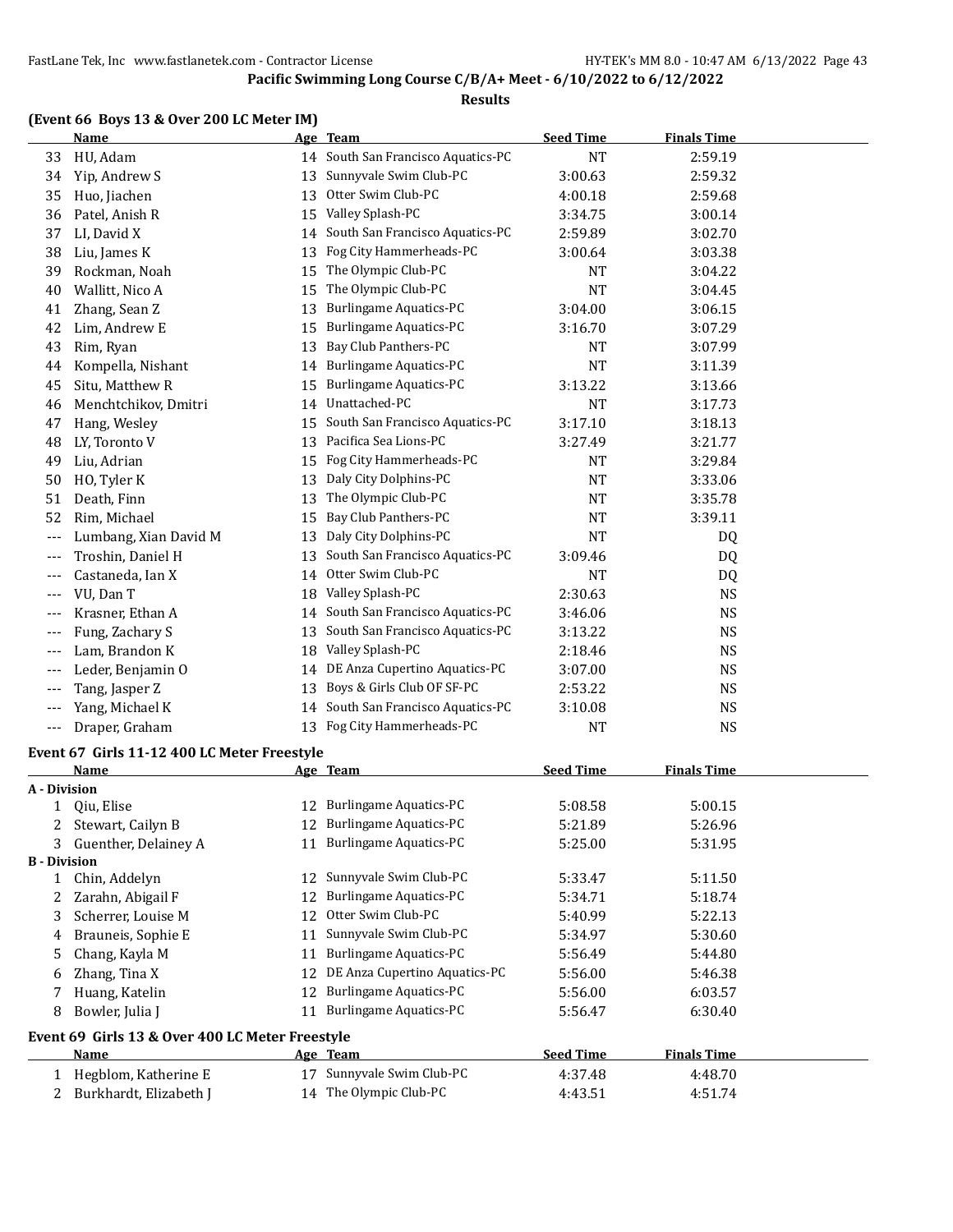#### **Results**

#### **(Event 69 Girls 13 & Over 400 LC Meter Freestyle)**

|       | <b>Name</b>         |    | Age Team                           | <b>Seed Time</b> | <b>Finals Time</b> |  |
|-------|---------------------|----|------------------------------------|------------------|--------------------|--|
| 3     | Lai, Gaby T         |    | 16 South San Francisco Aquatics-PC | 4:57.51          | 4:54.44            |  |
| 4     | Tudor, Emory E      | 18 | <b>Burlingame Aquatics-PC</b>      | 4:33.93          | 4:55.28            |  |
| 5     | Anderson, Kalina R  | 14 | Otter Swim Club-PC                 | 4:55.67          | 4:55.58            |  |
| 6     | Elliott, Lauren M   | 16 | Otter Swim Club-PC                 | 5:00.01          | 4:57.40            |  |
|       | Kuziemko, Claire Y  | 16 | <b>Burlingame Aquatics-PC</b>      | 4:58.39          | 5:00.31            |  |
| 8     | Kwok, Madison       | 13 | <b>Burlingame Aquatics-PC</b>      | 4:56.81          | 5:04.12            |  |
| 9     | Birkhold, Elaine    | 13 | Fog City Hammerheads-PC            | 4:43.51          | 5:08.33            |  |
| 10    | Picht, Angela J     | 13 | Otter Swim Club-PC                 | 5:17.64          | 5:09.42            |  |
| 11    | Qian, Jasmine X     | 13 | Sunnyvale Swim Club-PC             | 5:17.73          | 5:09.89            |  |
| 12    | Geng, Emma X        | 14 | Sunnyvale Swim Club-PC             | 5:27.95          | 5:13.15            |  |
| 13    | Miller, Ivory J     | 15 | Otter Swim Club-PC                 | 5:28.09          | 5:14.13            |  |
| 14    | VU, Sophia H        | 14 | <b>Burlingame Aquatics-PC</b>      | 5:36.60          | 5:14.30            |  |
| 15    | Tan, Cayden         | 16 | DE Anza Cupertino Aquatics-PC      | 5:31.51          | 5:15.90            |  |
| 16    | LI, Abbey Q         | 14 | Otter Swim Club-PC                 | 5:20.00          | 5:22.75            |  |
| 17    | Slakoff, Sydney M   | 13 | <b>Burlingame Aquatics-PC</b>      | 5:25.17          | 5:25.86            |  |
| 18    | Raghavan, Minnoli   | 17 | Burlingame Aquatics-PC             | 5:26.08          | 5:28.09            |  |
| 19    | Humphrey, Chaelin M | 16 | Pacifica Sea Lions-PC              | 5:25.87          | 5:33.88            |  |
| 20    | Seshaadri, Shreya   | 13 | DE Anza Cupertino Aquatics-PC      | 5:35.00          | 5:35.74            |  |
| 21    | Quintana, Quinlyn E | 15 | <b>Burlingame Aquatics-PC</b>      | 5:32.00          | 5:35.95            |  |
| 22    | Thery, Emma         | 13 | Bay Club Panthers-PC               | 4:55.00          | 5:42.02            |  |
| 23    | Kwong, Catherine K  | 14 | <b>Burlingame Aquatics-PC</b>      | 5:40.59          | 5:42.96            |  |
| 24    | Huang, Karena       | 15 | <b>Burlingame Aquatics-PC</b>      | 5:32.00          | 5:51.15            |  |
| 25    | Siu, Caitlyn H      | 15 | Burlingame Aquatics-PC             | 5:32.89          | 5:51.84            |  |
| 26    | Cherukumilli, Misha | 13 | Otter Swim Club-PC                 | 5:40.58          | 6:15.26            |  |
| 27    | Siu, Maya L         | 13 | <b>Burlingame Aquatics-PC</b>      | 5:40.59          | 6:29.60            |  |
| $---$ | Levin, Liliana M    | 13 | DE Anza Cupertino Aquatics-PC      | 5:38.64          | <b>NS</b>          |  |
| $---$ | Raisner, Allison H  | 17 | Otter Swim Club-PC                 | 5:12.90          | <b>NS</b>          |  |

#### **Event 70 Boys 13 & Over 400 LC Meter Freestyle**

|    | Name                  |    | Age Team                        | <b>Seed Time</b> | <b>Finals Time</b> |
|----|-----------------------|----|---------------------------------|------------------|--------------------|
| 1  | Sasano, Alec T        | 20 | Burlingame Aquatics-PC          | 4:19.40          | 4:22.49            |
| 2  | Kajarekar, Saahil S   | 15 | Sunnyvale Swim Club-PC          | 4:31.09          | 4:25.90            |
| 3  | Poltoratskiy, Michael | 16 | Fog City Hammerheads-PC         | 5:09.00          | 4:46.37            |
| 4  | Wilson, Liam D        | 15 | Pacifica Sea Lions-PC           | 4:46.22          | 4:47.44            |
| 5  | Nopper, Benjamin M    | 15 | <b>Burlingame Aquatics-PC</b>   | 5:07.32          | 4:53.83            |
| 6  | Punter, Samuel C      | 16 | <b>Burlingame Aquatics-PC</b>   | 5:06.08          | 4:53.86            |
| 7  | Yim, Taewon T         | 13 | DE Anza Cupertino Aquatics-PC   | 4:45.00          | 4:54.21            |
| 8  | Grafilo, Jackson M    | 14 | Unattached                      | 4:59.53          | 4:55.46            |
| 9  | Johnston, Maximus     | 14 | Otter Swim Club-PC              | 5:00.75          | 4:56.15            |
| 10 | HU, Myles             | 15 | Otter Swim Club-PC              | 4:45.89          | 4:56.53            |
| 11 | Dogruer, Kerem N      | 15 | Sunnyvale Swim Club-PC          | 5:05.00          | 4:56.77            |
| 12 | Phan, Orion L         | 14 | Sunnyvale Swim Club-PC          | 5:11.00          | 4:57.53            |
| 13 | Garcia-Osorio, Jose A | 16 | South San Francisco Aquatics-PC | 4:50.02          | 5:00.08            |
| 14 | Lee, Ciaran C         | 13 | <b>Burlingame Aquatics-PC</b>   | 5:15.93          | 5:03.27            |
| 15 | Jiang, Kevin L        | 13 | <b>Burlingame Aquatics-PC</b>   | 5:24.01          | 5:10.32            |
| 16 | Foo, Samuel D         | 13 | <b>Burlingame Aquatics-PC</b>   | 5:24.09          | 5:18.22            |
| 17 | Khoury, Gianni S      | 13 | <b>Burlingame Aquatics-PC</b>   | 5:21.89          | 5:18.29            |
| 18 | Lim, Andrew E         | 15 | Burlingame Aquatics-PC          | 5:09.89          | 5:20.54            |
| 19 | Tendulkar, Aditya P   | 15 | <b>Burlingame Aquatics-PC</b>   | 5:09.10          | 5:28.21            |
| 20 | Lazo, Maxim E         | 13 | Daly City Dolphins-PC           | 5:23.00          | 5:47.03            |
| 21 | Rim, Ryan             | 13 | Bay Club Panthers-PC            | 5:20.30          | 5:51.21            |
| 22 | Lim, Michael D        | 13 | <b>Burlingame Aquatics-PC</b>   | 5:24.09          | 5:53.17            |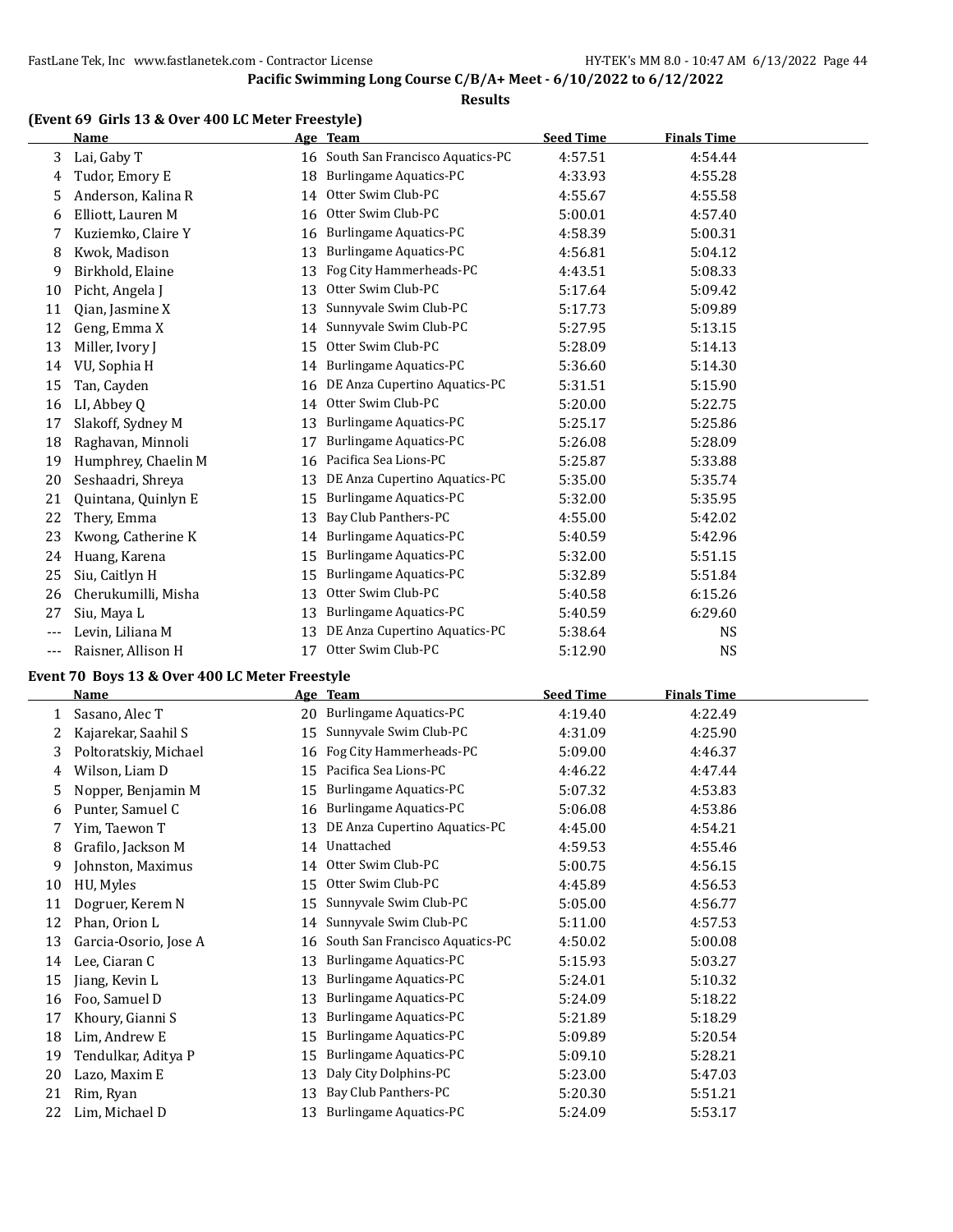#### **Pacific Swimming Long Course C/B/A+ Meet - 6/10/2022 to 6/12/2022**

**Results**

|                      | (Event 70 Boys 13 & Over 400 LC Meter Freestyle) |    |                                    |                  |                    |  |  |
|----------------------|--------------------------------------------------|----|------------------------------------|------------------|--------------------|--|--|
|                      | Name                                             |    | Age Team                           | <b>Seed Time</b> | <b>Finals Time</b> |  |  |
| 23                   | Shiu, Russell N                                  |    | 16 Daly City Dolphins-PC           | 4:50.00          | 6:07.76            |  |  |
| $\scriptstyle\cdots$ | Tokuz, Yusuf I                                   |    | 15 DE Anza Cupertino Aquatics-PC   | 5:09.00          | <b>NS</b>          |  |  |
|                      | Event 72 Boys 11-12 200 LC Meter Freestyle       |    |                                    |                  |                    |  |  |
|                      | Name                                             |    | Age Team                           | <b>Seed Time</b> | <b>Finals Time</b> |  |  |
| A - Division         |                                                  |    |                                    |                  |                    |  |  |
|                      | 1 Yang, Dylan G                                  |    | 12 Burlingame Aquatics-PC          | 2:15.24          | 2:09.43            |  |  |
| 2                    | Idio, Jacob M                                    | 12 | <b>Burlingame Aquatics-PC</b>      | 2:22.48          | 2:16.76            |  |  |
| 3                    | Zhao, Dylan H                                    |    | 11 Sunnyvale Swim Club-PC          | 2:29.59          | 2:34.21            |  |  |
| <b>B</b> - Division  |                                                  |    |                                    |                  |                    |  |  |
|                      | 1 Komashko, Andre H                              |    | 12 Burlingame Aquatics-PC          | 2:35.17          | 2:28.01            |  |  |
| 2                    | Rodde, Austin B                                  | 11 | <b>Burlingame Aquatics-PC</b>      | 2:35.00          | 2:29.75            |  |  |
| 3                    | Kuziemko, Avery Y                                | 11 | <b>Burlingame Aquatics-PC</b>      | 2:37.18          | 2:34.72            |  |  |
| 4                    | Johnston, Kai C                                  | 12 | Otter Swim Club-PC                 | 2:38.02          | 2:36.97            |  |  |
| 5                    | Sawamura, Ivan                                   | 12 | Sunnyvale Swim Club-PC             | 2:35.64          | 2:39.79            |  |  |
| 6                    | Feng, Andrew S                                   |    | 12 South San Francisco Aquatics-PC | 2:51.91          | 2:53.04            |  |  |
| 7                    | Flyash, Michael                                  |    | 11 Fog City Hammerheads-PC         | 2:57.18          | 2:54.16            |  |  |
| C - Division         |                                                  |    |                                    |                  |                    |  |  |
| $\mathbf{1}$         | Lin, Lucas C                                     | 11 | Sunnyvale Swim Club-PC             | 2:58.06          | 2:41.32            |  |  |
| 2                    | Choong, Greg T                                   | 11 | Otter Swim Club-PC                 | 3:45.90          | 2:47.72            |  |  |
| 3                    | Sweeney, Nicholas M                              |    | 11 Fog City Hammerheads-PC         | 3:08.81          | 2:52.13            |  |  |
| 4                    | Gotianse, Zane V                                 | 11 | South San Francisco Aquatics-PC    | 2:57.85          | 2:53.12            |  |  |
| 5                    | Shang, Kevin                                     | 12 | DE Anza Cupertino Aquatics-PC      | 3:44.73          | 2:54.83            |  |  |
| 6                    | Tolkachov, Daniel                                | 12 | South San Francisco Aquatics-PC    | 3:01.64          | 2:59.52            |  |  |
| 7                    | Chisari, Carlo G                                 | 12 | Bay Club Panthers-PC               | <b>NT</b>        | 3:00.84            |  |  |
| 8                    | Yee, Tyler E                                     | 11 | Daly City Dolphins-PC              | <b>NT</b>        | 3:03.65            |  |  |
| 9                    | Kompella, Idhant                                 | 11 | <b>Burlingame Aquatics-PC</b>      | <b>NT</b>        | 3:05.49            |  |  |
| 10                   | Gorczyca, Rion                                   | 11 | The Olympic Club-PC                | 3:31.37          | 3:12.30            |  |  |
| 11                   | Walker, Nathaniel R                              | 12 | Unattached                         | 3:09.85          | 3:13.73            |  |  |
| 12                   | Kuang, Alex X                                    | 12 | Fog City Hammerheads-PC            | <b>NT</b>        | 3:26.97            |  |  |
| 13                   | Collins, Raymond C                               | 11 | The Olympic Club-PC                | <b>NT</b>        | 3:38.78            |  |  |
| 14                   | Harding, Noah F                                  | 11 | Daly City Dolphins-PC              | <b>NT</b>        | 3:38.92            |  |  |
| 15                   | Huang, Dylan Z                                   | 12 | Otter Swim Club-PC                 | <b>NT</b>        | 3:46.08            |  |  |
| 16                   | Kloefkorn, Mikey                                 | 11 | South San Francisco Aquatics-PC    | NT               | 3:50.27            |  |  |
| 17                   | Wang, Brian                                      | 11 | South San Francisco Aquatics-PC    | <b>NT</b>        | 4:11.90            |  |  |
| 18                   | Lee, Cooper                                      | 11 | The Olympic Club-PC                | NT               | 4:15.21            |  |  |
| 19                   | LI, Austin                                       | 11 | Sunnyvale Swim Club-PC             | <b>NT</b>        | 4:22.15            |  |  |
| $\overline{a}$       | Swaminathan, Shaan                               | 12 | The Olympic Club-PC                | <b>NT</b>        | <b>NS</b>          |  |  |
| $\scriptstyle\cdots$ | LI, Alexander K                                  |    | 11 Burlingame Aquatics-PC          | <b>NT</b>        | <b>NS</b>          |  |  |
|                      |                                                  |    |                                    |                  |                    |  |  |

# **Event 73 Girls 9-10 200 LC Meter Freestyle**

| Name                |   |                        | <b>Seed Time</b>                                                                                                                                                        | <b>Finals Time</b> |  |
|---------------------|---|------------------------|-------------------------------------------------------------------------------------------------------------------------------------------------------------------------|--------------------|--|
| <b>B</b> - Division |   |                        |                                                                                                                                                                         |                    |  |
| Chandra, Emily D    |   | Sunnyvale Swim Club-PC | 3:22.24                                                                                                                                                                 | 3:00.93            |  |
| 2 Senechal, Zara    |   |                        | 3:16.71                                                                                                                                                                 | 3:14.26            |  |
| 3 Peredo, Kayla T   |   |                        | 3:17.84                                                                                                                                                                 | 3:23.05            |  |
| 4 Cheung, Keira Y   |   |                        | 3:36.70                                                                                                                                                                 | 3:30.08            |  |
| 5 Kumli, Kate E     |   |                        | 3:34.31                                                                                                                                                                 | 3:35.31            |  |
| C - Division        |   |                        |                                                                                                                                                                         |                    |  |
| Liang, Keira T      |   | Unattached-PC          | <b>NT</b>                                                                                                                                                               | 3:02.72            |  |
| 2 Chan, Abigail     |   |                        | NT                                                                                                                                                                      | 3:11.50            |  |
| Lesieur, Maggie M   | q | Burlingame Aquatics-PC | NT                                                                                                                                                                      | 3:19.55            |  |
|                     |   |                        | Age Team<br>-9.<br>10 Bay Club Panthers-PC<br>10 South San Francisco Aquatics-PC<br>10 Otter Swim Club-PC<br>10 Otter Swim Club-PC<br>10.<br>10 Fog City Hammerheads-PC |                    |  |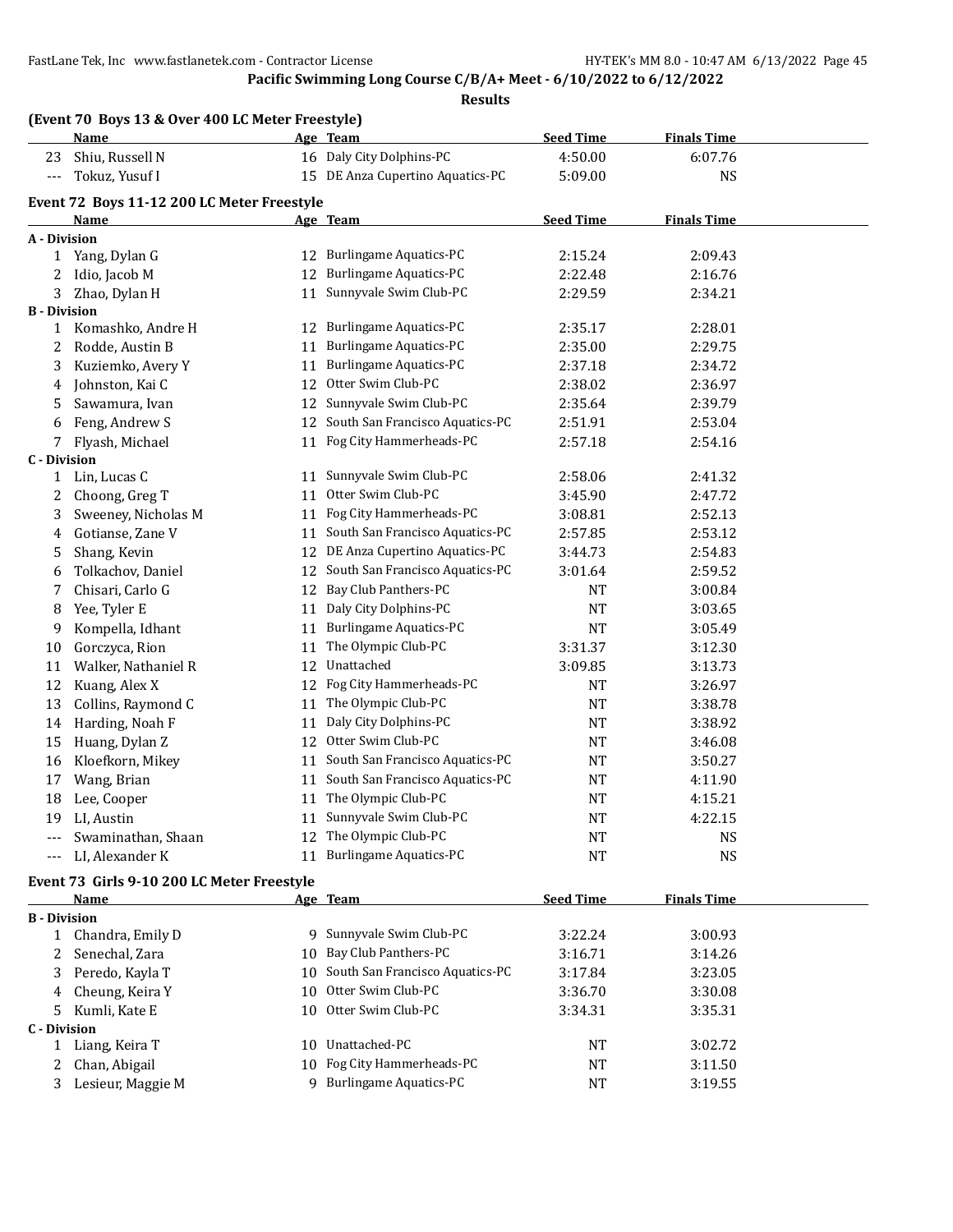**Pacific Swimming Long Course C/B/A+ Meet - 6/10/2022 to 6/12/2022**

|              | C - Division  (Event 73 Girls 9-10 200 LC Meter Freestyle)<br>Name |    | Age Team                           | <b>Seed Time</b> | <b>Finals Time</b> |  |
|--------------|--------------------------------------------------------------------|----|------------------------------------|------------------|--------------------|--|
|              |                                                                    |    | 10 South San Francisco Aquatics-PC |                  |                    |  |
| 4            | Perez Garcia, Allison                                              |    |                                    | <b>NT</b>        | 3:33.28            |  |
| 5            | MA, Anslee N                                                       |    | 9 South San Francisco Aquatics-PC  | <b>NT</b>        | 3:40.43            |  |
| 6            | Mekala, Uma                                                        |    | 9 South San Francisco Aquatics-PC  | 4:34.13          | 3:40.45            |  |
| 7            | Tam, Logan                                                         |    | 9 South San Francisco Aquatics-PC  | 4:07.11          | 3:40.82            |  |
| 8            | Crawley, Mika                                                      |    | 9 The Olympic Club-PC              | <b>NT</b>        | 3:47.67            |  |
|              | Event 74 Boys 9-10 200 LC Meter Freestyle                          |    |                                    |                  |                    |  |
|              | Name                                                               |    | Age Team                           | <b>Seed Time</b> | <b>Finals Time</b> |  |
|              | A - Division                                                       |    | 10 Sunnyvale Swim Club-PC          | 2:49.99          | 2:49.15            |  |
|              | 1 Browne, Logan W<br><b>B</b> - Division                           |    |                                    |                  |                    |  |
| $\mathbf{1}$ | Wang, Siwei                                                        |    | 10 Bay Club Panthers-PC            | 2:52.23          | 2:47.58            |  |
| 2            | Miller, Maxwell M                                                  | 10 | DE Anza Cupertino Aquatics-PC      | 2:54.57          | 2:50.88            |  |
| 3            | Karkar, Pascal P                                                   |    | 10 Boys & Girls Club OF SF-PC      | 3:17.78          | 2:59.34            |  |
| 4            | Parris, Josiah M                                                   |    | 10 DE Anza Cupertino Aquatics-PC   | 3:03.06          | 3:00.03            |  |
|              |                                                                    |    | 9 Burlingame Aquatics-PC           |                  |                    |  |
| 5            | Cheng, Dylan                                                       |    | 10 Unattached                      | 3:08.60          | 3:05.36            |  |
| 6            | Walker, Lance J                                                    |    | 9 Bay Club Panthers-PC             | 3:03.69          | 3:08.03            |  |
| 7            | Zheng, Kevin J                                                     |    |                                    | 3:15.12          | 3:08.45            |  |
| 8            | Rodde, Owen A                                                      |    | 9 Burlingame Aquatics-PC           | 3:25.00          | 3:16.35            |  |
|              | <b>C</b> - Division                                                |    | 10 Bay Club Panthers-PC            |                  | 3:04.45            |  |
| 1            | Chu, Miles                                                         |    |                                    | 5:17.51          |                    |  |
| 2            | Trinidad, Aleck U                                                  |    | 10 South San Francisco Aquatics-PC | <b>NT</b>        | 3:18.98            |  |
| 3            | HE, Connor                                                         |    | 10 South San Francisco Aquatics-PC | 4:25.33          | 3:34.04            |  |
| 4            | Chen, Aaron                                                        |    | 9 DE Anza Cupertino Aquatics-PC    | <b>NT</b>        | 3:45.28            |  |
| 5            | Zakharov, Andrey                                                   | 10 | <b>Burlingame Aquatics-PC</b>      | NT               | 3:47.93            |  |
| 6            | Ispas, Andy L                                                      | 10 | Daly City Dolphins-PC              | NT               | 3:55.35            |  |
| 7            | Choe, Anthony T                                                    | 10 | South San Francisco Aquatics-PC    | NT               | 3:57.71            |  |
| 8            | Swenerton, Andreas K                                               | 10 | <b>Burlingame Aquatics-PC</b>      | NT               | 4:15.64            |  |
| ---          | Koroev, Achilles                                                   | 10 | Daly City Dolphins-PC              | <b>NT</b>        | <b>NS</b>          |  |
| $---$        | Chui, Alex J                                                       |    | 9 South San Francisco Aquatics-PC  | 3:34.26          | <b>NS</b>          |  |
|              | Event 75 Girls 8 & Under 50 LC Meter Breaststroke                  |    |                                    |                  |                    |  |
|              | Name                                                               |    | Age Team                           | <b>Seed Time</b> | <b>Finals Time</b> |  |
|              | A - Division                                                       |    |                                    |                  |                    |  |
|              | 1 Liang, Miya T                                                    | 6  | Otter Swim Club-PC                 | 1:03.30          | 1:01.19            |  |
|              | <b>B</b> - Division                                                |    |                                    |                  |                    |  |
|              | 1 Fischer, Samantha C                                              |    | 7 Burlingame Aquatics-PC           | 1:09.61          | 1:13.73            |  |
|              | <b>C</b> - Division                                                |    |                                    |                  |                    |  |
| 1            | Guenther, Lyla A                                                   |    | 8 Burlingame Aquatics-PC           | <b>NT</b>        | 57.76              |  |
| 2            | Cypert, Siena                                                      | 8  | South San Francisco Aquatics-PC    | <b>NT</b>        | 59.36              |  |
| 3            | Tsai, Cordellia                                                    | 8  | <b>Burlingame Aquatics-PC</b>      | <b>NT</b>        | 1:05.92            |  |
| 4            | YE, Angelica                                                       | 7  | DE Anza Cupertino Aquatics-PC      | NT               | 1:10.00            |  |
| 5            | Akuiyibo, Zoe                                                      | 8  | <b>Burlingame Aquatics-PC</b>      | NT               | 1:11.72            |  |
| 6            | Chan, zoe                                                          | 6  | Fog City Hammerheads-PC            | <b>NT</b>        | 1:12.55            |  |
|              | Parris, Aviah J                                                    | 8  | Sunnyvale Swim Club-PC             | 1:21.17          | DQ                 |  |
| $---$        | Niyogi, Mia                                                        | 8  | <b>Burlingame Aquatics-PC</b>      | <b>NT</b>        | DQ                 |  |
| $---$        | Deng, Amber*                                                       | 8  | Otter Swim Club-PC                 | <b>NT</b>        | DQ                 |  |
|              | Event 76 Boys 8 & Under 50 LC Meter Breaststroke                   |    |                                    |                  |                    |  |
|              | Name                                                               |    | Age Team                           | <b>Seed Time</b> | <b>Finals Time</b> |  |
|              | <b>B</b> - Division                                                |    |                                    |                  |                    |  |
| 1            | Sessler, Greyson S                                                 |    | 8 Pacifica Sea Lions-PC            | 1:10.17          | 1:07.27            |  |
|              |                                                                    |    |                                    |                  |                    |  |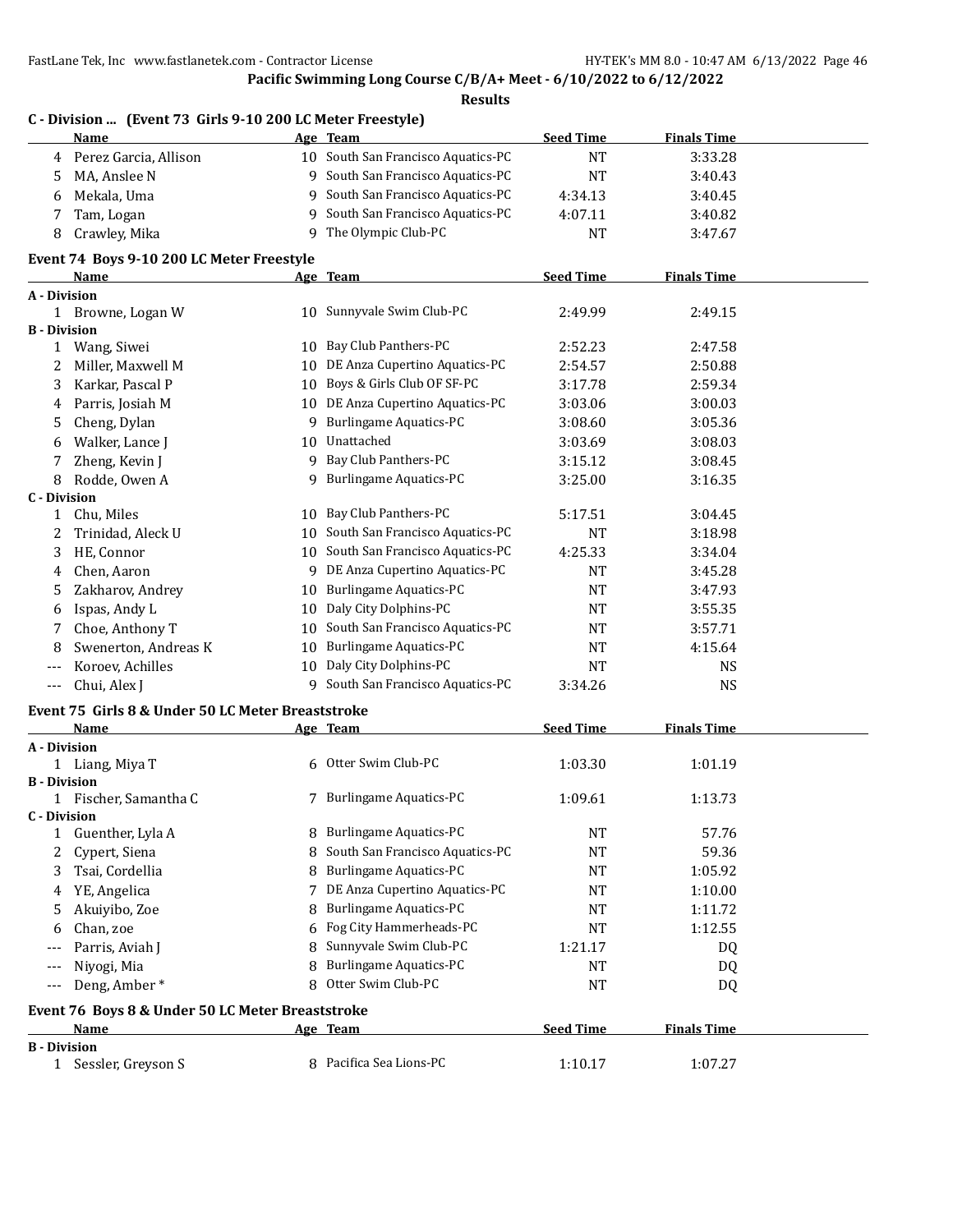**Results**

#### **B - Division ... (Event 76 Boys 8 & Under 50 LC Meter Breaststroke)**

|              | Name                   |    | Age Team                          | <b>Seed Time</b> | <b>Finals Time</b> |  |
|--------------|------------------------|----|-----------------------------------|------------------|--------------------|--|
|              | 2 Cheung, Rodderick L  |    | 8 Otter Swim Club-PC              | 1:16.68          | 1:11.34            |  |
| C - Division |                        |    |                                   |                  |                    |  |
|              | Navarro, Lorenzo       |    | 8 South San Francisco Aquatics-PC | NT               | 1:14.67            |  |
|              | --- Lindstrom, Madison |    | <b>Burlingame Aquatics-PC</b>     | ΝT               | DQ                 |  |
|              | --- Huang, Vincent     |    | 6 Sunnyvale Swim Club-PC          | NΤ               | DQ                 |  |
|              | --- Hunnargikar, Arjun | 8  | <b>Burlingame Aquatics-PC</b>     | ΝT               | DQ                 |  |
|              | Abdelhadi, Ezz         | 6. | <b>Burlingame Aquatics-PC</b>     | 1:45.00          | DQ                 |  |

#### **Event 78 Boys 11-12 50 LC Meter Butterfly**

|                     | Event 70 Doys II-IZ 50 EC Meter Dutterny<br><b>Name</b> |    | Age Team                           | <b>Seed Time</b> | <b>Finals Time</b> |  |
|---------------------|---------------------------------------------------------|----|------------------------------------|------------------|--------------------|--|
| <b>A</b> - Division |                                                         |    |                                    |                  |                    |  |
|                     | 1 Johnston, Kai C                                       |    | 12 Otter Swim Club-PC              | 34.84            | 34.66              |  |
| <b>B</b> - Division |                                                         |    |                                    |                  |                    |  |
| $\mathbf{1}$        | Ilagan, Kyle V                                          | 11 | Daly City Dolphins-PC              | 37.40            | 34.81              |  |
| 2                   | Pan, Hali Z                                             |    | 12 Burlingame Aquatics-PC          | 37.48            | 35.52              |  |
| 3                   | Lin, Noah A                                             | 12 | Burlingame Aquatics-PC             | 37.73            | 39.09              |  |
| 4                   | Rodde, Austin B                                         | 11 | <b>Burlingame Aquatics-PC</b>      | 41.19            | 40.28              |  |
| 5                   | Gotianse, Zane V                                        | 11 | South San Francisco Aquatics-PC    | 39.28            | 40.69              |  |
| ---                 | Kashyap, Tejas                                          | 11 | Otter Swim Club-PC                 | 41.29            | NS                 |  |
| <b>C</b> - Division |                                                         |    |                                    |                  |                    |  |
| $\mathbf{1}$        | YU, Ben B                                               | 12 | Sunnyvale Swim Club-PC             | 44.46            | 31.74              |  |
| 2                   | Kaldenhoff, Karl T                                      | 11 | Otter Swim Club-PC                 | NΤ               | 40.18              |  |
| 3                   | Elias, Ryuma J                                          | 12 | Bull Dog Swim Club-PC              | NT               | 41.42              |  |
| 4                   | Flyash, Michael                                         | 11 | Fog City Hammerheads-PC            | 42.11            | 41.95              |  |
| 5                   | Pavlovsky, Anthony S                                    |    | 12 Burlingame Aquatics-PC          | 42.59            | 42.48              |  |
| 6                   | Feng, Andrew S                                          |    | 12 South San Francisco Aquatics-PC | 42.72            | 42.55              |  |
| 7                   | Zhang, Oscar Z                                          | 11 | Burlingame Aquatics-PC             | 43.35            | 43.23              |  |
| 8                   | Yee, Tyler E                                            | 11 | Daly City Dolphins-PC              | NT               | 44.30              |  |
| 9                   | Wang, Kobe H                                            |    | 12 Burlingame Aquatics-PC          | 47.61            | 45.17              |  |
| 10                  | Sweeney, Nicholas M                                     | 11 | Fog City Hammerheads-PC            | 50.30            | 45.24              |  |
| 11                  | Chisari, Carlo G                                        | 12 | Bay Club Panthers-PC               | 49.39            | 45.44              |  |
| 12                  | Shang, Kevin                                            | 12 | DE Anza Cupertino Aquatics-PC      | NT               | 45.59              |  |
| 13                  | Kompella, Idhant                                        | 11 | Burlingame Aquatics-PC             | 48.57            | 47.62              |  |
| 14                  | Lorenzen, Aki M                                         |    | 12 Boys & Girls Club OF SF-PC      | <b>NT</b>        | 51.50              |  |
| 15                  | Leung, Salinger L                                       | 11 | Sunnyvale Swim Club-PC             | NT               | 52.08              |  |
| 16                  | Lim, Eric P                                             |    | 12 Burlingame Aquatics-PC          | 54.36            | 52.95              |  |
| 17                  | Gorczyca, Rion                                          | 11 | The Olympic Club-PC                | 53.88            | 53.56              |  |
| 18                  | Mohanty, Rishi                                          |    | 12 Sunnyvale Swim Club-PC          | NT               | 57.32              |  |
| 19                  | Huang, Dylan Z                                          | 12 | Otter Swim Club-PC                 | NT               | 57.37              |  |
| 20                  | Saliba, Andre P                                         | 12 | Burlingame Aquatics-PC             | 1:05.51          | 1:00.31            |  |
| 21                  | Wang, Brian                                             | 11 | South San Francisco Aquatics-PC    | NT               | 1:07.84            |  |
| 22                  | Hasenstab, Alexander                                    |    | 11 Burlingame Aquatics-PC          | NΤ               | 1:08.07            |  |
| 23                  | Sun, William S                                          | 11 | Burlingame Aquatics-PC             | NT               | 1:08.52            |  |
| $---$               | Zhu, Donald                                             | 11 | South San Francisco Aquatics-PC    | NT               | DQ                 |  |
| ---                 | Chau, Aden                                              |    | 12 South San Francisco Aquatics-PC | NT               | DQ                 |  |
| $---$               | Kuang, Alex X                                           |    | 12 Fog City Hammerheads-PC         | 41.98            | DQ                 |  |
| ---                 | Kloefkorn, Mikey                                        | 11 | South San Francisco Aquatics-PC    | NT               | DQ                 |  |
| $---$               | Swaminathan, Shaan                                      |    | 12 The Olympic Club-PC             | 56.06            | NS                 |  |
| ---                 | Parr, Nicholas M                                        | 11 | Pacifica Sea Lions-PC              | 56.76            | NS                 |  |
| $---$               | Kapoor, Lucas Kiran Eli                                 |    | 11 Bay Club Panthers-PC            | 50.99            | <b>NS</b>          |  |
| ---                 | LI, Alexander K                                         | 11 | Burlingame Aquatics-PC             | NT               | <b>NS</b>          |  |
| $---$               | Jedkins, Nathan M                                       |    | 11 Otter Swim Club-PC              | <b>NT</b>        | <b>NS</b>          |  |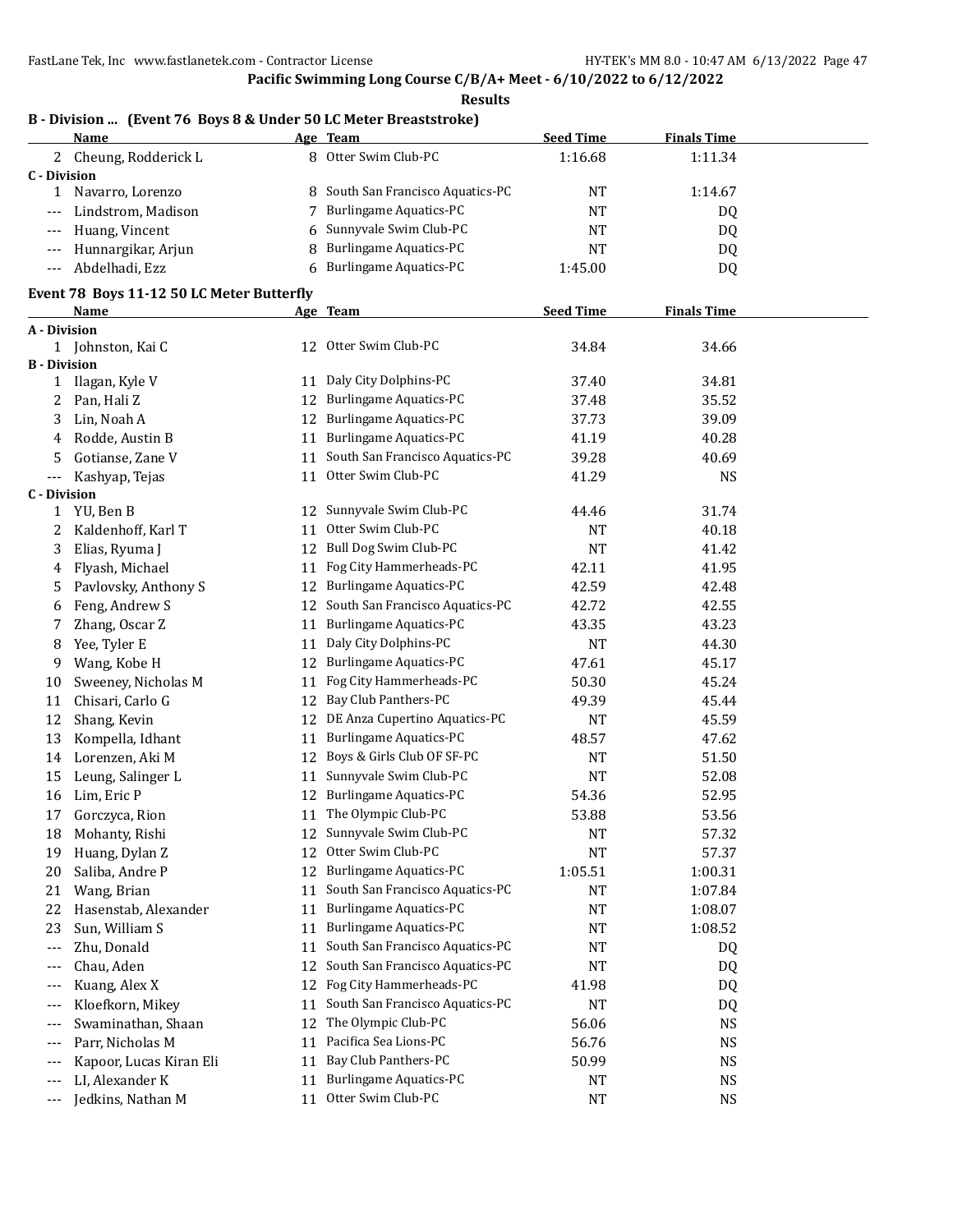|                     | Event 79 Girls 9-10 100 LC Meter Butterfly      |    |                                    |                  |                    |  |
|---------------------|-------------------------------------------------|----|------------------------------------|------------------|--------------------|--|
|                     | Name                                            |    | Age Team                           | <b>Seed Time</b> | <b>Finals Time</b> |  |
| <b>B</b> - Division |                                                 |    |                                    |                  |                    |  |
| $\mathbf{1}$        | Elliott, Alexa L                                |    | 10 Burlingame Aquatics-PC          | 1:43.24          | 1:37.57            |  |
| 2                   | Chandra, Emily D                                |    | 9 Sunnyvale Swim Club-PC           | 1:51.61          | 1:45.77            |  |
| 3                   | Young, Ava                                      | 9  | <b>Burlingame Aquatics-PC</b>      | 1:54.66          | 1:51.54            |  |
| 4                   | Chan, Abigail                                   |    | 10 Fog City Hammerheads-PC         | 1:59.63          | 1:54.96            |  |
| 5.                  | Degrafinried, Maya S                            |    | 10 Boys & Girls Club OF SF-PC      | 1:58.22          | 2:00.15            |  |
| <b>C</b> - Division |                                                 |    |                                    |                  |                    |  |
|                     | 1 Lesieur, Maggie M                             |    | 9 Burlingame Aquatics-PC           | NT               | 2:00.65            |  |
| 2                   | Kumli, Kate E                                   | 10 | Otter Swim Club-PC                 | <b>NT</b>        | 2:01.12            |  |
| 3                   | Leung, Vesper R                                 |    | 9 Sunnyvale Swim Club-PC           | <b>NT</b>        | 2:15.18            |  |
| 4                   | Moutsopoulos, Penny O                           | 9  | Otter Swim Club-PC                 | 2:27.13          | 2:15.67            |  |
| 5                   | Crawley, Mika                                   |    | 9 The Olympic Club-PC              | <b>NT</b>        | 2:29.49            |  |
|                     | Event 80 Boys 9-10 100 LC Meter Butterfly       |    |                                    |                  |                    |  |
|                     | Name                                            |    | Age Team                           | <b>Seed Time</b> | <b>Finals Time</b> |  |
| A - Division        |                                                 |    |                                    |                  |                    |  |
|                     | 1 Wang, Siwei                                   |    | 10 Bay Club Panthers-PC            | 1:30.32          | 1:36.28            |  |
| <b>C</b> - Division |                                                 |    |                                    |                  |                    |  |
| 1                   | Tsai, Tennyson                                  |    | 10 Burlingame Aquatics-PC          | <b>NT</b>        | 2:02.55            |  |
|                     | Ispas, Andy L                                   |    | 10 Daly City Dolphins-PC           | NT               | 2:11.09            |  |
|                     | 3 Abida, Fahd                                   |    | 10 Bay Club Panthers-PC            | <b>NT</b>        | 2:33.53            |  |
|                     | Event 81 Girls 8 & Under 100 LC Meter Butterfly |    |                                    |                  |                    |  |
|                     | Name                                            |    | Age Team                           | <b>Seed Time</b> | <b>Finals Time</b> |  |
|                     | 1 YE, Angelica                                  |    | 7 DE Anza Cupertino Aquatics-PC    | <b>NT</b>        | 2:41.26            |  |
|                     | --- Vitouchkine, Polina                         |    | 6 Daly City Dolphins-PC            | <b>NT</b>        | DQ                 |  |
|                     |                                                 |    |                                    |                  |                    |  |
|                     | Event 82 Boys 8 & Under 100 LC Meter Butterfly  |    |                                    |                  |                    |  |
|                     | Name                                            |    | Age Team                           | <b>Seed Time</b> | <b>Finals Time</b> |  |
|                     | 1 Tolkachov, Michael A                          |    | 8 South San Francisco Aquatics-PC  | 1:41.91          | 1:38.35            |  |
|                     | Event 84 Boys 11-12 50 LC Meter Breaststroke    |    |                                    |                  |                    |  |
|                     | Name                                            |    | Age Team                           | <b>Seed Time</b> | <b>Finals Time</b> |  |
| A - Division        |                                                 |    |                                    |                  |                    |  |
|                     | 1 Yang, Dylan G                                 |    | 12 Burlingame Aquatics-PC          | 38.86            | 36.81              |  |
| <b>B</b> - Division |                                                 |    |                                    |                  |                    |  |
|                     | 1 Komashko, Andre H                             |    | 12 Burlingame Aquatics-PC          | 45.90            | 42.86              |  |
|                     | Zhao, Dylan H                                   |    | 11 Sunnyvale Swim Club-PC          | 43.40            | 43.37              |  |
|                     | 3 Sawamura, Ivan                                |    | 12 Sunnyvale Swim Club-PC          | 42.63            | 43.47              |  |
| 4                   | Kuziemko, Avery Y                               |    | 11 Burlingame Aquatics-PC          | 47.77            | 46.28              |  |
| <b>C</b> - Division |                                                 |    |                                    |                  |                    |  |
|                     | 1 YU, Ben B                                     |    | 12 Sunnyvale Swim Club-PC          | 1:00.36          | 42.06              |  |
| 2                   | Ilagan, Kyle V                                  | 11 | Daly City Dolphins-PC              | 53.35            | 44.35              |  |
| 3                   | Lin, Lucas C                                    | 11 | Sunnyvale Swim Club-PC             | 59.91            | 46.83              |  |
| 4                   | Wang, Kobe H                                    | 12 | Burlingame Aquatics-PC             | 52.14            | 47.50              |  |
| 5                   | Johnston, Kai C                                 | 12 | Otter Swim Club-PC                 | 1:06.21          | 47.75              |  |
| 6                   | Choong, Greg T                                  | 11 | Otter Swim Club-PC                 | 50.01            | 47.96              |  |
| 7                   | Kaldenhoff, Karl T                              | 11 | Otter Swim Club-PC                 | NT               | 48.27              |  |
| 8                   | Elias, Ryuma J                                  | 12 | Bull Dog Swim Club-PC              | NT               | 48.76              |  |
| 9                   | Leung, Salinger L                               | 11 | Sunnyvale Swim Club-PC             | NT               | 49.92              |  |
| 10                  | Yee, Tyler E                                    | 11 | Daly City Dolphins-PC              | NT               | 50.40              |  |
| $*11$               | Tolkachov, Daniel                               |    | 12 South San Francisco Aquatics-PC | 51.70            | 51.16              |  |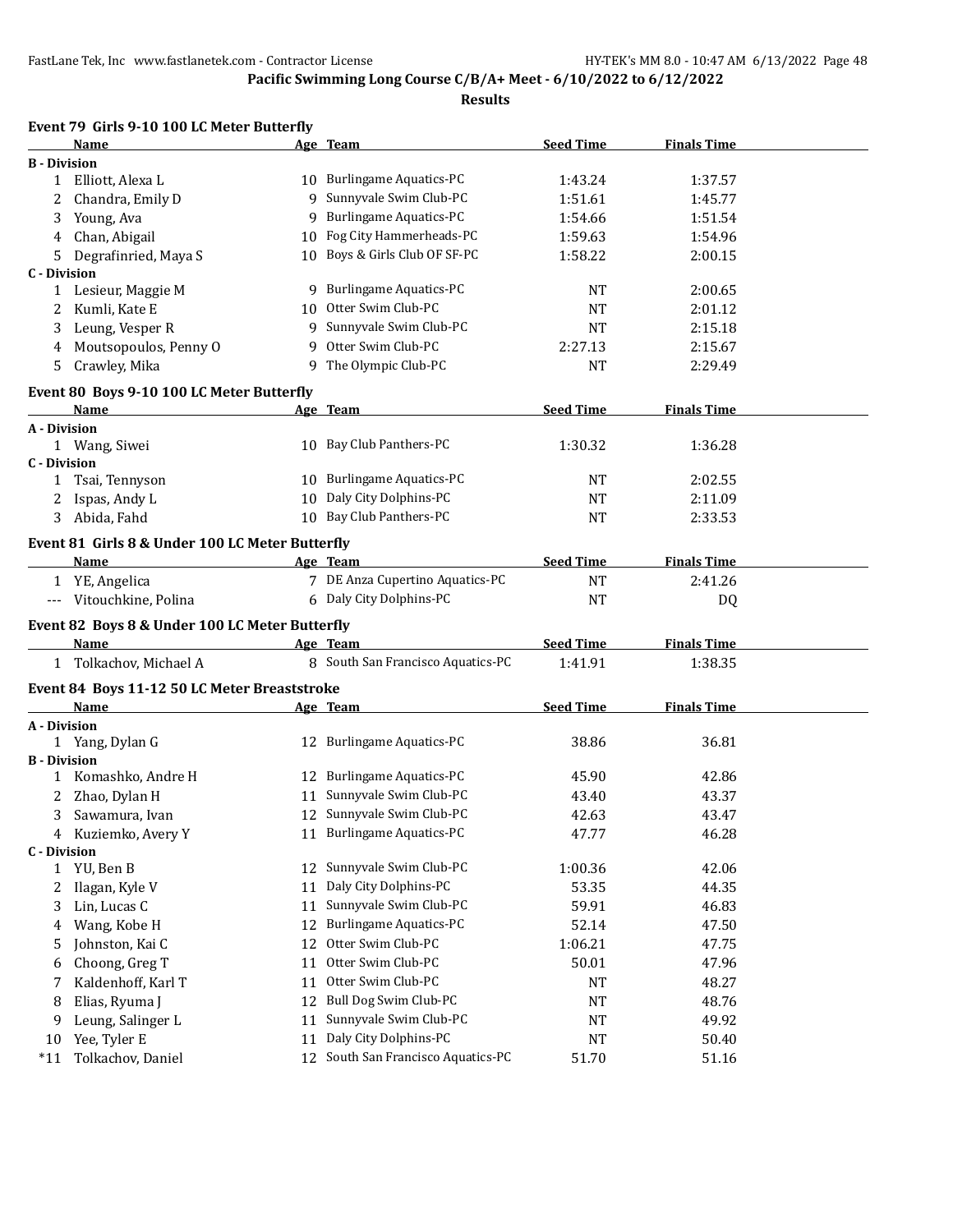#### **Results**

### **C - Division ... (Event 84 Boys 11-12 50 LC Meter Breaststroke)**

|       | Name                    | Age | <b>Team</b>                     | <b>Seed Time</b> | <b>Finals Time</b> |  |
|-------|-------------------------|-----|---------------------------------|------------------|--------------------|--|
| $*11$ | Pavlovsky, Anthony S    | 12  | Burlingame Aquatics-PC          | 53.09            | 51.16              |  |
| 13    | Wang, Brian             | 11  | South San Francisco Aquatics-PC | <b>NT</b>        | 54.73              |  |
| 14    | Mohanty, Rishi          | 12  | Sunnyvale Swim Club-PC          | <b>NT</b>        | 54.80              |  |
| 15    | Kompella, Idhant        | 11  | <b>Burlingame Aquatics-PC</b>   | <b>NT</b>        | 56.13              |  |
| 16    | Gorczyca, Rion          | 11  | The Olympic Club-PC             | <b>NT</b>        | 57.35              |  |
| 17    | Hasenstab, Alexander    | 11  | Burlingame Aquatics-PC          | <b>NT</b>        | 59.06              |  |
| 18    | Zhu, Donald             | 11  | South San Francisco Aquatics-PC | <b>NT</b>        | 1:00.36            |  |
| 19    | LI, Austin              | 11  | Sunnyvale Swim Club-PC          | 1:12.44          | 1:00.38            |  |
| 20    | Walker, Nathaniel R     | 12  | Unattached                      | 1:01.02          | 1:00.91            |  |
| 21    | Collins, Raymond C      | 11  | The Olympic Club-PC             | <b>NT</b>        | 1:01.03            |  |
| 22    | Lorenzen, Aki M         | 12  | Boys & Girls Club OF SF-PC      | <b>NT</b>        | 1:01.79            |  |
| 23    | Lee, Cooper             | 11  | The Olympic Club-PC             | 1:09.01          | 1:05.81            |  |
| 24    | Kloefkorn, Mikey        | 11  | South San Francisco Aquatics-PC | NT               | 1:08.85            |  |
| 25    | Sun, William S          | 11  | Burlingame Aquatics-PC          | 1:03.48          | 1:10.38            |  |
| ---   | Saliba, Andre P         | 12  | <b>Burlingame Aquatics-PC</b>   | <b>NT</b>        | DQ                 |  |
| $---$ | Harding, Noah F         | 11  | Daly City Dolphins-PC           | <b>NT</b>        | DQ                 |  |
| $---$ | Chau, Aden              | 12  | South San Francisco Aquatics-PC | <b>NT</b>        | DQ                 |  |
| $---$ | LI, Alexander K         | 11  | <b>Burlingame Aquatics-PC</b>   | NT               | <b>NS</b>          |  |
| $---$ | Kapoor, Lucas Kiran Eli | 11  | Bay Club Panthers-PC            | 1:07.50          | <b>NS</b>          |  |
| ---   | Swaminathan, Shaan      | 12  | The Olympic Club-PC             | <b>NT</b>        | <b>NS</b>          |  |
| $---$ | Kuczenski, Colin R      | 11  | Otter Swim Club-PC              | <b>NT</b>        | <b>NS</b>          |  |
| $---$ | Kashyap, Tejas          | 11  | Otter Swim Club-PC              | 50.81            | <b>NS</b>          |  |
| $---$ | Jedkins, Nathan M       | 11  | Otter Swim Club-PC              | 1:00.91          | <b>NS</b>          |  |
| ---   | Parr, Nicholas M        | 11  | Pacifica Sea Lions-PC           | 1:00.54          | <b>NS</b>          |  |

#### **Event 85 Girls 9-10 50 LC Meter Freestyle**

|                     | Name                  |    | Age Team                        | <b>Seed Time</b> | <b>Finals Time</b> |  |
|---------------------|-----------------------|----|---------------------------------|------------------|--------------------|--|
| <b>B</b> - Division |                       |    |                                 |                  |                    |  |
|                     | Daron, Alana C        | 10 | Sunnyvale Swim Club-PC          | 35.75            | 35.94              |  |
| 2                   | Ryoo, Katrin          | 10 | DE Anza Cupertino Aquatics-PC   | 37.37            | 37.27              |  |
| 3                   | Chandra, Emily D      | 9  | Sunnyvale Swim Club-PC          | 39.61            | 37.39              |  |
| 4                   | Degrafinried, Maya S  | 10 | Boys & Girls Club OF SF-PC      | 38.73            | 38.17              |  |
| 5                   | Liang, Keira T        | 10 | Unattached-PC                   | 38.68            | 38.67              |  |
| 6                   | Senechal, Zara        | 10 | Bay Club Panthers-PC            | 41.99            | 40.55              |  |
| 7                   | Peredo, Kayla T       | 10 | South San Francisco Aquatics-PC | 41.08            | 40.73              |  |
| 8                   | Leung, Vesper R       | 9  | Sunnyvale Swim Club-PC          | 40.74            | 42.13              |  |
| 9                   | MA, Anslee N          | 9  | South San Francisco Aquatics-PC | 42.89            | 42.96              |  |
| 10                  | Akella, Leela         | 10 | <b>Burlingame Aquatics-PC</b>   | 37.75            | 43.93              |  |
| <b>C</b> - Division |                       |    |                                 |                  |                    |  |
|                     | Lesieur, Maggie M     | 9  | <b>Burlingame Aquatics-PC</b>   | <b>NT</b>        | 41.97              |  |
| 2                   | Cheung, Keira Y       | 10 | Otter Swim Club-PC              | 48.08            | 42.01              |  |
| 3                   | Andre, Mari J         | 10 | Bay Club Panthers-PC            | <b>NT</b>        | 43.31              |  |
| 4                   | Gurrea, Victoria      | 10 | The Olympic Club-PC             | <b>NT</b>        | 44.54              |  |
| 5                   | Perez Garcia, Allison | 10 | South San Francisco Aquatics-PC | <b>NT</b>        | 45.07              |  |
| 6                   | Young, Ava            | 9  | <b>Burlingame Aquatics-PC</b>   | 44.86            | 45.19              |  |
| 7                   | Tam, Logan            | 9  | South San Francisco Aquatics-PC | 44.33            | 46.33              |  |
| 8                   | Mekala, Uma           | 9  | South San Francisco Aquatics-PC | 47.41            | 47.05              |  |
| 9                   | Moutsopoulos, Penny O | 9  | Otter Swim Club-PC              | 48.13            | 47.20              |  |
| 10                  | Saliba, Anjolie G     | 9  | <b>Burlingame Aquatics-PC</b>   | 54.19            | 48.87              |  |
| 11                  | Chibber, Sahana V     | 10 | <b>Burlingame Aquatics-PC</b>   | <b>NT</b>        | 49.94              |  |
| 12                  | Crawley, Mika         | 9  | The Olympic Club-PC             | 51.35            | 50.30              |  |
| 13                  | Shi, Enya             | 10 | <b>Burlingame Aquatics-PC</b>   | <b>NT</b>        | 50.55              |  |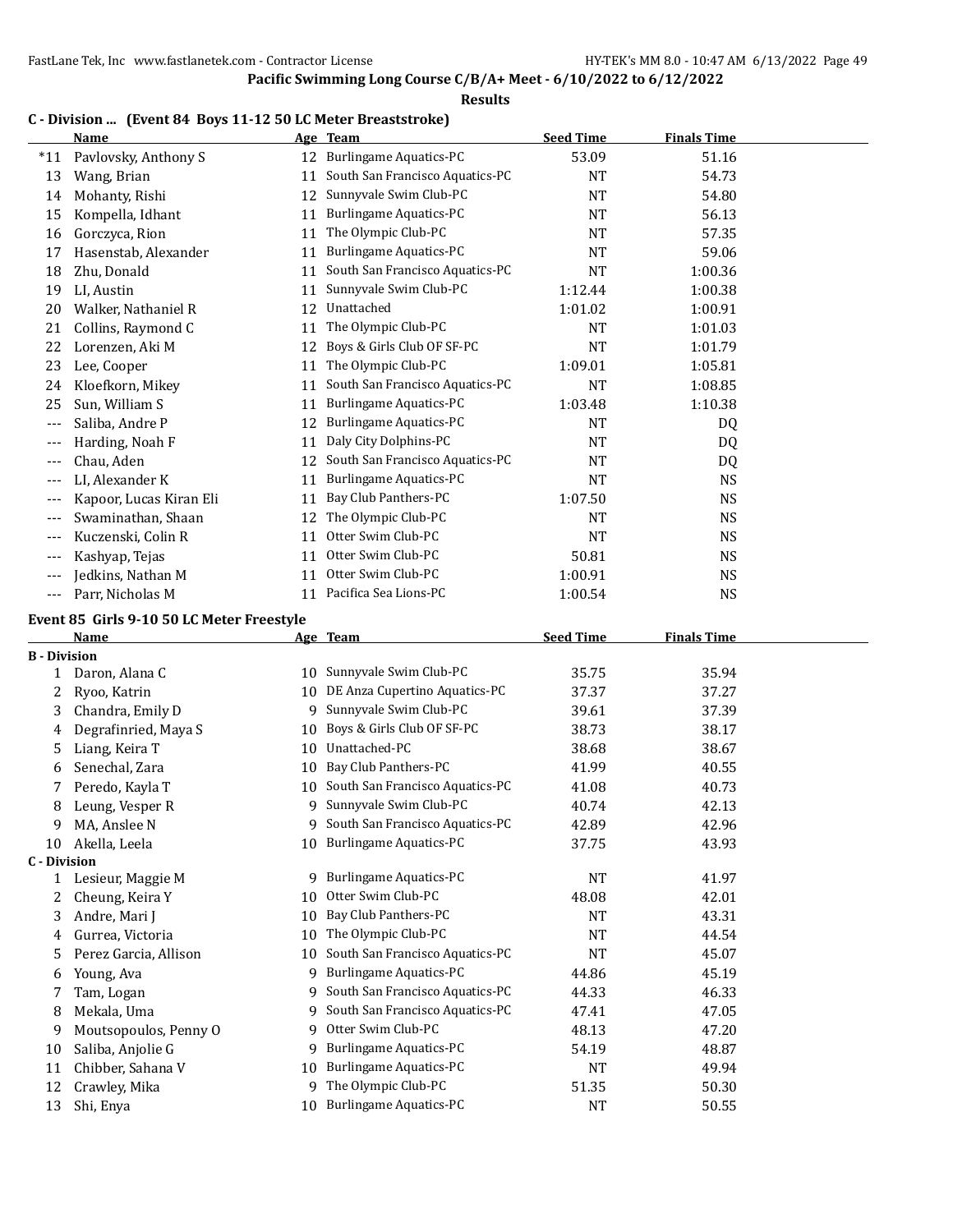**Pacific Swimming Long Course C/B/A+ Meet - 6/10/2022 to 6/12/2022**

|                      | C - Division  (Event 85 Girls 9-10 50 LC Meter Freestyle) |                 |                                    |                  |                    |  |
|----------------------|-----------------------------------------------------------|-----------------|------------------------------------|------------------|--------------------|--|
|                      | <u>Name</u>                                               |                 | Age Team                           | <b>Seed Time</b> | <b>Finals Time</b> |  |
| 14                   | Smirnova, Evangelina                                      |                 | 9 Sunnyvale Swim Club-PC           | <b>NT</b>        | 55.35              |  |
| 15                   | Moore, Julia E                                            |                 | 10 Pacifica Sea Lions-PC           | <b>NT</b>        | 55.64              |  |
| 16                   | Wang, Jessica                                             | 10              | South San Francisco Aquatics-PC    | NT               | 57.01              |  |
| 17                   | Schwartz, Lily                                            |                 | 10 Otter Swim Club-PC              | NT               | 57.53              |  |
| 18                   | Ruspantini, Isabella                                      |                 | 10 South San Francisco Aquatics-PC | <b>NT</b>        | 1:02.21            |  |
| $\scriptstyle\cdots$ | Lema, Adriana                                             |                 | 9 Burlingame Aquatics-PC           | 1:00.00          | <b>NS</b>          |  |
|                      | Event 86 Boys 9-10 50 LC Meter Freestyle                  |                 |                                    |                  |                    |  |
|                      | Name                                                      |                 | Age Team                           | <b>Seed Time</b> | <b>Finals Time</b> |  |
| A - Division         |                                                           |                 |                                    |                  |                    |  |
| 1                    | Miller, Maxwell M                                         |                 | 10 DE Anza Cupertino Aquatics-PC   | 34.16            | 35.21              |  |
| ---                  | Browne, Logan W                                           |                 | 10 Sunnyvale Swim Club-PC          | 34.59            | DQ                 |  |
| <b>B</b> - Division  |                                                           |                 |                                    |                  |                    |  |
| $\mathbf{1}$         | Sterker, Brayden M                                        | 10              | <b>Burlingame Aquatics-PC</b>      | 41.29            | 36.86              |  |
| 2                    | Parris, Josiah M                                          |                 | 10 DE Anza Cupertino Aquatics-PC   | 36.47            | 37.15              |  |
| 3                    | Wang, Siwei                                               |                 | 10 Bay Club Panthers-PC            | 36.25            | 37.25              |  |
| 4                    | Akuiyibo, Joshua                                          |                 | 10 Burlingame Aquatics-PC          | 39.70            | 37.38              |  |
| 5                    | Rodde, Owen A                                             | 9               | <b>Burlingame Aquatics-PC</b>      | 38.25            | 39.87              |  |
| 6                    | Zheng, Kevin J                                            | 9               | Bay Club Panthers-PC               | 39.44            | 40.24              |  |
| 7                    | Walker, Zachariah D                                       |                 | 9 Unattached                       | 39.61            | 41.23              |  |
| 8                    | HE, Connor                                                |                 | 10 South San Francisco Aquatics-PC | 42.80            | 41.52              |  |
| 9                    | Saheb, Sami                                               | 9               | Bay Club Panthers-PC               | 42.16            | 42.97              |  |
| <b>C</b> - Division  |                                                           |                 |                                    |                  |                    |  |
| $\mathbf{1}$         | Karkar, Pascal P                                          | 10              | Boys & Girls Club OF SF-PC         | 43.84            | 36.21              |  |
| 2                    | Gurrea, Oliver                                            | 10              | The Olympic Club-PC                | <b>NT</b>        | 42.20              |  |
| 3                    | Anderson, Logan C                                         | 10 <sup>1</sup> | Fog City Hammerheads-PC            | <b>NT</b>        | 42.22              |  |
| 4                    | Chen, Aaron                                               |                 | 9 DE Anza Cupertino Aquatics-PC    | 43.82            | 44.69              |  |
| 5                    | Abida, Fahd                                               | 10              | Bay Club Panthers-PC               | 47.97            | 44.97              |  |
| 6                    | Tsai, Tennyson                                            | 10              | <b>Burlingame Aquatics-PC</b>      | <b>NT</b>        | 46.22              |  |
| 7                    | Ispas, Andy L                                             | 10              | Daly City Dolphins-PC              | <b>NT</b>        | 48.76              |  |
| 8                    | Madsen, Riley D                                           |                 | 10 Pacifica Sea Lions-PC           | 54.42            | 49.06              |  |
| 9                    | Wong, Morton                                              | 10              | <b>Burlingame Aquatics-PC</b>      | NT               | 50.77              |  |
| 10                   | Trinidad, Aleck U                                         |                 | 10 South San Francisco Aquatics-PC | <b>NT</b>        | 50.94              |  |
| 11                   | Choe, Anthony T                                           |                 | 10 South San Francisco Aquatics-PC | <b>NT</b>        | 51.83              |  |
| 12                   | Rebouh, Anis                                              |                 | Boys & Girls Club OF SF-PC         | <b>NT</b>        | 52.11              |  |
| 13                   | Wong, Nolan A                                             | 9               | <b>Burlingame Aquatics-PC</b>      | 57.67            | 52.73              |  |
| 14                   | Sweeney, Henry R                                          |                 | 9 Fog City Hammerheads-PC          | 52.58            | 55.02              |  |
| $---$                | Foo, Jonathan Y                                           | 10              | <b>Burlingame Aquatics-PC</b>      | 1:12.57          | <b>NS</b>          |  |
| ---                  | Osullivan, Nicolas L                                      | 10              | Unattached-PC                      | NT               | <b>NS</b>          |  |
| ---                  | Chui, Alex J                                              | 9.              | South San Francisco Aquatics-PC    | 43.81            | <b>NS</b>          |  |
| ---                  | Koroev, Achilles                                          | 10              | Daly City Dolphins-PC              | <b>NT</b>        | <b>NS</b>          |  |
|                      | Event 87 Girls 8 & Under 50 LC Meter Freestyle            |                 |                                    |                  |                    |  |
|                      | Name                                                      |                 | Age Team                           | <b>Seed Time</b> | <b>Finals Time</b> |  |
| A - Division         |                                                           |                 |                                    |                  |                    |  |
|                      | 1 Liang, Miya T                                           |                 | 6 Otter Swim Club-PC               | 46.99            | 48.01              |  |
| <b>B</b> - Division  |                                                           |                 |                                    |                  |                    |  |
|                      | 1 YE, Angelica                                            |                 | 7 DE Anza Cupertino Aquatics-PC    | 57.47            | 54.36              |  |
| 2                    | Fischer, Samantha C                                       | 7               | <b>Burlingame Aquatics-PC</b>      | 51.95            | 54.73              |  |
| 3                    | Chan, zoe                                                 | 6               | Fog City Hammerheads-PC            | 56.18            | 56.16              |  |
| 4                    | Akuiyibo, Zoe                                             | 8               | <b>Burlingame Aquatics-PC</b>      | 53.52            | 56.53              |  |
| 5                    | Parris, Aviah J                                           | 8               | Sunnyvale Swim Club-PC             | 55.03            | 1:01.41            |  |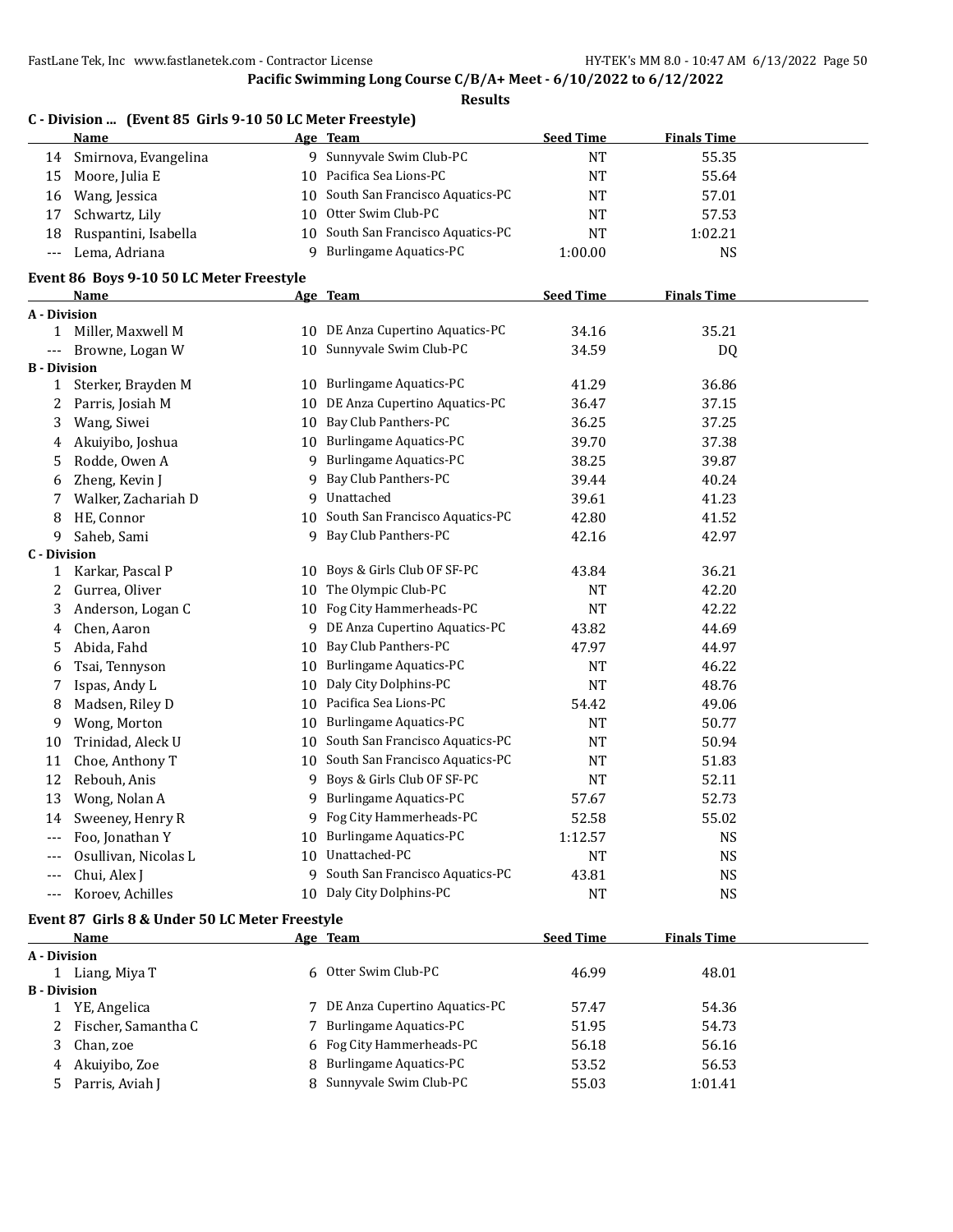| <b>Results</b>      |                                                                |    |                                                                |                  |                    |  |
|---------------------|----------------------------------------------------------------|----|----------------------------------------------------------------|------------------|--------------------|--|
|                     | C - Division  (Event 87 Girls 8 & Under 50 LC Meter Freestyle) |    |                                                                |                  |                    |  |
|                     | Name                                                           |    | Age Team                                                       | <b>Seed Time</b> | <b>Finals Time</b> |  |
| <b>C</b> - Division | 1 Guenther, Lyla A                                             |    | 8 Burlingame Aquatics-PC                                       | <b>NT</b>        | 43.39              |  |
|                     |                                                                | 8  | South San Francisco Aquatics-PC                                | NT               | 44.94              |  |
| 2                   | Cypert, Siena                                                  |    | Otter Swim Club-PC                                             |                  |                    |  |
| 3                   | Deng, Amber*                                                   | 8  | Daly City Dolphins-PC                                          | NT               | 50.18              |  |
| 4                   | Vitouchkine, Polina                                            | 6  |                                                                | NT               | 53.44              |  |
| 5                   | Tsai, Cordellia                                                | 8  | <b>Burlingame Aquatics-PC</b><br><b>Burlingame Aquatics-PC</b> | NT               | 55.71              |  |
| 6                   | Niyogi, Mia                                                    | 8  |                                                                | <b>NT</b>        | 1:02.72            |  |
| 7                   | Kohl, Raven                                                    | 8  | Pacifica Sea Lions-PC                                          | <b>NT</b>        | 1:18.22            |  |
| 8                   | Wojtowicz, Georgia E                                           |    | 6 Pacifica Sea Lions-PC                                        | 1:25.97          | 1:27.37            |  |
|                     | Event 88 Boys 8 & Under 50 LC Meter Freestyle                  |    |                                                                |                  |                    |  |
|                     | Name                                                           |    | Age Team                                                       | <b>Seed Time</b> | <b>Finals Time</b> |  |
| A - Division        |                                                                |    |                                                                |                  |                    |  |
| $\mathbf{1}$        | Tolkachov, Michael A                                           |    | 8 South San Francisco Aquatics-PC                              | 39.23            | 38.90              |  |
| <b>B</b> - Division | 1 Sessler, Greyson S                                           |    | 8 Pacifica Sea Lions-PC                                        | 53.80            | 50.13              |  |
| <b>C</b> - Division |                                                                |    |                                                                |                  |                    |  |
| 1                   | Lindstrom, Madison                                             |    | 7 Burlingame Aquatics-PC                                       | NT               | 57.30              |  |
| 2                   | Hunnargikar, Arjun                                             | 8  | <b>Burlingame Aquatics-PC</b>                                  | <b>NT</b>        | 57.33              |  |
| 3                   | Cheung, Rodderick L                                            | 8  | Otter Swim Club-PC                                             | 1:01.97          | 59.50              |  |
| 4                   | Louie, Amos                                                    | 8  | <b>Burlingame Aquatics-PC</b>                                  | <b>NT</b>        | 1:00.36            |  |
| 5                   | Karkar, Jean-Paul P                                            | 8  | Boys & Girls Club OF SF-PC                                     | 1:18.12          | 1:02.02            |  |
| 6                   | Navarro, Lorenzo                                               | 8  | South San Francisco Aquatics-PC                                | <b>NT</b>        | 1:02.66            |  |
| 7                   | Huang, Vincent                                                 | 6  | Sunnyvale Swim Club-PC                                         | 1:23.28          | 1:20.15            |  |
| 8                   | Abdelhadi, Ezz                                                 | 6  | <b>Burlingame Aquatics-PC</b>                                  | 1:30.00          | 1:20.72            |  |
|                     |                                                                |    |                                                                |                  |                    |  |
|                     | Event 90 Boys 11-12 200 LC Meter IM                            |    |                                                                |                  |                    |  |
|                     | Name                                                           |    | Age Team                                                       | <b>Seed Time</b> | <b>Finals Time</b> |  |
| A - Division        |                                                                |    |                                                                |                  |                    |  |
| <b>B</b> - Division | 1 Yang, Dylan G                                                |    | 12 Burlingame Aquatics-PC                                      | 2:29.57          | 2:29.31            |  |
| $\mathbf{1}$        | Sawamura, Ivan                                                 |    | 12 Sunnyvale Swim Club-PC                                      | 2:54.86          | 2:59.80            |  |
| 2                   | Gotianse, Zane V                                               |    | 11 South San Francisco Aquatics-PC                             | 3:11.73          | 3:09.11            |  |
| 3                   | Choong, Greg T                                                 |    | 11 Otter Swim Club-PC                                          | 3:15.89          | 3:10.81            |  |
| 4                   | Feng, Andrew S                                                 |    | 12 South San Francisco Aquatics-PC                             | 3:15.04          | 3:20.27            |  |
| $---$               | Kashyap, Tejas                                                 |    | 11 Otter Swim Club-PC                                          | 3:16.78          | <b>NS</b>          |  |
| <b>C</b> - Division |                                                                |    |                                                                |                  |                    |  |
|                     | 1 Lin, Lucas C                                                 |    | 11 Sunnyvale Swim Club-PC                                      | <b>NT</b>        | 3:07.82            |  |
| 2                   | Shang, Kevin                                                   |    | 12 DE Anza Cupertino Aquatics-PC                               | 3:25.54          | 3:19.11            |  |
| 3                   | Flyash, Michael                                                | 11 | Fog City Hammerheads-PC                                        | 3:55.66          | 3:21.80            |  |
| 4                   | Elias, Ryuma J                                                 |    | 12 Bull Dog Swim Club-PC                                       | 3:23.82          | 3:26.38            |  |
| 5                   | Zhang, Oscar Z                                                 | 11 | <b>Burlingame Aquatics-PC</b>                                  | 3:49.36          | 3:31.23            |  |
| 6                   | Chisari, Carlo G                                               |    | 12 Bay Club Panthers-PC                                        | <b>NT</b>        | 3:32.69            |  |
| 7                   | Lim, Eric P                                                    | 12 | <b>Burlingame Aquatics-PC</b>                                  | 3:47.75          | 3:50.33            |  |
| 8                   | Walker, Nathaniel R                                            |    | 12 Unattached                                                  | 3:53.41          | 3:54.60            |  |
| 9                   | Huang, Dylan Z                                                 | 12 | Otter Swim Club-PC                                             | NT               | 4:19.37            |  |
| 10                  | Harding, Noah F                                                | 11 | Daly City Dolphins-PC                                          | <b>NT</b>        | 4:27.98            |  |
|                     | Slade, Isaiah K                                                | 12 | DE Anza Cupertino Aquatics-PC                                  | <b>NT</b>        | DQ                 |  |
| ---                 |                                                                | 11 | Sunnyvale Swim Club-PC                                         | <b>NT</b>        |                    |  |
| $---$               | Leung, Salinger L                                              | 12 | South San Francisco Aquatics-PC                                | 3:43.62          | DQ                 |  |
| ---                 | Tolkachov, Daniel                                              |    | 11 The Olympic Club-PC                                         |                  | DQ                 |  |
| $---$               | Gorczyca, Rion                                                 |    |                                                                | 3:54.82          | DQ                 |  |

--- Swaminathan, Shaan 12 The Olympic Club-PC NT NS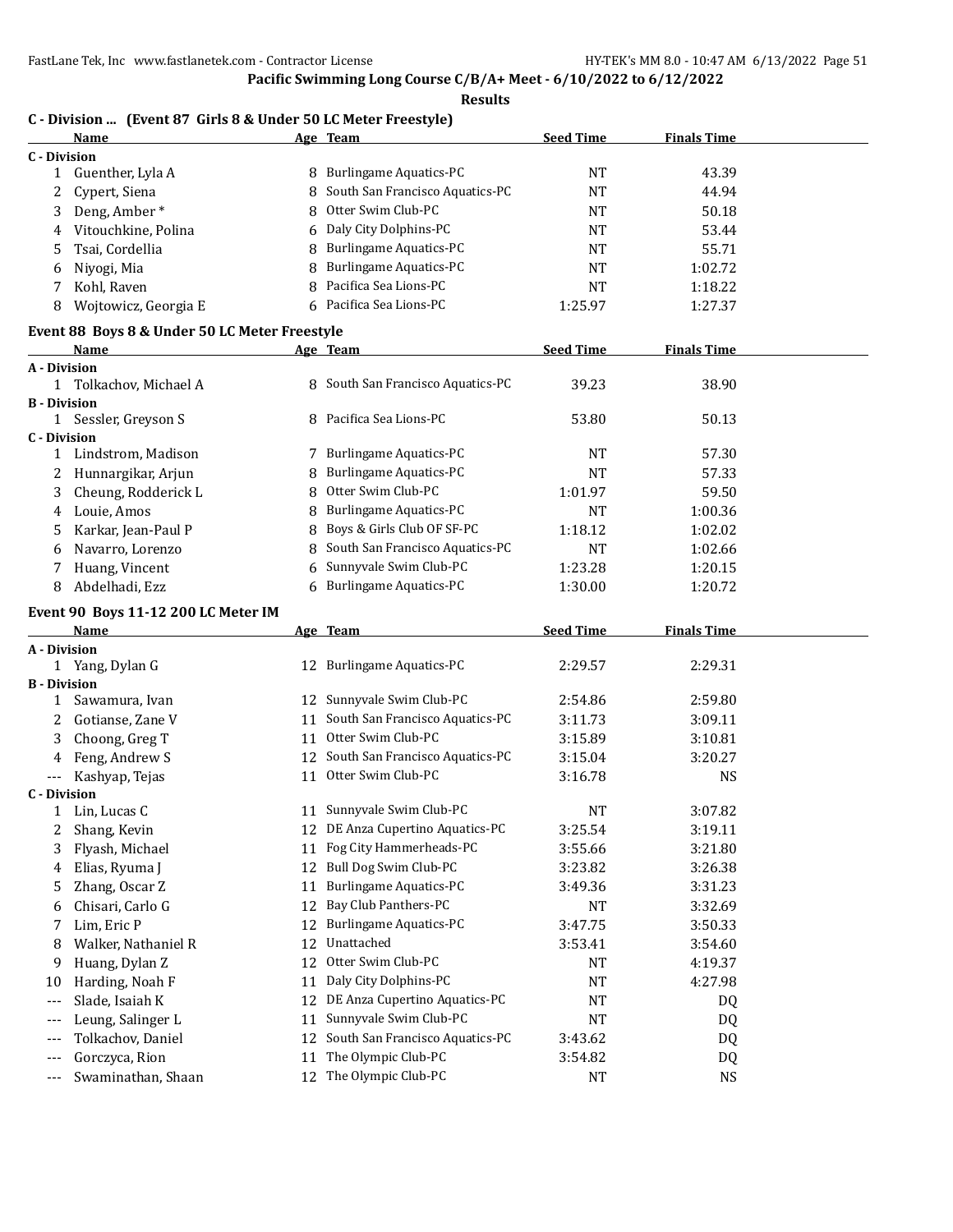## **Pacific Swimming Long Course C/B/A+ Meet - 6/10/2022 to 6/12/2022**

|                     | C - Division  (Event 90 Boys 11-12 200 LC Meter IM) |    |                                    |                  |                    |  |
|---------------------|-----------------------------------------------------|----|------------------------------------|------------------|--------------------|--|
|                     | <u>Name</u>                                         |    | Age Team                           | <b>Seed Time</b> | <b>Finals Time</b> |  |
| ---                 | Kuang, Alex X                                       |    | 12 Fog City Hammerheads-PC         | <b>NT</b>        | <b>NS</b>          |  |
|                     | Event 91 Girls 9-10 100 LC Meter Backstroke         |    |                                    |                  |                    |  |
|                     | <b>Name</b>                                         |    | Age Team                           | <b>Seed Time</b> | <b>Finals Time</b> |  |
| A - Division        |                                                     |    |                                    |                  |                    |  |
|                     | 1 Ryoo, Katrin                                      |    | 10 DE Anza Cupertino Aquatics-PC   | 1:32.63          | 1:30.71            |  |
| 2                   | Elliott, Alexa L                                    |    | 10 Burlingame Aquatics-PC          | 1:31.12          | 1:31.84            |  |
| <b>B</b> - Division |                                                     |    |                                    |                  |                    |  |
| $\mathbf{1}$        | Chan, Abigail                                       |    | 10 Fog City Hammerheads-PC         | 1:45.24          | 1:38.75            |  |
| 2                   | Peredo, Kayla T                                     |    | 10 South San Francisco Aquatics-PC | 1:36.86          | 1:40.97            |  |
| 3                   | MA, Anslee N                                        |    | 9 South San Francisco Aquatics-PC  | 1:53.08          | 1:50.70            |  |
| ---                 | Tam, Logan                                          |    | 9 South San Francisco Aquatics-PC  | 1:55.46          | DQ                 |  |
| ---                 | Akella, Leela                                       |    | 10 Burlingame Aquatics-PC          | 1:46.48          | <b>NS</b>          |  |
| <b>C</b> - Division |                                                     |    |                                    |                  |                    |  |
| 1                   | Cheung, Keira Y                                     |    | 10 Otter Swim Club-PC              | NT               | 1:46.89            |  |
| 2                   | Senechal, Zara                                      | 10 | Bay Club Panthers-PC               | NT               | 1:48.88            |  |
| 3                   | Perez Garcia, Allison                               |    | 10 South San Francisco Aquatics-PC | NT               | 1:50.14            |  |
| 4                   | Gurrea, Victoria                                    | 10 | The Olympic Club-PC                | NT               | 1:51.77            |  |
| 5                   | Andre, Mari J                                       | 10 | Bay Club Panthers-PC               | NT               | 1:53.02            |  |
| 6                   | Kumli, Kate E                                       |    | 10 Otter Swim Club-PC              | NT               | 1:55.24            |  |
| 7                   | Leung, Vesper R                                     |    | 9 Sunnyvale Swim Club-PC           | <b>NT</b>        | 2:01.17            |  |
| 8                   | Saliba, Anjolie G                                   | 9. | <b>Burlingame Aquatics-PC</b>      | NT               | 2:04.96            |  |
| 9                   | Crawley, Mika                                       |    | 9 The Olympic Club-PC              | 2:04.26          | 2:06.02            |  |
| 10                  | Shi, Enya                                           | 10 | <b>Burlingame Aquatics-PC</b>      | NT               | 2:08.06            |  |
| 11                  | Smirnova, Evangelina                                |    | 9 Sunnyvale Swim Club-PC           | <b>NT</b>        | 2:11.67            |  |
| 12                  | Mekala, Uma                                         | 9. | South San Francisco Aquatics-PC    | 2:13.57          | 2:15.08            |  |
| 13                  | Schwartz, Lily                                      | 10 | Otter Swim Club-PC                 | NT               | 2:24.21            |  |
| 14                  | Ruspantini, Isabella                                |    | 10 South San Francisco Aquatics-PC | NT               | 2:28.75            |  |
| $\cdots$            | Wang, Jessica                                       |    | 10 South San Francisco Aquatics-PC | NT               | DQ                 |  |
|                     | Event 92 Boys 9-10 100 LC Meter Backstroke          |    |                                    |                  |                    |  |
|                     | Name                                                |    | Age Team                           | <b>Seed Time</b> | <b>Finals Time</b> |  |
| <b>B</b> - Division |                                                     |    |                                    |                  |                    |  |
| 1                   | Sterker, Brayden M                                  |    | 10 Burlingame Aquatics-PC          | 1:42.24          | 1:30.44            |  |
| 2                   | Walker, Lance J                                     |    | 10 Unattached                      | 1:34.77          | 1:36.10            |  |
| 3                   | Parris, Josiah M                                    |    | 10 DE Anza Cupertino Aquatics-PC   | 1:36.20          | 1:36.96            |  |
| 4                   | HE. Connor                                          |    | 10 South San Francisco Aquatics-PC | 1:50.78          | 1:43.28            |  |
| 5                   | Karkar, Pascal P                                    |    | 10 Boys & Girls Club OF SF-PC      | 1:37.45          | 1:43.59            |  |
| 6                   | Zheng, Kevin J                                      |    | 9 Bay Club Panthers-PC             | 1:41.85          | 1:43.76            |  |
| 7                   | Walker, Zachariah D                                 | 9  | Unattached                         | 1:45.19          | 1:44.89            |  |
| 8                   | Rodde, Owen A                                       | 9  | <b>Burlingame Aquatics-PC</b>      | 1:44.00          | 1:49.84            |  |
| <b>C</b> - Division |                                                     |    |                                    |                  |                    |  |
| 1                   | Chu, Miles                                          | 10 | Bay Club Panthers-PC               | 2:03.99          | 1:33.11            |  |
| 2                   | Akuiyibo, Joshua                                    | 10 | <b>Burlingame Aquatics-PC</b>      | NT               | 1:33.88            |  |
| 3                   | Cheng, Dylan                                        | 9  | <b>Burlingame Aquatics-PC</b>      | 2:38.61          | 1:41.88            |  |
| 4                   | Gurrea, Oliver                                      | 10 | The Olympic Club-PC                | NT               | 1:53.24            |  |
| 5                   | Anderson, Logan C                                   | 10 | Fog City Hammerheads-PC            | NT               | 1:53.30            |  |
| 6                   | Swenerton, Andreas K                                | 10 | <b>Burlingame Aquatics-PC</b>      | NT               | 1:55.74            |  |
| 7                   | Choe, Anthony T                                     | 10 | South San Francisco Aquatics-PC    | NT               | 1:57.29            |  |
| 8                   | Saheb, Sami                                         | 9  | Bay Club Panthers-PC               | NT               | 1:58.82            |  |
| 9                   | Abida, Fahd                                         | 10 | Bay Club Panthers-PC               | NT               | 2:02.97            |  |
| 10                  | Sweeney, Henry R                                    |    | 9 Fog City Hammerheads-PC          | 2:16.72          | 2:03.43            |  |
|                     |                                                     |    |                                    |                  |                    |  |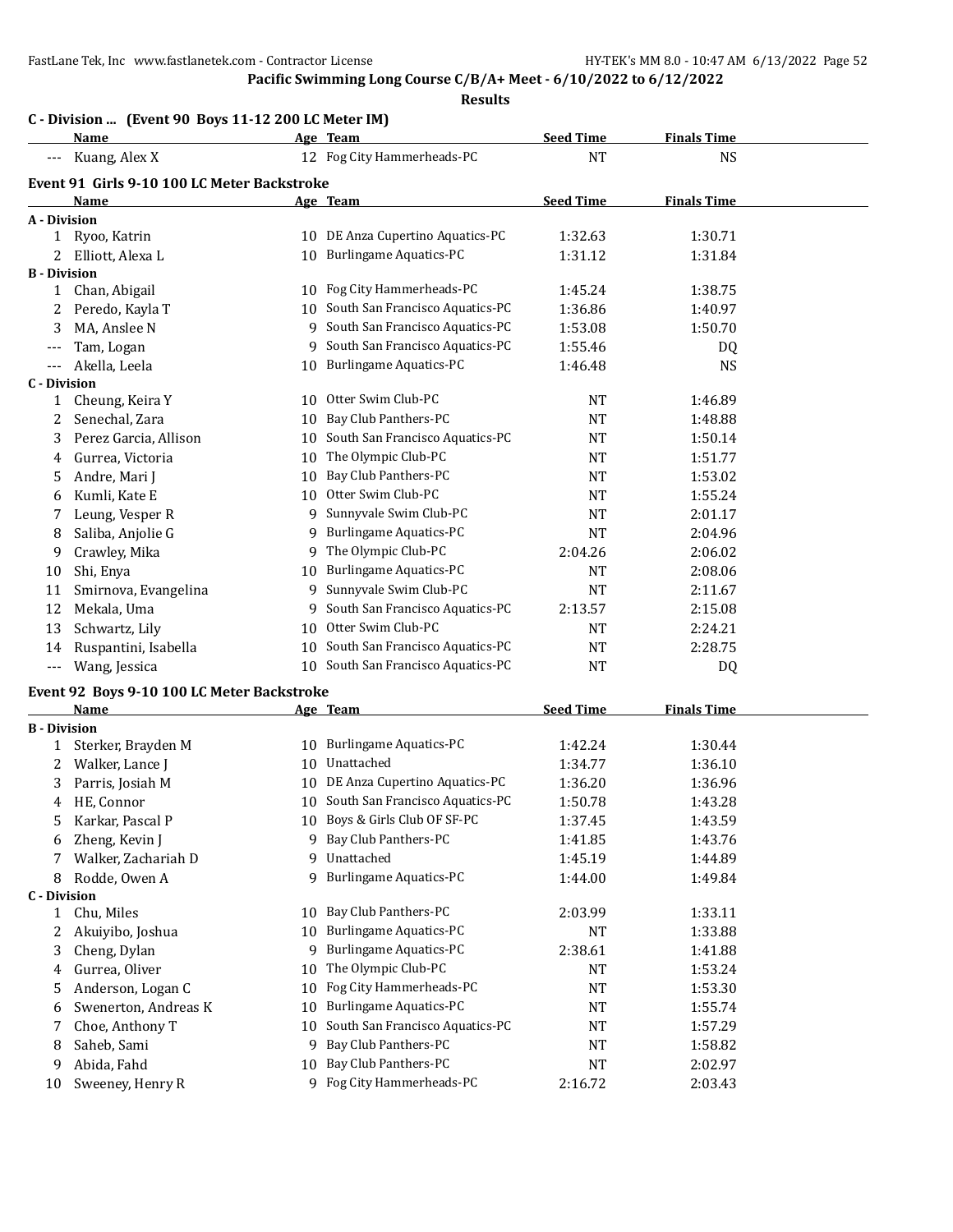### **Pacific Swimming Long Course C/B/A+ Meet - 6/10/2022 to 6/12/2022 Results**

|                     | Name                                             |    | Age Team                           | <b>Seed Time</b> | <b>Finals Time</b> |  |
|---------------------|--------------------------------------------------|----|------------------------------------|------------------|--------------------|--|
| 11                  | Trinidad, Aleck U                                |    | 10 South San Francisco Aquatics-PC | <b>NT</b>        | 2:06.04            |  |
| 12                  | Zakharov, Andrey                                 | 10 | <b>Burlingame Aquatics-PC</b>      | <b>NT</b>        | 2:09.33            |  |
| 13                  | Wong, Nolan A                                    | 9  | <b>Burlingame Aquatics-PC</b>      | <b>NT</b>        | 2:12.69            |  |
| 14                  | Rebouh, Anis                                     | 9  | Boys & Girls Club OF SF-PC         | <b>NT</b>        | 2:13.13            |  |
|                     | Wong, Morton                                     | 10 | <b>Burlingame Aquatics-PC</b>      | <b>NT</b>        | DQ                 |  |
| ---                 | Chui, Alex J                                     | 9  | South San Francisco Aquatics-PC    | 2:01.79          | <b>NS</b>          |  |
|                     | Event 93 Girls 8 & Under 100 LC Meter Backstroke |    |                                    |                  |                    |  |
|                     | Name                                             |    | Age Team                           | <b>Seed Time</b> | <b>Finals Time</b> |  |
| 1                   | Cypert, Siena                                    |    | 8 South San Francisco Aquatics-PC  | <b>NT</b>        | 1:47.34            |  |
| 2                   | Liang, Miya T                                    | 6  | Otter Swim Club-PC                 | 1:57.01          | 1:54.55            |  |
| 3                   | Guenther, Lyla A                                 | 8  | <b>Burlingame Aquatics-PC</b>      | <b>NT</b>        | 1:57.39            |  |
| 4                   | Tsai, Cordellia                                  | 8  | <b>Burlingame Aquatics-PC</b>      | <b>NT</b>        | 2:06.84            |  |
| 5                   | Akuiyibo, Zoe                                    | 8  | <b>Burlingame Aquatics-PC</b>      | 2:10.00          | 2:15.18            |  |
| 6                   | Parris, Aviah J                                  | 8  | Sunnyvale Swim Club-PC             | 2:43.05          | 2:38.60            |  |
|                     | Deng, Amber*                                     | 8  | Otter Swim Club-PC                 | NT               | DQ                 |  |
| $---$               | Vitouchkine, Polina                              | 6  | Daly City Dolphins-PC              | NT               | DQ                 |  |
| $---$               | Niyogi, Mia                                      | 8  | <b>Burlingame Aquatics-PC</b>      | <b>NT</b>        | <b>NS</b>          |  |
|                     |                                                  |    |                                    |                  |                    |  |
|                     | Event 94 Boys 8 & Under 100 LC Meter Backstroke  |    |                                    |                  |                    |  |
|                     | Name                                             |    | Age Team                           | <b>Seed Time</b> | <b>Finals Time</b> |  |
|                     | 1 Karkar, Jean-Paul P                            |    | 8 Boys & Girls Club OF SF-PC       | <b>NT</b>        | 2:41.15            |  |
| $---$               | Tolkachov, Michael A                             |    | 8 South San Francisco Aquatics-PC  | 1:40.16          | DQ                 |  |
|                     | Event 96 Boys 11-12 400 LC Meter Freestyle       |    |                                    |                  |                    |  |
|                     | Name                                             |    | <u>Age Team</u>                    | <b>Seed Time</b> | <b>Finals Time</b> |  |
| A - Division        |                                                  |    |                                    |                  |                    |  |
|                     | 1 YU, Ben B                                      |    | 12 Sunnyvale Swim Club-PC          | 4:43.61          | 4:51.09            |  |
| <b>B</b> - Division |                                                  |    |                                    |                  |                    |  |
| 1                   | Idio, Jacob M                                    | 12 | <b>Burlingame Aquatics-PC</b>      | 5:48.69          | 4:54.28            |  |
| 2                   | Rodde, Austin B                                  | 11 | <b>Burlingame Aquatics-PC</b>      | 5:48.00          | 5:20.06            |  |
| 3                   | Komashko, Andre H                                | 12 | <b>Burlingame Aquatics-PC</b>      | 5:30.01          | 5:20.21            |  |
| 4                   | Kuziemko, Avery Y                                | 11 | <b>Burlingame Aquatics-PC</b>      | 5:48.63          | 5:21.69            |  |
| 5                   | Zhao, Dylan H                                    | 11 | Sunnyvale Swim Club-PC             | 5:25.35          | 5:23.97            |  |
| 6                   | Pan, Hali Z                                      | 12 | <b>Burlingame Aquatics-PC</b>      | 5:48.69          | 5:29.45            |  |
| 7                   | Sweeney, Nicholas M                              | 11 | Fog City Hammerheads-PC            | 5:45.00          | 6:00.78            |  |
| 8                   | Pavlovsky, Anthony S                             |    | 12 Burlingame Aquatics-PC          | 5:48.69          | 6:03.91            |  |
| 9                   | Lin, Noah A                                      |    | 12 Burlingame Aquatics-PC          | 5:48.69          | 6:06.01            |  |
| 10                  | Zhang, Oscar Z                                   | 11 | Burlingame Aquatics-PC             | 5:48.00          | 6:19.72            |  |
| 11                  | Wang, Kobe H                                     | 12 | <b>Burlingame Aquatics-PC</b>      | 5:30.18          | 6:35.23            |  |
| 12                  | Lim, Eric P                                      | 12 | <b>Burlingame Aquatics-PC</b>      | 5:48.69          | 7:13.56            |  |
| 13                  | Saliba, Andre P                                  | 12 | <b>Burlingame Aquatics-PC</b>      | 5:48.69          | 8:36.13            |  |
| 14                  | Sun, William S                                   | 11 | <b>Burlingame Aquatics-PC</b>      | 5:48.69          | 8:51.90            |  |
|                     | Event 97 Girls 9-10 200 LC Meter IM              |    |                                    |                  |                    |  |
|                     | Name                                             |    | Age Team                           | <b>Seed Time</b> | <b>Finals Time</b> |  |
|                     | <b>B</b> - Division                              |    |                                    |                  |                    |  |
| $\mathbf{1}$        | Daron, Alana C                                   | 10 | Sunnyvale Swim Club-PC             | 3:23.03          | 3:15.92            |  |
| 2                   | Ryoo, Katrin                                     | 10 | DE Anza Cupertino Aquatics-PC      | 3:47.86          | 3:25.20            |  |
| 3                   | Degrafinried, Maya S                             | 10 | Boys & Girls Club OF SF-PC         | 3:44.56          | 3:55.87            |  |
| $---$               | Akella, Leela                                    | 10 | <b>Burlingame Aquatics-PC</b>      | 3:40.96          | <b>NS</b>          |  |
| <b>C</b> - Division |                                                  |    |                                    |                  |                    |  |
|                     | 1 Elliott, Alexa L                               | 10 | <b>Burlingame Aquatics-PC</b>      | NT               | 3:19.00            |  |